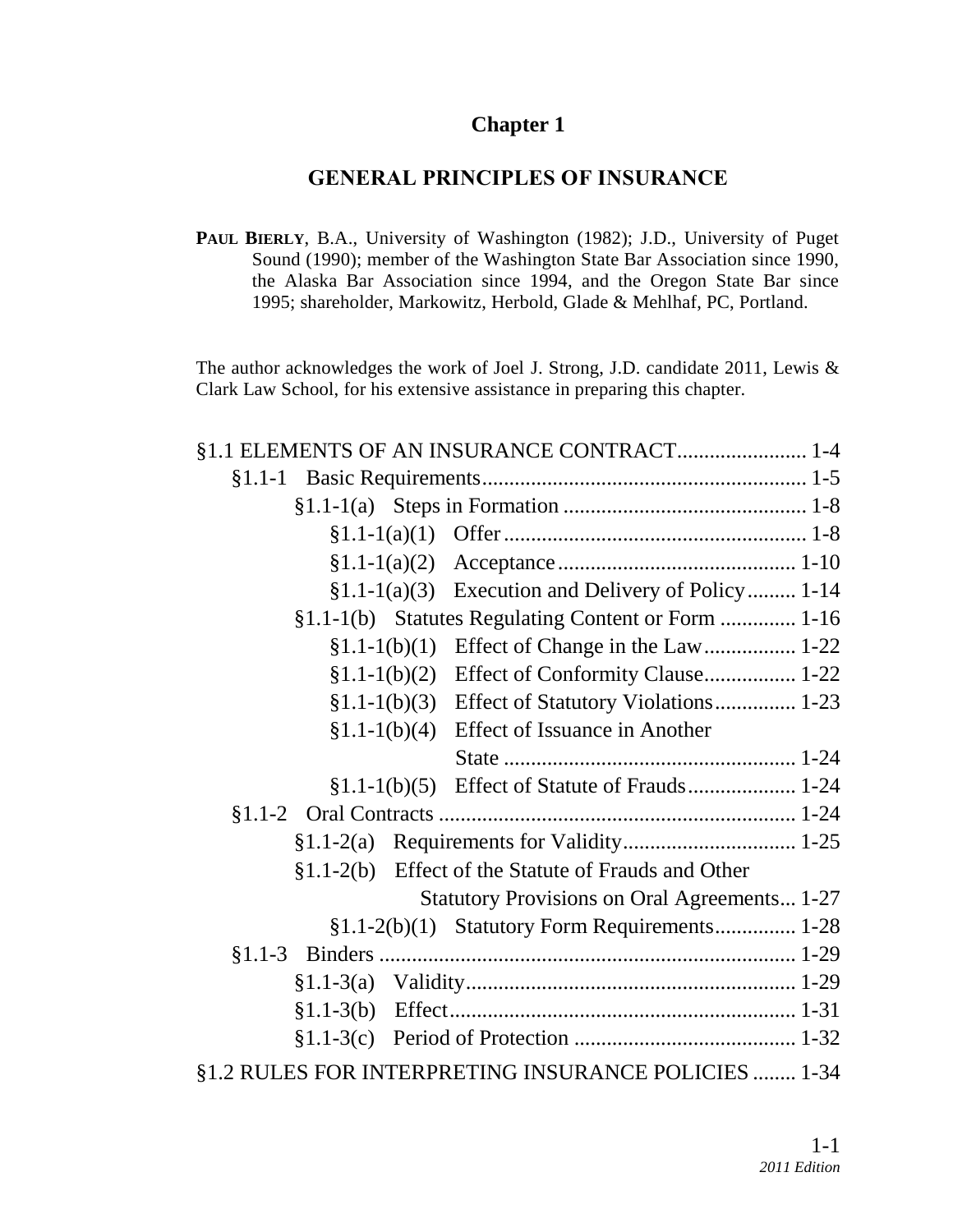| §1.2-3 Application of General Principles and the <i>Hoffman</i> |  |  |  |  |
|-----------------------------------------------------------------|--|--|--|--|
|                                                                 |  |  |  |  |
| §1.2-3(a) Determining the Intent of the Parties 1-47            |  |  |  |  |
| §1.2-3(b) Looking to the Terms and Conditions of the            |  |  |  |  |
| Policy to Determine Ambiguity 1-47                              |  |  |  |  |
| $$1.2-3(b)(1)$ Who Determines that an                           |  |  |  |  |
|                                                                 |  |  |  |  |
| $$1.2-3(b)(3)$ If the Policy Contains a Definition              |  |  |  |  |
|                                                                 |  |  |  |  |
| §1.2-3(b)(4) If the Policy Does Not Contain a                   |  |  |  |  |
| Definition of the Term or Phrase  1-58                          |  |  |  |  |
|                                                                 |  |  |  |  |
| If Ambiguity Persists, Construe Against the<br>$$1.2-3(d)$      |  |  |  |  |
|                                                                 |  |  |  |  |
| $$1.2-3(d)(1)$ Exception for Ambiguities in                     |  |  |  |  |
| <b>Statutorily Required Language  1-70</b>                      |  |  |  |  |
| $$1.2-3(d)(2)$                                                  |  |  |  |  |
| §1.2-3(e) Interpreting Statutorily Required Provisions          |  |  |  |  |
|                                                                 |  |  |  |  |
| §1.2-3(f) Rules Regarding Inconsistencies  1-74                 |  |  |  |  |
|                                                                 |  |  |  |  |
| $$1.2-3(f)(2)$ Inconsistency with Application 1-75              |  |  |  |  |
| $§1.2-3(f)(3)$ Inconsistency with Endorsement  1-75             |  |  |  |  |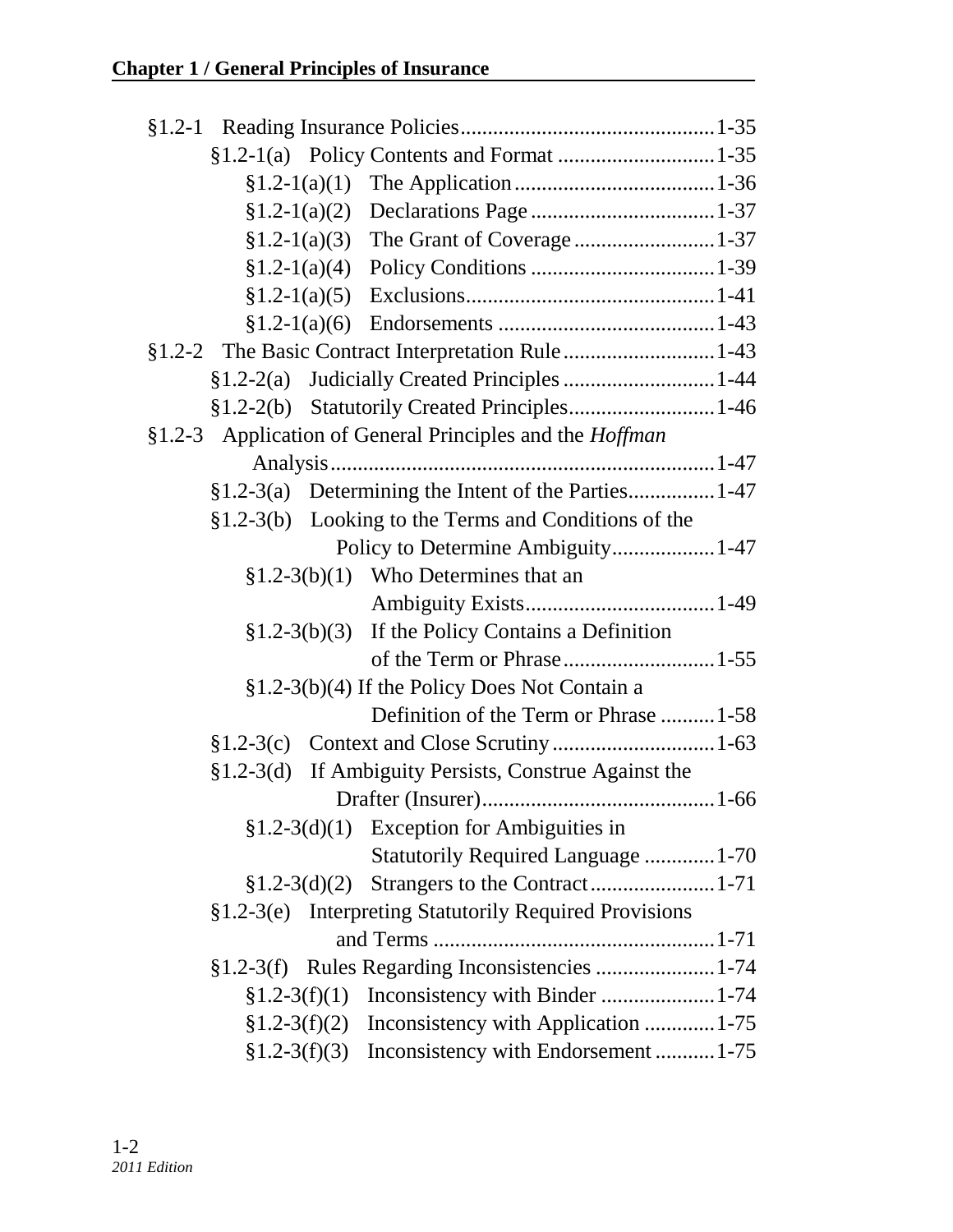|  | $$1.2-3(f)(4)$ Inconsistency Between Printed                   |  |
|--|----------------------------------------------------------------|--|
|  | and Typed Language  1-76                                       |  |
|  |                                                                |  |
|  | $\S1.2-3(g)$ Sufficiency and Admissibility of Extrinsic        |  |
|  |                                                                |  |
|  | $$1.2-3(g)(1)$ Evidence of Purpose of Policy 1-78              |  |
|  | $$1.2-3(g)(2)$ Evidence of Construction by                     |  |
|  |                                                                |  |
|  | $$1.2-3(g)(3)$ Evidence of Meaning of                          |  |
|  |                                                                |  |
|  | $$1.2-3(g)(4)$ Evidence of Custom and Trade  1-80              |  |
|  | $$1.2-3(g)(5)$ Evidence of Other Coverages and                 |  |
|  |                                                                |  |
|  |                                                                |  |
|  |                                                                |  |
|  |                                                                |  |
|  |                                                                |  |
|  |                                                                |  |
|  | §1.3 PROVING EXISTENCE OF POLICIES AND                         |  |
|  |                                                                |  |
|  | §1.3-1 Establishing Existence and Terms of Lost Policies  1-90 |  |
|  | §1.3-1(a) Environmental Cleanup Assistance Act and             |  |
|  |                                                                |  |
|  |                                                                |  |
|  |                                                                |  |
|  |                                                                |  |
|  |                                                                |  |
|  | §1.3-2(b) Proving Exceptions to Exclusions  1-100              |  |
|  |                                                                |  |
|  |                                                                |  |
|  |                                                                |  |
|  |                                                                |  |
|  |                                                                |  |
|  |                                                                |  |
|  |                                                                |  |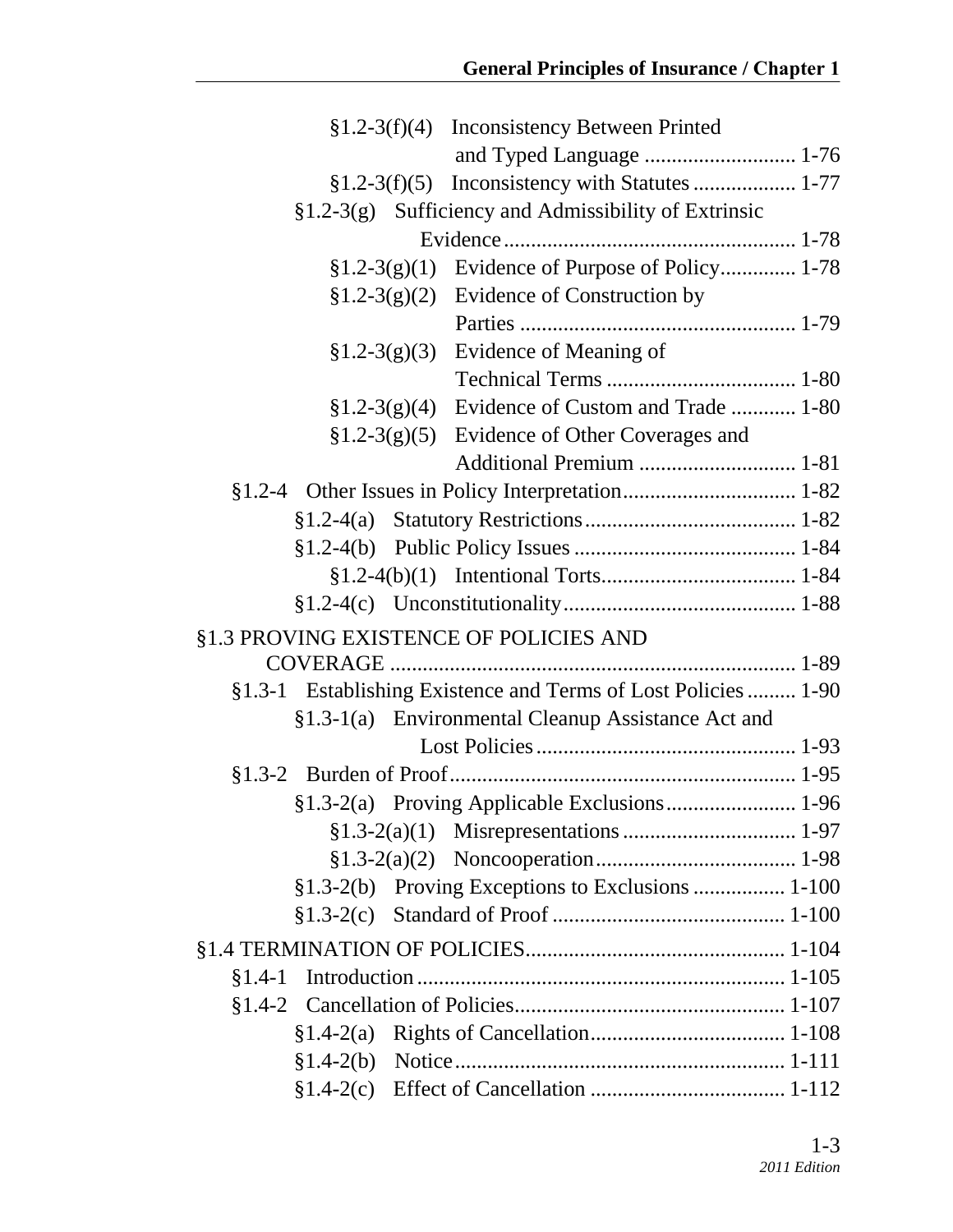|          | §1.4-2(e) Duty of Good Faith and Fair Dealing 1-115        |  |
|----------|------------------------------------------------------------|--|
|          |                                                            |  |
|          |                                                            |  |
|          |                                                            |  |
|          |                                                            |  |
|          |                                                            |  |
|          |                                                            |  |
|          |                                                            |  |
|          | §1.4-3(d) Either Fraudulent or Material to the Risk  1-126 |  |
|          |                                                            |  |
|          | §1.4-3(f) Duty to Investigate Misrepresentations  1-130    |  |
|          |                                                            |  |
|          | §1.4-3(h) Distinction Between Scope of Coverage and        |  |
|          | Conditions of Forfeiture  1-133                            |  |
|          |                                                            |  |
| $§1.5-1$ |                                                            |  |
| $§1.5-2$ |                                                            |  |
| $§1.5-3$ |                                                            |  |
|          |                                                            |  |
| $§1.5-5$ |                                                            |  |
| $$1.5-6$ |                                                            |  |
|          |                                                            |  |

### **§1.1 ELEMENTS OF AN INSURANCE CONTRACT**

A valid insurance contract requires both an offer and an acceptance. A blank application provided to the potential insured is typically not considered an offer; but once the application is completed and returned to the insurer, it becomes an offer for an insurance contract. 1A COUCH ON INSURANCE §11.1 (3d ed 1995 & Supp 2011).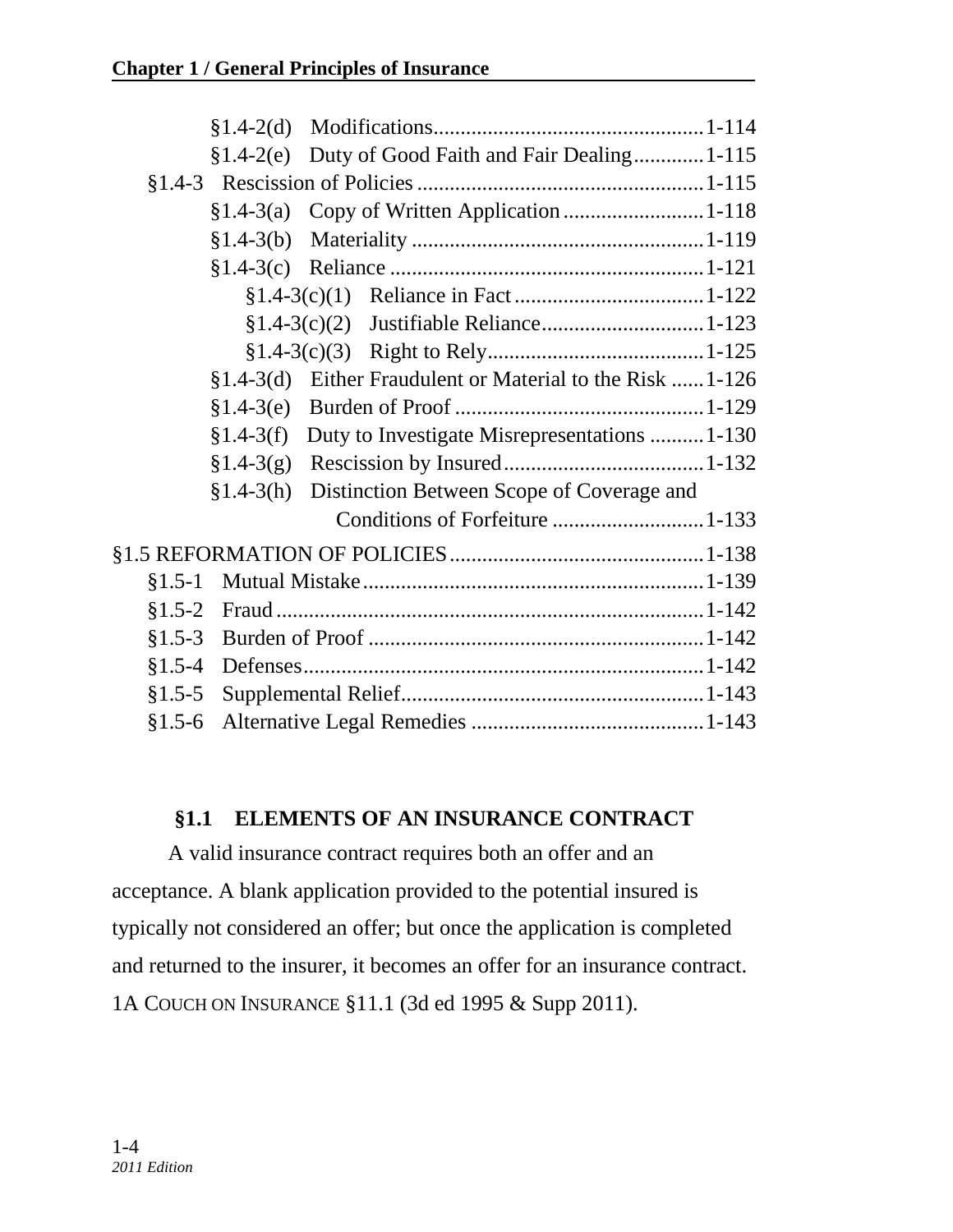#### **§1.1-1 Basic Requirements**

Insurance is, essentially, a contract by which one party gives a consideration, typically paid in money, in exchange for a promise from another party to make a return payment if a certain loss has occurred. The word *insurance* means "a contract whereby one undertakes to indemnify another or pay or allow a specified or ascertainable amount or benefit upon determinable risk contingencies." ORS  $731.102(1)$ . For more on the contents typically contained in an insurance policy, see §§1.2-1 to 1.2-  $1(a)(6)$ .

The contract of insurance includes not only the policy itself, which is the written form embodying the agreement of the parties, but also, depending on varying circumstances, the application riders, endorsements, statutes, charters, bylaws, and whatever else the parties agree will be part of the contract. *See, e.g., First Far West Transp., Inc. v. Carolina Casualty Ins. Co.,* 47 Or App 339, 344, 614 P2d 1187 (1980) (endorsement becomes part of insurance contract and, to extent of any conflict between endorsement and policy, endorsement controls); *Rhone v. Louis,* 282 Or 693, 695–696, 580 P2d 549 (1978) (requirements of statutes and ordinances will be deemed covered by insurance policies, adding to or displacing provisions of policy itself); *Collins v. Farmers Ins. Co.,* 312 Or 337, 341, 822 P2d 1146 (1991) (because statute listing mandatory contents of motor vehicle liability policy refers to statute stating minimum coverage requirements, every such policy must contain that coverage as a minimum); *Brock v. State Farm Mut. Auto. Ins. Co.,* 195 Or App 519, 531-532, 98 P3d 759 (2004) (if application contains language indicating policy will not issue until acceptance, then it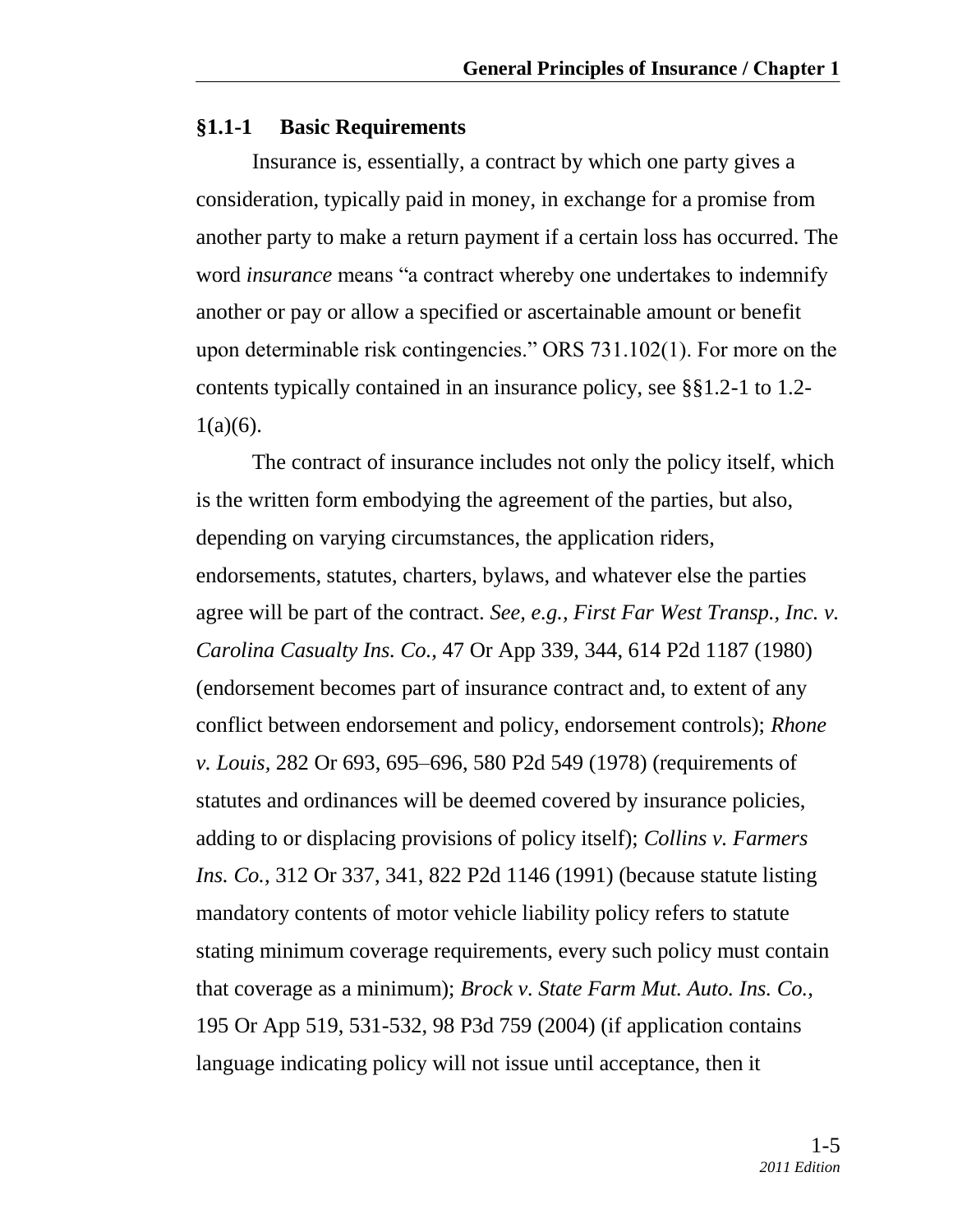typically does not contain an enforceable binder); *Baylor v. Cont'l Cas. Co.,* 190 Or App 25, 78 P3d 108 (2003) (while ruling that certificate of insurance did not provide temporary provision of coverage, court acknowledged possibility that certificate could be construed as enforceable binder); *Safeco Ins. Co. of Am. v. Am. Hardware Mut. Ins. Co.,* 169 Or App 405, 9 P3d 749 (2000) (policy exclusion held invalid in light of statutory provision). Furthermore, the basic contents of certain insurance policies are dictated by statute (*see* ORS 742.450 (auto policies), ORS 742.370 (surety bonds), ORS 742.202 (fire insurance)) and the forms of most applications and policies must be pre-approved by the Oregon Department of Consumer and Business Services (see §.1- 1(b)) . Even employer rules relating to an employer's group life policy may be part of the contract of insurance. *Rhodes v. Equitable Life Assurance Soc.,* 109 Or 586, 592–593, 220 P 736 (1924).

Except for binders and contracts for temporary insurance covered by ORS 742.043 (discussed in §§1.1-3 to 1.1-3(c)), every contract of insurance is to be construed in accordance with the terms and conditions of the policy. The written application is considered part of the policy if the insurer delivers a copy of the application with the policy to the insured. ORS 742.016(1). If a copy of the application is not delivered to the insured, it is not part of the contract and the insurer is precluded from introducing the application as evidence in any action involving the policy. ORS 742.016(1). *See also* §§1.4-3 to 1.5-6 (rescission and reformation). The term *copy* includes a typewritten transcription of a signed, handwritten application. *Ives v. INA Life Ins. Co.,* 101 Or App 429, 433, 790 P2d 1206 (1990).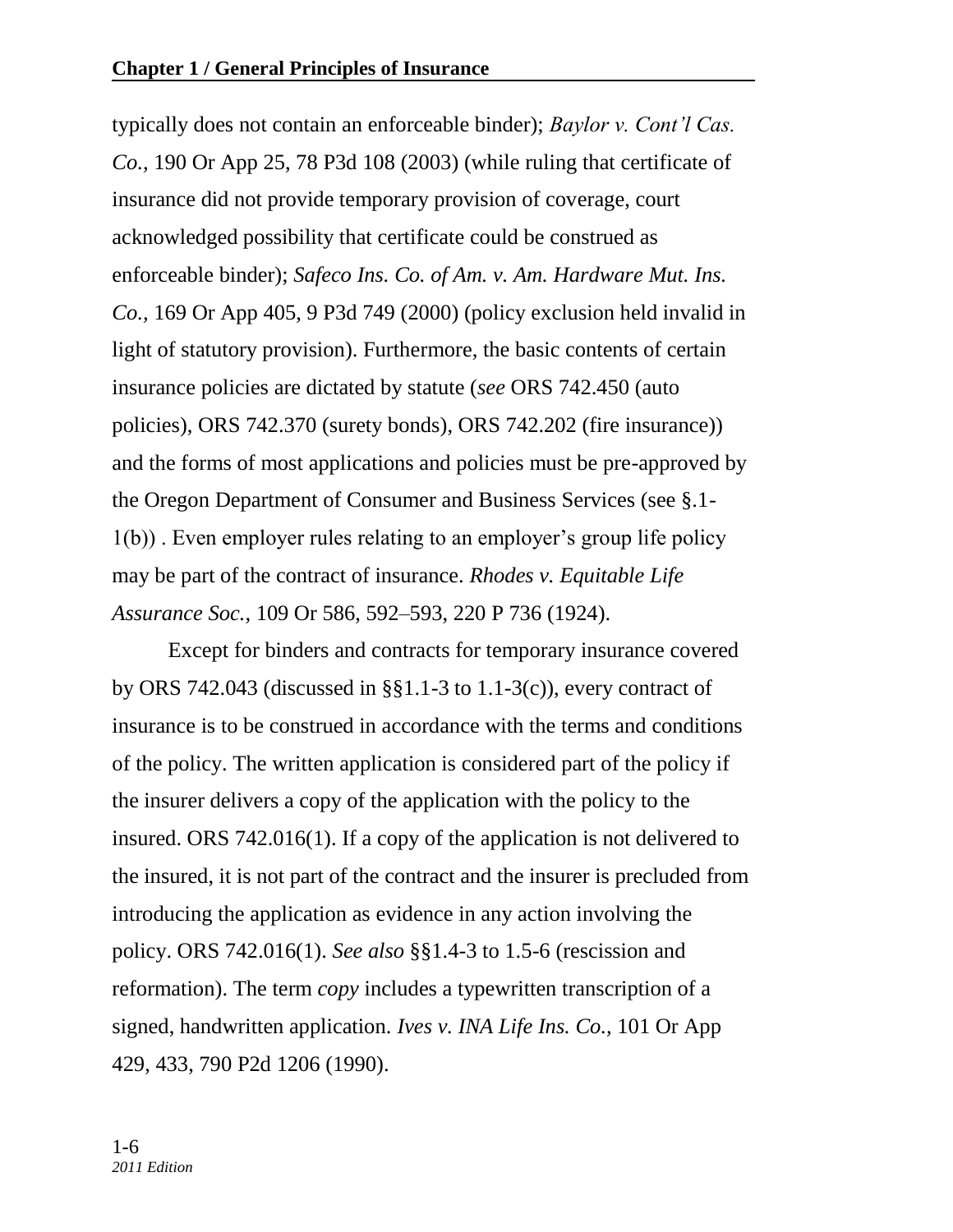When an endorsement adequately states the coverage provided by the policy, it may constitute a contract. In *Wright v. State Farm Mut. Auto. Ins. Co.,* 332 Or 1, 22 P3d 744 (2001), the court held that an endorsement satisfied the statutory requirement to state the coverage afforded by the policy (ORS 742.450(1)), even though neither the declarations page nor the endorsement itself explicitly set forth the limits of liability. The declarations page stated that other limits and exclusions could apply and that the policy consisted of the declarations page, endorsements, and the policy form. The court stated that the statute does not require that all rules related to a particular kind of claim must appear together in one place in the policy. *Wright,* 332 Or at 15–16. *See also Waller v. Auto-Owners Ins. Co.,* 174 Or App 471, 476, 26 P3d 845 (2001) (endorsement and uninsured motorist coverage define *named insured*); *First Far West Transp., Inc. v. Carolina Casualty Ins. Co.,* 47 Or App 339, 344, 614 P2d 1187 (1980) (endorsement becomes part of insurance contract and, to extent of any conflict between endorsement and policy, endorsement controls).

When the agreement is represented in a written policy, strict parol evidence rules apply, and an unattached application is inadmissible. *Progressive Ins. v. Nat'l Am. Ins. Co.,* 201 Or App 301, 307, 118 P3d 836 (2005) (court would not admit evidence of unattached application even if evidence would prove that insured had duplicative coverage). See §1.1-2 regarding oral contracts.

Policy provisions making any portion of the insurer's charters, bylaws, or other constituent documents a part of the insurance contract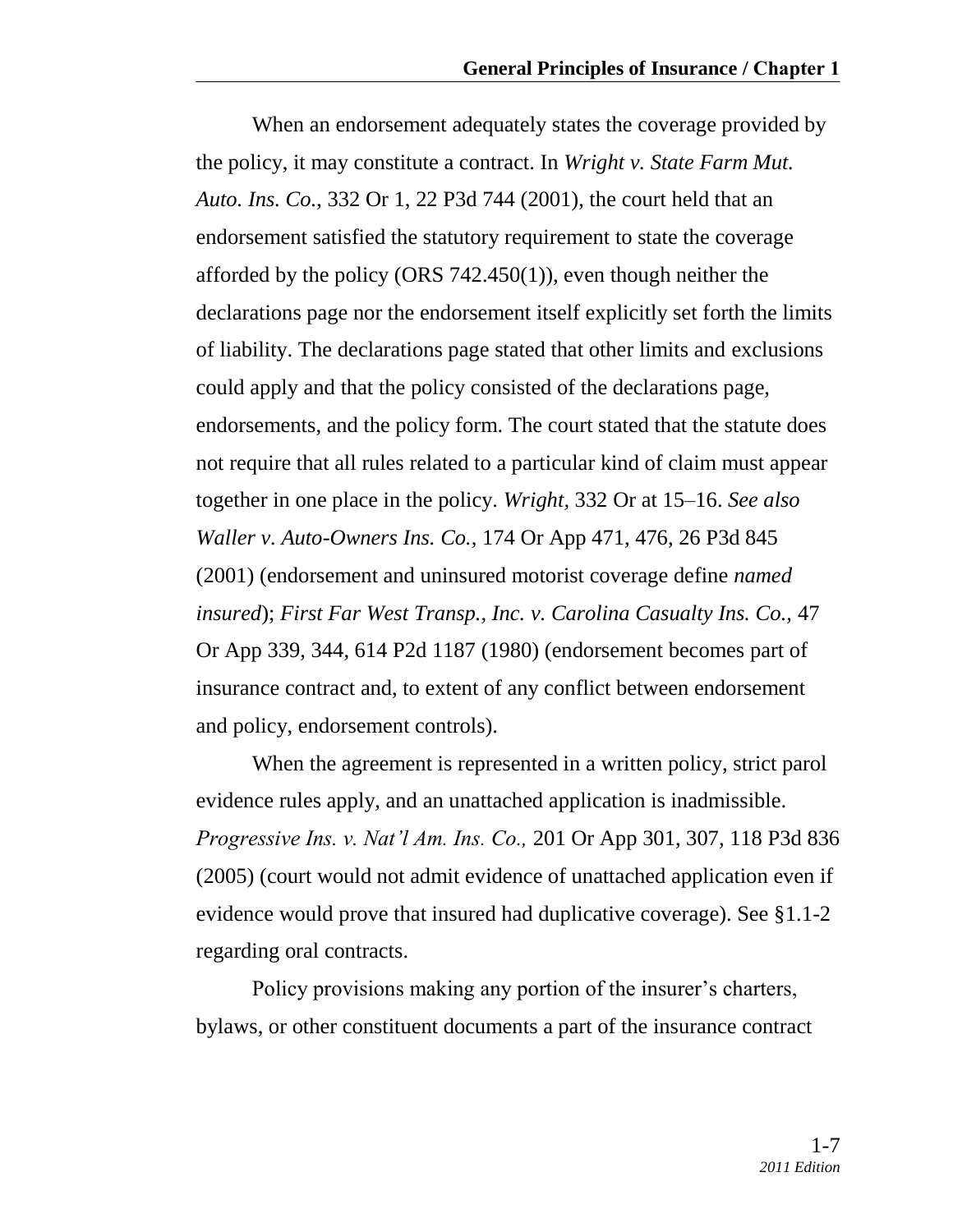are invalid unless that portion is set out in full in the policy. ORS 742.033.

# **§1.1-1(a) Steps in Formation**

## **§1.1-1(a)(1) Offer**

A completed application for an insurance policy is an offer to make a contract and is subject to the prospective insurer's acceptance or rejection. *Morford v. California Western States Life Ins. Co.,* 166 Or 575, 589–593, 113 P2d 629 (1941) (when insurer issued policy that contained terms at variance with completed application, it was actually a counter-offer and no contract could be made until applicant accepted policy).

Basic policy or application forms for insurance must be preapproved by the Director of the Department of Consumer and Business Services (the Director). ORS 742.003 (also listing four exceptions, ORS  $742.003(1)(a)–(d)$ ).

Absent a statute to the contrary, an application need not be completed and signed before the parties can enter into a binding contract of insurance. 1A COUCH ON INSURANCE §11.1 (3d ed 1995 & Supp 2011). In Oregon, a single life or health insurance policy may not be made on an individual without a written application or written consent by the individual insured at the time of making the insurance contract. ORS 743.027. This statute does not apply to group life or to group or blanket health insurance. Other exceptions from the requirement of written application or consent are:

(1) One spouse may take out insurance on the other spouse;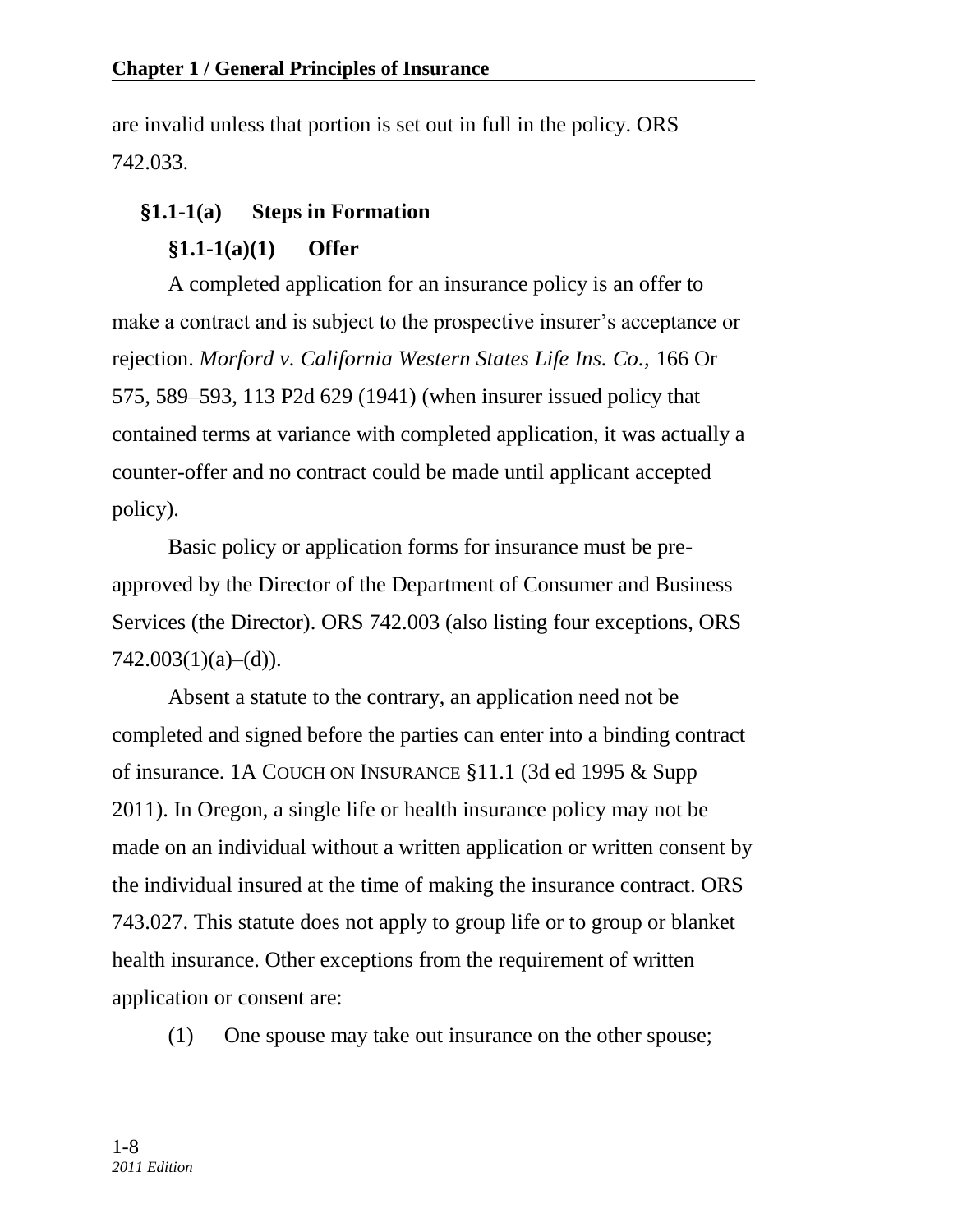(2) A person having an insurable interest in the life of a minor, or a person on whom a minor depends for support and maintenance, may effectuate insurance on the minor;

(3) Family policies may be issued insuring any two or more members of the family pursuant to an application signed by either parent, a stepparent, or by a husband or wife;

(4) A person on whom an adult depends for support and maintenance may effectuate insurance that provides for the final expenses of the dependent adult; and

(5) A person may effectuate insurance that provides for the funeral expenses of an adult if the person:

(a) Is closely related to the adult by blood or by law or has a substantial interest in the adult engendered by love and affection; and

(b) Has a lawful and substantial interest in having the life, health, and bodily safety of the adult continue. ORS 743.027.

If a written application is not expressly required, the application may be either written or oral. *See* §§1.1-2 to 1-1.2(b)(1) (oral contracts). But it logically follows that the less formal the application for insurance, the more likely a future dispute arises. 1A COUCH ON INSURANCE §11.2.

An insurer may establish its own requirement that an application be filed and signed before issuing a policy by establishing it as a condition precedent to the inception of the risk. But even with an express provision, such a condition precedent may be waived if the insurer represents orally that the insured is covered or delivers a policy to the insured before obtaining the insured's signed application. 1A COUCH ON INSURANCE §11.2.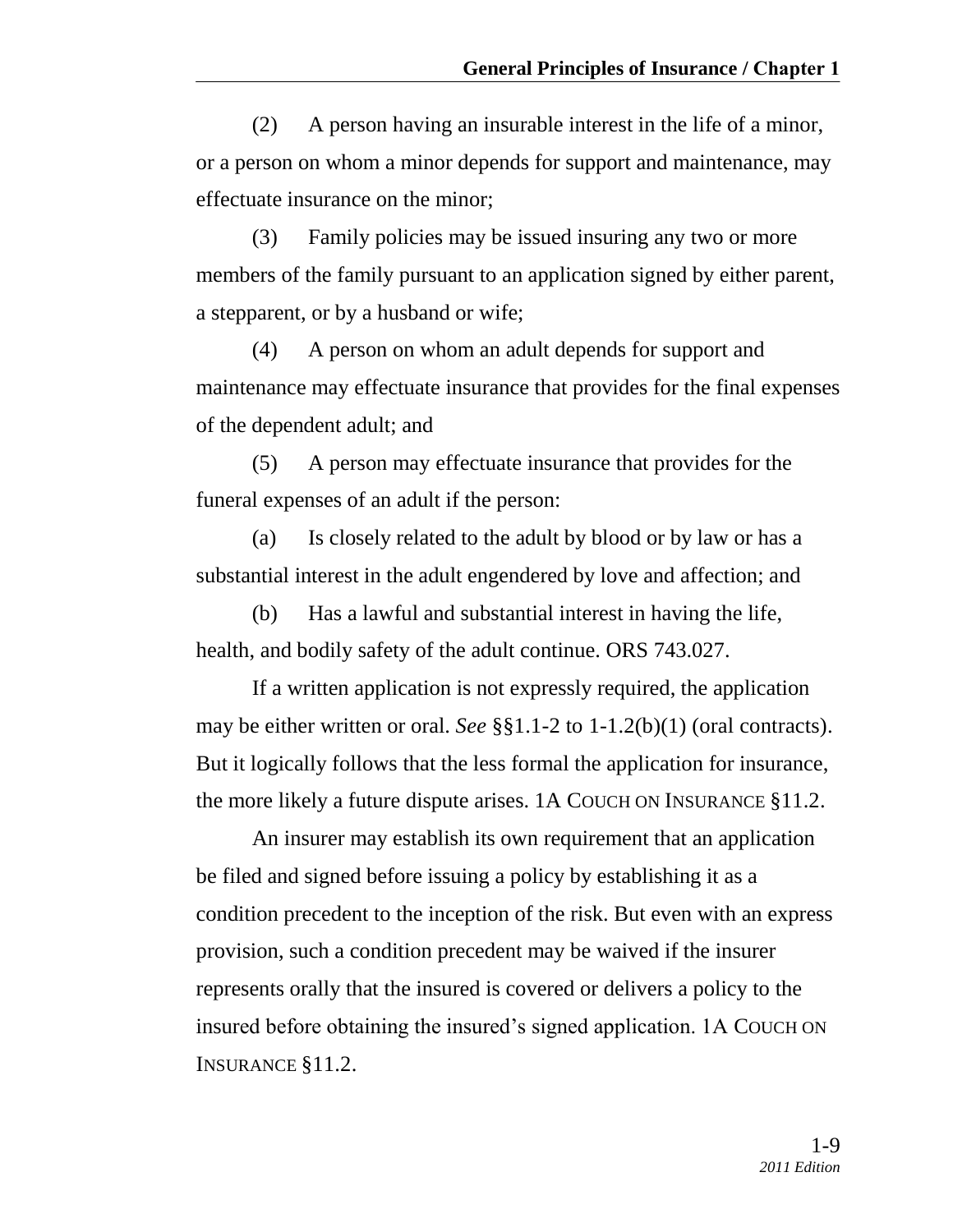If the terms of the coverage and the parties to the insurance contract may be determined from the application, the application may serve as an effective binder. *See* §§1.1-3 to 1.1-3(c) (binders).

As with general contracts, an application or an offer for an insurance contract generally may be revoked at any time. 1A COUCH ON INSURANCE §11.3.

For more on the construction of language in an application in relation to the scope of the coverage provided, see §§1.2 to 1.2-4(c).

### **§1.1-1(a)(2) Acceptance**

As indicated in  $\S1.1-1(a)(1)$ , unless a specific statute requires otherwise, a completed application is not required before a binding contract of insurance can be made. However, when a statute or the insurer requires an application, the completed application often is considered a mere offer that the insurer must accept in order to complete the insurance contract. *Krause v. Washington Nat'l Ins. Co.,* 255 Or 446, 457, 468 P2d 513 (1970); *Morford v. California Western States Life Ins. Co.,* 166 Or 575, 583, 113 P2d 629 (1941); *Cranston v. California Ins. Co.,* 94 Or 369, 379, 185 P 292 (1919).

Acceptance may be conditional. For example, an application may provide that the insurance will not take effect until the applicant receives the policy and the first premium is paid in full during the applicant's lifetime and good health. In *Olsen v. Fed. Kemper Life Assurance Co.,* 299 Or 169, 173, 700 P2d 231 (1985), the application stated that the policy would not be effective even if the application was received and approved, the policy issued and delivered, and the first premium paid to and accepted by the insurance company, unless the applicant's health and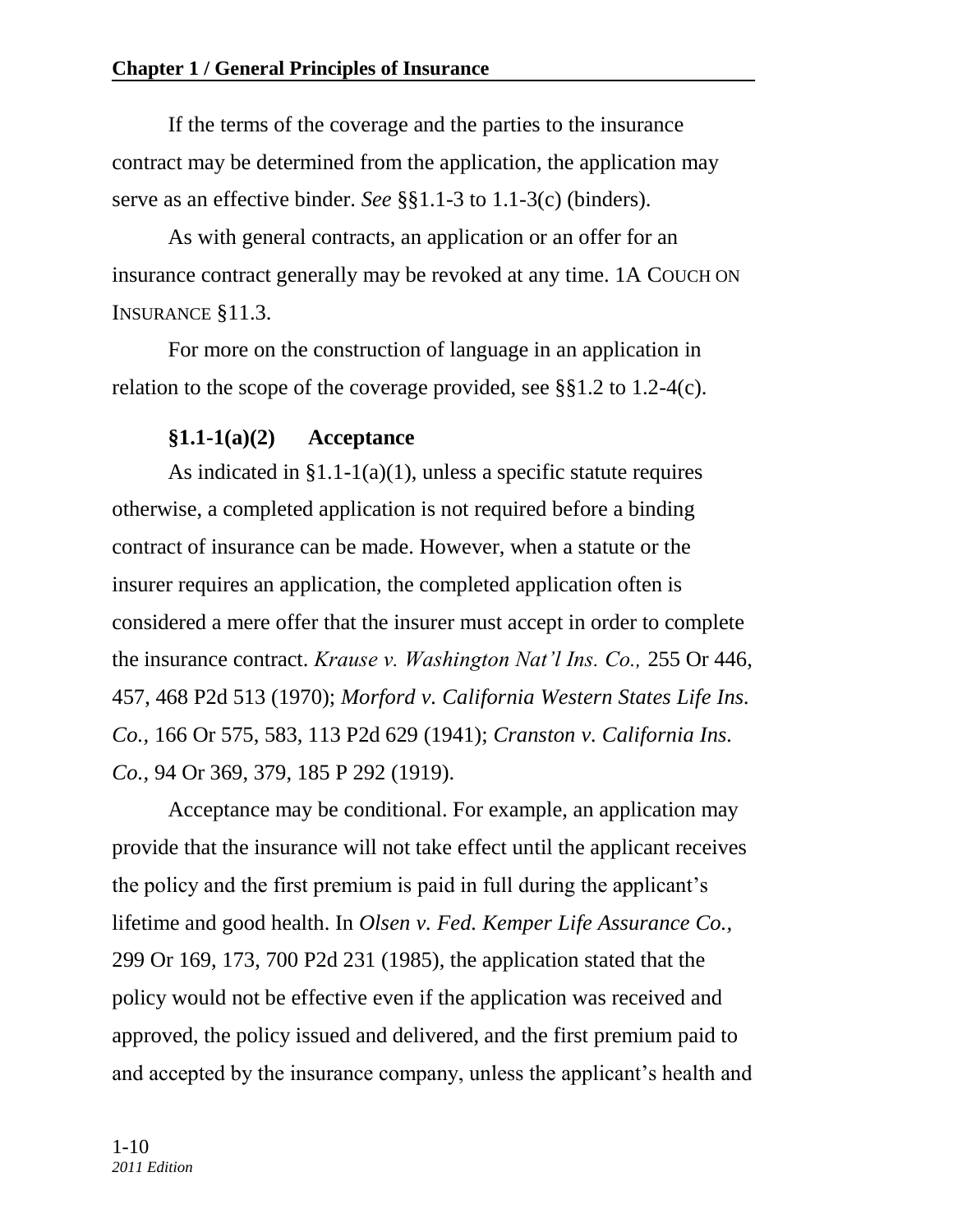habits were as described in the application. The applicant learned he had cancer after signing the application but before the policy was delivered back to him. The policy delivered to the applicant contained an "effective" date" that predated the applicant's knowledge of his illness. The court held that the language of the application created a condition precedent to effectiveness of the policy that was not satisfied and, therefore, the policy never took effect. The court found that, because the policy never took effect, the "effective date" listed in the policy did not create conflicting terms.

The insurance policy itself may also provide that the policy not become effective until the first premium has been paid in full or until the policy has been delivered to the insured. *See Krause,* 255 Or at 457; *Olsen,* 299 Or at 173.

With contracts in general, the "acceptance of an offer  $\dots$  must  $\dots$ correspond to the offer at every point, leaving nothing open for future negotiations.‖ *Arboireau v. Adidas-Salomon AG,* 347 F3d 1158, 1163 (9th Cir 2003).

An acceptance of an application or offer for insurance may be established not only by an insurer's express statement but also by acts and conduct. 1A COUCH ON INSURANCE §11.4 (3d ed 1995 & Supp 2011). For example, the insurer may be held to have accepted an application for insurance by acquiescence if the insurer receives and retains the premium for an unreasonable length of time. *Zerba v. Ideal Mut. Ins. Co.,* 96 Or App 607, 611, 773 P2d 1333 (1989) (issue of fact existed whether coverage was rejected or rejection was not properly communicated); *see also Sonnen v. AmerUs Life Ins. Co.,* 250 Fed Appx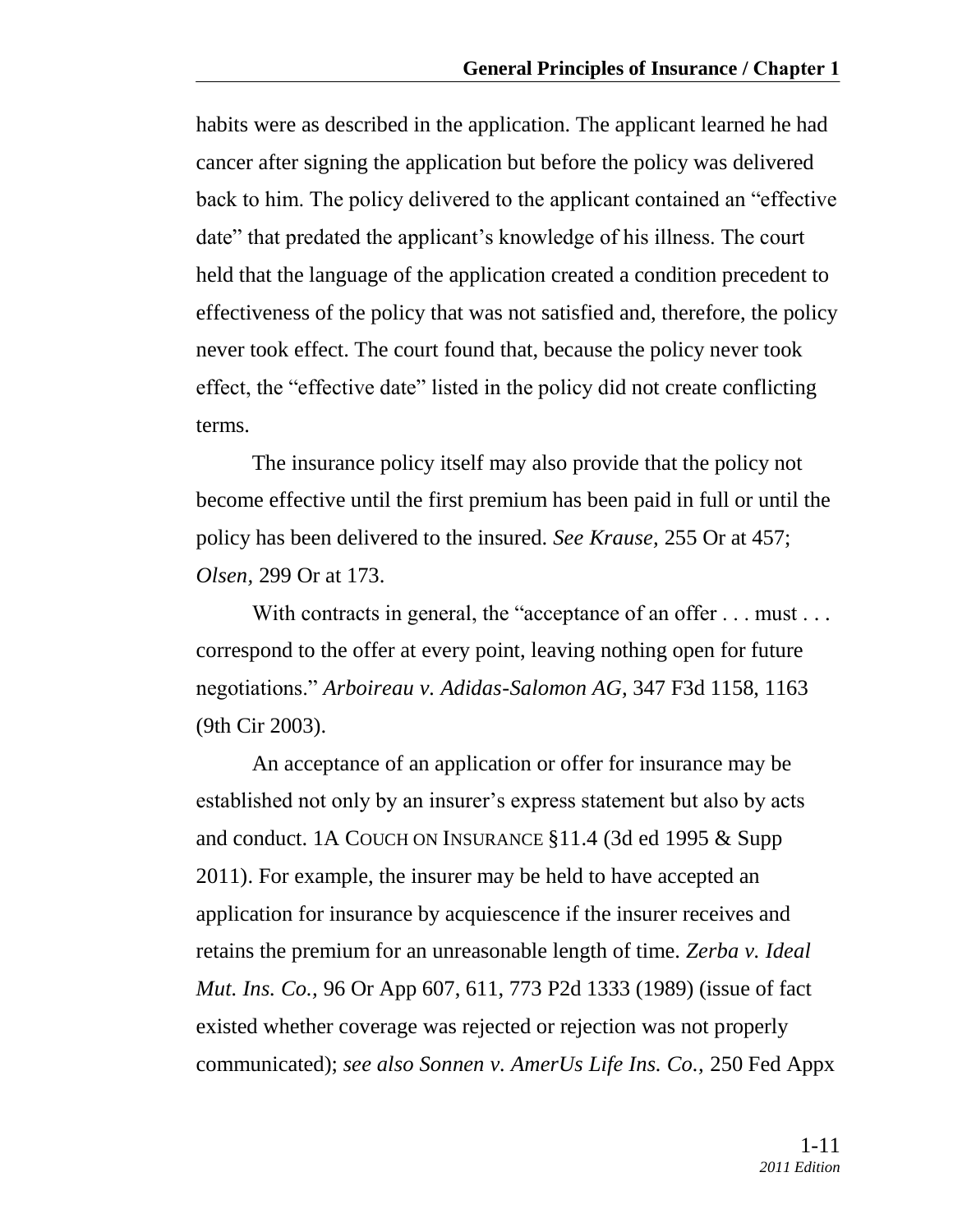222 (9th Cir 2007) (insurer's holding premiums while awaiting acceptance from insured regarding proposed changes to life insurance policy did not constitute acceptance).

The length of time that an insurer must hold a premium to constitute acceptance has not been squarely addressed in Oregon. *See Douglass v. Mutual Benefit Health & Accident Ass'n,* 76 P2d 453, 459- 460 (NM 1937) (when insurer held premium for "more than fifty days" and policy was to take effect on receipt of application and premium, reasonable presumption arose that insurer accepted applicant's offer as embodied in application); *Hahn v. National Casualty Co.,* 136 P2d 739, 741 (Idaho 1943) (insurer's retaining premium for "some four months" before refund, after accident, indicated insurer's acquiescent acceptance of application).

Some jurisdictions hold that actual notice to the insured of the acceptance of his or her application for insurance is not required unless the terms of the application require it. *Van-Arsdale-Osborne Brokerage Co. v. Cooper,* 115 P 779, 781 (Okla 1911). Under this view, the application is an offer of a unilateral contract that calls only for the performance of an act, that is, the issuance of a policy; notice is not required. Other jurisdictions hold that acceptance is not effective until communicated to the applicant. The acceptance must be either communicated to the offeror or evidenced by some definitive act, such as placing the policy in the mail. *Munhall v. Travelers' Ins. Co.,* 150 A 645, 648 (Pa 1930). *Cf.* 1A COUCH ON INSURANCE §§11.3–11.10.

Once the application has been completed, assuming it is not revoked, the insurer can either accept it, decline it, impose conditions to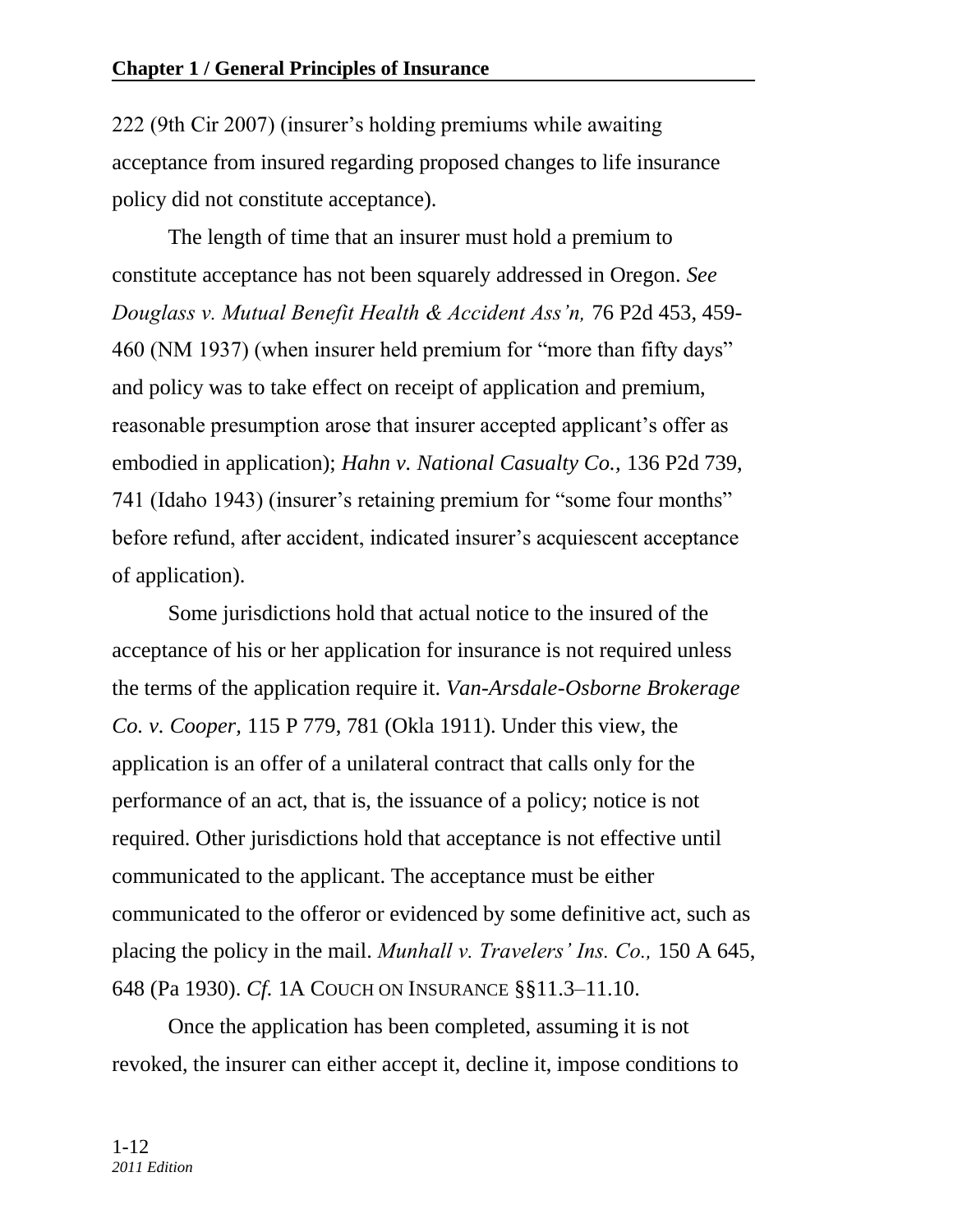the making of it, or submit a counteroffer. *See Morford,* 166 Or at 583, 589, 113 P2d 629 (1941); 1A COUCH ON INSURANCE §11.3.

If the application requests one kind of benefits but the policy issued covers different benefits, the issuance of a policy with such changes constitutes a counteroffer that the applicant must accept before a valid insurance contract is formed. *Morford,* 166 Or at 583 (when insurer issued policy that differed from specific insurance requested and premium was few cents cheaper, policy was held to be mere counteroffer.); *see also Cranston*, 94 Or 369 (policy and "covering" notes," sent to insurance broker in response to receipt of letter from broker to plaintiff stating that plaintiff would be covered, were counteroffer that would not give rise to contract until accepted).

For there to be a valid acceptance, the parties must agree on the amount of the premium—either expressly or impliedly—by reference to rates established by law or through prior course of dealing. In *Simmons v. All Am. Life Ins. Co.,* 115 Or App 409, 413, 838 P2d 1088 (1992)*,* the court held that there was no valid contract of insurance when the applicant enrolled in a life insurance program offered by an alumni association but the applicant did not know the amount of the premium and had not agreed to pay it.

Insurers may designate parties authorized to accept applications but must keep a list of insurance producers, who are contractually authorized to accept applications on behalf of insurer. ORS 744.078(2).

An insurer that accepts an incomplete application cannot later deny liability based on the applicant's failure to complete the application. 1A COUCH ON INSURANCE §11.3.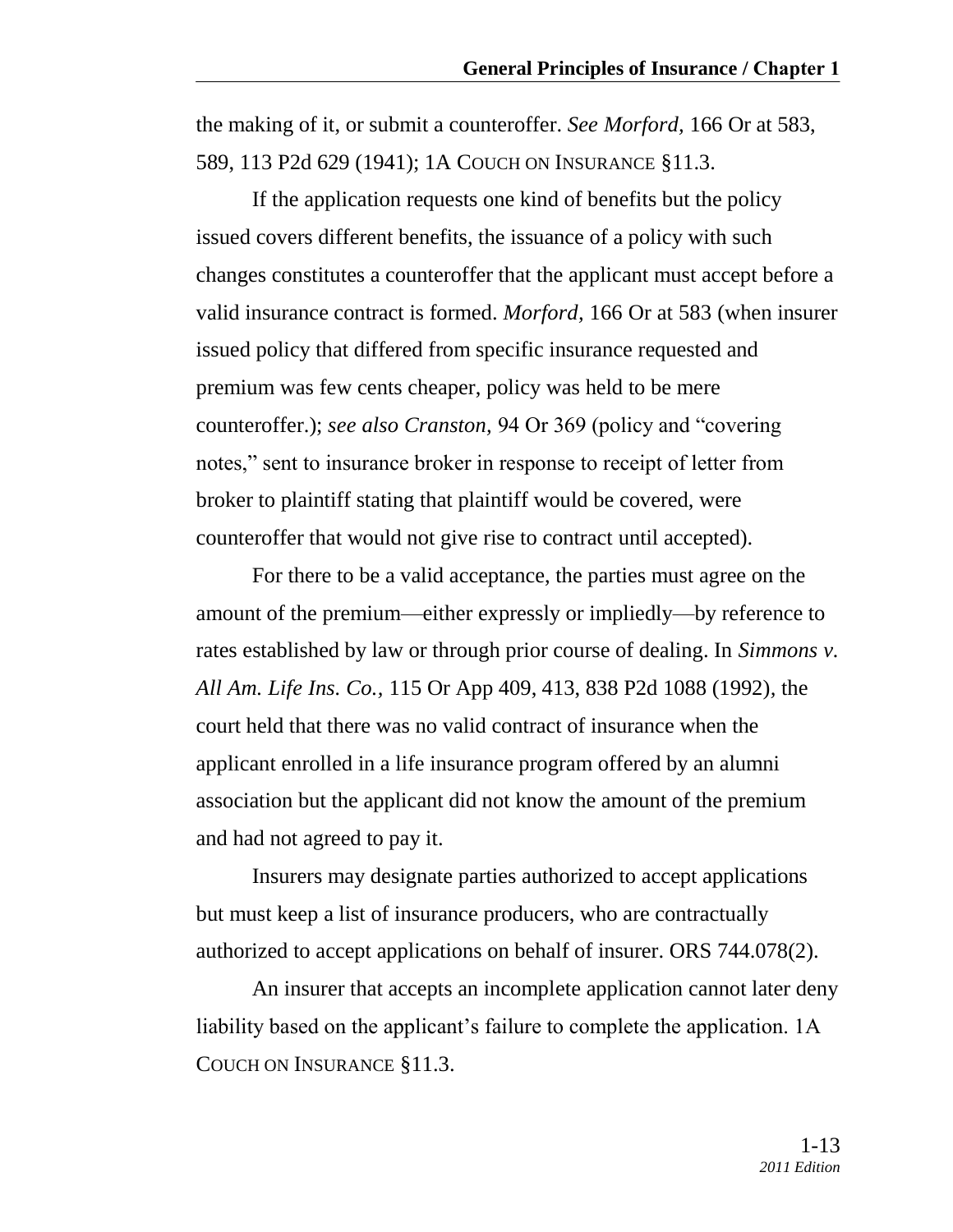## **§1.1-1(a)(3) Execution and Delivery of Policy**

Insurers frequently impose the condition that the contract of insurance will not be effective before the execution, or signing or countersigning, and delivery of the policy. 1A COUCH ON INSURANCE §14.1 (3d ed 1995 & Supp 2011).

Signing by the insurer is required before a valid written contract of insurance is effective. 1A COUCH ON INSURANCE §14.3. Sometimes a policy may require the insured's signature and acceptance of the insurer's written offer (the policy). *Morford v. California Western States Life Ins. Co.,* 166 Or 575, 586, 113 P2d 629 (1941). In Oregon, a single life or health insurance policy may not be made on an individual without a written application or written consent by the individual insured. ORS 743.027 (with some exceptions).

If a policy provides that it must be signed and issued before it takes effect, the term *issued* means that the policy has been drafted, signed, and executed by the company, making the policy ready for delivery. The term *issued* does not include delivery. *See Stringham v. Mutual Life Ins. Co.,* 44 Or 447, 457, 461, 75 P 822 (1904); *Brock v. State Farm Mut. Auto. Ins.,* 195 Or App 519, 98 P3d 759 (2004).

When the application or the contract of insurance requires that the policy be delivered to the insured before it becomes effective, that provision is effective in accordance with its terms. *Morford,* 166 Or at 588. *See also Stringham,* 44 Or at 461 (no binding delivery of life insurance policy after death of applicant). In the absence of such a provision or a statutory requirement, delivery is not necessary for the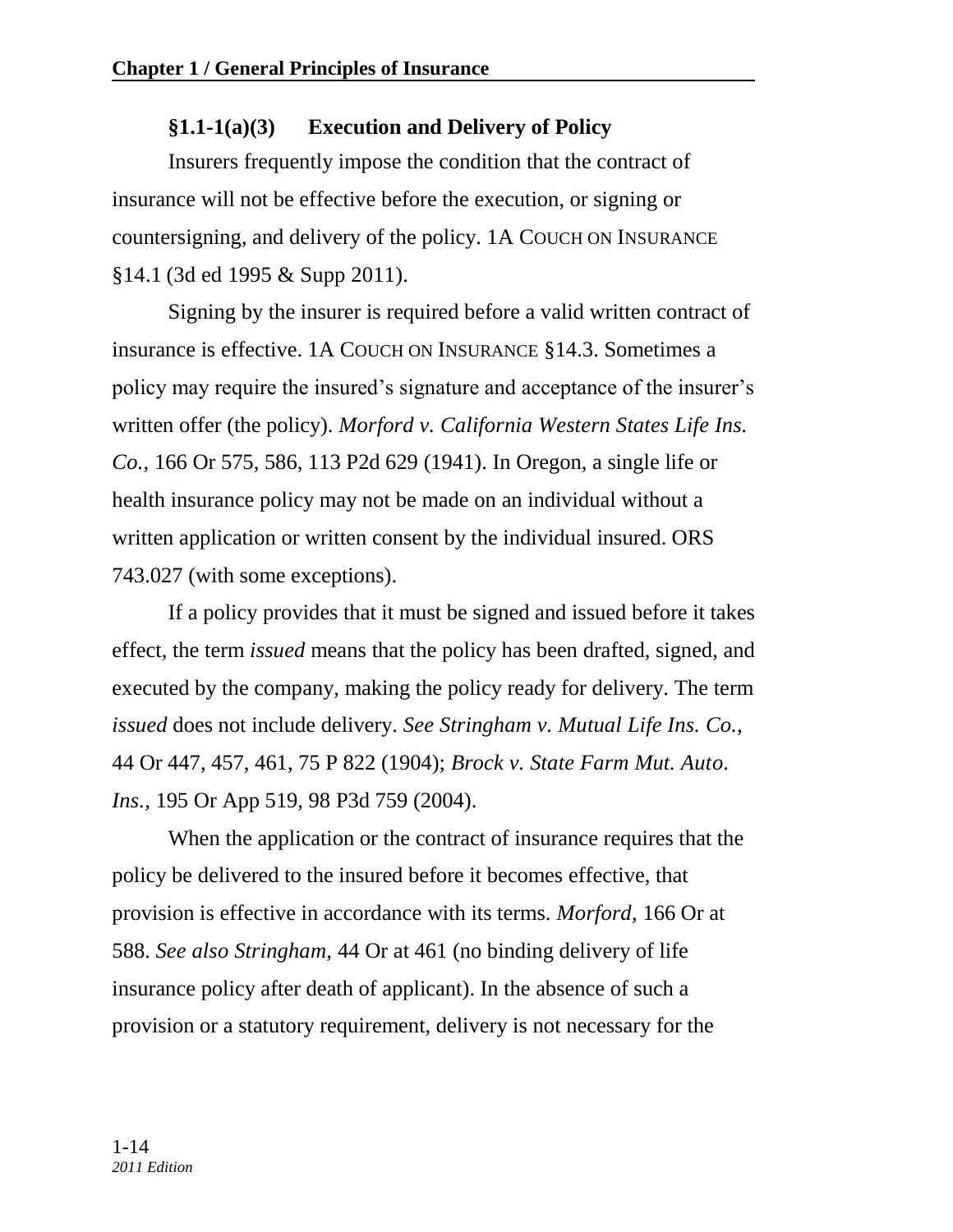contract to become effective. *Krause v. Wash. Nat'l Ins. Co.,* 255 Or 446, 457, 468 P2d 513 (1970).

Delivery of the policy is satisfied when the policy is delivered to a broker or other agent for the insured. *Krause,* 255 Or at 459. Receipt by an agent for the insurance company of a policy to be delivered without condition by the agent to the applicant constitutes delivery to the insured, even if the agent never parts with the policy. *Morford,* 166 Or at 588; *Krause,* 255 Or at 459. *See also Lathrop v. Modern Woodmen of America,* 63 Or 193, 126 P 1002 (1912) (when applicant had complied with all conditions and was not in default, deposit of policy with a delivery clerk constituted delivery to applicant). If the policy or application contains conditions, however, that require the applicant to take further steps before final delivery, mailing the policy to the insurer's local agent does not constitute delivery. *Morford,* 166 Or at 586 (delivery conditioned on applicant's signature as acceptance of offer of insurance); *Krause,* 255 Or at 458 (delivery conditioned on payment of premium).

Except when the insured has not met a condition required by the insurer, every policy must be mailed or delivered to the insured or the person entitled to the policy "within a reasonable period of time" after it is issued. ORS 742.046(1). The statute does not make delivery a condition precedent to the effectiveness of the policy, but merely requires that the policy reach the hands of the person entitled to it within a reasonable time.

Delivery of an insurance policy may be completed by actual delivery to the insured, or by constructive delivery. 1A COUCH ON INSURANCE §§14:5, 14:12. A policy is delivered when it is deposited in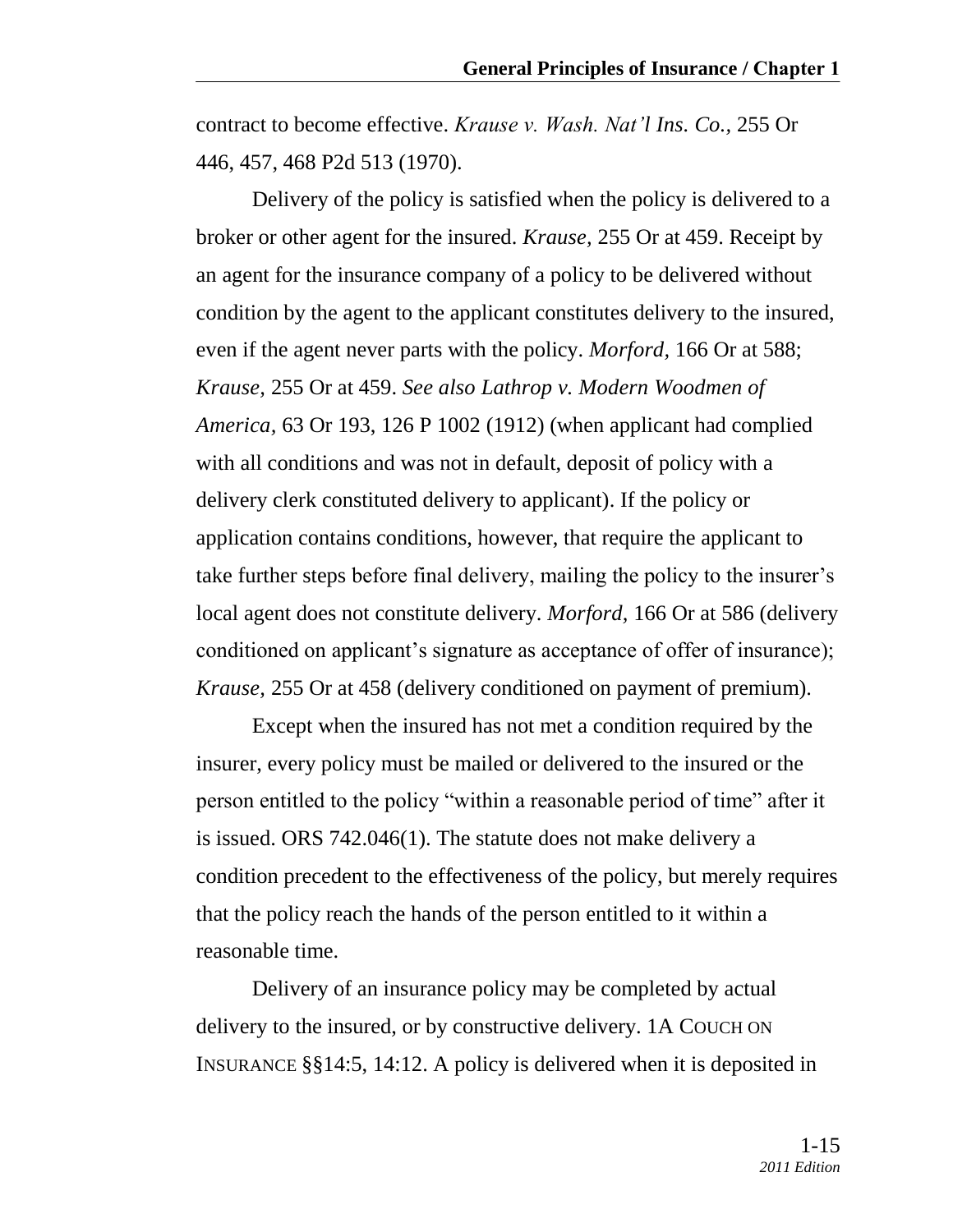the mail, directed to the insured at the insured's proper address, with postage prepaid, even though the insured does not receive it. 1A COUCH ON INSURANCE §14:15.

Failure to attach the application to the delivered policy precludes admissibility of the application in an action based on or involving the policy. *Progressive Ins. v. Nat'l Am. Ins. Co.,* 201 Or App 301, 306–307, 118 P3d 836 (2005) (insurer could not introduce application as evidence that driver of automobile at time of accident was excluded). *See* ORS 742.013 (discussed in §§1.3-3 to 1.3-3(h)).

If the insured fails to show damages caused by the insurer's failure to timely deliver the policy, the trial court should not submit the issue of delivery to a jury. *Stuart v. Pittman,* 235 Or App 196, 207, 230 P3d 958 (2010), *reversed on other grounds,* 350 Or 410, \_\_\_ P3d \_\_\_\_ (2011).

Whether a self-insurer has the same or a different duty to deliver has not been squarely decided in Oregon. In *Wilson v. Tri-County Metro. Transp. Dist. of Or.,* 343 Or 1, 11 n 2, 161 P3d 933 (2007), the court stated that "The parties do not discuss in their briefs whether TriMet, as a self-insurer, has the same or a different duty as an ordinary motor vehicle liability insurer to deliver to or otherwise notify an insured of the terms of its uninsured motorist coverage under the TriMet Code. Consequently, we do not address that issue."

#### **§1.1-1(b) Statutes Regulating Content or Form**

When a statute regulates the content of an insurance policy, the statutory requirements are deemed to be part of the policy, adding to or displacing provisions of the policy itself. *Rhone v. Louis,* 282 Or 693, 695–696, 580 P2d 549 (1978) (construing Portland city ordinance);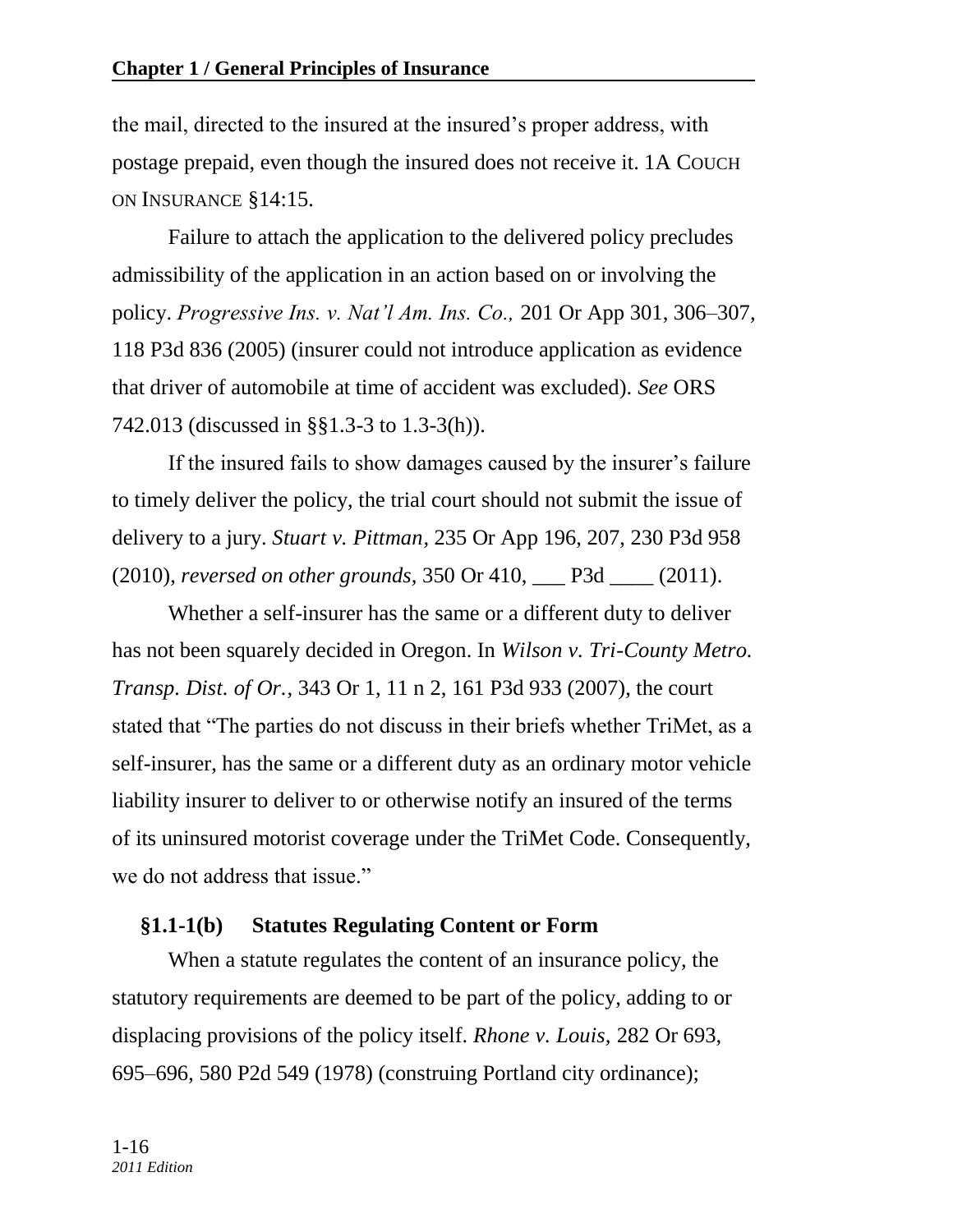*Viking Ins. Co. v. Petersen,* 308 Or 616, 621, 784 P2d 437 (1989) ("the endorsement attempting to restrict coverage to only those 25 years or older violates the minimum requirements of Oregon's financial responsibility laws"); *Moore v. Mutual of Enumclaw Ins. Co.*, 317 Or 235, 243, 855 P2d 626 (1993) ("in cases involving fire insurance policies, the requirement of a written waiver imposed by [ORS 742.222](http://www.lexis.com/research/buttonTFLink?_m=b653f8134b5f913b9a08d423d53a58c0&_xfercite=%3ccite%20cc%3d%22USA%22%3e%3c%21%5bCDATA%5b317%20Ore.%20235%5d%5d%3e%3c%2fcite%3e&_butType=4&_butStat=0&_butNum=57&_butInline=1&_butinfo=OR.%20REV.%20STAT.%20742.222&_fmtstr=FULL&docnum=1&_startdoc=1&wchp=dGLzVzW-zSkAA&_md5=9fd4a895476717b8e0fd8ca92afa1eba) supersedes the common law rule recognizing oral waiver and waiver by conduct"); *Safeco Ins. Co. v. Am. Hardware Mut. Ins. Co*., 169 Or App 405, 416, 9 P3d 749 (2000) (insurance policy violated requirement in financial responsibility law to "provide minimum coverage to all permissive users" of its insured's vehicles," and therefore must be construed to cover permissive user of vehicle); *Cambron v. North-West Ins. Co.,* 70 Or App 51, 54, 687 P2d 1132 (1984) ("the law existing at the time and place of the making of an insurance contract is as much a part of the contract as if it had been specifically included in the contract"); *see also Hansen v. Western Home Ins. Co.,* 89 Or App 68, 747 P2d 1007 (1987) (former version of ORS 742.048 prohibited insurers from reducing coverage in policy that was present in binder); 2 COUCH ON INSURANCE §21.20 (3d ed 1995 & Supp 2011) (majority rule is same).

Many Oregon statutes require that a liability insurance policy contain certain provisions or coverages. *See, e.g.,* ORS 742.031 (bankruptcy clause), ORS 742.502 (uninsured motorist coverage), ORS 742.520–742.544 (personal injury protection benefits). The statutes also control the effect of certain acts or omissions of the parties. *See, e.g.,* ORS 742.013 (misrepresentations in insured's application), ORS 742.056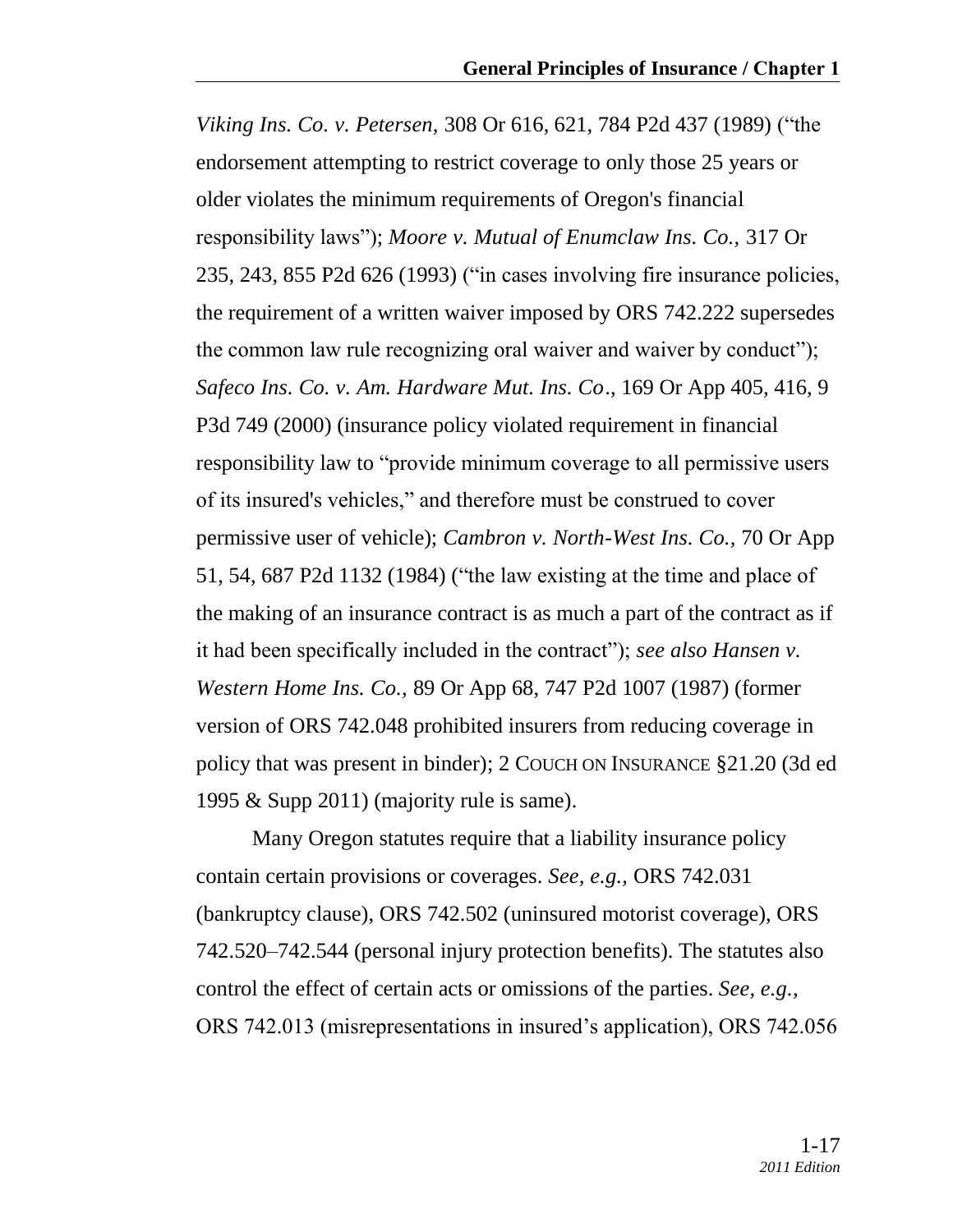(insurers' conduct as waiver or estoppel), ORS 742.564 (method and timing of cancellation).

Any policy provisions that are less favorable to the insured than the provisions required by statute are unenforceable. *Erickson v. Farmers Ins. Co.,* 331 Or 681, 685, 21 P3d 90 (2001). But an insurer may add neutral or more favorable terms than those required by statute. *Erickson,* 331 Or at 685.

An exclusion that is contrary to a statutory requirement, however, is effective in excluding coverage above the statutory minimum. In *Collins v. Farmers Ins. Co.,* 312 Or 337, 345-347, 822 P2d 1146 (1991), the court held that a policy provision excluding statutorily required coverage would be disregarded only to the extent that it conflicted with the statutory requirement. The insurer was thus liable to only the statutory minimum coverage of \$25,000 and not the full \$100,000 coverage that the policy would have provided without the exclusion. The court went on to hold that an insurance company could exclude some persons from the higher coverage limits in a policy, as long as the statutory minimums were provided. *See also Oregon Auto. Ins. Co. v. Thorbeck,* 283 Or 271, 583 P2d 543 (1978) (parsing the word ―coverage‖); *Hartford Acci. & Indem. Co. v. Kaiser,* 242 Or 123, 126, 407 P2d 899 (1965) (insurance companies have "the right to exclude certain named individuals from the full-face-value coverage of a policy so long as they cover the same individuals to a limited degree as ‗omnibus insureds' when they choose to write the minimum coverage required by the financial-responsibility statutes"); *Olson v. National Indem. Co.,* 112 Or App 359, 829 P2d 716 (1992) (appropriate remedy,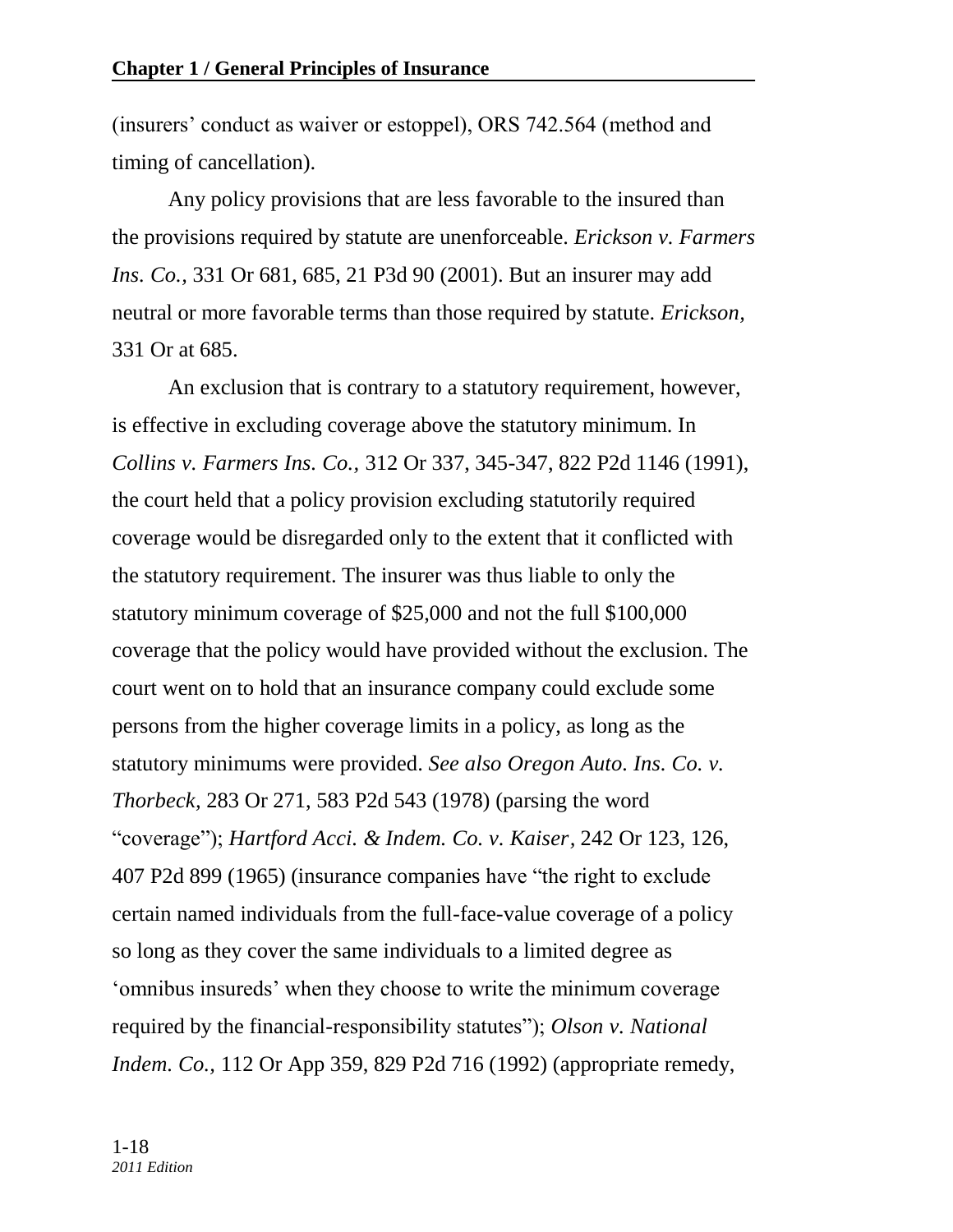when limitations provision of policy was invalid as contrary to statutory requirement, was to construe policy to include one-year limitations period required by statute, not disregard provision and apply six-year period provided for contracts); *Mathews v. Federated Serv. Ins. Co.,* 122 Or App 124, 130–131, 857 P2d 852 (1993) ("leased auto" exclusion invalid to extent it would deny minimum coverage required by financial responsibility law).

But when an insurer attempts to exclude any coverage in the policy that exceeds the statutory minimums, the provision may be too confusing or obscure for ordinary purchasers to understand or for courts to apply. *N. Pac. Ins. Co. v. Hamilton,* 332 Or 20, 29, 22 P3d 739 (2001) (exclusion was "obscure to the point of being incomprehensible," and therefore was construed against insurer); *Medyanikov v. Cont'l Ins. Co.,* 176 Or App 297, 302–305, 31 P3d 495 (2001) (citing *Hamilton* and holding that "the policy language attempting to create a family member exclusion from liability coverage is unenforceable").

A statutory requirement that a certain entity insure against a particular risk does not obligate insurers to provide such coverage. *See, e.g., Employers-Shopmens Local 516 Pension Trust v. Travelers Cas. & Sur. Co. of Am.,* 235 Or App 573, 592-593, 235 P3d 689 (2010) (when ERISA bonding provision does not require insurance policy to cover every person who must be bonded, doctrine of statutory incorporation does not apply); *Derosiers v. Hudson Specialty Ins. Co.,* Slip Copy, 2010 US Dist LEXIS 40391, 2010 WL 1727119, (D Or 2010) (upholding magistrate's ruling that statutory provisions requiring liquor licensees to insure against certain injuries related to sale of alcohol do not invalidate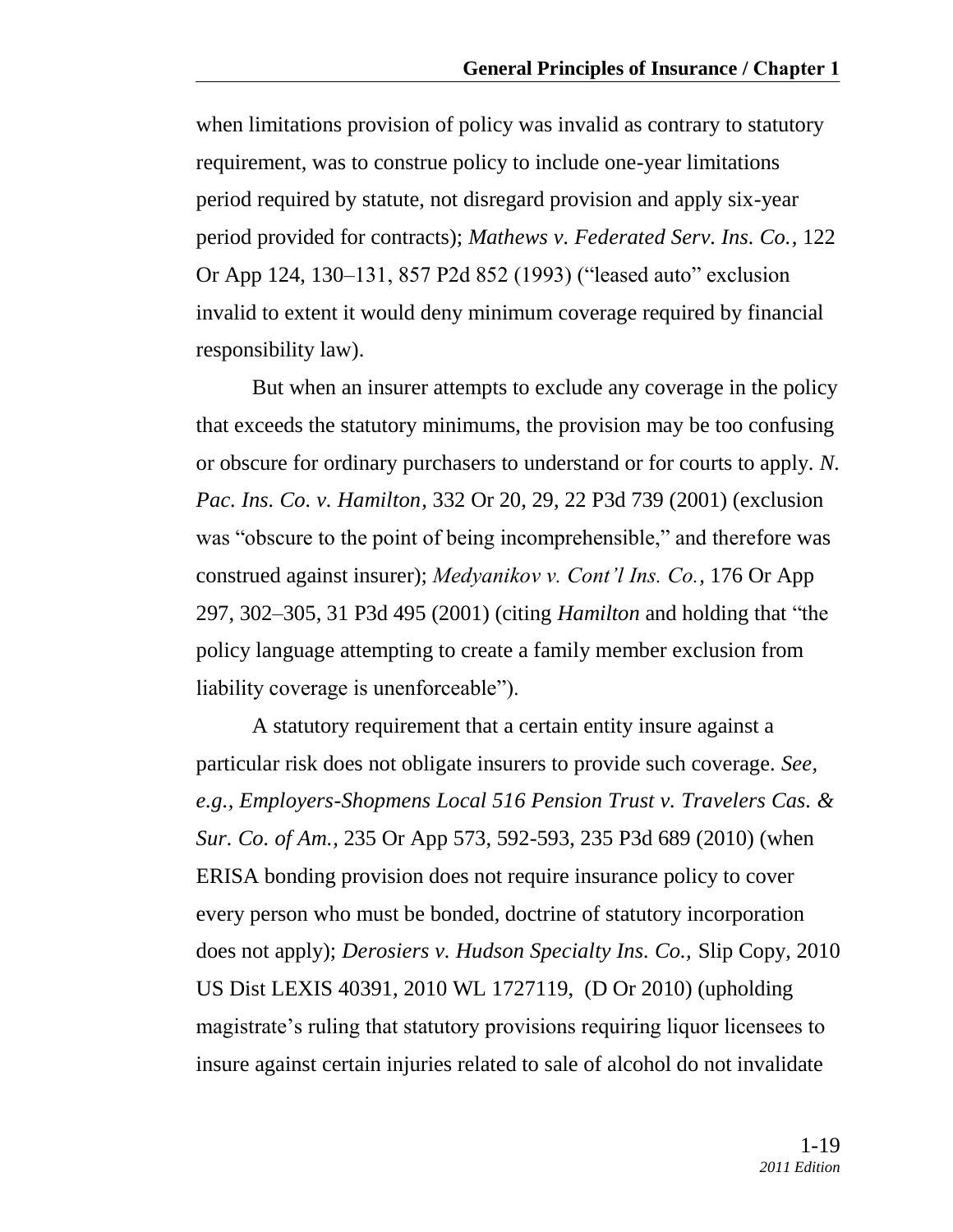such exclusions in an insurance policy, and distinguishing between statutes that require licensees obtain particular type of coverage and those that require insurers to issue policies with particular language or coverage).

Some courts have held that if there is a statutory form of policy, such as the standard fire insurance policy, an oral contract of insurance is not enforceable. *See* §§1.1-2 to 1.1-2(b)(1).

A statutorily required suit-limitation provision in an insurance policy is a contract condition rather than a statute of limitations. In *Herman v. Valley Ins. Co.,* 145 Or App 124, 130, 928 P2d 985 (1997), the court construed ORS 742.240, which applies to fire insurance policies, to apply to homeowner's insurance policies as well. But the suitlimitations are not conditions of forfeiture. Instead, failure to timely bring a claim "precludes an insured from starting an action against its insurer once the limitation period has passed, regardless of the extent of coverage." *Herman*, 145 Or App at 131. An insurer is not required to show that it was prejudiced by its insured's failure to file suit within the statutory limitations period before the insurer can assert the limitations period as an affirmative defense. *Herman,* 145 Or App at 130–132.

In *Savage v. Grange Mut. Ins. Co.,* 158 Or App 86, 94–95, 970 P2d 695 (1999), the court held that an insurer's breach of its statutory duty to offer underinsured motorist (UIM) coverage "does not merely give rise to some inchoate entitlement to seek reformation but, instead, results in the imposition of UIM coverage *ab initio* by operation of law." The court also held that the subsequent enactment of a statute exempting umbrella policies from the requirement to offer UIM coverage (ORS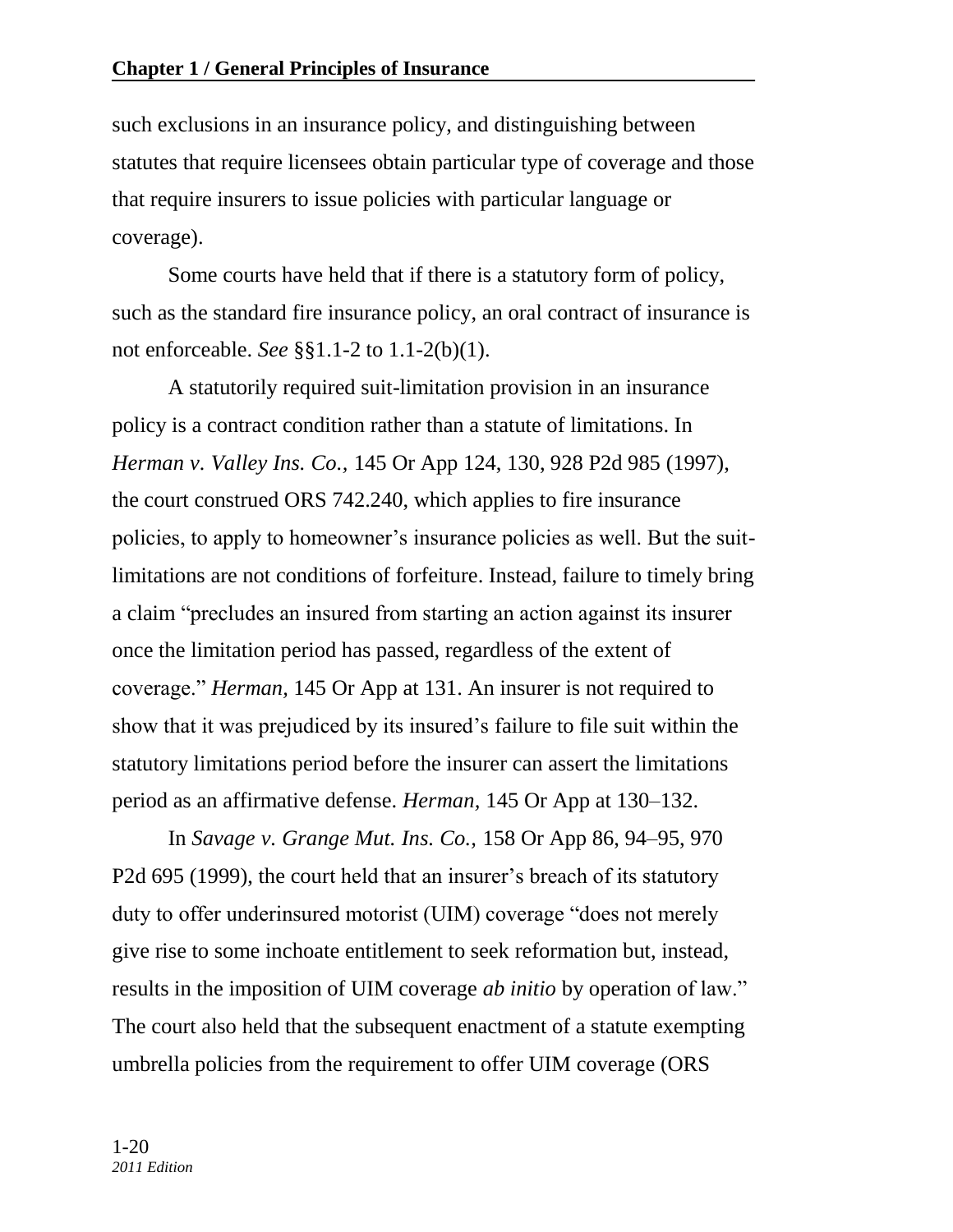742.468) did not abrogate the existing UIM coverage under the insured's umbrella policy. *Savage,* 158 Or App at 95-96.

Even when the insured rejected the statutorily required provisions when renewing the insurance policy, the doctrine of statutory incorporation applies. *Buccino v. California Cas. Ins. Co.,* 159 Or App 654, 659, 978 P2d 441 (1999) ("Defendants had a statutory duty to offer UM/UIM coverage at issuance up to their insured's bodily injury liability limits," did not offer that coverage as required, and therefore were not entitled to judgment as a matter of law).

Other cases involving the doctrine of statutory incorporation include *ZRZ Realty Co. v. Beneficial Fire & Cas. Ins. Co.,* 222 Or App 453, 484, 194 P3d 167 (2008), *reversed in part on other grounds, ZRZ Realty Co. v. Beneficial Fire & Cas. Ins. Co.,* 349 Or 117 (2010) (ORS 731.102 does not write into insurance policies the requirement that the loss be unexpected); *Mid-Century Ins. Co. v. Perkins,* 344 Or 196, 217, 179 P3d 633 (2008) (comparison of UIM limits to liability coverage limits, rather than to damages, determined whether vehicles were underinsured.); *Smith v. Guideone Mut. Ins. Co.,* 336 Fed Appx 607 (9th Cir 2009) (operator's policy that provided less favorable UIM coverage than general coverage under model provisions of Oregon's statutory scheme was unenforceable); *Country Mut. Ins. Co. v. White,* 212 Or App 323, 330-331, 157 P3d 1212 (2007) (other-insurance provision in policy issued by passenger's insurer did not comport with statutory "antistacking" provision); *Heffner v. Farmers Ins. Co.*, 213 Or App 289, 162 P3d 277 (2007) (anti-stacking clause that limited UIM benefits to single policy with highest limit of liability was enforceable).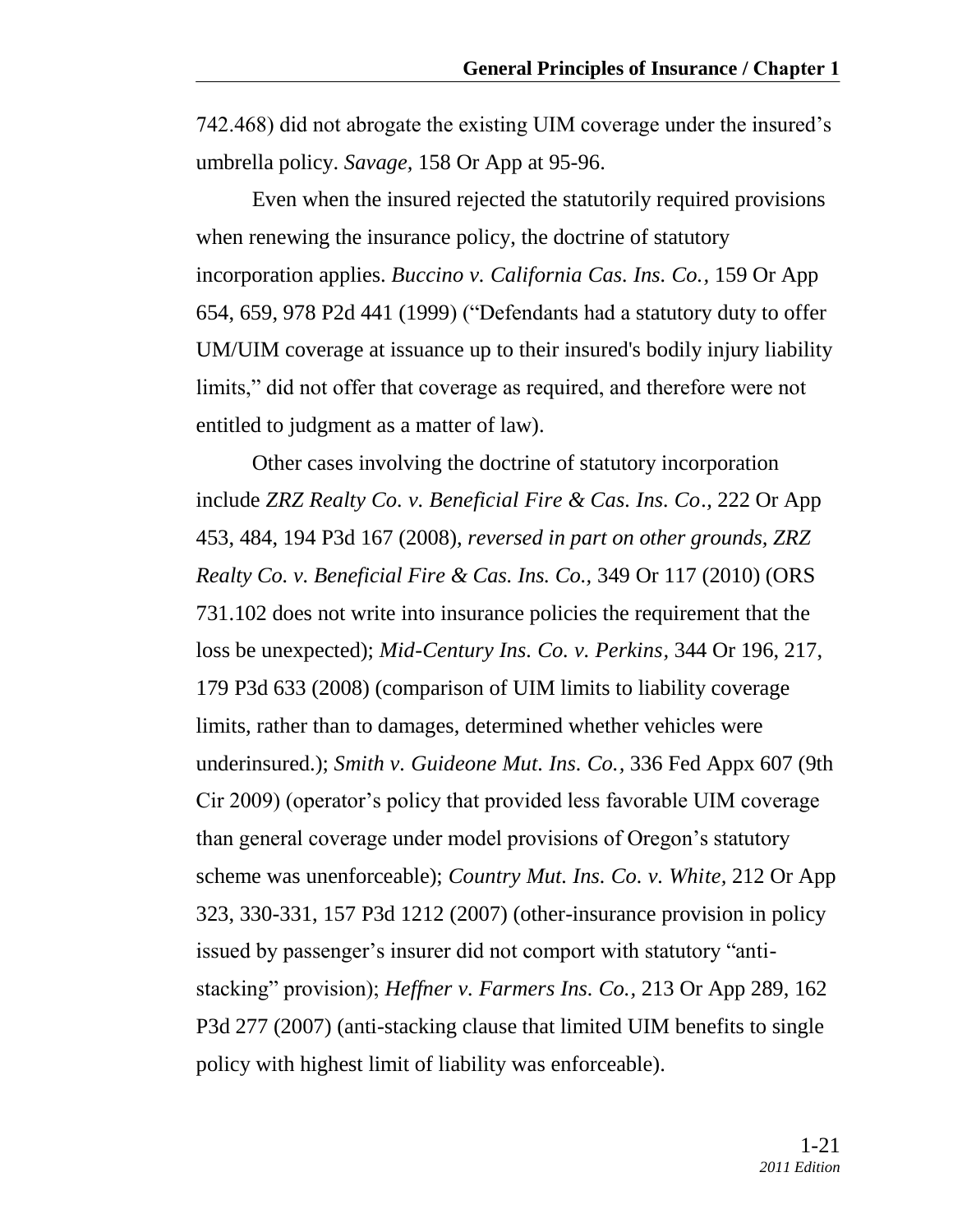## **§1.1-1(b)(1) Effect of Change in the Law**

All statutes in force at the time the policy is issued are incorporated into the policy, even if the statutes are later repealed during the policy period. *See Savage v. Grange Mut. Ins. Co.,* 158 Or App 86, 95–96, 970 P2d 695 (1999) (although statute exempting umbrella liability policies from statutory requirement of uninsured motorist coverage was enacted before loss, it was in effect when policy was issued; thus insurer had duty to provide coverage). *See also Buccino v. California Cas. Ins. Co.,* 159 Or App 654, 978 P2d 441 (1999) (insurer's breach of statutory duty to offer UM/UIM coverage in amount of bodily injury liability limits at the time policy issued required that such coverage be imputed).

Conversely, statutes that are enacted after a policy is issued do not become part of the policy absent expression of a clear legislative intent to the contrary. *Cambron v. North-West Ins. Co.,* 70 Or App 51, 54, 687 P2d 1132 (1984) ("the law existing at the time and place of the making of an insurance contract is as much a part of the contract as if it had been specifically included in the contract".

Judicial constructions of statutorily required clauses will be read into policies that continue to be issued by insurers with same or similar language. *See I-L Logging Co. v. Manufacturers & Wholesalers Indem. Exchange,* 202 Or 277, 325, 275 P2d 226 (1954) (stating soundness of rule, but refusing to apply rule when language of particular statutory provision had not been given "uniform judicial construction").

### **§1.1-1(b)(2) Effect of Conformity Clause**

A conformity clause, which incorporates all applicable statutes into a policy, extends only to statutes directly applicable to the issuance and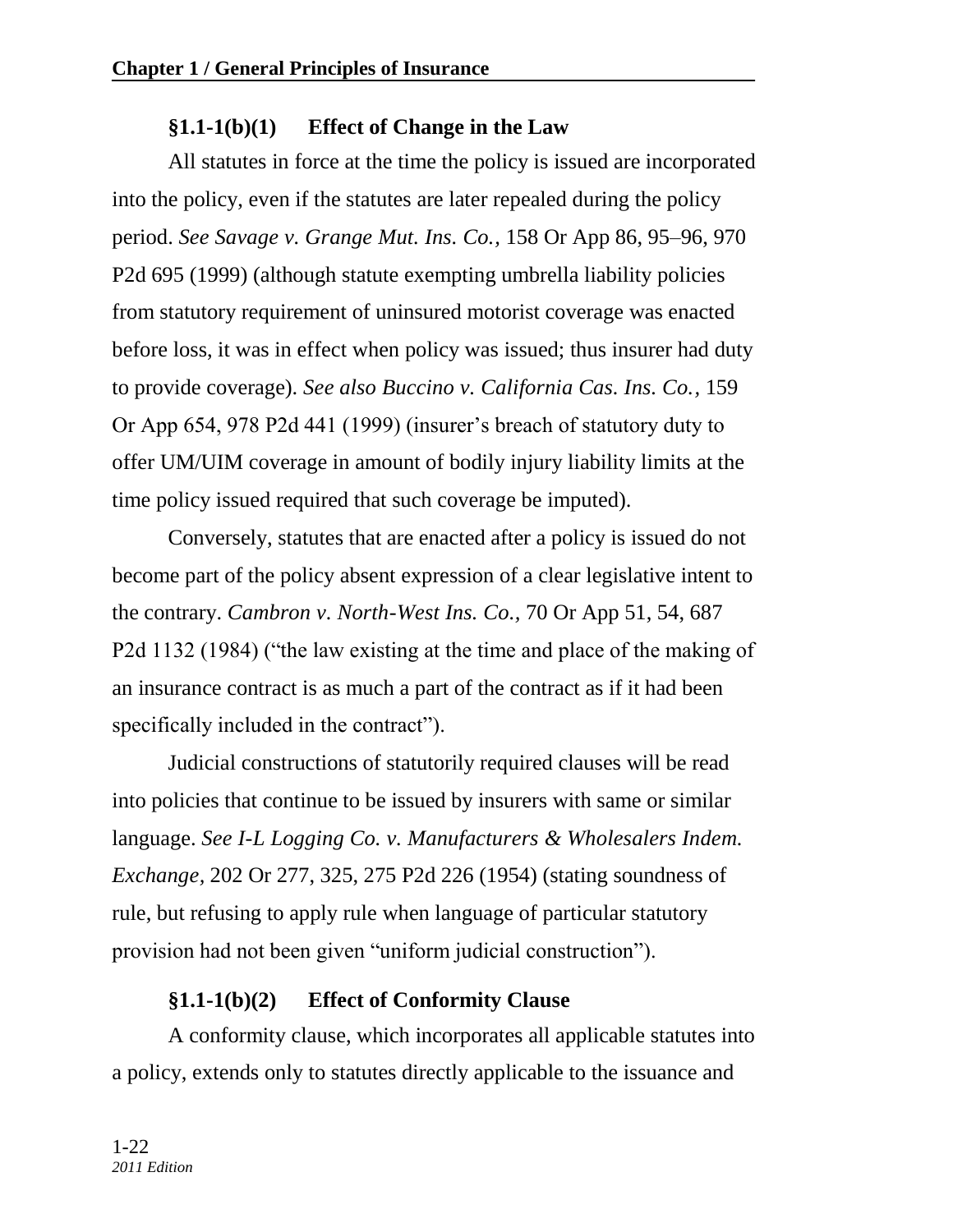content of insurance policies. In *Totten v. New York Life Ins. Co.,* 298 Or 765, 769, 696 P2d 1082 (1985), the life insurance policy included a conformity clause stating that the policy was subject to all applicable laws. The court held that the policy incorporated "only those sections of the Oregon Revised Statutes directly applicable to issuance and content of insurance policies.‖ The life insurance policy was not subject to all the statutes (in particular, in *Totten,* the statutes relating to aeronautics).

A conformity clause that excludes any provided-for coverage that may exceed the statutory minimums may be ambiguous when the policy expressly provides for coverage exceeding the statutory minimums. In *Wright v. State Farm Mut. Auto. Ins. Co.,* 332 Or 1, 7, 22 P3d 744 (2001), and *N. Pac. Ins. Co. v. Hamilton,* 332 Or 20, 22 P3d 739 (2001), the court construed the ambiguous provisions against the insurance companies.

#### **§1.1-1(b)(3) Effect of Statutory Violations**

If an insurance policy violates a statute by excluding required coverage, the policy must be construed to include whatever coverage is mandated by statute. *Collins v. Farmers Ins. Co.,* 312 Or 337, 347, 822 P2d 1146 (1991) ("The Financial Responsibility Law requires specified coverage. As to amounts and other coverage apart from that minimum, it is lawful to restrict that additional coverage by an exclusion"). See also *Savage v. Grange Mut. Ins. Co.,* 158 Or App 86, 93, 970 P2d 695 (1999), and *Buccino v. California Cas. Ins. Co.,* 159 Or App 654, 978 P2d 441 (1999), in which the court imputed the statutorily required coverage.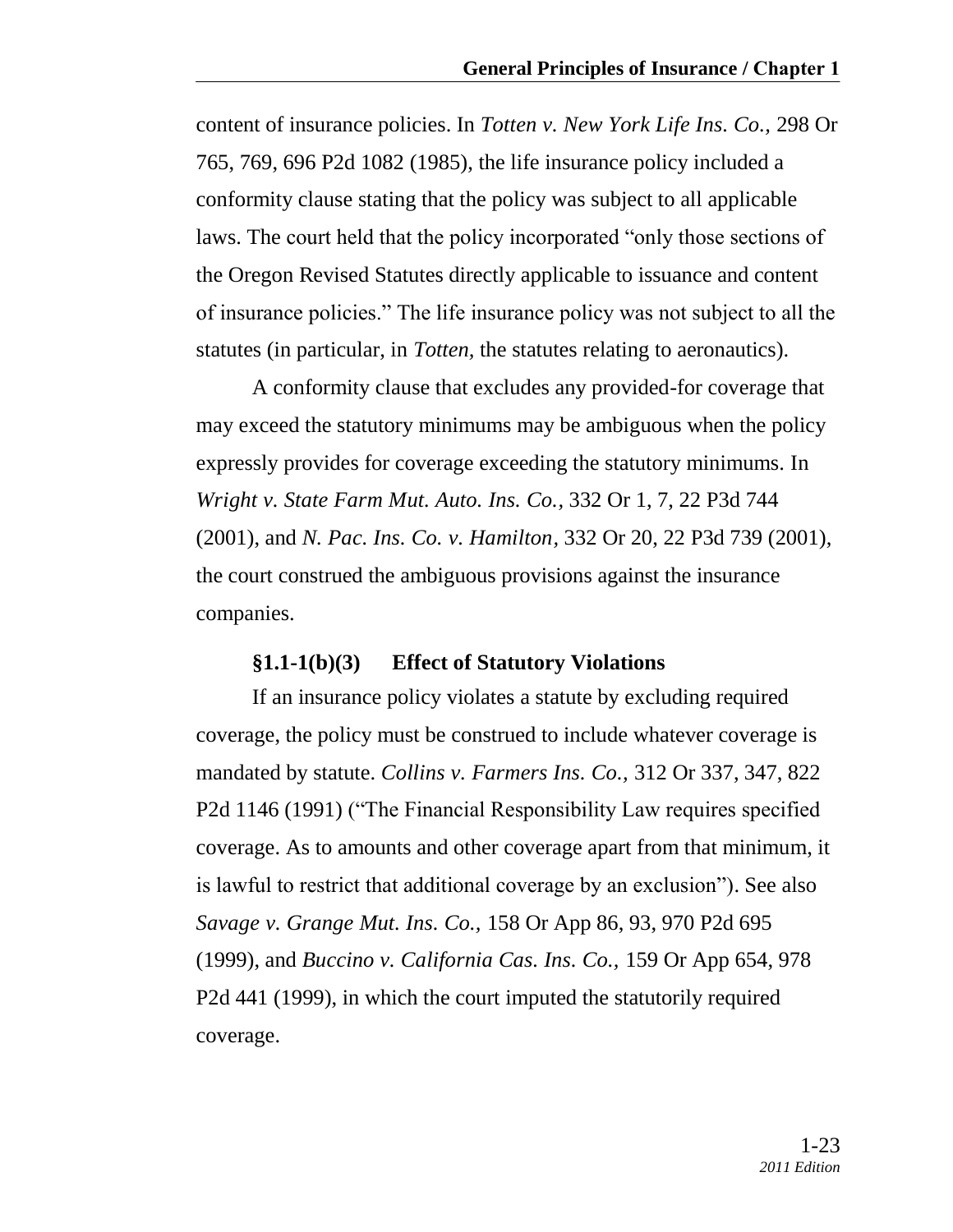## **§1.1-1(b)(4) Effect of Issuance in Another State**

The procedural insurance statutes of the forum may be considered as part of an insurance contract even though the policy was issued and delivered in another state. *See, e.g., Vancouver Furniture Co. v. Industrial Indem. Co.,* 74 Or App 642, 648, 704 P2d 518 (1985) (insured was awarded attorney fees under *former* ORS 743.114 (renumbered ORS 742.061), even though substantive issues were governed by Washington law); *Aetna Casualty & Surety Co. v. Brathwaite,* 90 Or App 109, 118, 751 P2d 237 (1988) (for policy issued in Washington, insurance company had burden of proof on issue of insured's intent when shooting weapons).

## **§1.1-1(b)(5) Effect of Statute of Frauds**

The statute of frauds requirement that a contract not performed within one year must be in writing does not apply to an oral contract of insurance if the contract may be performed within one year by the happening of the contingency insured against. See §1.1-2(b) on the effect of the statute of frauds on oral contract agreements.

### **§1.1-2 Oral Contracts**

In the absence of a controlling statute or an internal limitation on the power of the insurer (such as a charter or bylaw), an oral contract of insurance is valid. *Cerino v. Or. Physicians' Service,* 202 Or 474, 484, 276 P2d 397 (1954); *Mock v. Glens Falls Indem. Co.,* 210 Or 71, 80, 309 P2d 180 (1957) ("a sufficiently definite oral agreement of insurance, by a general agent, is valid in this state"). Binders or other contracts for temporary insurance may also be made orally or in writing. ORS 742.043(1).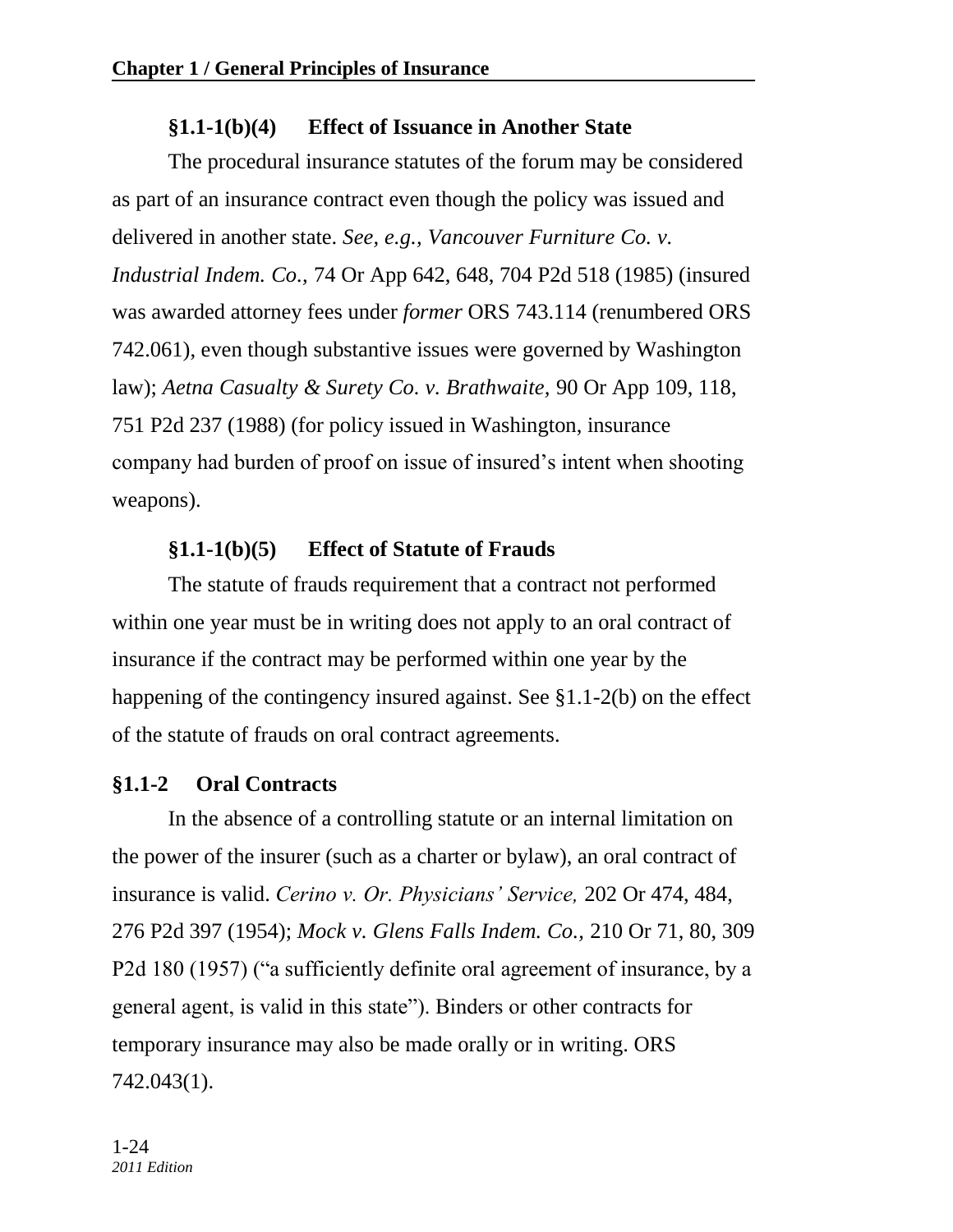Unattached applications are inadmissible if the policy is written (see §1.1-1). However, when the binder or contract is based on an oral agreement, the application may be introduced as evidence. *Collver v. Salem Ins. Agency, Inc.,* 132 Or App 52, 59–60, 887 P2d 836 (1994). If the applicant introduces the application at trial, the application is admissible by either party on appeal. *Kentner v. Gulf Ins. Co.,* 298 Or 69, 689 P2d 955 (1984).

Any oral representations made by the insured that are not included in the application are not part of the policy and may not be introduced by the insurer as evidence in any action involving the policy. ORS 742.016(1).

#### **§1.1-2(a) Requirements for Validity**

In order to have a valid oral contract of insurance, all requirements of an ordinary contract must be met, although some of those requirements may be implied. Those requirements include competent contracting parties, consideration, the existence of a subject matter, and an agreement on all essential elements of the contract. 1A COUCH ON INSURANCE §13:18 (3d ed 1995 & Supp 2011).

Essential elements of the contract are as follows:

- (1) Identity of insured;
- (2) Identity of insurer;
- (3) Subject matter to be insured;
- (4) Risk insured against;
- (5) The commencement and period of risk;
- (6) Amount of insurance; and
- (7) Amount of premium and time in which it is to be paid.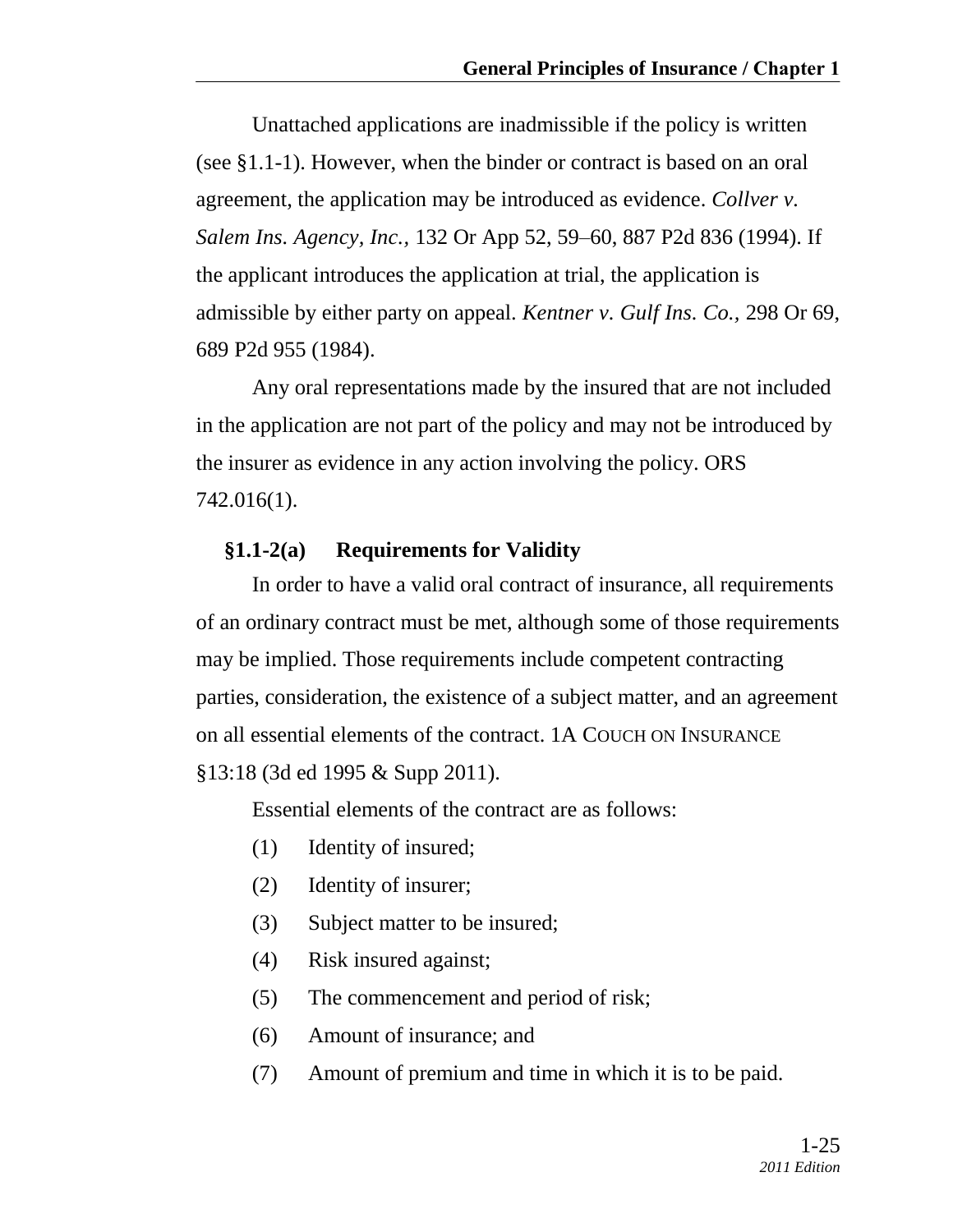*Cody v. Insurance Co. of Oregon,* 253 Or 587, 591–592, 454 P2d 859 (1969) (evidence existed of all essential elements of oral contract of insurance); *Bird v. Central Mfrs. Mut. Ins. Co.,* 168 Or 1, 7–8, 120 P2d 753 (1942) (meeting of minds occurred between parties on all essential elements of oral contract despite fact that written policy, delivered after plaintiff's loss, contained terms not agreed to by plaintiff); *Cleveland Oil & Paint Mfg. Co. v. Norwich Union Fire Ins. Soc.,* 34 Or 228, 233, 55 P 435 (1898) (no contract existed when evidence failed to show duration of insurance issued by insurer on similar risks); *Rodgers Ins. Agency, Inc. v. Andersen Machinery,* 211 Or 459, 316 P2d 497 (1957) (agent was not liable for failing to procure insurance when testimony did not establish agreement on amount of the indemnity, duration of risk, or premium to be paid).

Some terms of an oral contract of insurance may be supplied by implication as long as those terms are readily inferable from a prior course of dealing or from established insurance business standards. The court presumes that the parties contemplated such terms, conditions, and limitations found in policies issued to cover similar risks or in policies used by the parties in their past dealings. *Cleveland Oil & Paint Mfg. Co.,* 34 Or at 236; *Sproul v. Western Assurance Co.,* 33 Or 98, 103, 54 P 180 (1898). Likewise, when the oral agreement to insure does not specify the premium to be paid and the rates are standard in the community, it may be assumed that the contract is to insure at customary rates. *Cleveland Oil & Paint Mfg. Co,* 34 Or at 236 (customary rates); *Hamacher v. Tumy,* 222 Or 341, 352, 352 P2d 493 (1960) (rate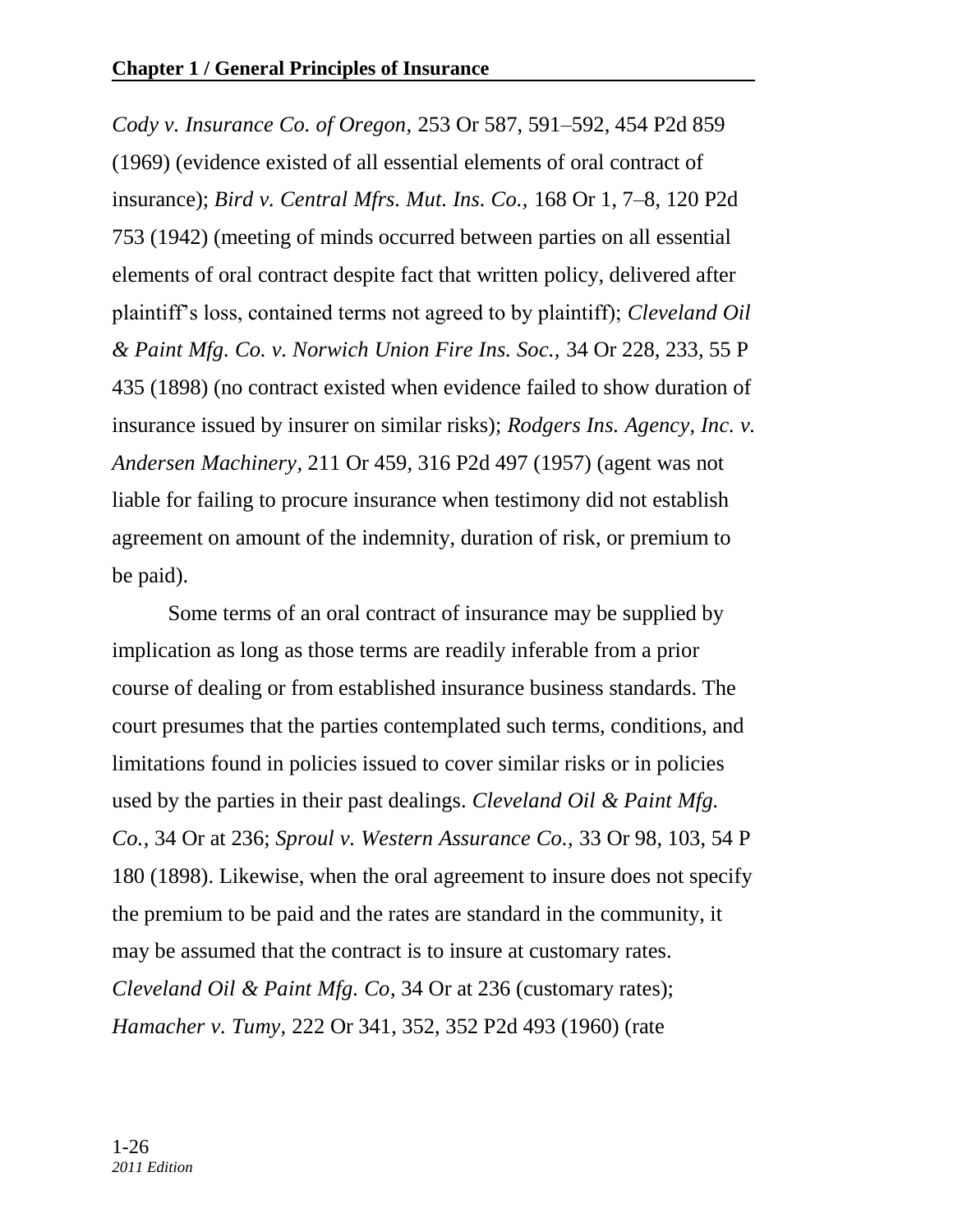established in same manner as in previous dealings); *see also* 1A COUCH ON INSURANCE §13:19.

A potential insured does not have to prove all the essential elements of a contract when only claiming that an oral contract to *procure* insurance existed, as opposed to an actual oral contract *of* insurance. *Hamacher,* 222 Or at 348–349; *see also Harris v. Albrecht,*  86 P3d 728 (Utah 2004) (detailed discussion of *Hamacher* distinction).

#### **§1.1-2(b) Effect of the Statute of Frauds and Other Statutory Provisions on Oral Agreements**

The statute of frauds requirement that a contract be in writing if it may not be performed within one year does not apply to an oral contract of insurance if the contingency insured against may occur within one year and the contract may be performed. ORS 41.580. If the insurance contract is subject to cancellation and neither party is bound to maintain the insurance for an entire year, then it is not within the prohibition of the statute of frauds. *Frontier Ins. Agency v. Hartford Fire Ins. Co.,* 262 Or 470, 483, 499 P2d 1302 (1972) (contract, by its own terms subject to cancellation by either party within one year, was not within statute of frauds even though absent termination it would continue for more than a year); *see also* 1A COUCH ON INSURANCE §13:16 (3d ed 1995 & Supp 2011). But the statute of frauds provision requiring contracts answering for the debt, default, or miscarriage of another to be in writing proscribes oral contracts for fidelity insurance. ORS 41.580(1)(a); *Craswell v. Biggs,* 160 Or 547, 564, 86 P2d 71 (1938) (noting that effect of statute was "to require that every guarantee shall be evidenced by a writing".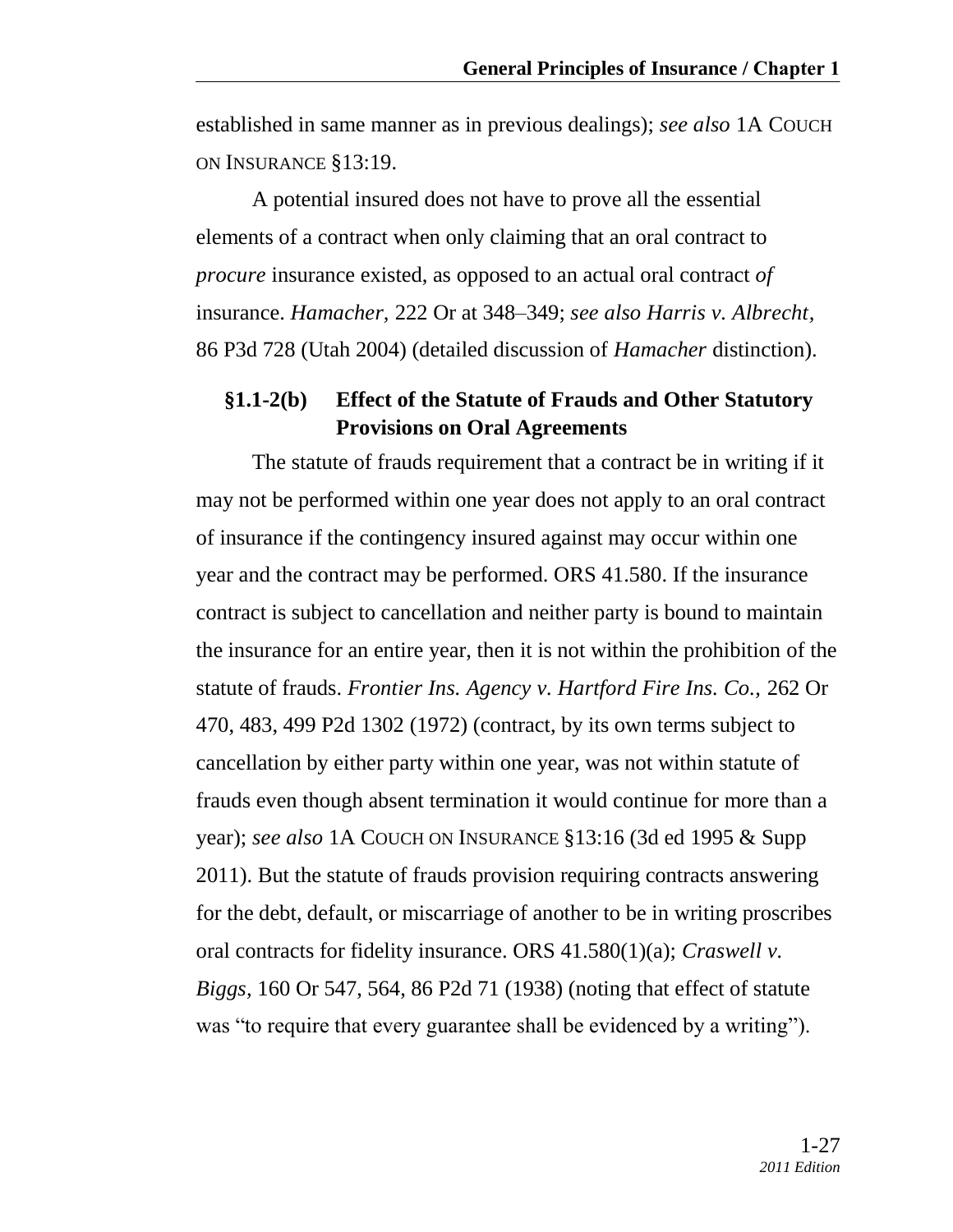## **§1.1-2(b)(1) Statutory Form Requirements**

Some courts have held that if there is a statutory form of policy, such as the standard fire insurance policy, an oral contract of insurance is not enforceable. 1A COUCH ON INSURANCE §13.17 (3d ed 1995 & Supp 2011). Oregon subscribed to that rule in *Salquist v. Or. Fire Relief Ass'n,* 100 Or 416, 420, 197 P 312 (1921), in which the court held that an oral contract of insurance was impossible under the statute prohibiting the use of a fire policy that did not conform to certain statutory conditions. The court stated that the standard policy law prescribed an exclusive evidence of contract analogous to the statute of frauds.

However, the *Salquist* holding was expressly overruled in *Ramstead v. North West Ins.,* 252 Or 423, 431, 450 P2d 538 (1969), to the extent that it held that an insurance agent's authority to effect insurance must be in writing. Furthermore, in *Frontier Ins. Agency, Inc. v. Hartford Fire Ins. Co.,* 262 Or 470, 483 n 2, 499 P2d 1302 (1972), the court distinguished the statutory underpinnings of the *Salquist* case from the current standard fire insurance policy law (ORS 742.202), which does not prevent the making of oral fire insurance contracts. Also, in view of *Cody v. Insurance Co. of Oregon,* 253 Or 587, 591-592, 454 P2d 859 (1969) (jury question whether oral contract of fire insurance was created), and ORS 742.043 (permitting oral binders or contracts of temporary insurance, except for life or health insurance), it seems quite clear that oral contracts of temporary fire insurance are valid. For further discussion, see  $\S$ §1.1-3–1.1-3(c) on binders.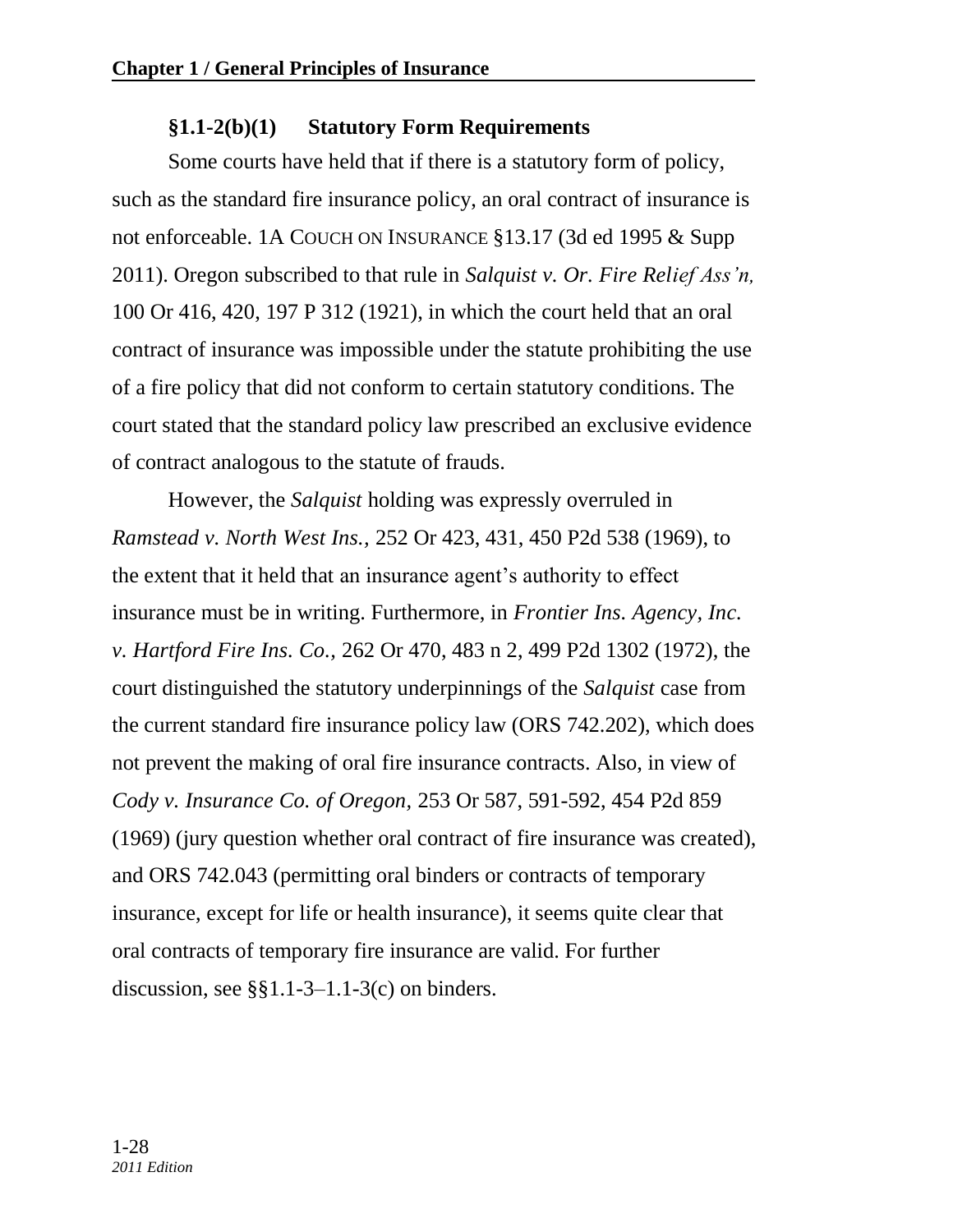Courts in other jurisdictions have held that standard policy laws do not invalidate an oral contract of insurance but apply only to a policy that was in fact written. 1A COUCH ON INSURANCE §13.17.

#### **§1.1-3 Binders**

A *binder* or *binding receipt* is a memorandum given to the insured that obligates the insurer to pay insurance if a loss occurs before the policy is issued or the application is denied. *See generally* 1A COUCH ON INSURANCE §13 (3d ed 1995 & Supp 2011). A binder evidences a contract of temporary insurance until the permanent policy is issued or disapproved or some other temporary impediment is removed. *United Pacific Ins. Co., v. Truck Ins. Exchange,* 273 Or 283, 289–290, 541 P2d 448 (1975).

Binders may be made "orally or in writing, and shall be deemed to include all the usual terms of the policy . . . except as superseded by the clear and express terms of the binder." ORS  $742.043(1)$ . A policy featuring identical terms and premiums must be issued within 90 days of the binder, unless the Director of the Department of Consumer and Business Services grants a written extension. ORS 742.043(2)–(3) (except as provided in ORS 746.195).

Note that the statute describing binders does not apply to life or health insurance. ORS 742.043(4)

#### **§1.1-3(a) Validity**

Binders are valid contracts of insurance unless an express statutory provision prohibits them. 1A COUCH ON INSURANCE §13:1 (3d ed 1995 & Supp 2011). A binder generally must contain the same requisite terms as a contract of insurance. 1A COUCH ON INSURANCE §13:2. However, a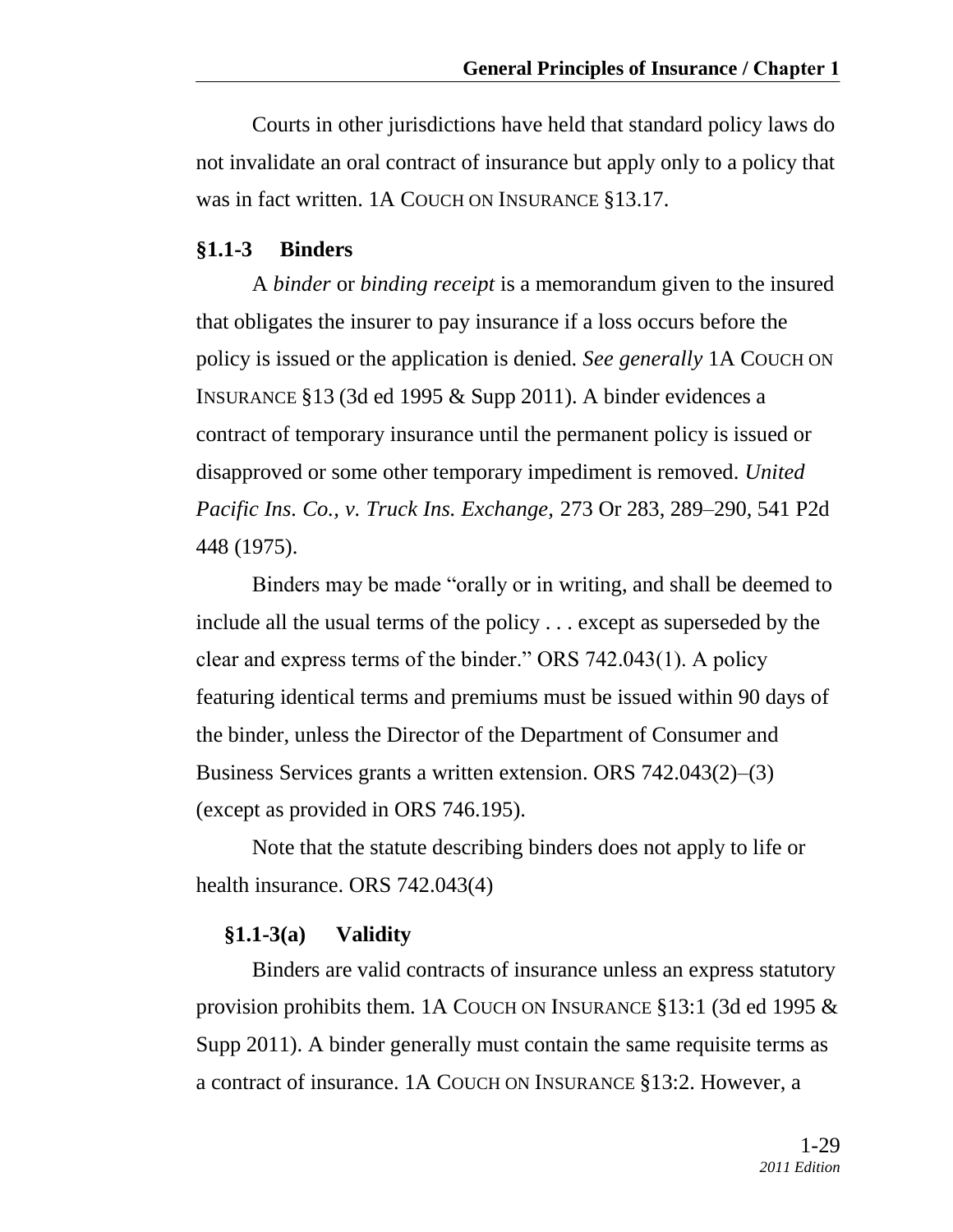binder need not contain all necessary elements of a contract of insurance as long as the protection that the parties contracted for can be determined. In *United Pacific Ins. Co., v. Truck Ins. Exchange,* 273 Or 283, 289– 290, 541 P2d 448 (1975), a binder listing the parties, type of coverage, limits of coverage, and property covered was found to be sufficient to create a valid binder. *See also United States Pipe & Foundry Co. v. Northwestern Agencies, Inc.,* 284 Or 167, 171, 585 P2d 691 (1978) (same). The binder need not state the premium or consideration because the agreement to pay the premium is sufficient. *United Pacific Ins. Co.,* 273 Or at 290*.*

It is possible for a binder to be made part of a written application. In *United Pacific Ins. Co.,* 273 Or at 288, the application contained the coverage and limits of liability in detail, the vehicles insured, the name of the insured, the agents' signature and the word "Binder" written on the left side of the form. The agent also testified that this was his regular method of issuing a binder.

But if the application contains language that indicates the policy will not issue until acceptance by the insurer or a binder is issued, then the application likely does not contain an enforceable binder. In *Brock v. State Farm Mut. Auto. Ins. Co.,* 195 Or App 519, 531, 98 P3d 759  $(2004)$ , the application stated in large print that "No insurance is effective under this agreement (A) unless the binder is completed designating the company accepting this application and signed by an authorized agent of such company or (B) until the date the policy or binder is issued by the company accepting this application." The court held that because the application expressly stated that a policy would not issue until further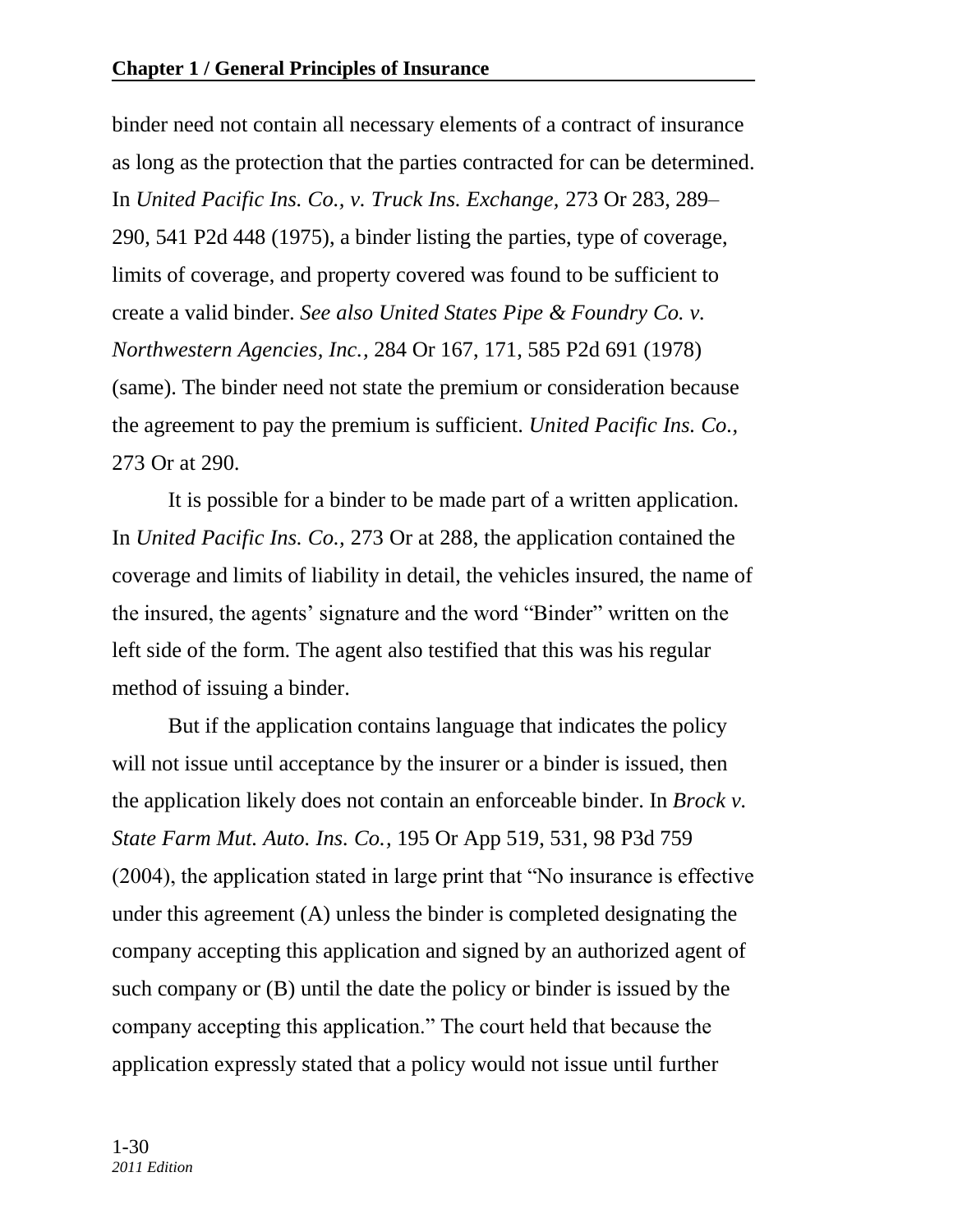action by the insurer's agent or on issuance of a separate binder, the application was merely an application. *Brock,* 195 Or App at 532–533.

A certificate of insurance is not a binder, provided that the certificate does not demonstrate some temporary provision of coverage pending the issuance of a formal policy. In *Baylor v. Cont'l Cas. Co.,* 190 Or App 25, 78 P3d 108 (2003)*,* the insured passed away three years after creating an accidental death and dismemberment policy, but the insurer denied coverage based on a drug-use exclusion. The decedent's wife argued that the certificate of insurance was a binder and, since it contained no such drug use exclusion, neither could the policy. The court ruled that the certificate of insurance was not a binder because, by its own terms, it stated that it was not a policy, as well as referring to the actual policy. It was mere notice that a policy existed. *Baylor,* 190 Or App at 32–34.

#### **§1.1-3(b) Effect**

When issued, a binder provides temporary coverage until a complete and formal policy of insurance is issued. A binder is, in and of itself, a contract of insurance. A binder is deemed to include all the usual terms of the policy for which the binder is given, together with the applicable endorsements designated in the binder, except as superseded by the clear and express terms of the binder. ORS 742.043(1).

As the language of ORS 742.043 suggests, a presumption exists that a binder includes the terms that are often contained in the policy for which the binder was issued. *Bank of California, N.A. v. Livingston,* 65 Or App 743, 746 n 2, 672 P2d 386 (1983).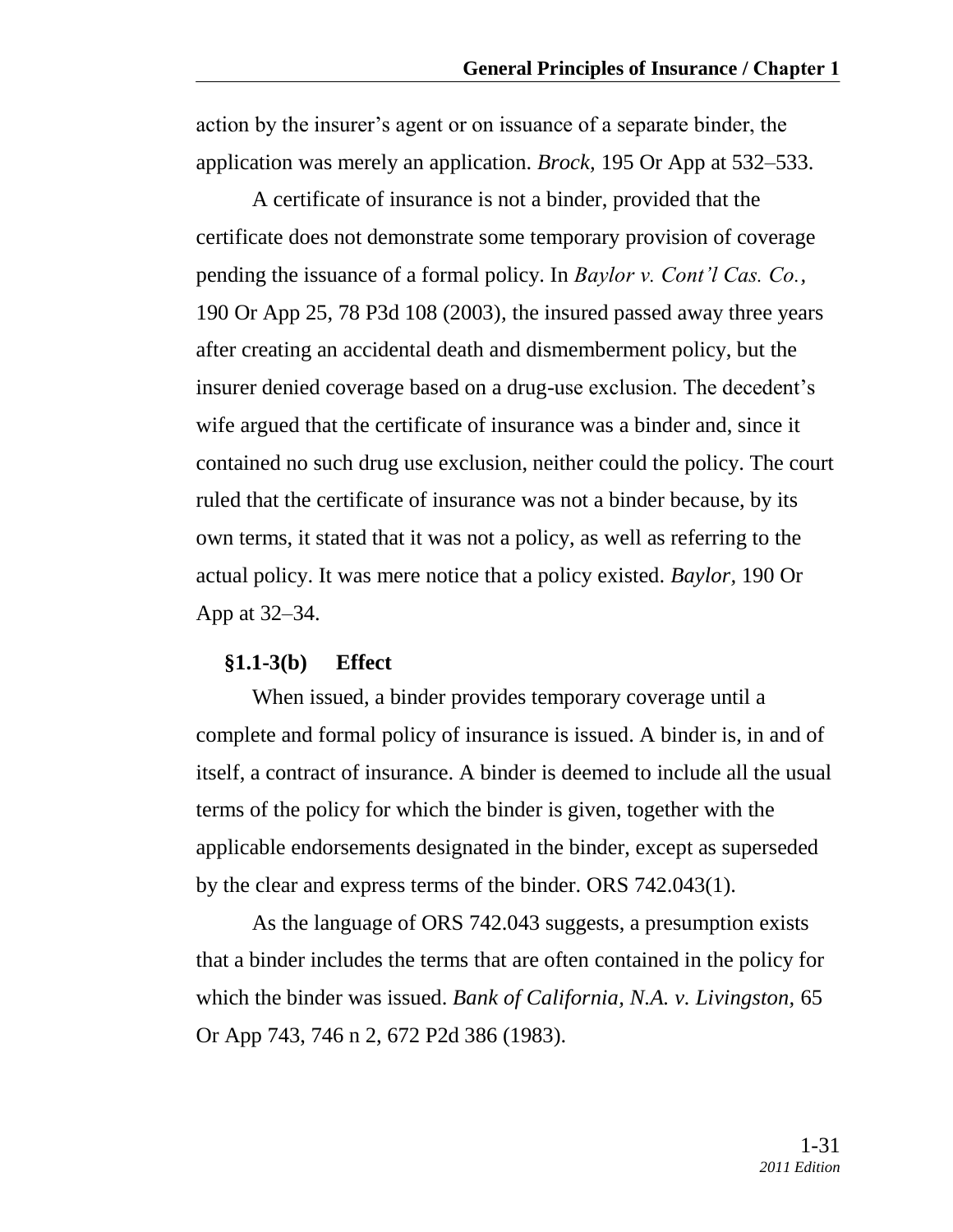An exclusion that appears in the policy sent to the insured but is not included in the binder is not effective. *Gifford v. Western Aviation Ins. Group,* 77 Or App 645, 650, 713 P2d 1085, *adhered to as clarified,* 79 Or App 228 (1986). The *Gifford* opinion demonstrates the importance of designating the applicable endorsements in the binder. In *Gifford,* the court held that an exclusion for Alaska travel for the insured's aircraft, which crashed in that state, was not applicable because the exclusion was not included in the binder letter. *See also Avemco Ins. Co. v. Hill,* 76 Or App 185, 708 P2d 640 (1985) (court refused to allow insurer to exclude renter pilots from coverage because exclusion was not included in binder). In both the *Gifford* and the *Avemco Ins. Co.* cases, the relevant exclusion first appeared in the policy sent to the insured.

The presumption that the binder includes the terms of the policy must be overcome by the clear and express terms of the binder, which may be difficult in instances of an oral binder. In *Stuart v. Pittman,* 350 Or 410, \_\_\_ P3d \_\_\_(2011)*,* the insurer during conversations about types of insurance had agreed to provide the insured with a "safety net" of coverage "in all instances that something goes wrong" and provide some type of coverage for "faulty work." The court held that those expressions were "were not vague or obscure. Rather, those terms, in the context in which they were used, were easily understood and were not implied or left to inference, and thus were sufficient under the 'clear and express' requirement in [ORS 742.043\(1\).](http://www.lexis.com/research/buttonTFLink?_m=48a4c4ffa4213da05166d4480c775637&_xfercite=%3ccite%20cc%3d%22USA%22%3e%3c%21%5bCDATA%5b2011%20Ore.%20LEXIS%20484%5d%5d%3e%3c%2fcite%3e&_butType=4&_butStat=0&_butNum=60&_butInline=1&_butinfo=OR.%20REV.%20STAT.%20742.043&_fmtstr=FULL&docnum=1&_startdoc=1&wchp=dGLbVzV-zSkAW&_md5=f464786b1635a70c710861a07020aabe)" *Stuart*, 2011 Ore LEXIS at \*16.

### **§1.1-3(c) Period of Protection**

 A binder is valid for up to 90 days, and an insurer must issue a policy with identical coverage within that time. ORS 742.043(2); *Hansen*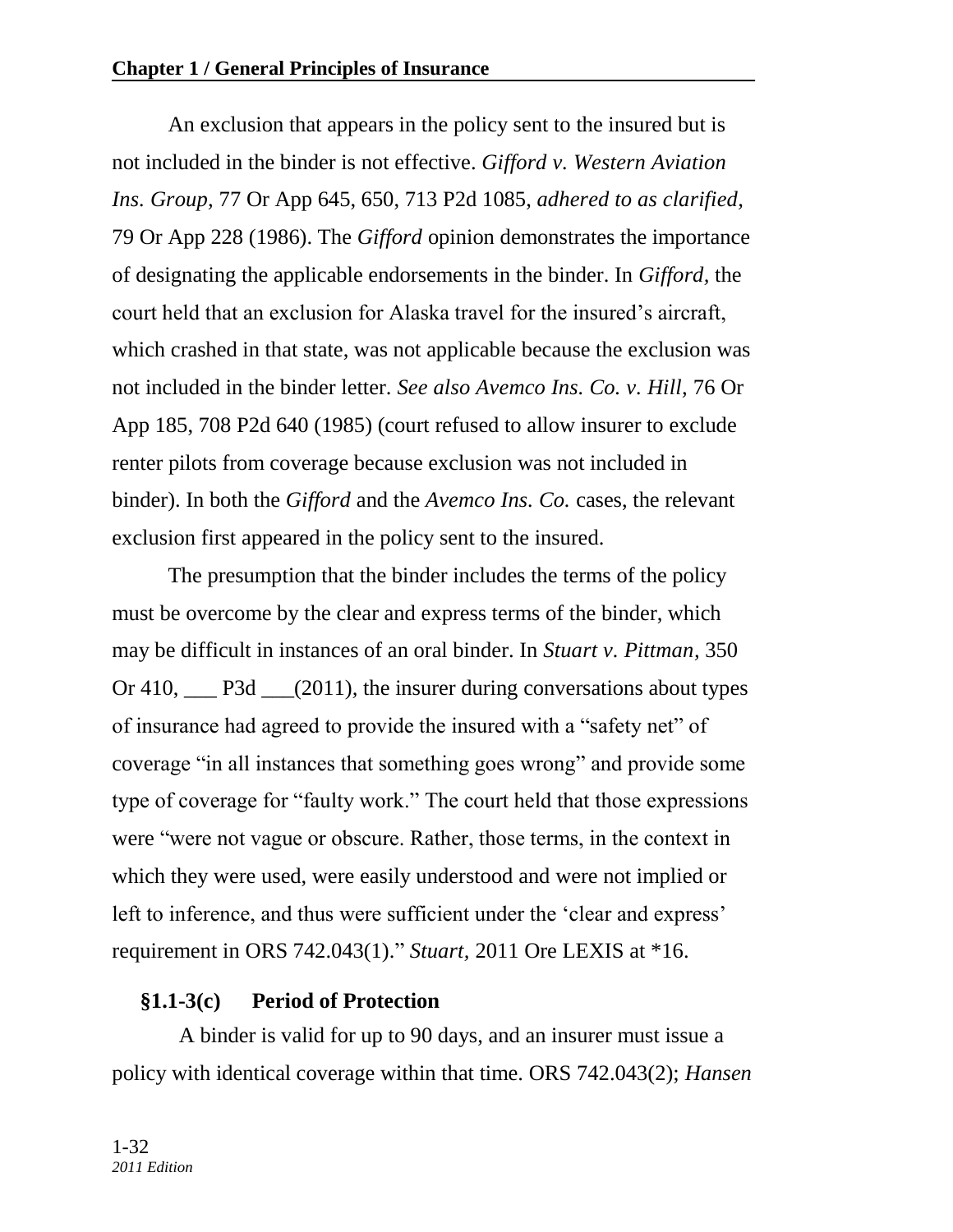*v. Western Home Ins. Co.*, 89 Or App 68, 71–72, 747 P2d 1007 (1987) (construing *former* ORS 743.075, current ORS 742.043). A binder may be extended beyond 90 days with the written approval of the Director of the Department of Consumer and Business Services. ORS 742.043(3).

With respect to insurance on property securing a loan or an extension of credit, when a lending institution closes on a binder, the agent or insurer issuing the binder must provide a policy of insurance within 60 days from the date of the binder. ORS 746.195(1)(b).

ORS 742.043(2) does not invalidate a binder after 90 days, but obligates the insurer to issue a policy within 90 days that conforms to the binder. The insurer has the obligation to avoid a lapse in coverage for risks insured against in the binder. *Hansen,* 89 Or App at 71-72 (before Oregon Legislature materially amended the statute, Oregon Supreme Court had held that a prior version of ORS 742.043 invalidated binder after 90 days).

Binders may be extended or renewed beyond 90 days with the written approval of the Director of the Department of Consumer and Business Services, or in accordance with rules promulgated by the director. ORS 742.043(3).

An oral contract of insurance that overreaches the time limit allowed by statute on oral binders is invalid. 1A COUCH ON INSURANCE §13:17 (3d ed 1995 & Supp 2011); *Flowers by Di Alton's v. American Ins. Co.,* 127 A2d 175, 176 (NJ App 1956). However, in *Restaurant Enterprises, Inc. v. Sussex Mut. Ins. Co.,* 243 A2d 808, 810 (NJ 1968), the court held that a statute limiting the duration of a binder does not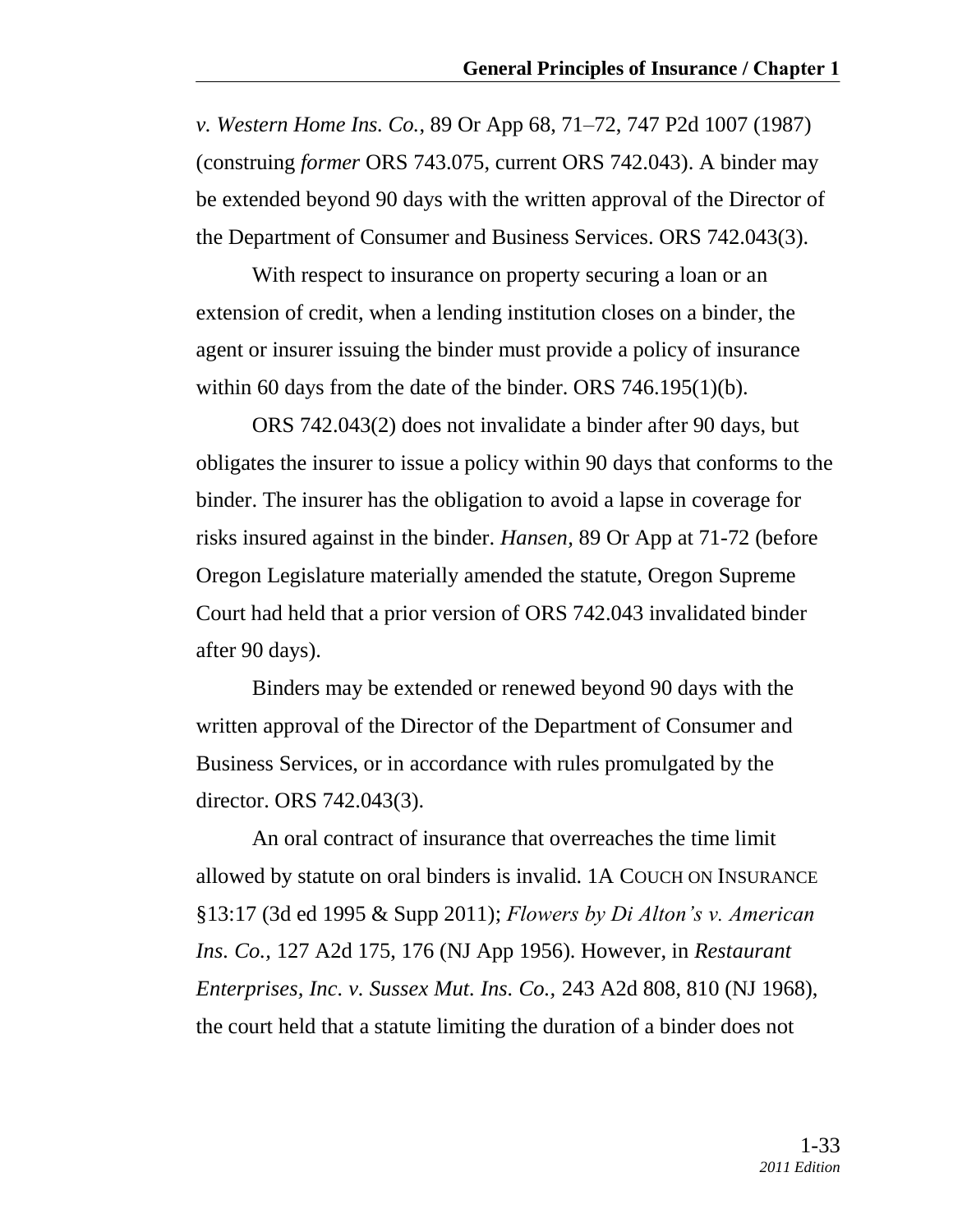render binders exceeding that limit void. Instead, the statute is intended to require the insurer to issue a policy within that time.

It may be possible for a binder to extend beyond the term of the insurance policy. In *Collver v. Salem Ins. Agency,* 132 Or App 52, 887 P2d 836 (1994), the plaintiff claimed that the oral binder was effective for 60 days, while the policy provided for only 56 days of coverage. An application completed by the insured allowed for an adjustment in the policy term. The insured was denied coverage for a loss that occurred after the 56th day but before the 60th day. The court held that it was an issue for the jury to decide whether the binder agreement incorporated the terms of the application. If the binder incorporated the application, then the policy conformed to the terms of the binder. If not, and the jury believed the oral binder was for 60 days, then the binder was in effect on the date of the accident. *Collver,* 132 Or App at 59*.*

#### **§1.2 RULES FOR INTERPRETING INSURANCE POLICIES**

Section 1.2-1 of this chapter addresses the interpretation policy language. More particularly, §§1.2-1 to 1.2-1(a)(6) provides an overview of the common components of an insurance policy (as distinguished from the *elements* of an insurance *contract* discussed in §§1.1 to 1.1-3(c)). Sections 1.2-2 to 1.2-2(b) review the special principles of construction that guide the interpretation of policy language, and the effect of statutory provisions on the interpretation of insurance policies. Sections 1.2-3 to 1.2-3(c) examine how other general legal principles apply to the interpretation of insurance policies.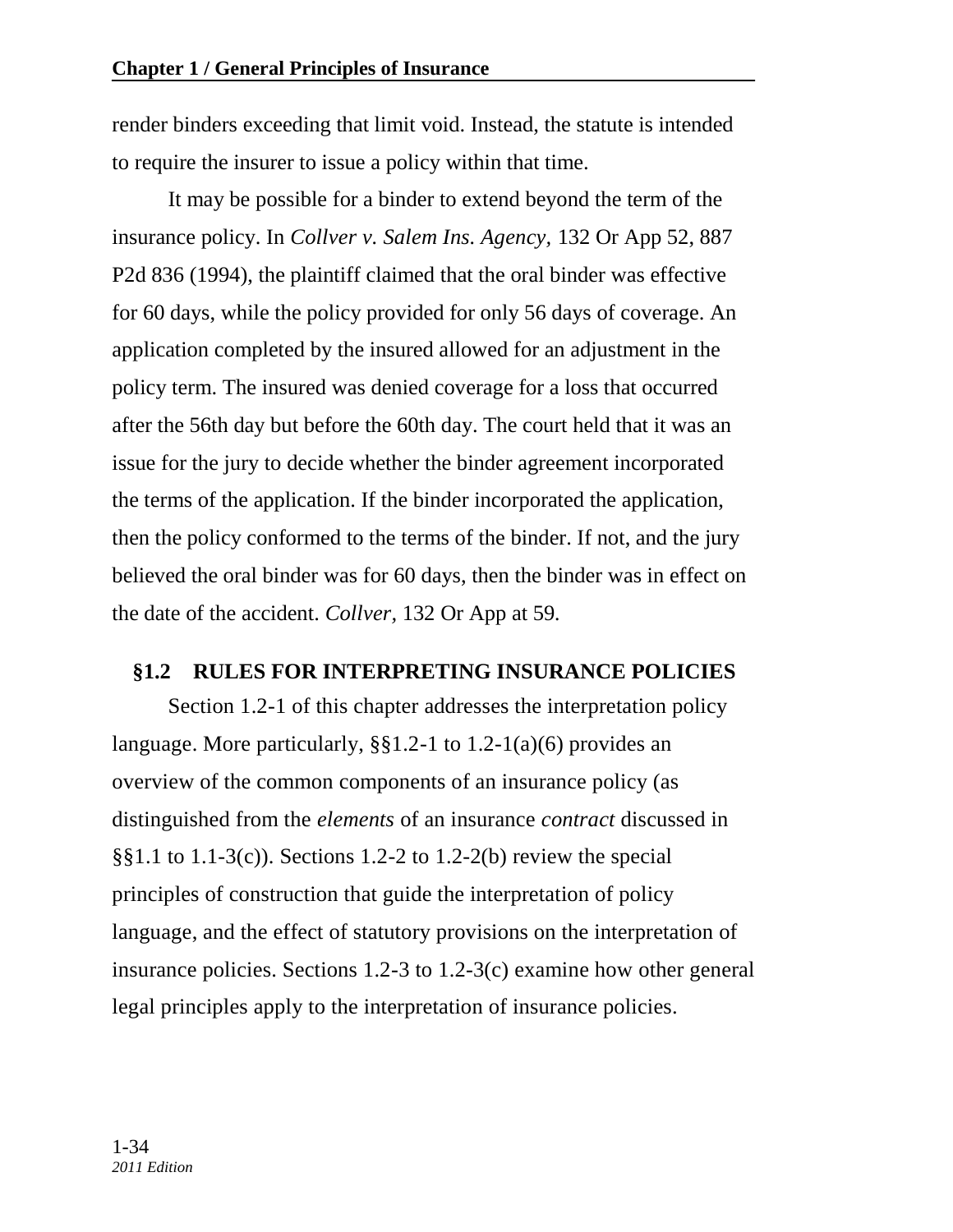#### **§1.2-1 Reading Insurance Policies**

Many policy forms and provisions are standard. Others are specifically prescribed by legislation. Many require administrative approval. For example, ORS 742.003 requires prior approval by the Director of the Oregon Department of Consumer and Business Services of most policy forms delivered or issued for delivery in Oregon. Uniform provisions have been developed by insurance industry committees and national rating organizations, most notably the Insurance Service Organization (ISO). For further information about the ISO, see < http://www.iso.com/.>

#### **§1.2-1(a) Policy Contents and Format**

Every policy must specify the names of the parties to the contract, the subject of the insurance, the hazards or perils insured against, the time for which the insurance takes effect and the period during which the insurance is to continue, the premium, and any conditions and provisions pertaining to the insurance. ORS 742.023(1). If the premium will be adjusted through the life of the contract, a statement of the basis for calculating the rates is required. ORS 742.023(2). ORS 742.023 does not apply to surety insurance policies, or to group life or health insurance policies. ORS 742.023(3).

The policy itself generally consists of (1) a declarations page, (2) coverage grants, (3) exclusions, (4) conditions, and (5) endorsements. A liability insurance policy should contain a copy of the insured's application for insurance.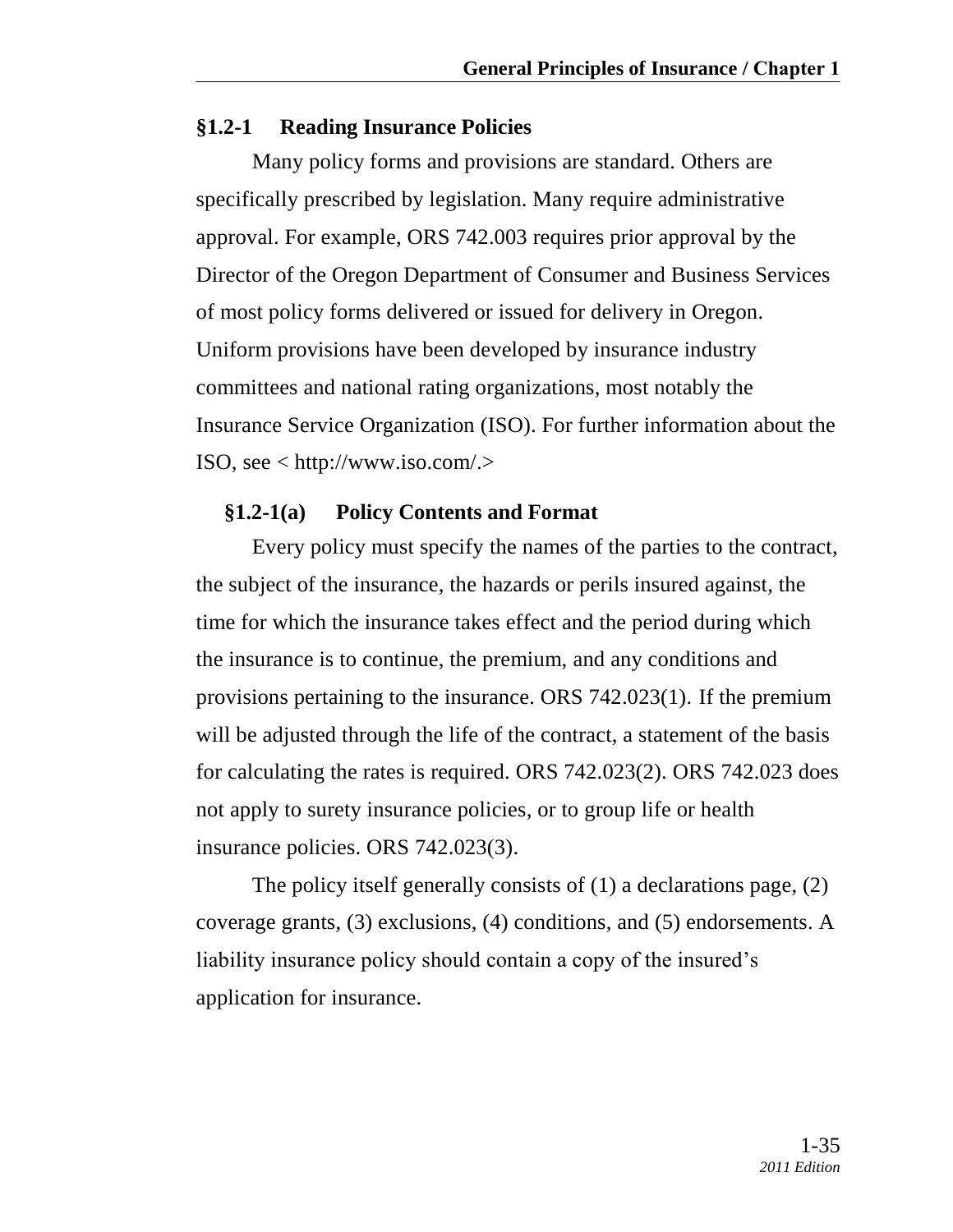## **§1.2-1(a)(1) The Application**

If a written application is not expressly required, the application may be either written or oral. See §§1.1-2 to 1.1-2(b) 1 for further discussion of oral contracts. Basic policy or application forms for insurance must be pre-approved by the D irector of the Department of Consumer and Business Services before delivery or issuance. ORS 742.003 (also listing four exceptions, ORS 742.003(1)(a)–(d)).

A completed application for insurance is generally considered an offer to make an insurance contract. See  $1.1-1(a)(1)$  for discussion of the application's role in creating a contract; *Morford v. California Western States Life Ins. Co.,* 166 Or 575, 589–593, 113 P2d 629 (1941).

Misrepresentations or omissions by the insured in a written application for insurance that are either fraudulent or material to acceptance of the risk and on which the insurer justifiably relied may prevent recovery under the policy in the event of a claim. ORS 742.013(1). *See, e.g., Eslamizar v. American States Ins. Co.,* 134 Or App 138, 146, 894 P2d 1195 (1995) ("to void plaintiff's policy in defense of his claim on the basis of plaintiff's misrepresentations, defendant must establish that it relied on those misrepresentations"); *Story v. Safeco Life Ins. Co.,* 179 Or App 688, 694, 40 P3d 1112 (2002) ("the insurer must show 'some evidence of a detrimental action or change in position'") (quoting *Eslamizar*, 134 Or at 146).

Under Oregon law, such misrepresentations in an application meet the statutory requirements only if "the insurer delivers a copy of such application *with the policy* to the insured." ORS 742.016(1) (emphasis added). *See also* §1.1-1(a)(3); *Ives v. INA Life Ins. Co.,* 101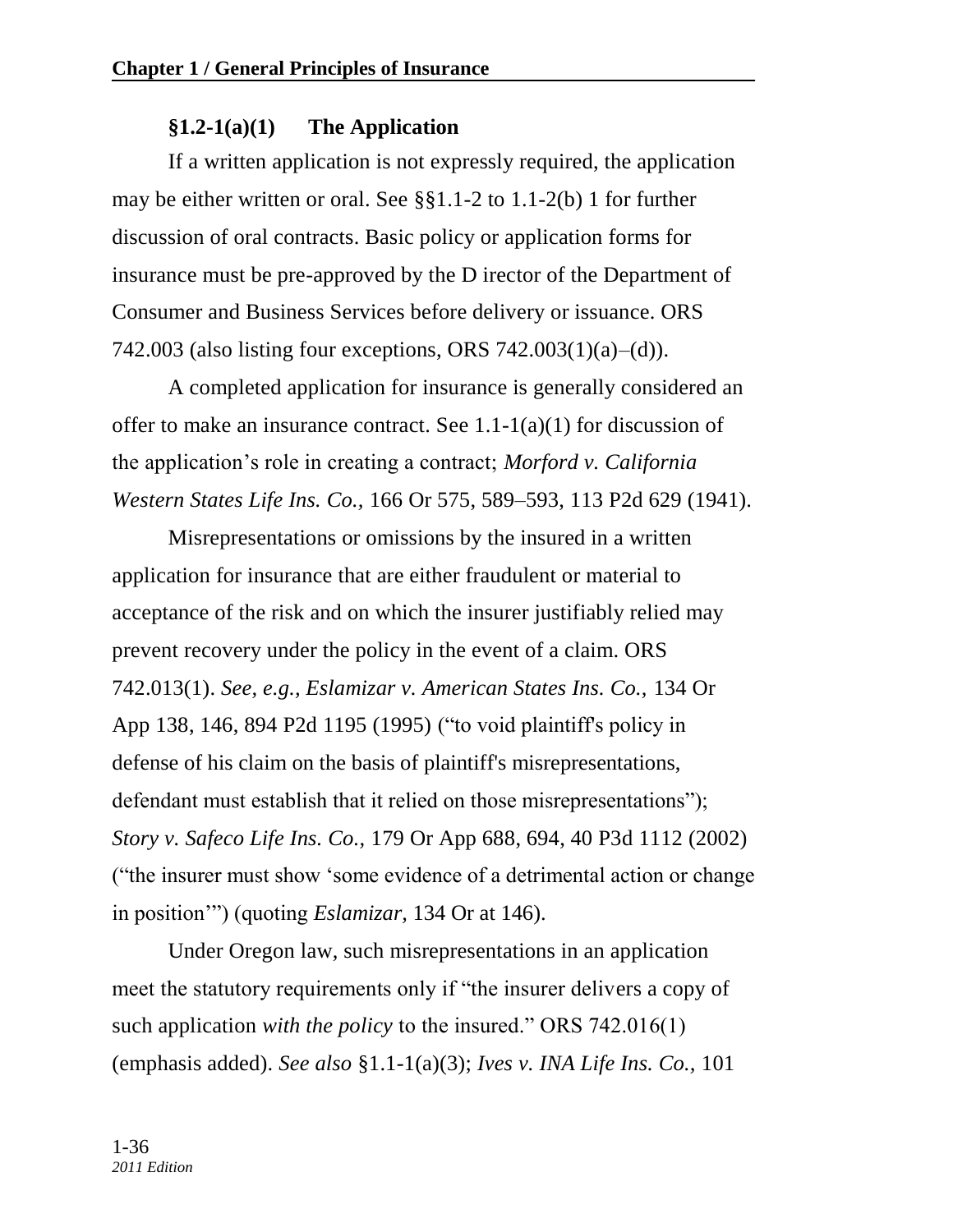Or App 429, 790 P2d 1206 (1990) (unsigned, transcribed copy of original signed, handwritten application form was sufficient to meet statutory requirement in *former* ORS 743.042 (renumbered ORS 743.013(1))); *Brock v. State Farm Mut. Auto. Ins. Co.,* 195 Or App 519, 98 P3d 759 (2004).

When the agreement is represented in a written policy, strict parol evidence rules apply, and an unattached application is inadmissible. *Progressive Ins. v. Nat'l Am. Ins. Co. of Cal.,* 201 Or App 301, 307, 118 P3d 836 (2005) (unattached application was inadmissible even if it would prove that insured had duplicate coverage). See §1.1-2 for a discussion of policies based on oral agreement.

Representations by the insured not included in an application are not a part of the policy and may not be introduced as evidence in any action involving the policy. ORS 742.016(1).

For further discussion of an insured's misrepresentations in an application, see  $\S 1.4-1(g)$ .

### **§1.2-1(a)(2) Declarations Page**

The declarations page is usually a separate document attached to a standard policy form, specifying the named insured, the policy period, the coverages purchased, the risks covered (such as damage to vehicles or premises), the insurer's limits of liability, and the premiums charged.

### **§1.2-1(a)(3) The Grant of Coverage**

A typical grant of coverage in a liability insurance policy provides that the company will pay on behalf of the insured all sums that the insured becomes legally obligated to pay as damages caused by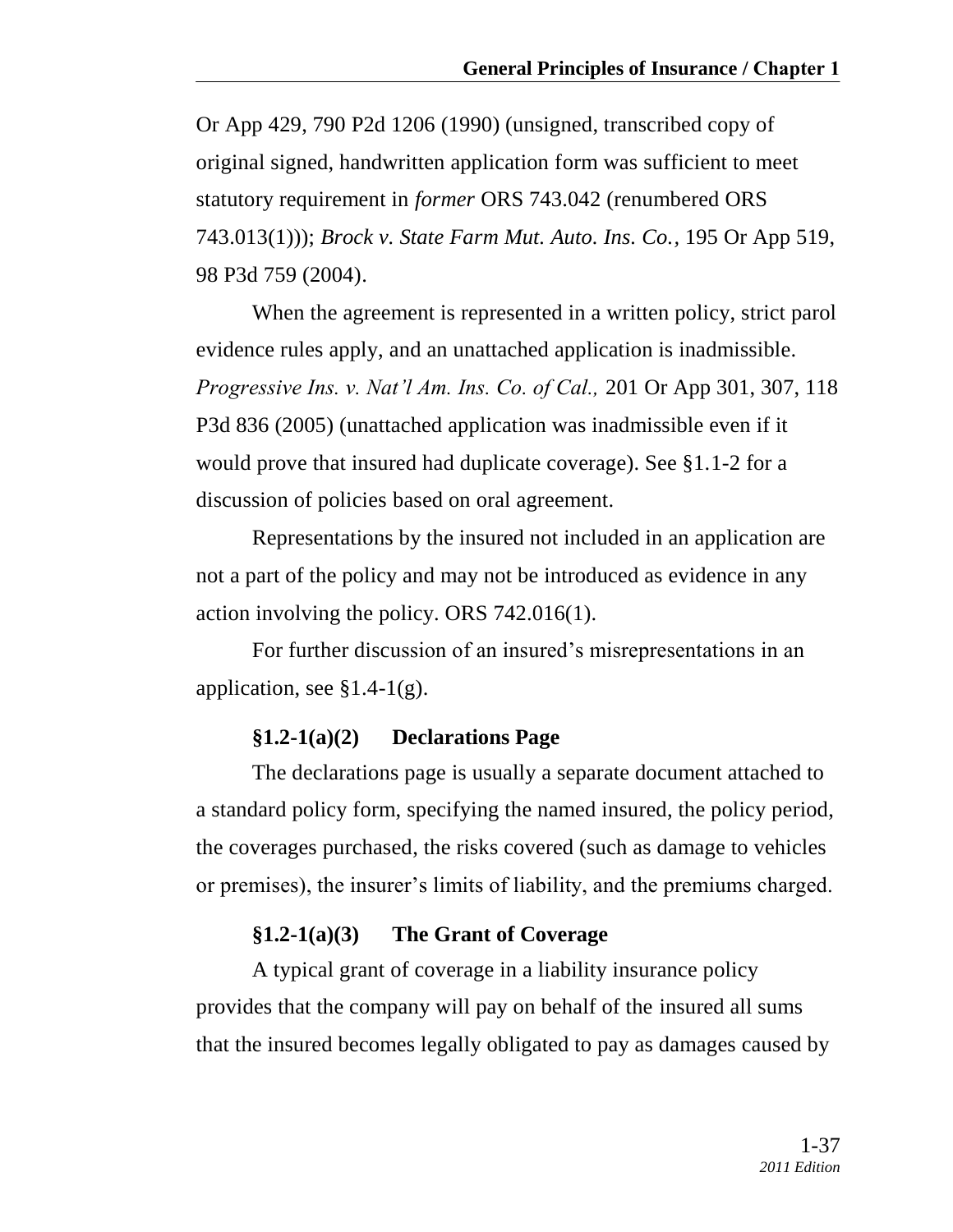an occurrence resulting in bodily injury or property damage to which the insurance applies.

In any claim on a policy, the first issue is whether the coverage language applies to the particular circumstances of the claim. Coverage may depend on whether the policy definitions encompass the specific circumstances of the claim. *See, e.g., Wyoming Sawmills, Inc. v. Transp. Ins. Co.,* 282 Or 401, 578 P2d 1253 (1978) (when policy defined property damage as physical injury to tangible property, policy did not include consequential or intangible damages). Coverage must be found in the insuring agreement, not in the exclusions. *Progressive Casualty Co. v. McManus,* 83 Or App 582, 586 n 5, 732 P2d 932 (1987). Examples of specific coverage issues may be found in *Minnis v. Or. Mut. Ins. Co.,* 334 Or 191, 48 P3d 137 (2002) (pizza parlor manager did not act within scope of employment when he sexually assaulted female employee at his apartment); *Klamath Pac. Corp. v. Reliance Ins. Co.,* 151 Or App 405, 950 P2d 909 (1997), *aff'd as modified,* 152 Or App 738 (1998) (allegations of injury from intentional infliction of emotional distress were covered under policy's definition of *bodily injury*; employers' exclusion not applicable to president of corporate employer); *McLeod v. Tecorp Int'l,* 318 Or 208, 865 P2d 1283 (1993) (employer not covered for employee's claims for wrongful discharge and intentional infliction of emotional distress); *Milgard Mfg. v. Continental Ins. Co.,* 92 Or App 609, 759 P2d 1111 (1988) (building design alterations and consequent diminution in value not covered); and *Albertson's Inc. v. Great Southwest Fire Ins. Co.,* 83 Or App 527, 732 P2d 916 (1987) (duty to defend arose because customer's allegations of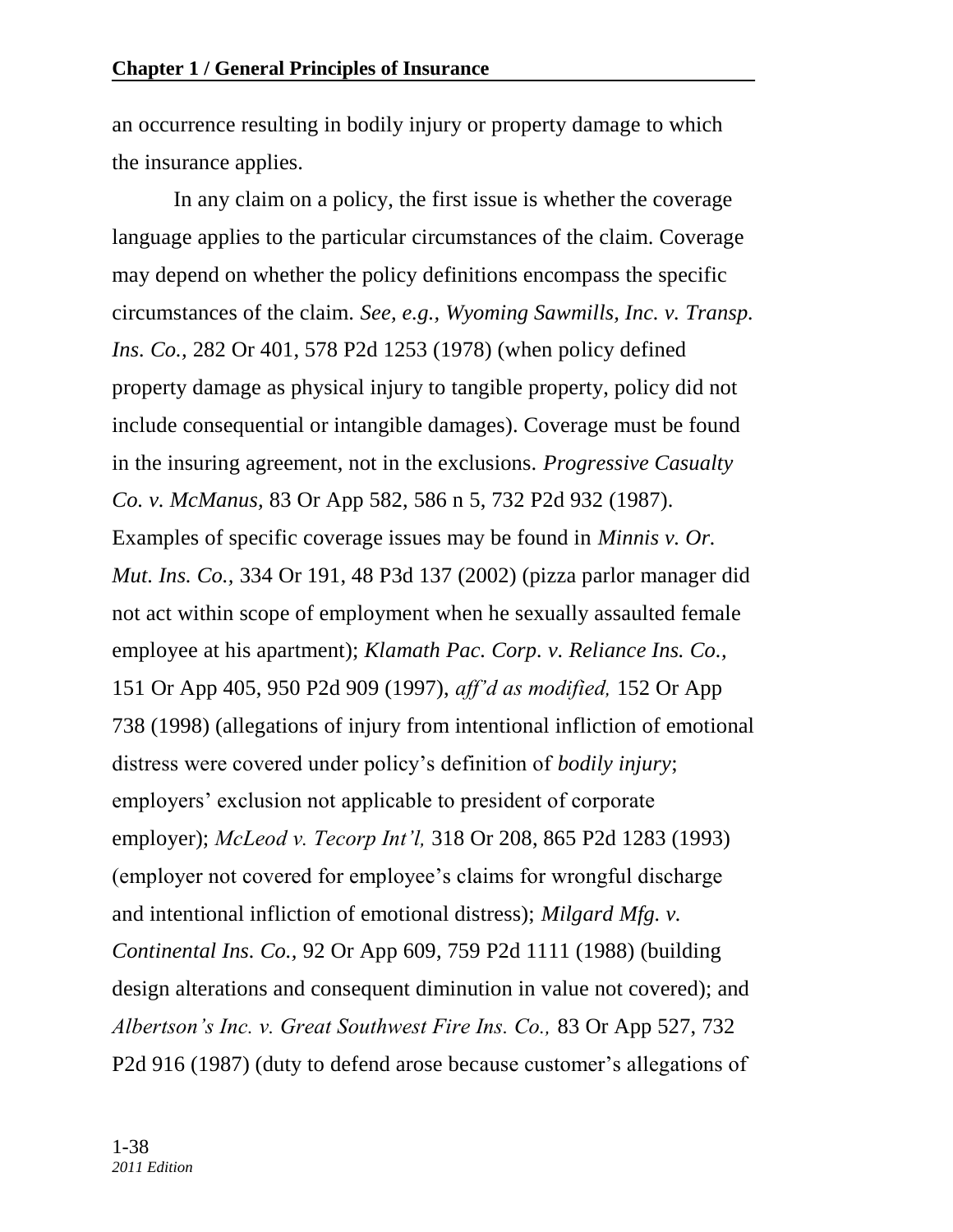injury caused by insured's security staff were accidental from insured's perspective).

#### **§1.2-1(a)(4) Policy Conditions**

Policy conditions define the rights and obligations of the parties involved in the insurance agreement. *See* 6 COUCH ON INSURANCE §81.19, et seq. (3d ed 195 & Supp 2011) (distinguishing conditions and warranties). For example, a widely used standard condition limits the insurer's liability if the insured has other applicable insurance coverage. Other standard conditions require the insured to give prompt notice of an accident or loss and thereafter to cooperate in the defense of any claim against the insured. The insured's breach of such policy conditions may defeat recovery under the policy, but only on a showing of prejudice to the insurer. *See, e.g., Lusch v. Aetna Casualty & Surety Co.,* 272 Or 593, 597, 538 P2d 902 (1975) (insured fled scene of car accident and did not timely notify insurer); *Emplrs Ins. of Wausau v. Tektronix, Inc.,* 211 Or App 485, 156 P3d 105 (2007) (discussing *Lusch,* its progeny, and whether prejudice to insurer is a matter of law or an issue for jury); *Dewsnup v. Farmers Ins. Co.,* 349 Or 33, 239 P3d 493 (whether removing shake roof for repairs was breach of policy condition); *Nike, Inc. v. Northwestern Pac. Indem. Co.,* 166 Or App  $312,999$  P2d  $1197$  (2000) (discussing "discovery of the loss," events that trigger notice provisions, and surrounding case law); *Carl v. Oregon Auto. Ins. Company/North Pac. Ins. Co.,* 141 Or App 515, 520– 521, 918 P2d 861 (1996) (discussing late-notice defense requirements).

Other kinds of policy conditions are those that must be met or fulfilled before the policy becomes effective—conditions precedent.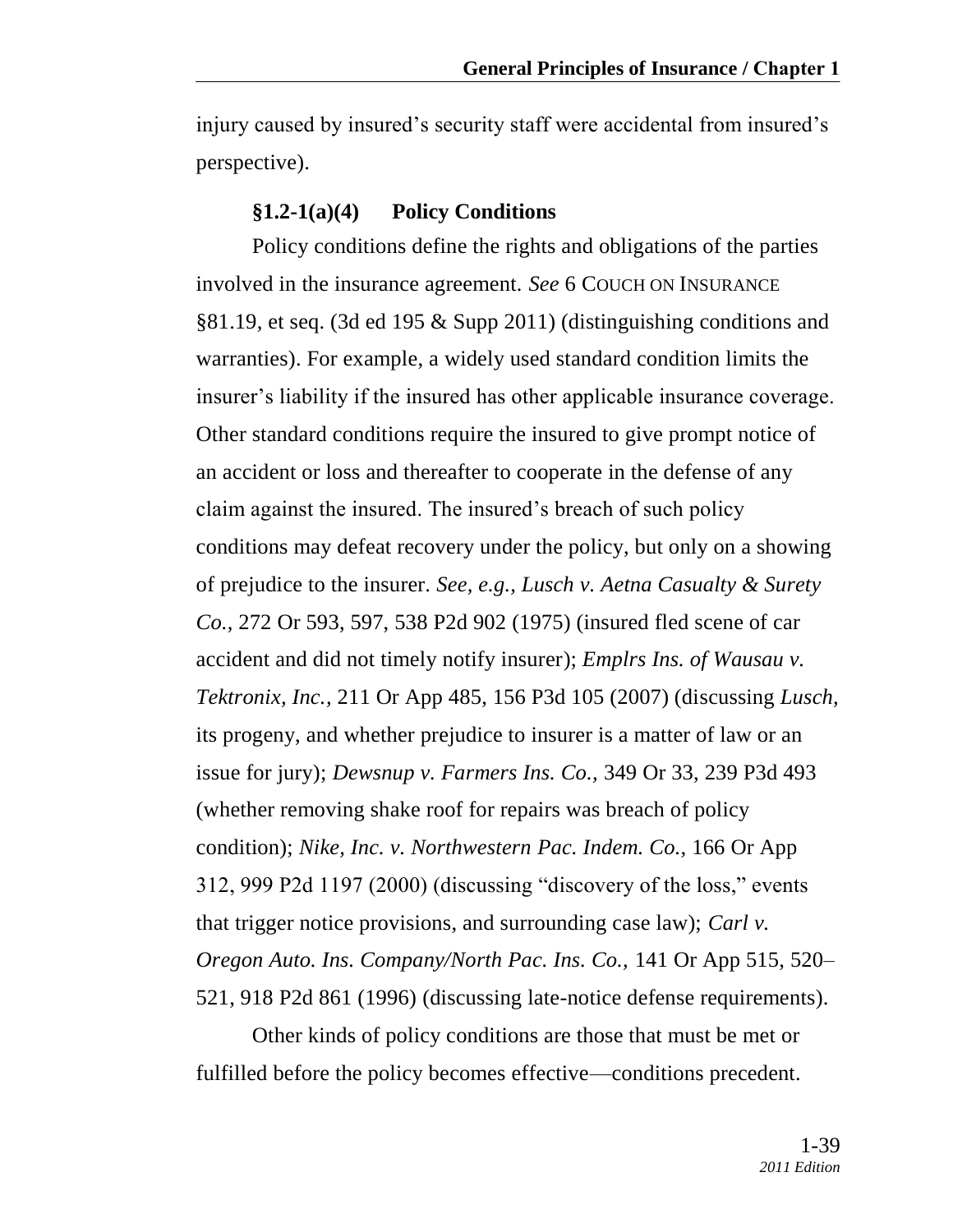Examples of such conditions precedent are found in *Olsen v. Federal Kemper Life Assurance Co.,* 299 Or 169, 171, 700 P2d 231 (1985) (clause provided that policy would not be effective unless health, habits, and any other condition relating to each person proposed for insurance were as described in application); and *Coos Head Timber Co. v. Unigard Indem. Co.,* 73 Or App 598, 699 P2d 1143 (1985), *overruled on other grounds, Kabban v. Mackin,* 104 Or App 422, 431, 801 P2d 883 (1990) (condition required that insured must exercise due diligence in maintaining in complete working order all equipment and services pertaining to operation of sprinkler system for insurance to be effective).

Policy conditions are not always clearly demarcated in an insurance contract. For example, the court of appeals has found that a consent-to-settle provision, even if styled as an exclusion, is actually a condition of forfeiture because coverage is nullified by the insured's breach of the provision. *Federated Serv. Ins. Co. v. Granados,* 133 Or App 5, 8, 889 P2d 1312 (1995); *Richardson v. Guardian Life Ins. Co. of Am.,* 161 Or App 615, 625, 984 P2d 917 (1999).

When an insurer has failed to timely notify the insured of forfeiture or has misrepresented to the insured that it will provide coverage for a loss, the insurer may be estopped from arguing a condition of forfeiture at a later date. *ABCD Vision, Inc. v. Fireman's Fund Ins. Cos.,* 304 Or 301, 306, 744 P2d 998 (1987). But see the discussion of *Day-Towne v. Progressive Halcyon Ins. Co.,* 214 Or App 372, 381-383, 164 P3d 1205 (2007) in §1.2-1(a)(5).

For more on conditions of coverage, see §2.9.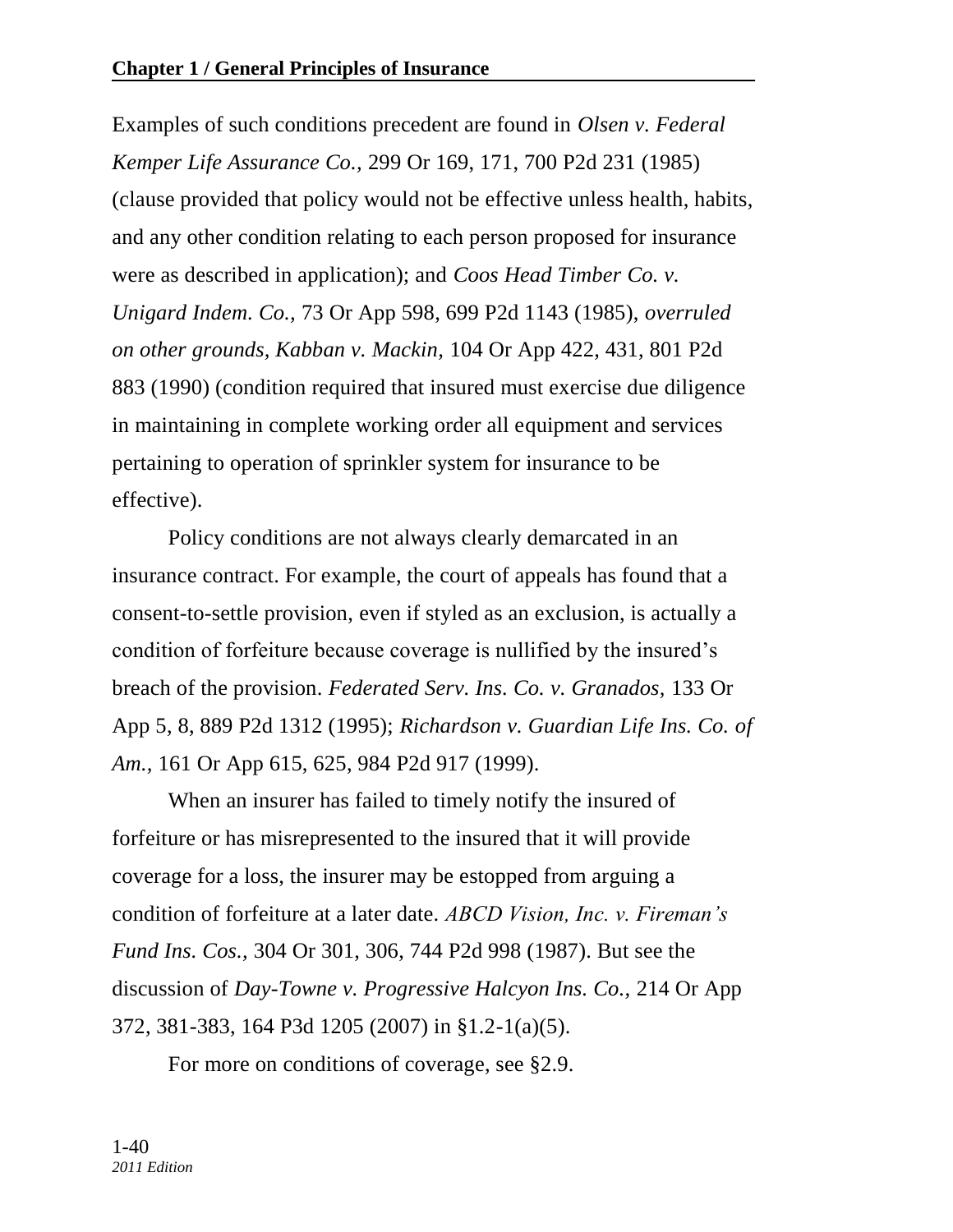### **§1.2-1(a)(5) Exclusions**

An exclusion eliminates coverage for a described event or risk that, but for the exclusion, would be covered by the initial coverage grant. *Cimarron Ins. Co. v. Travelers Ins. Co.,* 224 Or 57, 61, 355 P2d 742 (1960). "Exclusions are intended to be unambiguous exceptions to the operation of coverage provisions.‖ *State Farm Fire & Casualty Co. v. Jones,* 86 Or App 584, 588, 739 P2d 1090 (1987), *rev'd on other grounds,* 306 Or 415 (1988). "Conceptually, then, the coverage provisions of an insurance policy define the universe of claims that are covered by the policy; the exclusions constitute a subset of claims that, although within that universe of covered claims, are nonetheless excluded.‖ *ZRZ Realty Co. v. Beneficial Fire & Cas. Ins. Co.,* 222 Or App 453, 473, 194 P3d 167 (2008), *reversed in part on other grounds,*  349 Or 117 (2010), *modified on other grounds,* 349 Or 657 (2011). An exclusion should be distinguished from a condition of coverage. For more on exclusions, see §§2.5-2.5-9.

The purpose of an exclusion may be to eliminate coverage for situations or events that create risks of loss greater than those normally associated with the hazard. *See, e.g., Yosemite Ins. Co. v. Meisner,* 277 Or 519, 561 P2d 185 (1977) (racing or speed contest exclusions); *Ferguson v. Birmingham Fire Ins. Co..,* 254 Or 496, 460 P2d 342 (1969) (exclusions for damage to property in the care, custody, or control of insured). An exclusion may be designed to prevent the "adverse selection of risks" by eliminating coverage for risks that are more properly insured under separate, specialized policies. *Ferguson,*  254 Or at 503.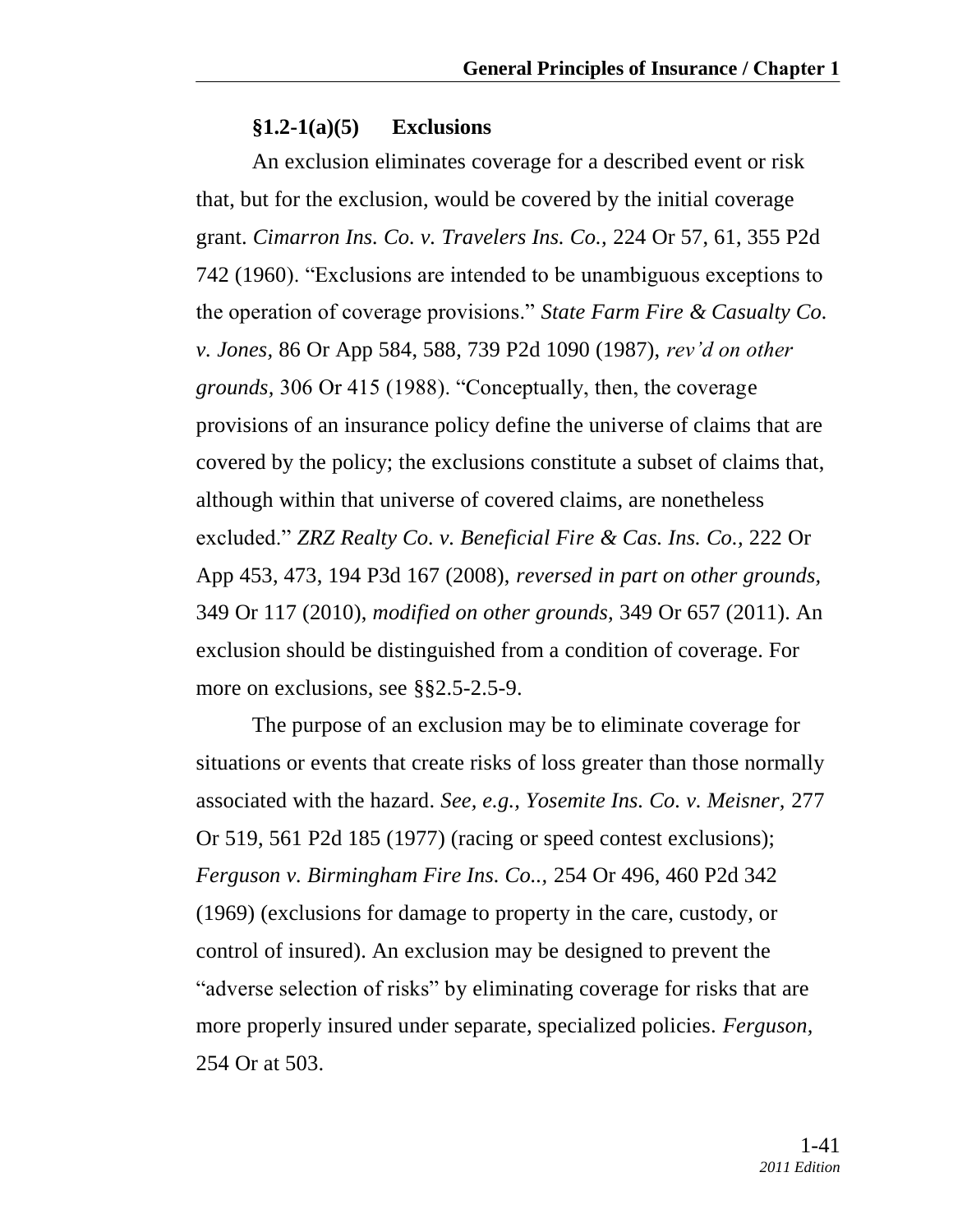An ambiguous exclusion is construed against the insurer. *N. Pac. Ins. Co. v. Hamilton,* 332 Or 20, 26, 22 P3d 739 (2001) (family member exclusion in automobile policy); *Wright v. State Farm Mut. Auto. Ins. Co.,* 332 Or 1, 7, 22 P3d 744 (2001) (same); *Medyanikov v. Cont'l Ins. Co.,* 176 Or App 297, 304, 31 P3d 495 (2001) (same).

When a specific loss is excluded, an insured may not expand the scope of coverage through the argument of estoppel because coverage for the loss never existed in the first place. *Day-Towne v. Progressive Halcyon Ins. Co.,* 214 Or App 372, 381-383, 164 P3d 1205 (2007); *Verex Assurance, Inc. v. John Hanson Sav. & Loan,* 816 F2d 1296, 1304 (9th Cir 1987); *Richardson v. Guardian Life Ins. Co. of Am.,* 161 Or App 615, 625, 984 P2d 917 (1999). Note, however, that ORS 742.056 provides that certain actions by insurers do not constitute waiver or estoppel as a matter of law. For further discussion of exclusions and conditions of forfeiture, see §1.4-3(h)

Common exclusions in automobile liability and homeowners' policies include bodily injury that is expected or intended, *Ledford v. Gutoski,* 319 Or 397, 877 P2d 80 (1994); *Mutual of Enumclaw v. Merrill,* 102 Or App 408, 794 P2d 818 (1990); and injuries to employees in the course of their employment for the insured, *McLeod v. Tecorp Int'l,* 318 Or 208, 865 P2d 1283 (1993). Courts have invalidated some exclusions for violating the Oregon Financial Responsibility Law, ORS chapter 806. *See, e.g., Collins v. Farmers Ins. Co.,* 312 Or 337, 822 P2d 1146 (1991) (exclusions relating to coverage of resident relatives held void as violation of Oregon Financial Responsibility Law).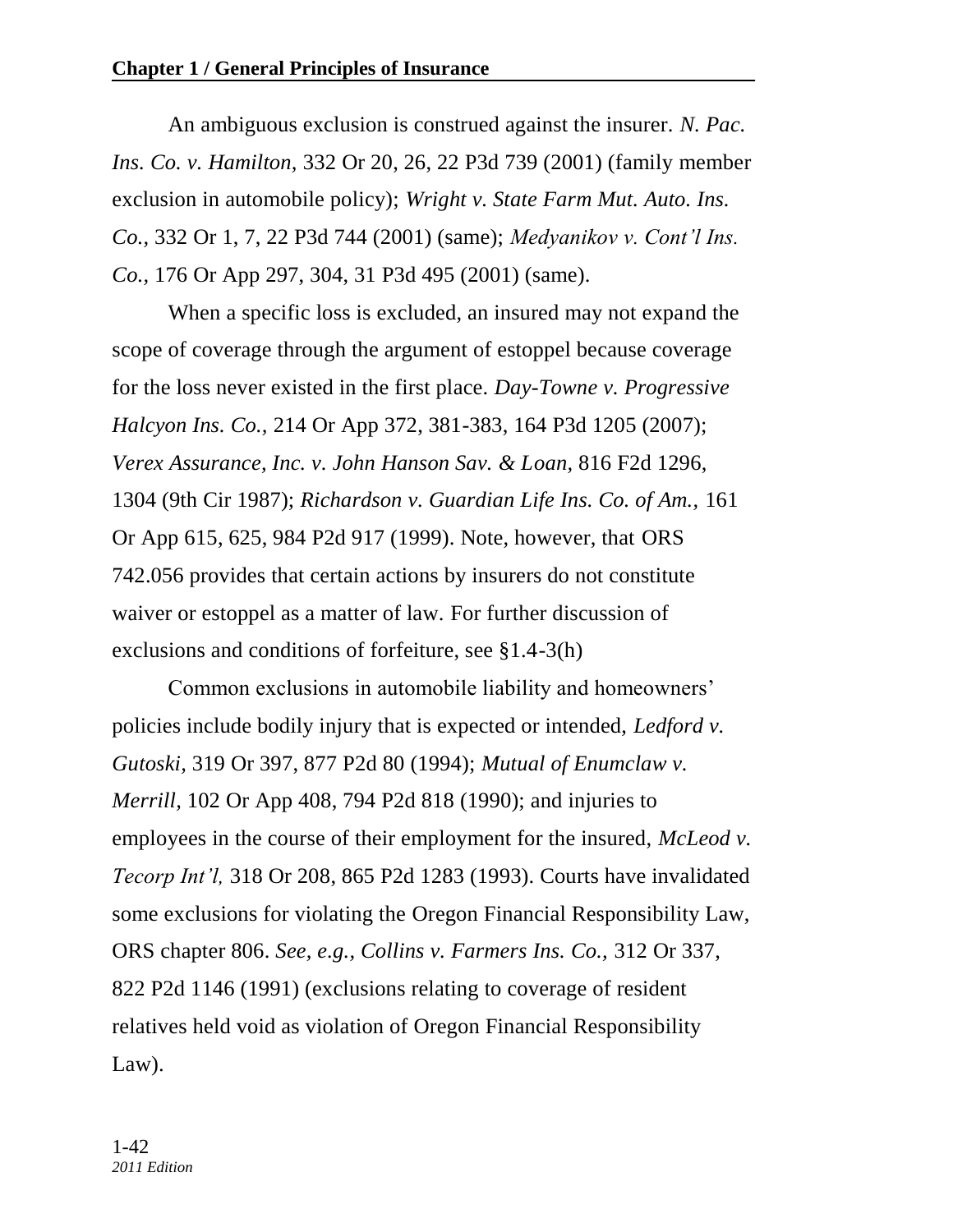NOTE: For an example of the detailed treatment of a specific exclusion, see Carl A. Salisbury, *Pollution Liability Insurance Coverage, the Standard-Form Pollution Exclusion, and the Insurance Industry: A Case Study in Collective Amnesia,* 21 ENVTL L 357 (1991).

#### **§1.2-1(a)(6) Endorsements**

An endorsement is a written amendment added to and made a part of the policy for the purpose of restricting or expanding the coverages granted by the policy (the term *rider* is more often used regarding life or health insurance and is a functional equivalent). 1 COUCH ON INSURANCE §1.3 (3d ed 1995 & Supp 2011). Examples of common restrictive endorsements are those eliminating coverage for underage drivers and for punitive damages. Examples of endorsements that expand coverage are the broad-form property damage endorsement and the personal injury endorsement. The latter endorsement extends liability coverage to defamation, invasion of privacy, and other described offenses. For a discussion on inconsistencies between the endorsements and the policy, see  $\S$ §1.2-3(f) to 1.2-3(f)(3).

### **§1.2-2 The Basic Contract Interpretation Rule**

Oregon follows the general rule that, except as otherwise dictated by statute or public policy, insurance policies are interpreted in a similar manner as ordinary business contracts between individuals, subject to the same general principles of construction. *Compare Hoffman Constr. Co. v. Fred S. James & Co.,* 313 Or 464, 836 P2d 703 (1992), *with* 1A COUCH ON INSURANCE §11.1 et seq. (3d ed 1995 & Supp 2011)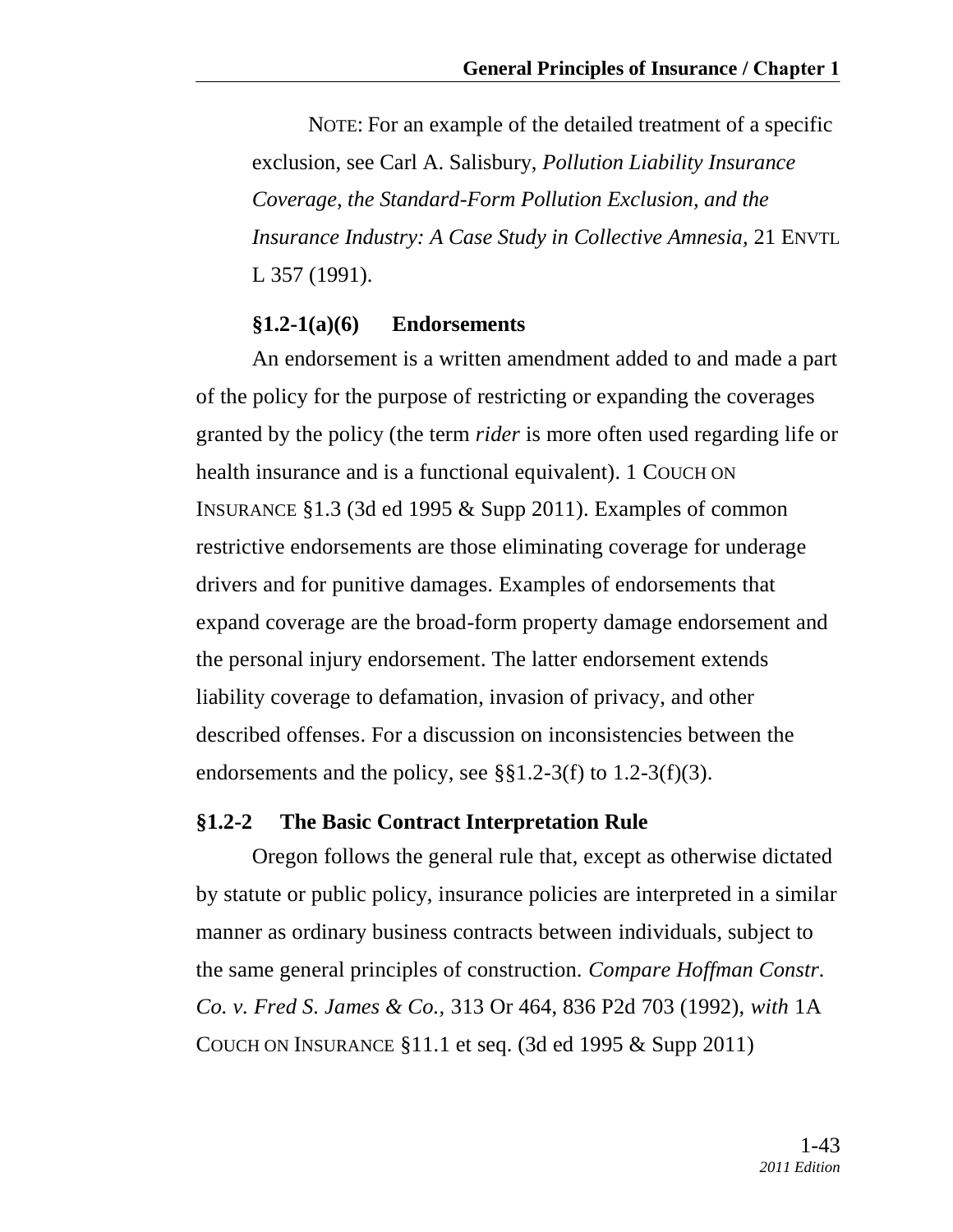### **§1.2-2(a) Judicially Created Principles**

In interpreting a provision in an insurance policy, Oregon courts follow the "*Hoffman* analysis." The courts' task is "to ascertain the intention of the parties." *Hoffman Constr. Co. v. Fred S. James & Co.*, 313 Or 464, 469, 836 P2d 703 (1992) (quoting *Totten v. New York Life Ins. Co.,* 298 Or 765, 770, 696 P2d 1082 (1985)). The interpretation of an insurance policy is a question of law. *Hoffman Constr. Co.,* 313 Or at 469. Courts determine intent by looking to the terms and conditions of the policy, *Hoffman Constr. Co.,* 313 Or at 469, as interpreted from the perspective of the "ordinary purchaser of insurance," *Totten*, 298 Or at 770. The policy "must be viewed by its four corners and considered as a whole.‖ *N. Pac. Ins. Co. v. Hamilton,* 332 Or 20, 24, 22 P3d 739 (2001) (quoting *Denton v. International Health & Life Ins. Co.,* 270 Or 444, 449–450, 528 P2d 546 (1974)).

The courts sometimes apply the doctrine of necessary implication to imply a provision that is necessary to carry out the purpose of the contract. *Card v. Stirnweis,* 232 Or 123, 134, 374 P2d 472 (1962) (reviewing opinions and treatises on the doctrine). For example, in *Morrow v. Red Shield Ins. Co.,* 212 Or App 653, 660–662, 159 P3d 384 (2007)*,* the court held that an obligation to process an address change form was not necessary for the purpose of the policy since the policy was for a specific term and the change of address form concerned a future policy, not the present one. But the court also held that such an obligation arose from a duty of good faith and fair dealing.

If the policy expressly defines the term in question, courts apply that definition. *Holloway v. Republic Indem. Co. of Am.,* 341 Or 642,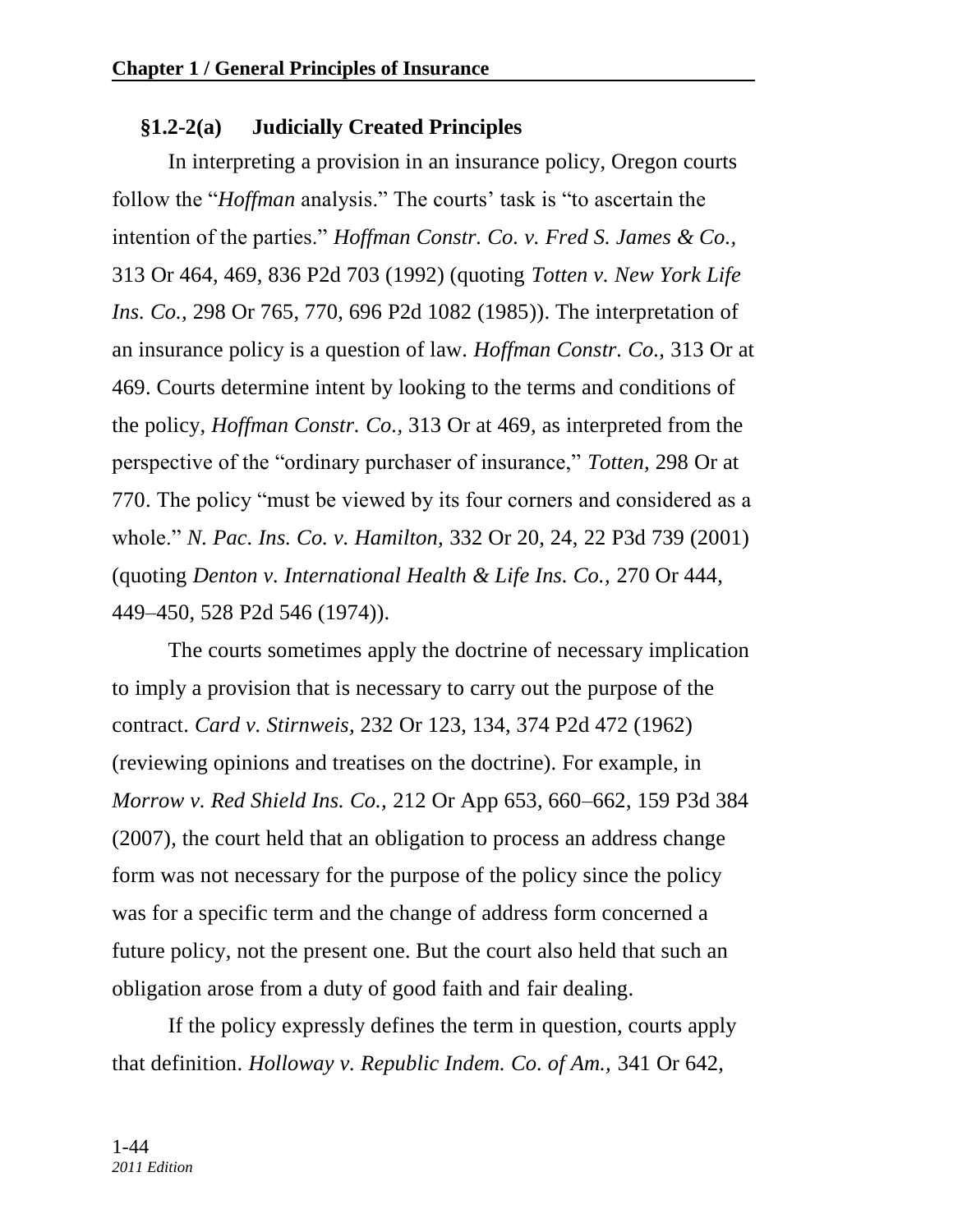650, 147 P3d 329 (2006); *Gonzales v. Farmers Ins. Co.,* 345 Or 382, 387, 196 P3d 1 (2008). *Groshong v. Mutual of Enumclaw Ins. Co.,* 329 Or 303, 307–308, 985 P2d 1284 (1999).

If the term at issue is not defined in the policy, the court looks to the plain meaning of the term. The court in *Hoffman Constr. Co.,* 313 Or at 469-471 creates the analytical framework for this inquiry:

- If the term has only one plausible interpretation, courts apply that interpretation and conduct no further analysis.
- But if a phrase has more than one plausible meaning, courts will examine the particular context in which the term is used within the policy and the broader context of the policy as a whole.
- If two or more plausible interpretations remain after all other methods of resolving the dispute are exhausted, only then will Oregon courts construe the ambiguous term against the drafter, i.e., the insurer.

When a proposed interpretation of a policy is not plausible, courts will not proceed with the *Hoffman* analysis. *See, e.g., Cain Petroleum, Inc. v. Zurich Am. Ins. Co.,* 224 Or App 235, 242–243, 197 P3d 596  $(2008)$  ("As we have noted, a "reasonable" interpretation of an insurance policy, at a minimum, must not be contradicted by the terms of that policy").

Even though the *Hoffman* opinion provided a method for analyzing insurance contracts and Oregon courts have subsequently applied that method, the court did not overrule pre-*Hoffman* cases. *See also Alexander Mfg. v. Illinois Union Ins. Co.,* 560 F3d 984 (9th Cir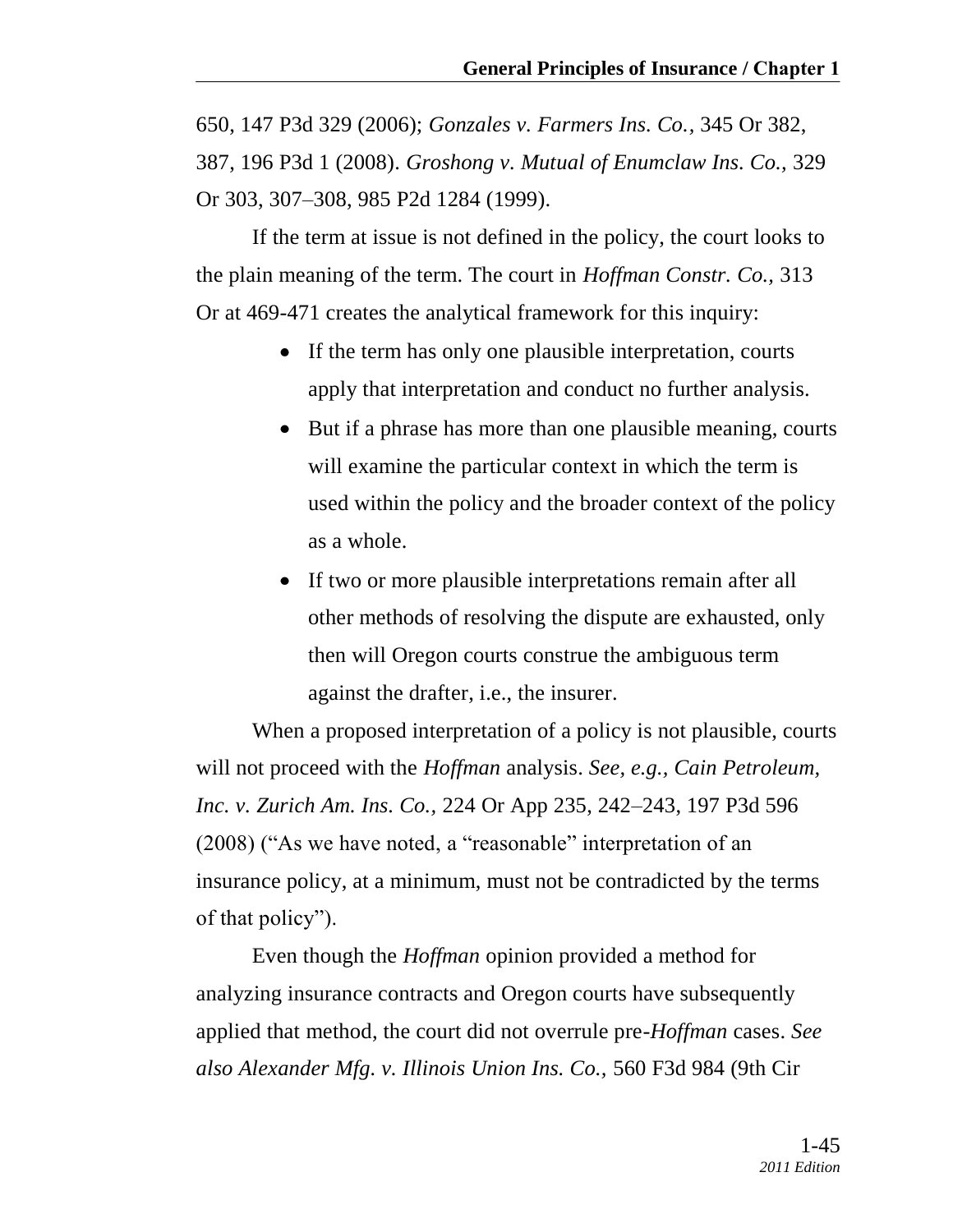2009) (discussing *Hoffman* and *Holloway,* and holding that *Groce v. Fidelity General Ins. Co.,* 252 Or 296, 448 P2d 554 (1968), which held that certain anti-assignment clauses applied only to pre-loss assignment, was still good law).

NOTE: The Oregon Supreme Court frequently cites *Hoffman* and its progeny. Key cases are highlighted in this section, especially those that announce new rules. But attorneys should be aware that the case law in this area is expansive, and that an exhaustive search will likely turn up several cases with fresh analyses of clauses or phrases.

# **§1.2-2(b) Statutorily Created Principles**

Except for oral binders or other forms of temporary insurance, "every contract of insurance shall be construed according to the terms" and conditions of the policy." ORS  $742.016(1)$ . Oregon statutes place specific restrictions on general rules of interpretation of insurance contracts, including prohibiting policy provisions that require construction according to the laws of other states (ORS 742.018) and directing that policy language not in compliance with the Oregon Insurance Code be disregarded (ORS 742.038). Other statutes, such as ORS chapter 42 on interpretation of private writings, may apply if insurance-specific provisions do not provide a rule. *See, e.g., Totten v. New York Life Ins. Co.,* 298 Or 765, 771, 696 P2d 1082 (1985) (relying on ORS 42.250 for rule that terms of insurance contract "are presumed to have been used in their primary and general acceptation").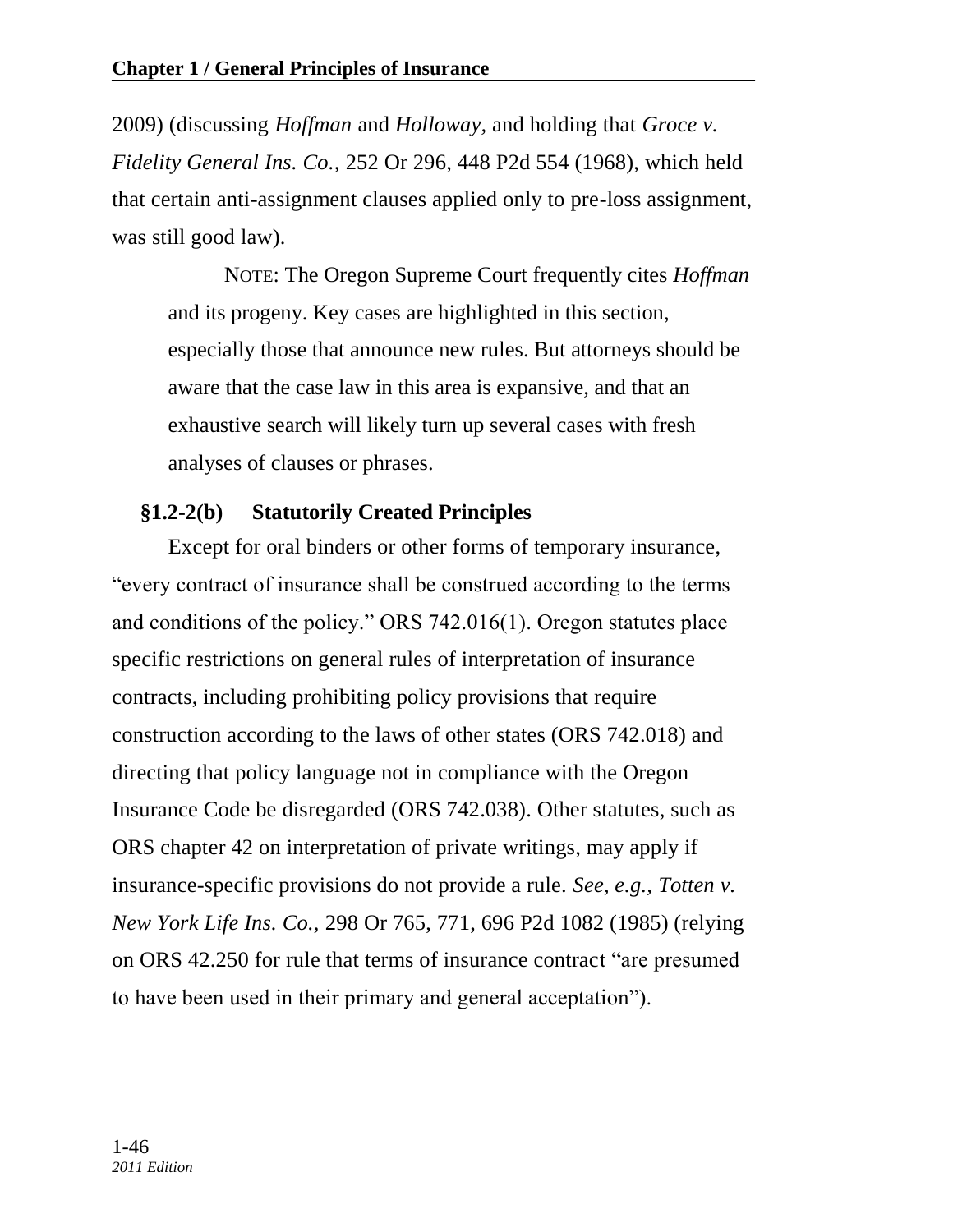# **§1.2-3 Application of General Principles and the** *Hoffman* **Analysis §1.2-3(a) Determining the Intent of the Parties**

As explained in  $\S1.2-2(a)$ , the primary goal in construing insurance contracts is to ascertain the intent of the parties from the perspective of the ordinary purchaser of insurance. *Hoffman Constr. Co. v. Fred S. James & Co.,* 313 Or 464, 469, 836 P2d 703 (1992); *Totten v. New York Life Ins. Co.,* 298 Or 765, 770, 696 P2d 1082 (1985).

The entire policy, including coverages not purchased by the insured, may be considered to determine if and to what extent one clause is modified, limited, or controlled by others. In *Fisher v. California Ins. Co.,* 236 Or 376, 388 P2d 441 (1964), the insured's auto policy provided coverage for collision but not comprehensive loss, although the policy contained clauses for both. To determine the intent of the parties, the court read all the clauses together, even the clauses in the policy that the insured did not purchase. "Contracts, including insurance contracts, are to be construed as a whole, not as a congeries of separate parts. We do not think it is reasonable to say that the insured is required to read only that part of a policy which directly deals with the coverage he seeks.‖ *Fisher,* 236 Or at 380.

# **§1.2-3(b) Looking to the Terms and Conditions of the Policy to Determine Ambiguity**

When the effect of policy language is an issue, the threshold inquiry is whether the language is ambiguous. This inquiry turns on the common and ordinary meaning of the words used, not meaning strained for the purpose of raising ambiguity or expanding coverage. *Totten v. New York Life Ins. Co., 298 Or 765, 772, 696 P2d 1082 (1985) ("any*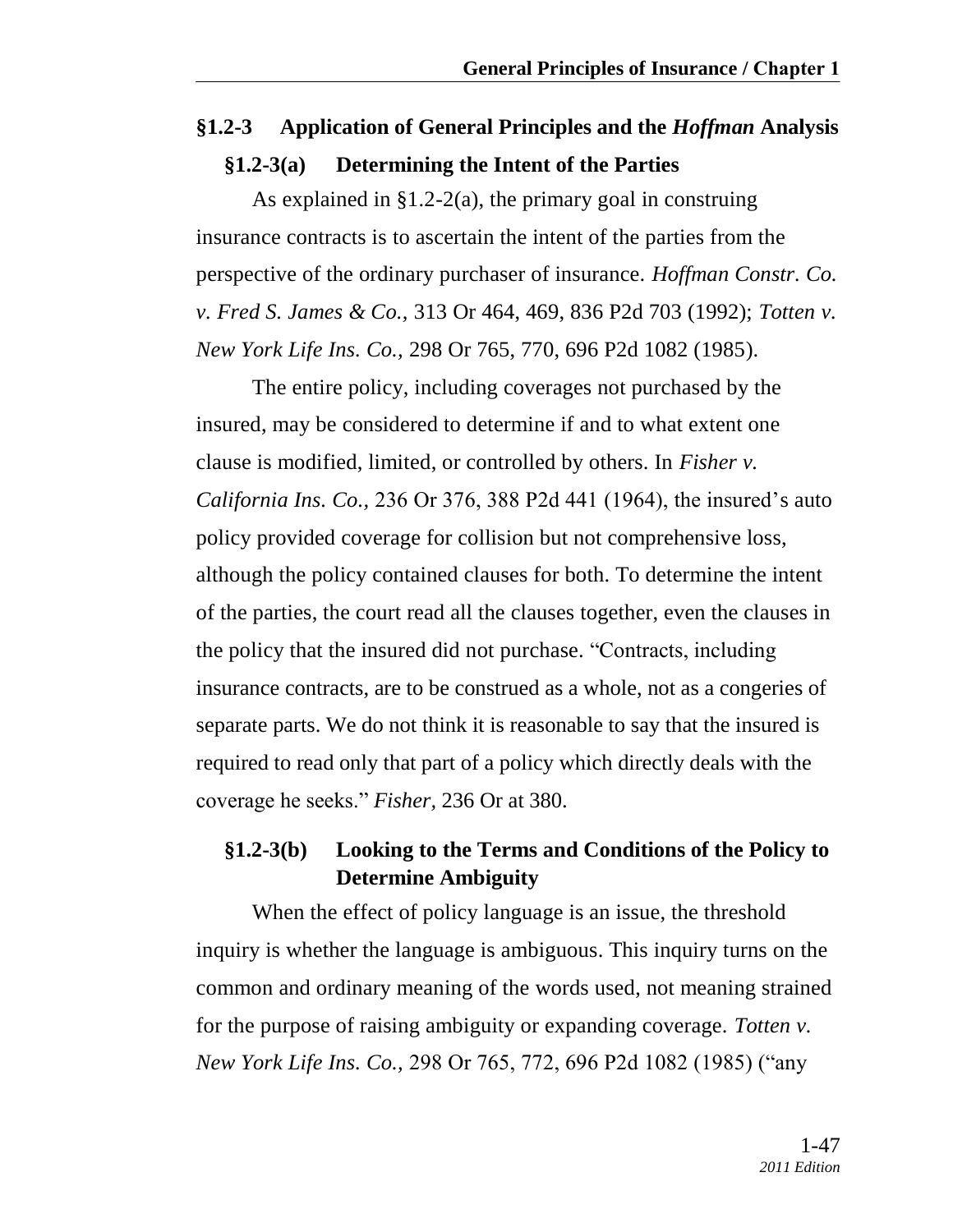aircraft" includes hang gliders); *Mortgage Bancorporation v. New Hampshire Ins. Co.,* 67 Or App 261, 263-264, 677 P2d 726 (1984). Thus, language not otherwise reasonably susceptible to more than one meaning is not rendered ambiguous "by attributing possible but unlikely meanings to the terms employed without some basis in the policy for doing so.‖ *Western Fire Ins. Co. v. Wallis,* 289 Or 303, 308, 613 P2d 36 (1980) (parsing "period of disability"); *Jarrard v. Continental Casualty Co.*, 250 Or 119, 440 P2d 858 (1968) (parsing "insured dependent"); *see also N. Pac. Ins. Co. v. Hamilton,* 332 Or 20, 25, 22 P3d 739 (2001) (phrase under review was simply not comprehensible).

The fact that an insurance policy both provides coverage and excludes coverage under specified circumstances does not make the policy ambiguous because exclusions are intended to be unambiguous exceptions to operation of coverage provisions. *See Miller v. Miller,* 276 Or 639, 647, 555 P2d 1246 (1976) (when recital clause of sale contract is inconsistent with operative provision of contract, the contract as a whole is ambiguous); *Timber Access Industries v. U.S. Plywood-Champion Papers, Inc.,* 263 Or 509, 514, 503 P2d 482 (1972), *superceded on other grounds in State v. Rodriguez-Castillo,* 210 Or 479  $(2007)$  (in sale contract, "[b]ecause the provisions of the two paragraphs are inconsistent, the contract is ambiguous"); *State Farm Fire & Casualty Co. v. Jones,* 86 Or App 584, 739 P2d 1090 (1987), *rev'd on other grounds,* 306 Or 415 (1988) (exclusion not invalid under financial responsibility law); *Jacob v. Blue Cross & Blue Shield of Ore.,* 92 Or App 259, 263, 758 P2d 382 (1988) (although medical policy was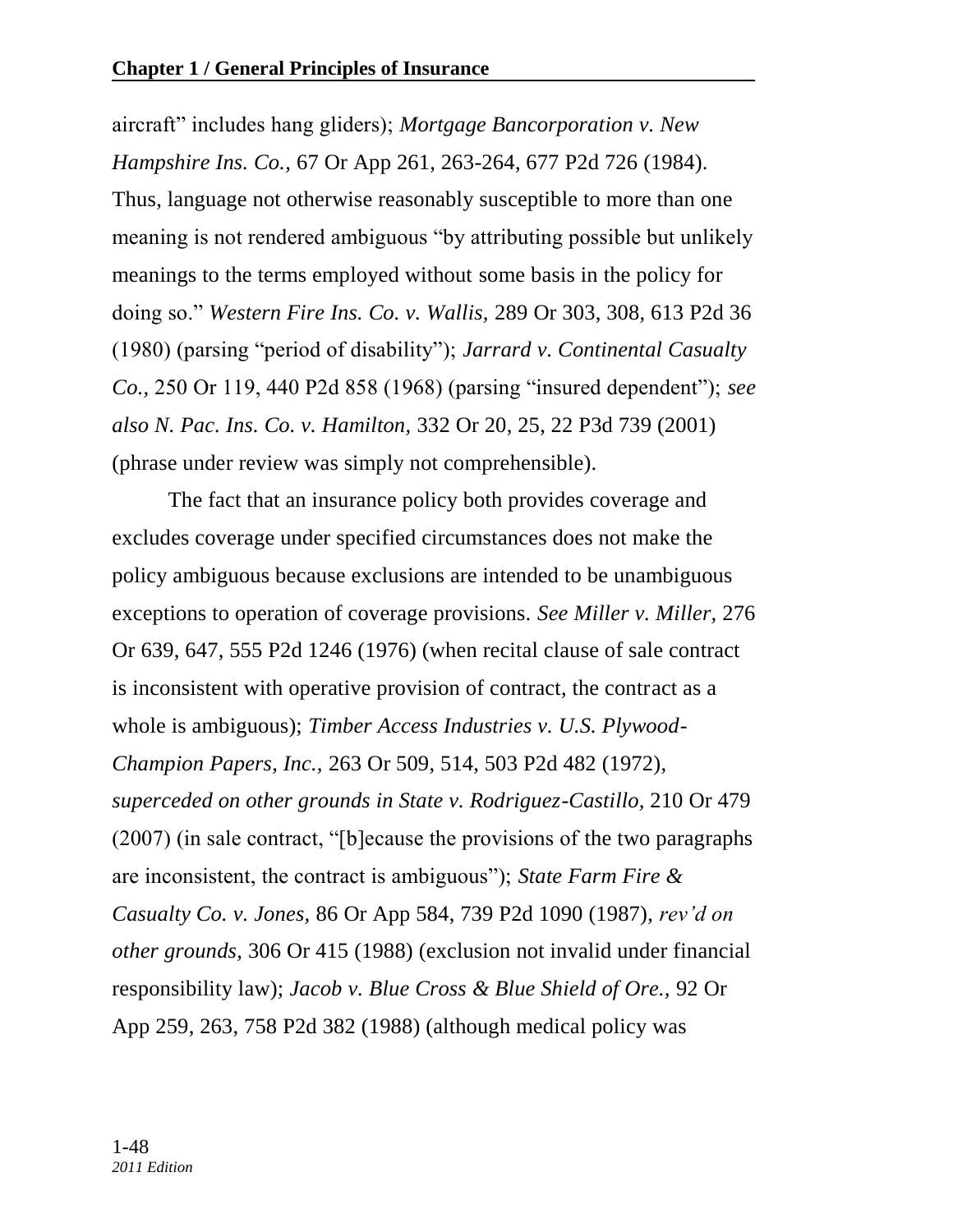contract of adhesion, there was no ambiguity in language of exclusionary provisions that required construction against drafter).

Policy language is considered legally ambiguous when the language can "reasonably be given a broader or a narrower meaning, depending upon the intention of the parties in the context in which such words are used by them.‖ *Shadbolt v. Farmers Ins. Exchange,* 275 Or 407, 411, 557 P2d 478 (1976). Stated differently, policy language is susceptible to more than one interpretation, and is therefore legally ambiguous, when reasonably intelligent persons reading the language would honestly differ on its meaning, *State Farm Mut. Auto. Ins. Co. v. White,* 60 Or App 666, 672, 655 P2d 599 (1982); when it is capable of more than one sensible and reasonable interpretation, *Kelch v. Industrial Indem. Co.*, 93 Or App 538, 542, 763 P2d 402 (1988); or when "special circumstances" show that the parties may have intended something different from the plain and ordinary meaning of the language used, *Truck Ins. Exch. v. Bill Olinger Mercury, Inc.,* 262 Or 8, 15, 495 P2d 1201 (1972). For example, an implied exclusion from specified perils coverage of fire caused by collision creates an ambiguity that requires construction in favor of coverage. *Northwest Agricultural Cooperative Asso. v. Continental Ins. Co.,* 95 Or App 285, 769 P2d 218 (1989).

#### **§1.2-3(b)(1) Who Determines that an Ambiguity Exists**

The rights and obligations of the parties to an insurance contract are determined within the "four corners" of the document taken as a whole. *Portland Federal Employees Credit Union v. Cumis Ins. Soc., Inc.,* 894 F2d 1101, 1103 (9th Cir 1990); *N. Pac. Ins. Co. v. Hamilton,*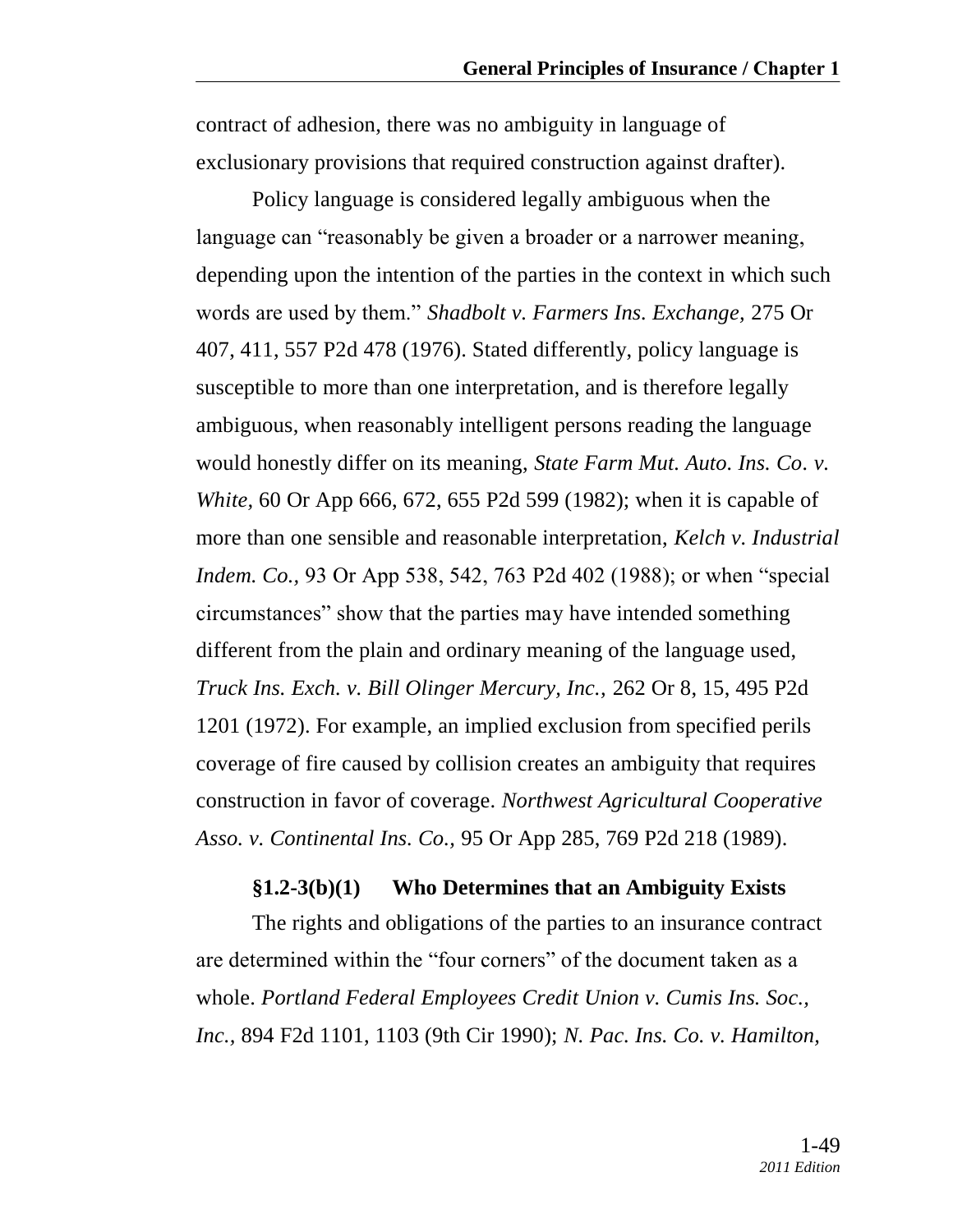332 Or 20, 24, 22 P3d 739 (2001) (citing *Denton v. International Health & Life Ins. Co.,* 270 Or 444, 449–450, 528 P2d 546 (1974)).

Over the last decade, the court of appeals has explicitly proscribed the admissibility of extrinsic evidence, even to create or explain an ambiguity. *See, e.g., Laird v. Allstate Ins. Co.,* 232 Or App 162, 167, 221 P3d 780 (2009) ("extrinsic evidence of the parties' intent is not part of the interpretation of an insurance policy under Oregon law‖); *Rhiner v. Red Shield Ins. Co.,* 228 Or App 588, 593, 208 P3d 1043 (2009); *Bresee Homes, Inc. v. Farmers Ins. Exch.,* 227 Or App 587, 594, 206 P3d 1091 (2009), *rev. allowed*, 347 Or 533, (2010) ("in determining the meaning of an insurance contract, we follow the threestep process . . . . Extrinsic evidence does not enter into that process, either to create or explain any ambiguities in the policy"); *Emplrs Ins. of Wausau v. Tektronix, Inc.,* 211 Or App 485, 503, 156 P3d 105 (2007) (―Issues of contractual intent are determined by the objective manifestations of the parties based on the terms that they use and not on what they subjectively believe that the terms mean"); *Andres v. Am. Std. Ins. Co.,* 205 Or App 419, 424, 134 P3d 1061 (2006) (noting that even though the Oregon Supreme Court has not explained why, it "has been clear since *Hoffman* . . . that the interpretation of insurance policies is a question of law, not one that is resolved by reference to evidence extrinsic to the policy itself," as is done when interpreting general contracts).

This ban on extrinsic evidence has been applied against insurers as well as insureds. *See Tektronix, Inc.,* 211 Or App at 505 (rejecting insurer's extrinsic evidence of the meaning of "sudden"); *Tualatin*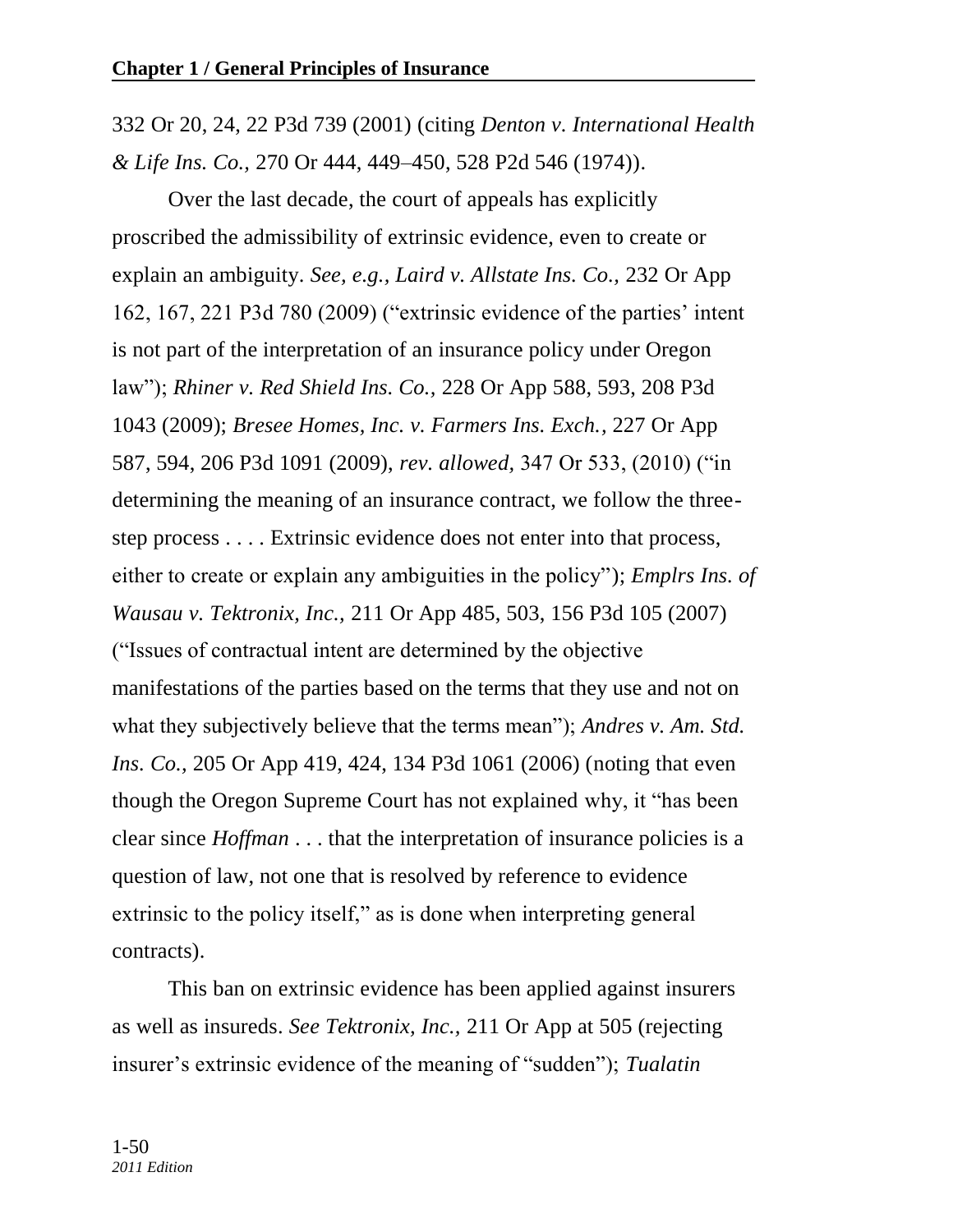*Valley Hous. Partners v. Truck Ins. Exch.,* 208 Or App 155, 163, 144 P3d 991 (2006) (rejecting insured's extrinsic evidence of the meaning of "anyone else"). *See also McHugh v. United Serv. Auto. Ass'n*, 164 F3d 451, 454 (9th Cir 1999) ("[expert] testimony cannot be used to provide legal meaning or interpret the policies as written"); *Nationwide Transp. Fin. v. Cass Info. Sys.,* 523 F3d 1051, 1058–1059 (9th Cir 2008) (district court did not abuse its discretion when it excluded expertwitness testimony that contained legal conclusions).

For this stance on extrinsic evidence, the courts have relied on the statement in *Hoffman Constr. Co. v. Fred S. James & Co.,* 313 Or 464, 469, 836 P2d 703 (1992), that interpreting an insurance policy is a question of law. See also *Farmers Ins. Co. v. Munson,* 145 Or App 512, 519, 930 P2d 878 (1996), in which the court emphatically reiterated its exclusive prerogative to construe generic, nonnegotiated policy language—in this case, the meaning of phrase *available for regular use* when applied to insured's vehicle,— and also noting in footnote 6 that when evidence of customized negotiations exist, the result may be different.

Oregon's strict prohibition of extrinsic evidence to create or explain an ambiguity in insurance policies is unique among other jurisdictions and relatively new to the Oregon courts. The majority rule in other jurisdictions is to allow extrinsic evidence in to explain an ambiguity. *See* 2 COUCH ON INSURANCE §21.11, et seq. (3d ed 1995 & Supp 2011)

### **§1.2-3(b)(2) The Question of Extrinsic Evidence**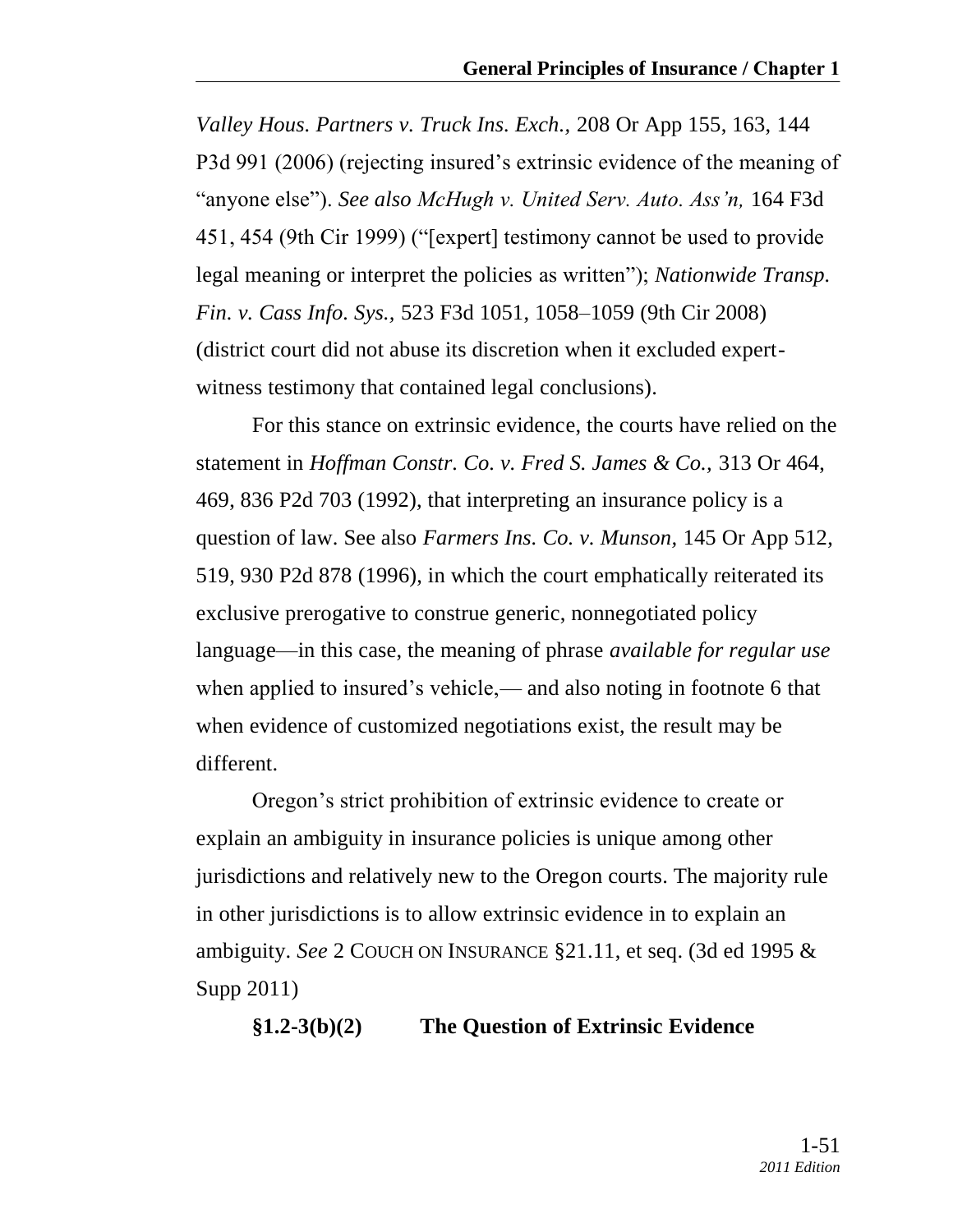As explained in §1.2-3(b)(1), the Oregon Court of Appeals has explicitly stated that extrinsic evidence is inadmissible to resolve or create ambiguities in insurance cases.

Prior to *Hoffman Constr. Co. v. Fred S. James & Co.,* 313 Or 464, 469, 836 P2d 703 (1992)*,* Oregon courts were more lenient with admissibility of extrinsic evidence, in line with the majority rule. *See, e.g., Timberline Equipment Co. v. St. Paul Fire & Marine Ins. Co.,* 281 Or 639, 643, 576 P2d 1244 (1978) (when insurance contract is ambiguous, "the question becomes one of fact"); *Botts v. Hartford Acci. & Indem. Co.,* 284 Or 95, 98, 585 P2d 657 (1978) (general contracts and insurance policies interpreted the same); *Busto v. Manufacturers Life Ins. Co., 276 Or 707, 712, 556 P2d 96 (1976)* ("when the agreement is ambiguous the actual intention of the parties becomes a question of fact, and, unless the meaning of the writing is clear from the surrounding circumstances and usages, the issues should be submitted to the jury"); *May v. Chicago Ins. Co.,* 260 Or 285, 292–294, 490 P2d 150 (1971) (jury may be called upon to interpret insurance contract); *Zerba v. Ideal Mut. Ins. Co.,* 96 Or App 607, 610, 773 P2d 1333 (1989) (intent of parties is fact question); *McGaughey v. St. Paul Fire & Marine Ins. Co.,* 88 Or App 181, 184, 744 P2d 598 (1987) ("If an insurance contract is ambiguous, the meaning of the ambiguous term is a question of fact"); *Horizon Aviation Inc. v. Cam,* 80 Or App 577, 580, 722 P2d 1291  $(1986)$  ("Generally, the interpretation of a contract is a question of law for the court, but if its provisions are ambiguous and there is extrinsic evidence introduced, its meaning becomes a question of fact for the jury"); *A-1 Sandblasting v. Baiden*, 53 Or App 890, 893, 632 P2d 1377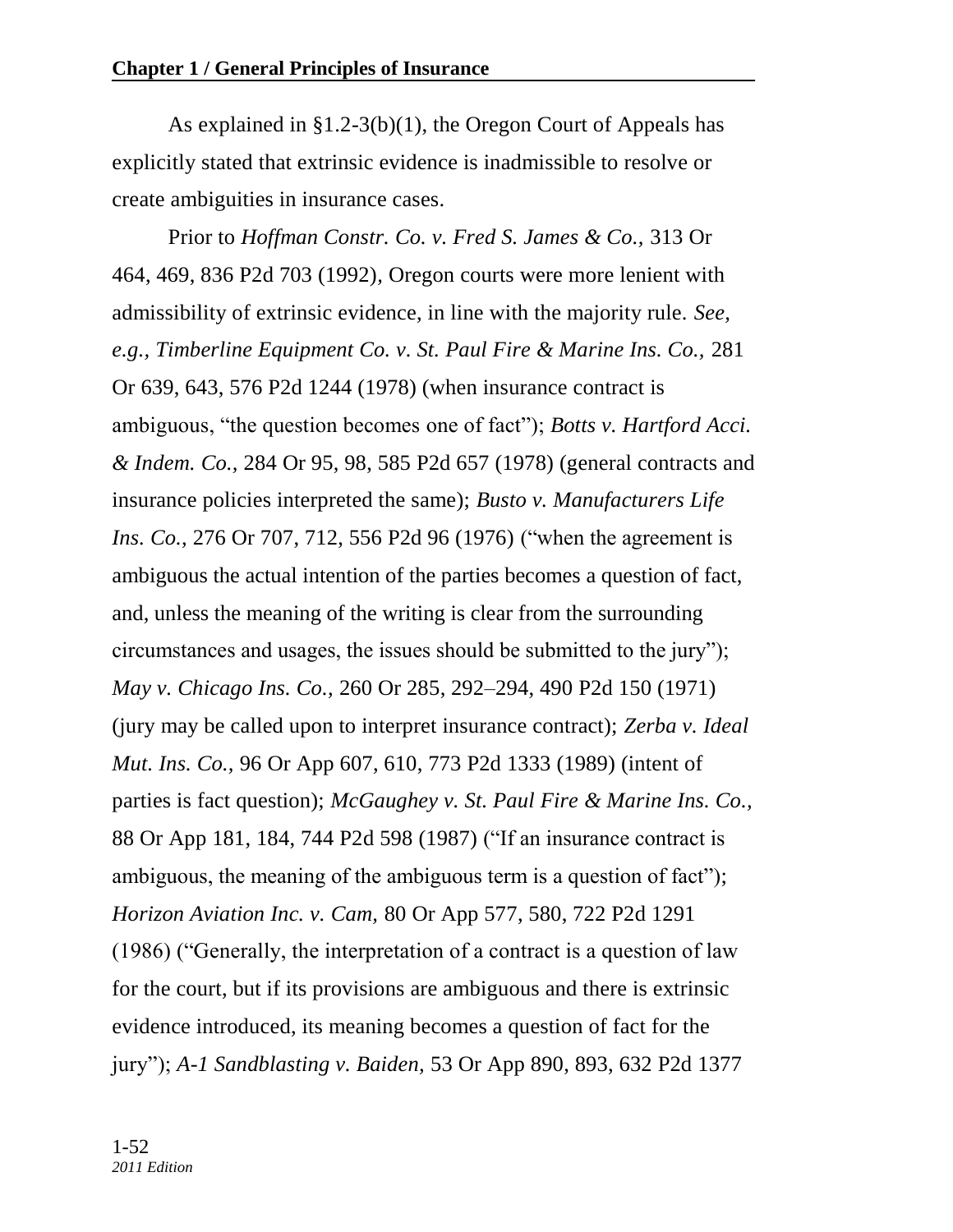(1981), *aff'd,* 293 Or 17 (1982) (if evidence reasonably permits different conclusions regarding intent or purpose of policy, the question of meaning to be assigned to language is one of fact); *First Far West Transp. v. Carolina Casualty Ins.,* 47 Or App 339, 346–347, 614 P2d 1187 (1980) (evidence showing that parties reasonably contemplated certain risks would be covered by insurance policy is admissible to establish intent).

COMMENT: The court in *Hoffman* implicitly relied on and approved many of these prior supreme court cases. Also, less than a month before deciding the *Hoffman* case, the supreme court decided *Joseph v. Utah Home Fire Ins. Co.,* 313 Or 323, 328, 835 P2d 885 (1992), in which it noted that "parties presented no evidence, such as evidence of their negotiations, about what meaning they actually intended." Although *Hoffman* did not mention that passage, it did cite positively to *Joseph*. If the court intended to bar extrinsic evidence altogether, it seems odd that it did so only with the statement that interpretation of an insurance policy was a question of law.

Following *Hoffman,* in the mid- to late-1990s the Oregon Supreme Court has on a few occasions implied in dicta that extrinsic evidence may be admissible to "resolve an ambiguity in the meaning of a policy.‖ *Interstate Fire & Casualty Co. v. Archdiocese of Portland,*  318 Or 110, 118, 864 P2d 346 (1993). Likewise, several cases from the court of appeals have mentioned the admissibility of extrinsic evidence. *See, e.g., Farmers Ins. Exch. v. Crutchfield,* 200 Or App 146, 153, 113 P3d 972 (2005) (quoting prior cases that if insurance contract is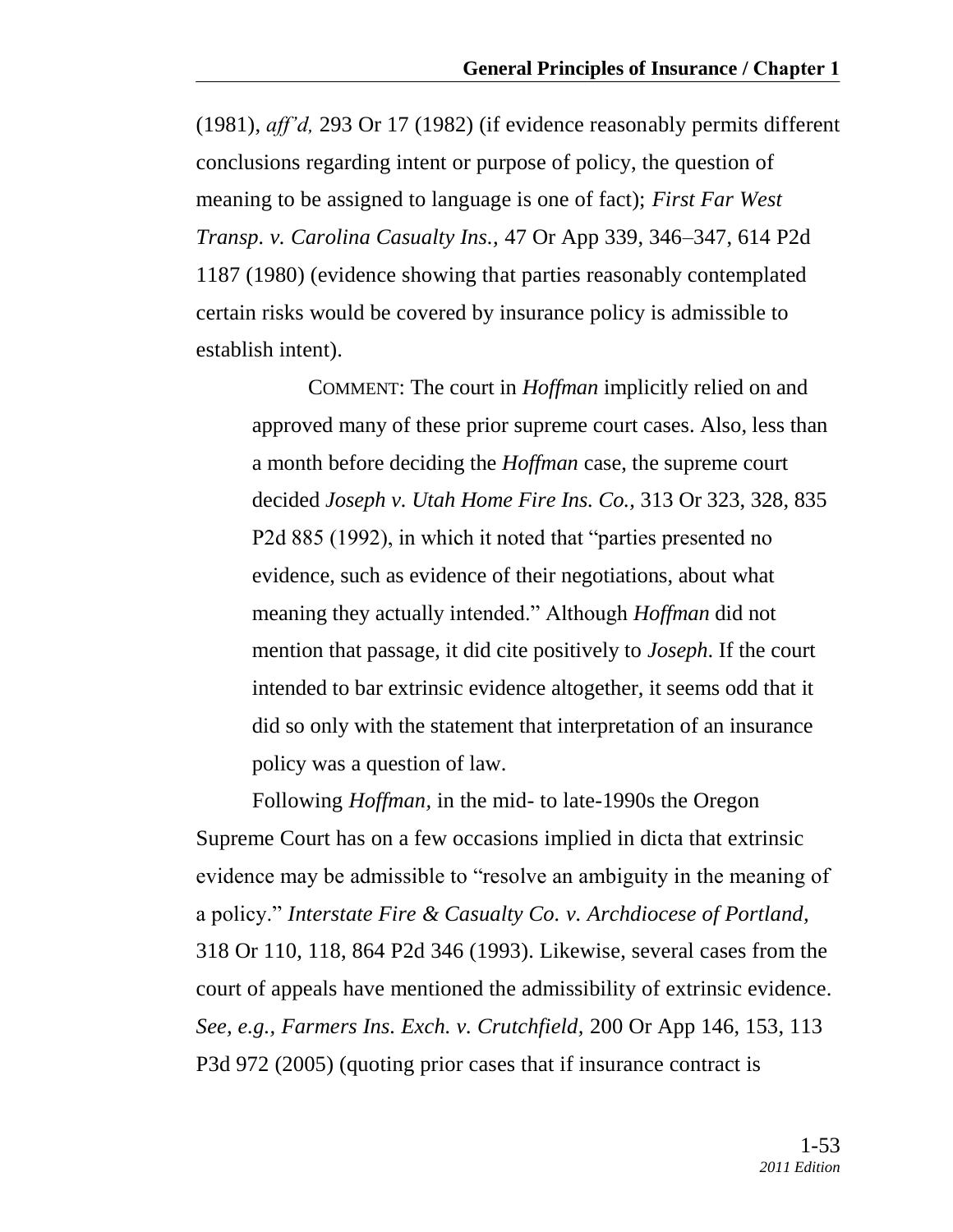ambiguous or contains technical words, local phrases, or terms of art, construing it becomes question of fact); *Walker v. Woodworth,* 160 Or App 636, 645, 981 P2d 1282 (1999) (construction of contract presents fact questions only if language is ambiguous or if technical words, terms of art, or local phrases are used); *Protection Mut. Ins. Co. v. Mitsubishi Silicon Am. Corp.,* 164 Or App 385, 397–398, 992 P2d 479 (1999) (court may "consider such extrinsic evidence in interpreting an insurance contract only if it first finds the policy to be ambiguous," *citing Yogman v. Parrott,* 325 Or 358, 363, 937 P2d 1019 (1997) (general contract interpretation)); *National Chiropractic Mut. Ins. Co. v. Morgan, 116 Or App 196, 201, 840 P2d 732 (1992)* ("As we have already said, the policy terms are susceptible to alternative reasonable interpretations. Even if we were to consider extrinsic evidence as suggested by the dictum in *Timberline Equipment v. St. Paul Fire & Marine Ins. Co.,* [281 Or 639, 576 P2d 1244 (1978)], there is no relevant evidence to consider".

However, following *Andres v. Am. Std. Ins. Co.,* 205 Or App 419, 424, 134 P3d 1061 (2006), the court of appeals has consistently upheld trial court rulings in which extrinsic evidence was barred, and the Oregon Supreme Court has continued to state that interpretations of insurance policies are a matter of law.

NOTE: The Oregon Supreme Court has not squarely addressed the issue of using extrinsic evidence to resolve ambiguities in insurance contracts. In *Bresee Homes, Inc. v. Farmers Ins. Exch.,* 227 Or App 587, 594, 206 P3d 1091 (2009), *rev. allowed,* 347 Or 533(2010)*,* the court of appeals stated bluntly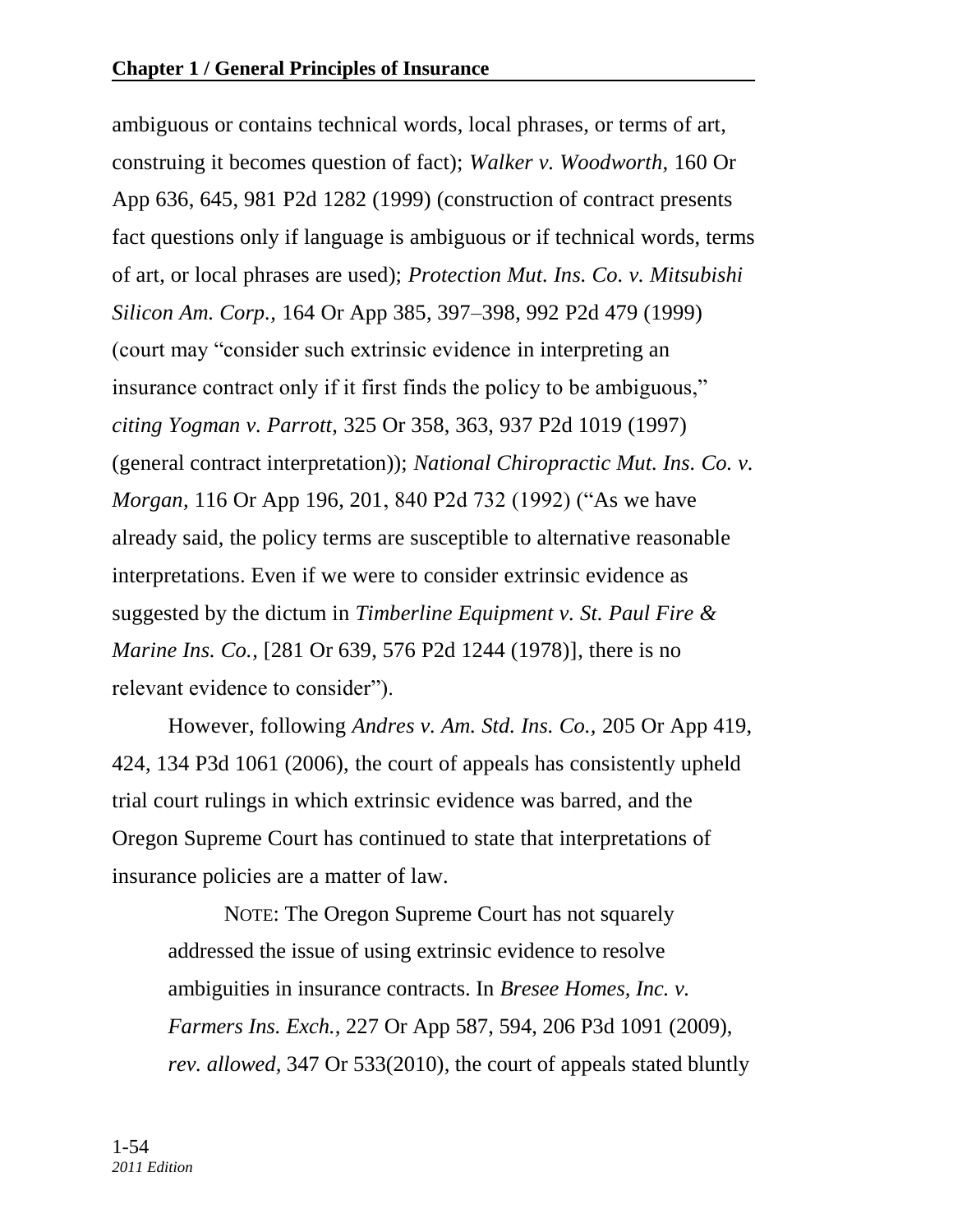that "in determining the meaning of an insurance contract, we follow the three-step process . . . . Extrinsic evidence does not enter into that process, *either to create or explain any ambiguities* in the policy" (emphasis added). Attorneys should be aware of this pending case.

### **§1.2-3(b)(3)If the Policy Contains a Definition of the Term or Phrase**

If the policy expressly defines the term in question, courts apply that definition. *Holloway v. Republic Indem. Co. of Am.,* 341 Or 642, 650, 147 P3d 329 (2006); *see also Groshong v. Mut. of Enumclaw Ins. Co.,* 329 Or 303, 307–308, 985 P2d 1284 (1999) (noting that court in *Hoffman Constr. Co. v. Fred S. James Co.,* 313 Or 464, 836 P2d 703 (1992), first looked for definition within policy); *Allstate Ins. Co. v. Handegard,* 70 Or App 262, 266, 688 P2d 1387 (1984) ("When a policy of insurance defines terms in a manner which differs from the ordinary understanding of those terms, the policy definition controls".

If the policy defines the term or phrase, the court must then determine whether internal terms within the definition have a plain meaning or are susceptible to more than one definition. In *Gonzales v. Farmers Ins. Co.,* 345 Or 382, 387, 169 P3d 1 (2008), the court noted that the first step in *Hoffman* and *Holloway* was to turn to internal definitions. Here the court looked to the policy's definition of "loss" and applied it. The court held the definition to be unambiguous. (However, the *Gonzales* case turned on the definition of "repair," and the court looked to prior judicial decisions to aid in defining the term.) For more information, see §1.43; *see also Or. State Bar Prof'l Liab.*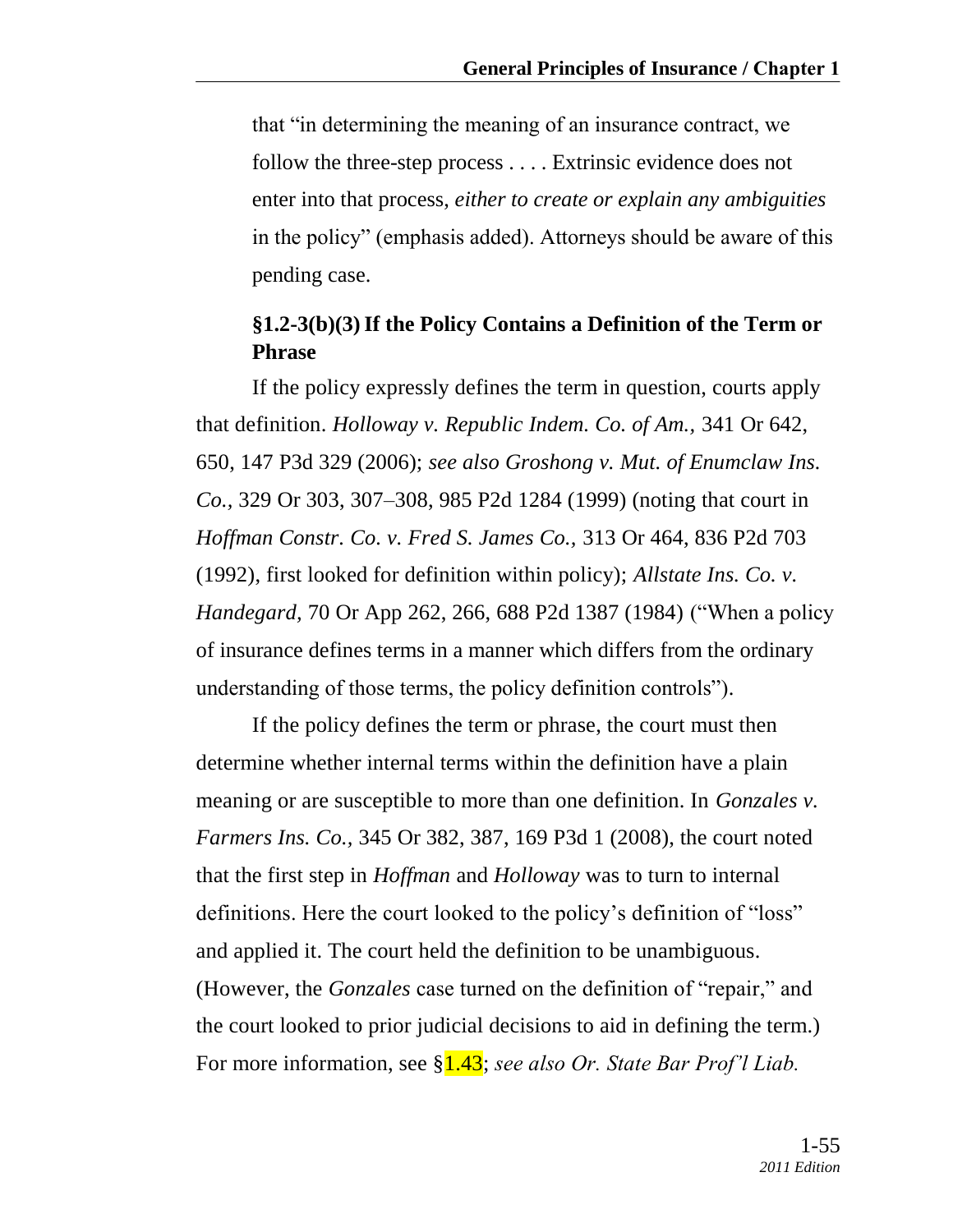*Fund v. Benfit,* 225 Or App 409, 416, 201 P3d 936 (2009) (applying policy's unambiguous, internal definition of "same or related claims").

Courts attempt to interpret internal definitions as written and in such a way as to avoid rendering those definitions meaningless. In *Andres v. Am. Std. Ins. Co.,* 205 Or App 419, 423-425, 134 P3d 1061 (2006), an insured worked for a company that rented a pickup truck for the insured's use at work. The insurer refused to defend because the policy covered only the use of a car. The insured then brought an action against the insurer, claiming that the vehicle was covered as a passenger car. The court disagreed, stating that in isolation the argument appeared valid. But if the definition of a "private passenger car" could be read to include a four-wheel truck with 4,000 pounds of hauling capacity used exclusively for work, the definition of "car" would become superfluous. Citing *Hoffman*, the court stated that it was "constrained not to interpret the terms of insurance policies so that provisions become meaningless." *Andres,* 205 Or App at 426. *See also Ruede v. City of Florence,* 231 Or App 435, 220 P3d 113 (2009) (building that sank into sand had not ―collapsed‖ as defined within policy); *Hennessy v. Mut. of Enumclaw Ins. Co.,* 228 Or App 186, 193, 206 P3d 1184 (2009) (policy did not define *collapse* and court held that policy was ambiguous). The interpretation of unambiguous policy language is a matter of law for the court. *Farmers Ins. Co. v. Munson,* 145 Or App 512, 519, 930 P2d 878 (1996).

When internal definitions use undefined terms, courts consider the context of the definition to aid in the construction of the term or phrase. In *Employers-Shopmens Local 516 Pension Trust v. Travelers*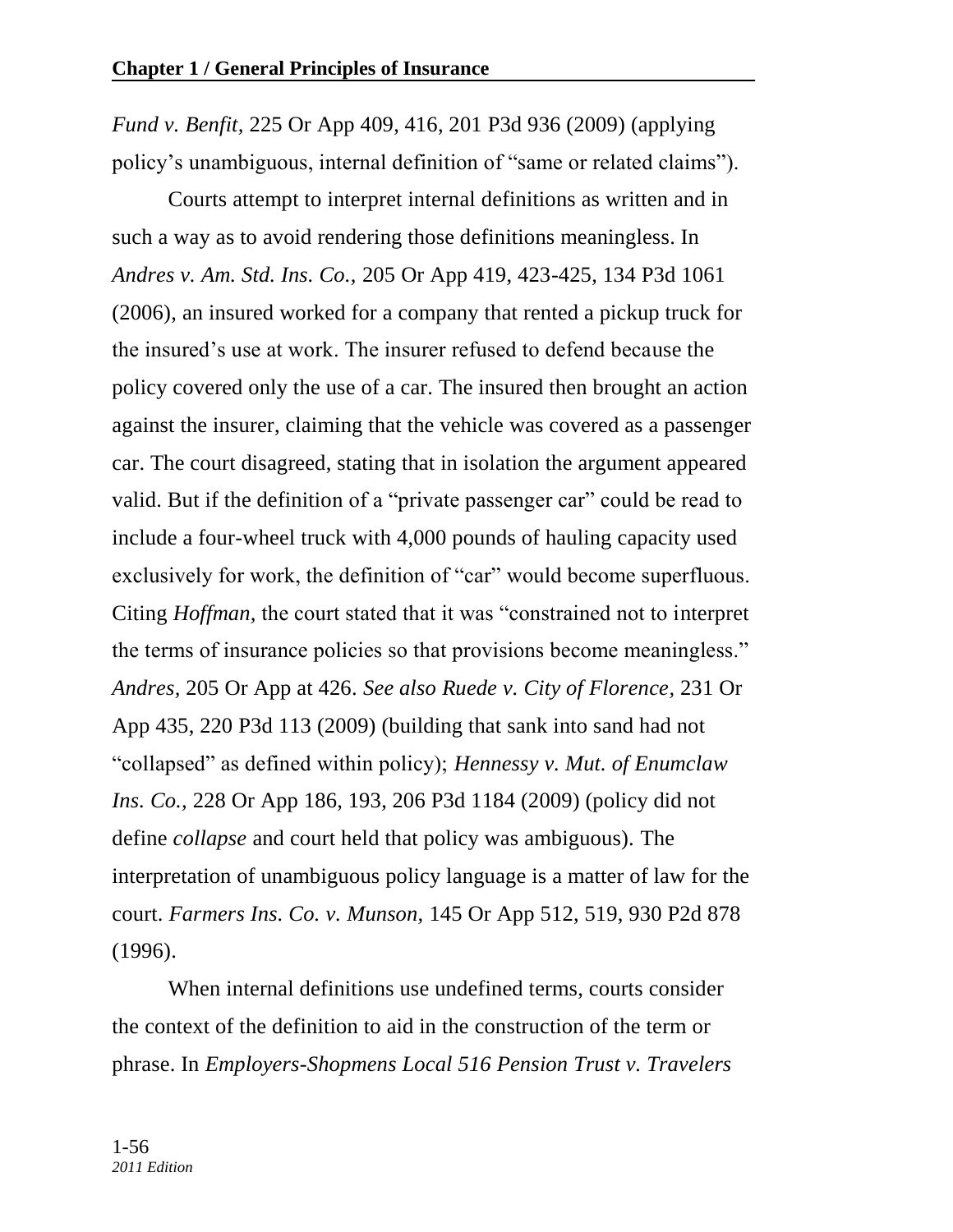*Cas. & Sur. Co. of Am.,* 235 Or App 573, 235 P3d 689 (2010), the policy defined *employee* in an ERISA compliance endorsement, and the court applied ERISA's statutory definitions to the terms *administrators* and *officers*, which were undefined terms used in the *employee*  definition. In *Malbco Holdings, LLC v. AMCO Ins. Co.,* 629 F Supp2d 1185 (D Or 2009), the policy defined *collapse*, but the parties offered different interpretations of that term. The judge looked to other courts' definitions of *collapse* and held that *abrupt falling down or caving in* was an ambiguous phrase within policy's definition. *See also St. Paul Fire & Marine Ins. Co. v. McCormick & Baxter Creosoting Co.,* 324 Or 184, 210–211, 923 P2d 1200 (1996) (construing internal definitions of *occurrence* and *sudden and accidental*, as well as dictionary and common-law interpretations); *Rhiner v. Red Shield Ins Co.,* 228 Or App 588, 593, 208 P3d 1043 (2009) (policy plainly and unambiguously defined *temporary worker*); *Gage v. All Nations Ins. Co.,* 108 Or App 534, 816 P2d 682 (1991), *aff'd,* 314 Or 700 (1992) (coverage denied because plaintiff insured had "charge of" damaged vehicle); *McGaughey v. St. Paul Fire & Marine Ins. Co.,* 88 Or App 181, 183, 744 P2d 598 (1987) (exclusion for workers' compensation claim); *Mortgage Bancorporation v. New Hampshire Ins. Co.,* 67 Or App 261, 264, 677 P2d 726 (1984) (exclusion for vandalism unless building  $\cdot$  is being constructed").

In *Dixon v. Sentinel Ins. Co.,* 2010 US Dist LEXIS 46454, 2010 WL 1924699, \*3–\*4 (D Or Apr 8, 2010), *adopted in entirety,* 2010 US Dist LEXIS 46455, 2010 WL 1924697 (D Or May 10, 2010), the policy defined *insured*, but the parties offered differing interpretations of that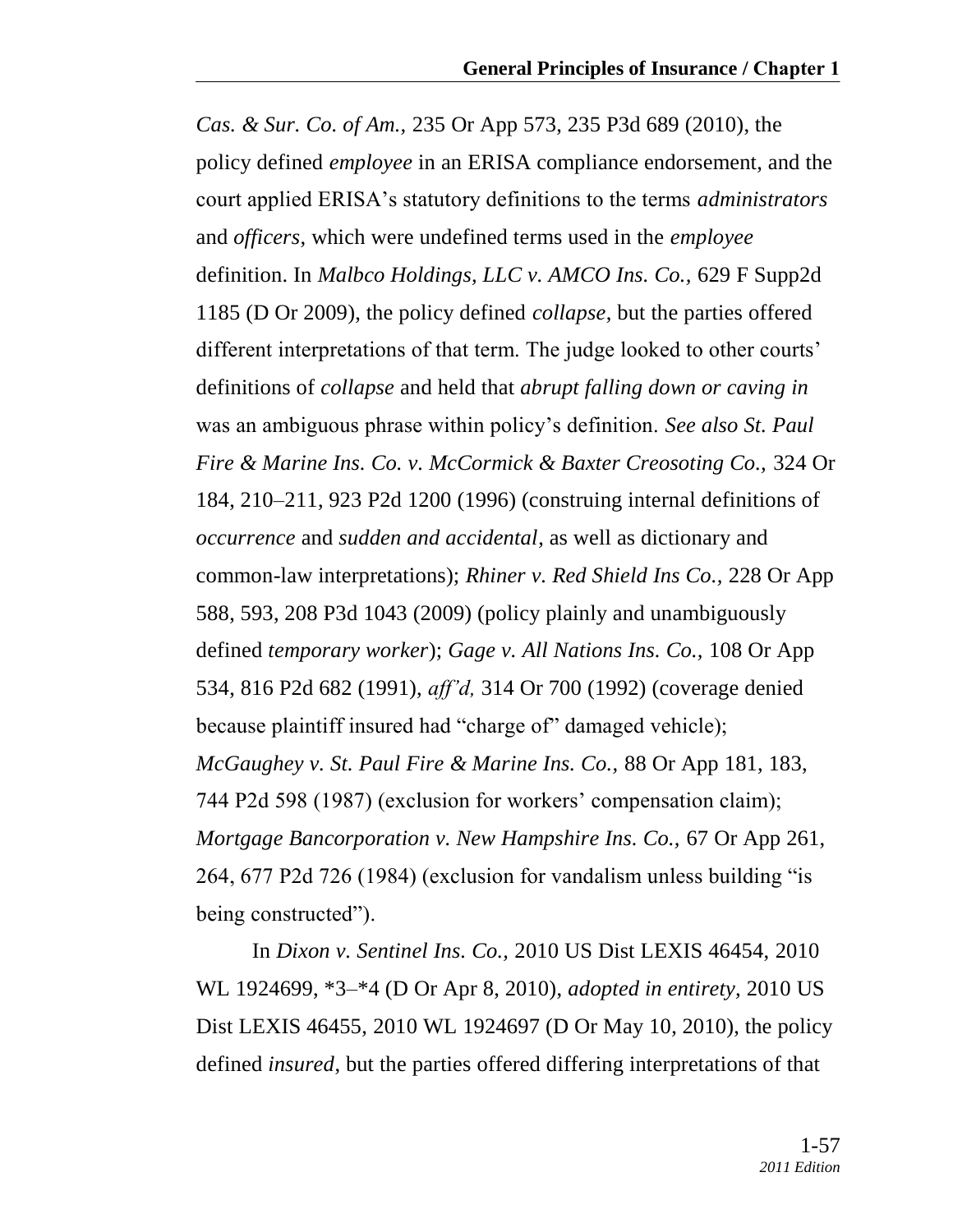definition. The magistrate judge recommended the only interpretation that was reasonable on a plain reading of the policy in its entirety.

# **§1.2-3(b)(4) If the Policy Does Not Contain a Definition of the Term or Phrase**

An insurer may insert its own definition of a term or phrase into a policy. But if the insurer does not do so, it must accept the ordinary meaning of that term or phrase as understood by an ordinary member of the purchasing public. In *Chale v. Allstate Life Ins. Co.,* 353 F3d 742, 746 (9th Cir 2003), the court concluded that "Allstate could have explicitly defined 'accidental' or 'accident' any way it wished. …Because it did not, and because the rest of the contract sheds no additional light on the parties' intent, Allstate must accept the common understanding of the term by the ordinary member of the purchasing public.‖ *See also Botts v. Hartford Acci. & Indem. Co.,* 284 Or 95, 103, 585 P2d 657 (1978) (when "accident' or 'accidental' are not defined in the policy, it is for the court to decide the definition which is properly applicable to the particular factual situation, taking into consideration what we believe to be the popular non-technical understanding of the term‖); *Groshong v. Mutual of Enumclaw Ins. Co.,* 329 Or 303, 307- 308, 985 P2d 1284 (1999); *Hoffman Constr. Co. v. Fred S. James & Co.,* 313 Or 464, 469, 836 P2d 703 (1992). In absence of anything in the context of the policy indicating otherwise, a word or phrase is interpreted consistently throughout the policy. *Schweigert v. Beneficial Standard Life Ins. Co.,* 204 Or 294, 303, 282 P2d 621 (1955).

When policy language has a plain and ordinary meaning, and is not therefore reasonably susceptible to different interpretations, it is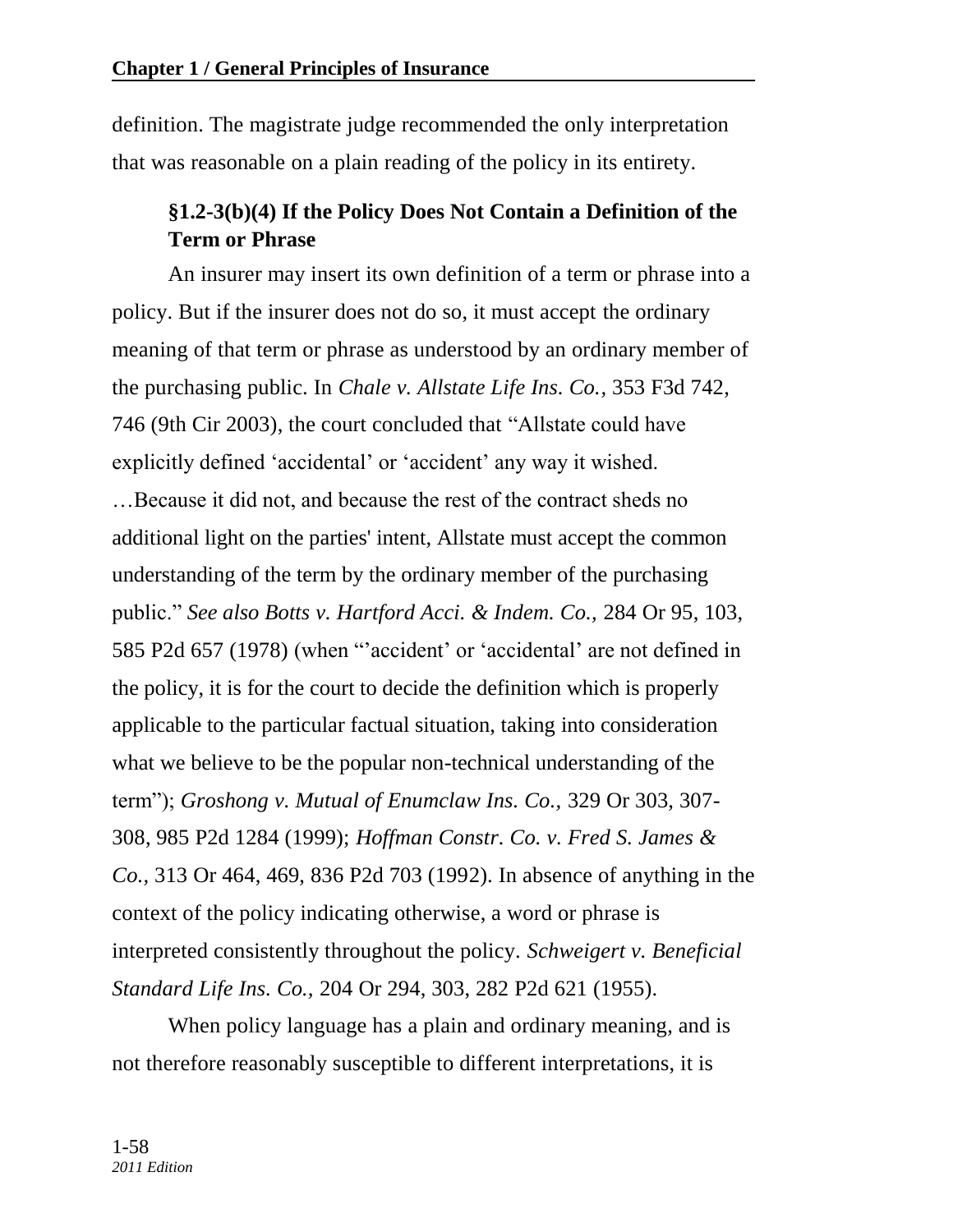considered unambiguous. *Twilleager v. North American Acci. Ins. Co.,* 239 Or 256, 260, 397 P2d 193 (1964) (plain and ordinary meaning); *State Farm Mut. Auto. Ins. Co. v. White,* 60 Or App 666, 672, 655 P2d 599 (1982) ("a reasonable interpretation of the term 'operator' does not include ... grabbing the wheel").

Courts will always look at the entire policy to make sure its interpretation is consistent with the policy as a whole. In *Marsh v. Am. Family Mut. Ins. Co.,* 231 Or App 332, 339, 218 P3d 573 (2009), one clause granted coverage for losses caused by water or steam, but another clause excluded losses caused by leakage of water over a period of time. The court was not persuaded that the clauses conflicted.

If possible, courts construe a term or phrase narrowly in order to avoid rendering other clauses or phrases moot. *Rhiner v. Red Shield Ins. Co.,* 228 Or App 588, 593, 208 P3d 1043 (2009) (insured's proposed interpretation of *furnished* was untenable with remainder of policy and would render superfluous the entire phrase *a person who is furnished to you*); *Andres v. Am. Standard Ins. Co.,* 205 Or App 419, 426, 134 P3d 1061 (2006) (including pickup truck in definition of "car" because truck had passenger seat would render definition redundant).

The discussion below highlights some cases and rules concerning the interpretation of ambiguous texts and phrases with the aid of common understanding, dictionaries, and common law. Many of these cases use more than one aid to interpret the policy.

#### (1) **Common Understanding**

When language of common understanding is used in an insurance policy, and the meaning is clear and subject to only one reasonable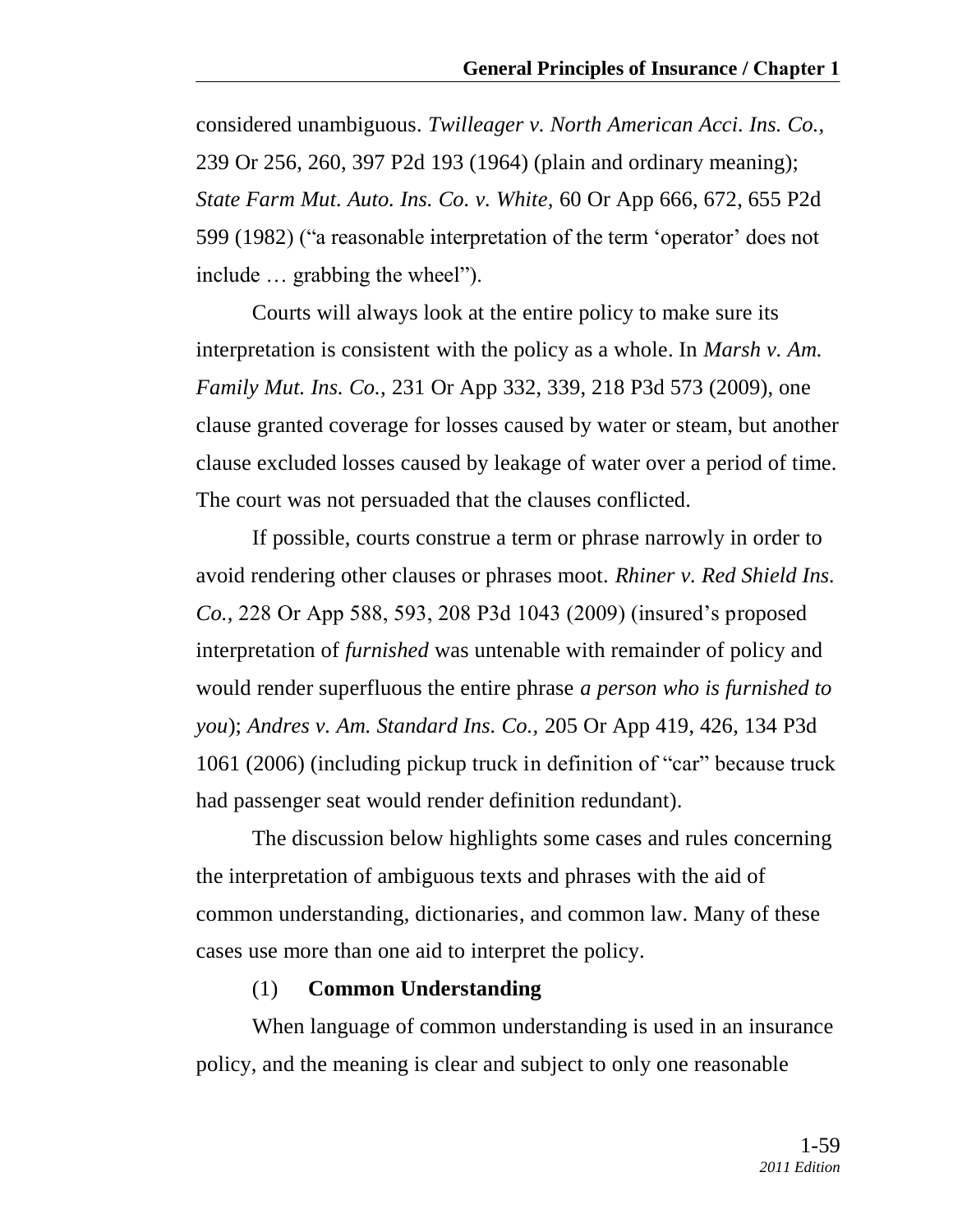interpretation, no further interpretation is necessary and the language is to be taken in its plain, ordinary, and popular sense. *Hoffman Constr. Co.,* 313 Or at 469 (methodology of using aids when policy does not define terms); *Groshong*, 329 Or at 308 ("The meaning of a term is ‗plain' -- that is, unambiguous -- if the term is susceptible to only one plausible interpretation").

When a policy consistently uses second-person pronouns to refer to the insured, the only plausible interpretation of the word *your* is it referred to the insured. *Holloway v. Republic Indem. Co. of Am.,* 341 Or 642, 651, 147 P3d 329 (2006) (the court applied common understanding to determine to whom the phrase *your rights and duties* was directed); *see also Uno v. Provident Life & Accident Ins.,* 221 Or App 661, 666– 667, 191 P3d 738 (2008) (plain meaning of *operation of [a] business or profession* was in accord with remainder of policy); *Country Mut. Ins. Co. v. White,* 212 Or App 323, 331, 157 P3d 1212 (2007) (second sentence of *other insurance* provision did not "conform contextually" with third sentence).

# (2) **Dictionaries and Black's Law Dictionary**

A common source of ordinary meaning is the dictionary. *See, e.g., Dewsnup v. Farmers Ins. Co. of Or.,* 349 Or 33, 40, 239 P3d 493 (2009) (dictionary definition of "roof"); *Smith v. State Farm Ins.*, 144 Or App 442, 447, 927 P2d 111 (1996) (dictionary definition of "watercraft"); *St. Paul Fire & Marine Ins. Co. v. McCormick & Baxter Creosoting,* 324 Or 184, 210–211, 214, 923 P2d 1200 (1996) (dictionary meaning of *sudden* and *accidental*); *Laird v. Allstate Ins. Co.,* 232 Or App 162, 170, 221 P3d 780 (2009) (dictionary definitions of *policyholder* and *policy*);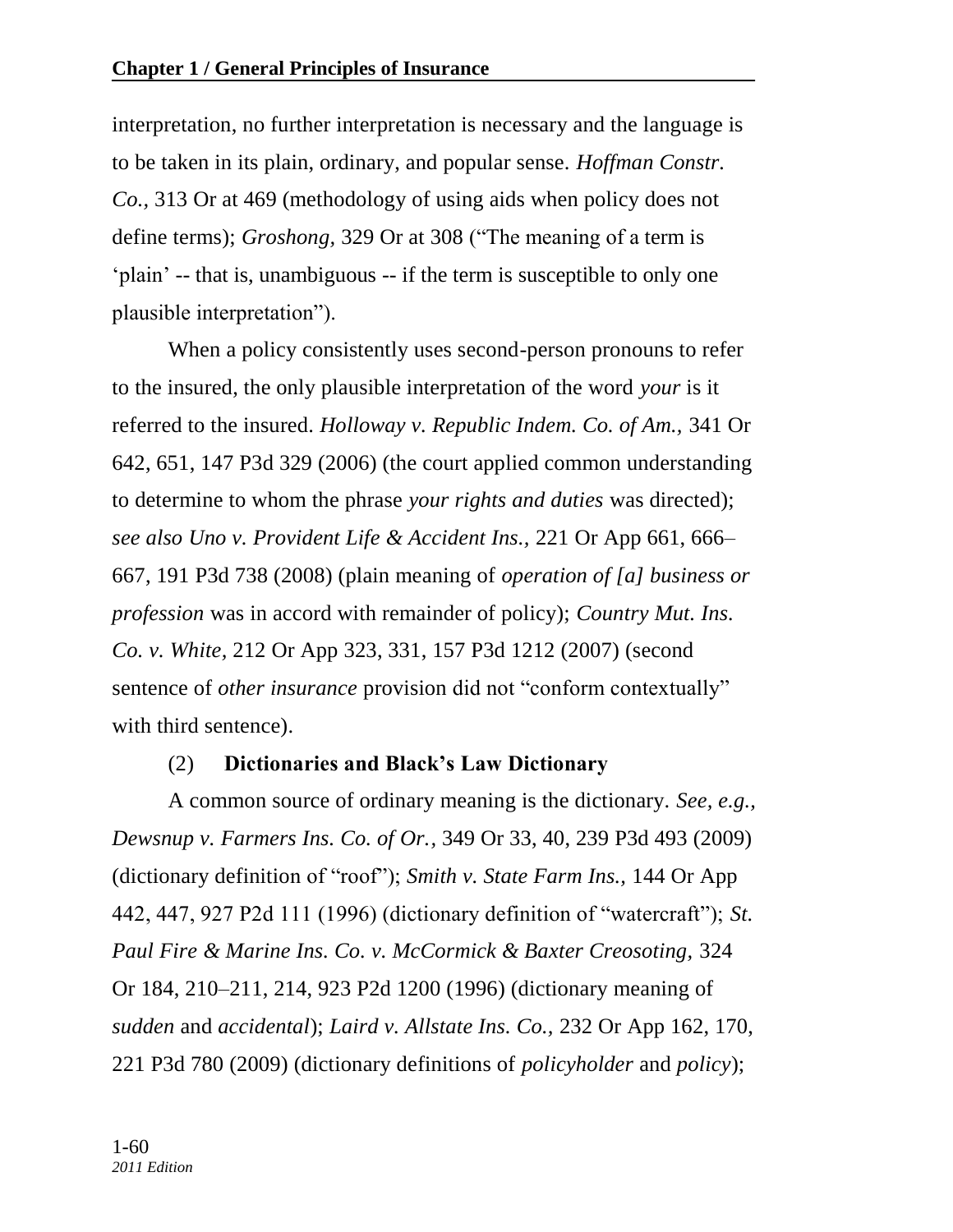*Uno,* 221 Or App at 666–667 (dictionary definition of *operation* and *business*).

In addition to *Webster's Third New International Dictionary*, courts look at definitions in *Black's Law Dictionary*. *See, e.g., Gonzales v. Farmers Ins. Co.,* 345 Or 382, 387-388, 169 P3d 1 (2008) (defining "repair").

The court may look to relevant statutes. In *Trout v. Liberty Northwest Ins. Corp.,* 154 Or App 89, 97, 961 P2d 235 (1998), the court addressed an argument that the term *employee* in an insurance policy should have a meaning other than its dictionary or common-law meaning because the insurance policy had been written to govern workers' compensation claims arising under the Employer Liability Act (ELA). The ELA defined *employee* broadly because the ELA protected two classes, employees and the public (or others' employees). By its plain language, the policy did not extend coverage to a larger class than the employer's employees, and the court declined to apply the statute's broader definition of employee to the policy. Because the plaintiff conceded that he was not an employee, his loss was not covered. *See also Employers-Shopmens Local 516 Pension Trust v. Travelers Cas. & Sur. Co. of Am.,* 235 Or App 573, 235 P3d 689 (2010) (similar holding construing *employee* under ERISA);

#### (3) **Common Law**

Courts may rely on prior judicial decisions that have construed the same or similar policy terms. The fact that courts have come to differing conclusions about a term or phrase may indicate an ambiguity. *See Cimarron Ins. Co. v. Travelers Ins. Co.,* 224 Or 57, 64–66, 355 P2d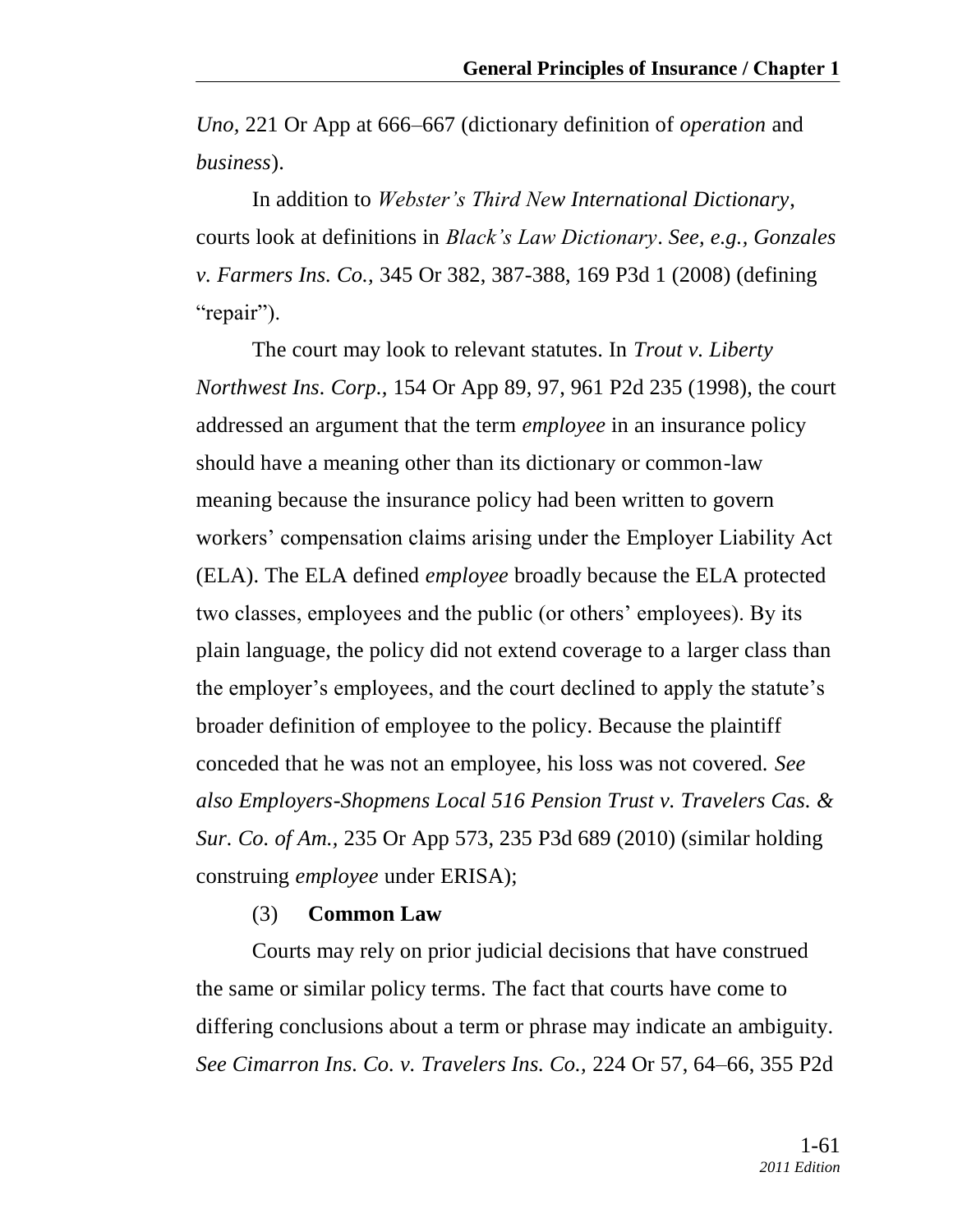742 (1960) (parsing "insured"). "[D]iffering results reached by [other] courts and the disagreement among the judges of those courts which have considered [a term or phrase] are strong indications that it contains a real ambiguity.‖ *Jones v. Insurance Co. of North America,* 264 Or 276, 282, 504 P2d 130 (1972). *See also I-L Logging Co. v. Manufacturers & Wholesale Indem. Exchange,* 202 Or 277, 313–317, 273 P2d 212, 275 P2d 226 (1954) (varying decisions regarding "employee" status were not conclusive); *Purcell v. Washington Fidelity Nat'l Ins. Co.,* 146 Or 475, 486–487, 30 P2d 742 (1934) (reviewing other states' decisions regarding "confinement".

In *Gonzales* 345 Or 382, the court analyzed two prior Oregon Supreme Court cases, *Rossier v. Union Automobile Ins. Co.,* 134 Or 211, 291 P 498 (1930), and *Dunmire Co. v. Ore. Mut. Fire Ins. Co.,* 166 Or 690, 114 P2d 1005 (1941), to aid in a definition of *repair*. The court did not explicitly find the term to be ambiguous before looking to common-law definitions, but noted that dictionary definitions offered by both parties focused on the restoration of property.

In *Wright v. State Farm Mut. Auto. Ins. Co.,* 332 Or 1, 7, 22 P3d 744 (2001), the court examined the family member/household exclusion in an automobile policy and found it similar to the ambiguous exclusion in *N. Pac. Ins. Co. v. Hamilton,* 332 Or 20, 22 P3d 739 (2001)—but even more obtuse. Both opinions found that a policy that merely directed the insured to the Oregon Insurance Code was confusing and ambiguous when the policy expressly provided for coverage exceeding the statutory minimums.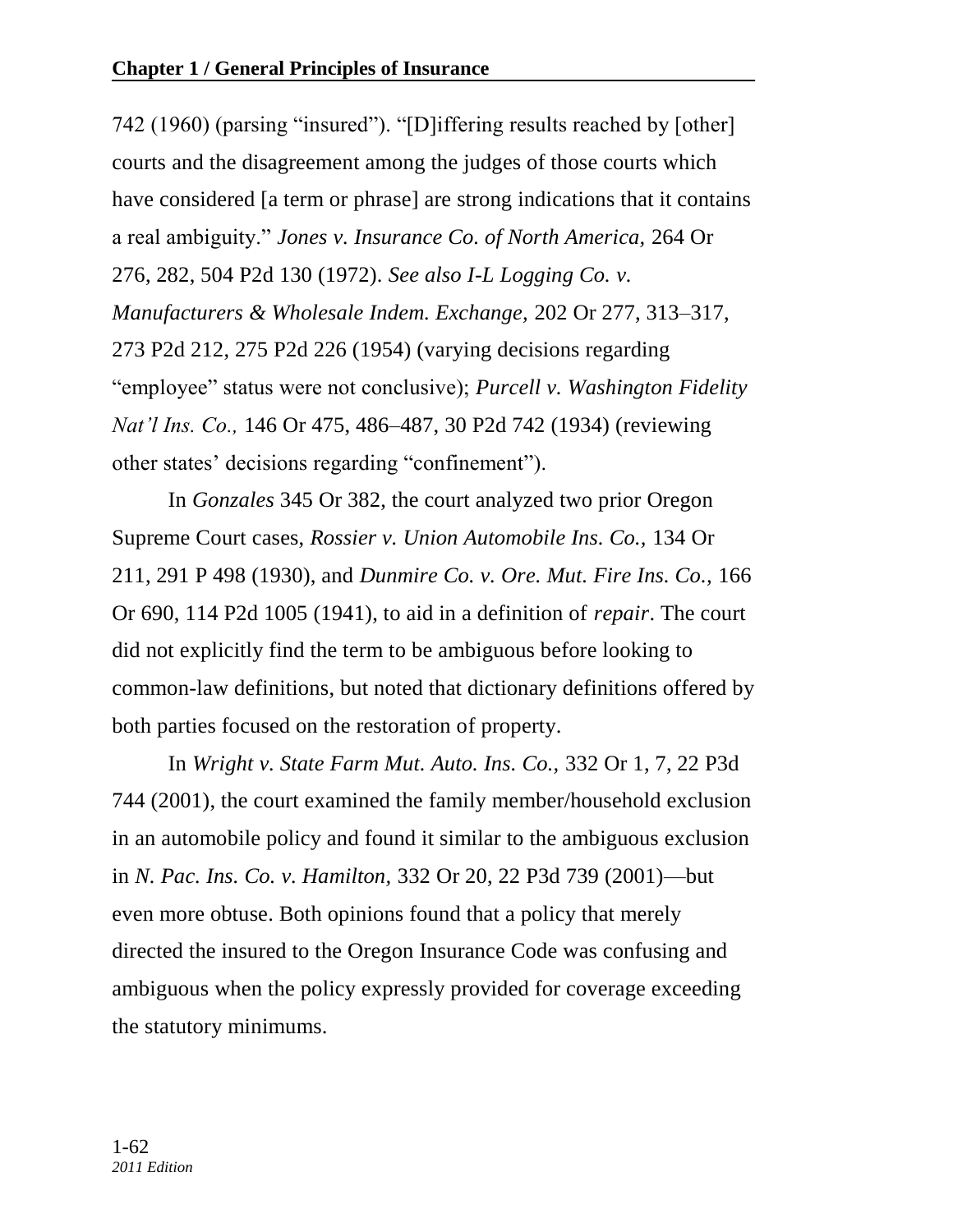The term "accident" has been especially fruitful. In *St. Paul Fire & Marine Ins. Co.,* 324 Or at 205, the court looked to three cases— *Finley v. Prudential Ins. Co.,* 236 Or 235, 238, 388 P2d 21 (1963); *Botts v. Hartford Accident & Indem. Co.,* 284 Or 95, 101, 585 P2d 657 (1978); and *Ramco, Inc. v. Pacific Ins. Co.,* 249 Or 666, 667, 439 P2d 1002 (1968)—to determine the meaning of the word. The court in *Botts,* 284 Or at 101, admitted, "There are probably not many words which have caused courts as much trouble as 'accident' and 'accidental.'" See *also Chale,* 353 F3d 742 (9th Cir 2003), in which the Ninth Circuit relied on *Fox v. Country Mut. Ins. Co.,* 327 Or 500, 964 P2d 997, 1006 (1998), and *Paulissen v. U.S. Life Ins. Co.,* 205 F Supp2d 1120 (CD Cal 2002), to determine the meaning of the word "accidental" in a mountain climber's life insurance policy

Other cases in which the court has looked to common law for definitions include *Emplrs Ins. of Wausau v. Tektronix, Inc.,* 211 Or App 485, 508, 156 P3d 105 (2007) (relying on discussion of *sudden and accidental* in *St. Paul Fire & Marine Ins. Co.*); *Farmers Ins. Exch. v. Crutchfield,* 200 Or App 146, 155-156, 113 P3d 972 (2005) (court looked to *Fagg v. Massachusetts Bonding & Ins. Co.,* 142 Or 358, 19 P2d 413 (1933) for definition of *own*); *Smith,* 144 Or App at 448 (noting that none of prior judicial opinions cited found term *watercraft* to be ambiguous).

### **§1.2-3(c) Context and Close Scrutiny**

If, after applying an internal definition or the ordinary meaning of a term or phrase, there remains only one plausible meaning, courts stop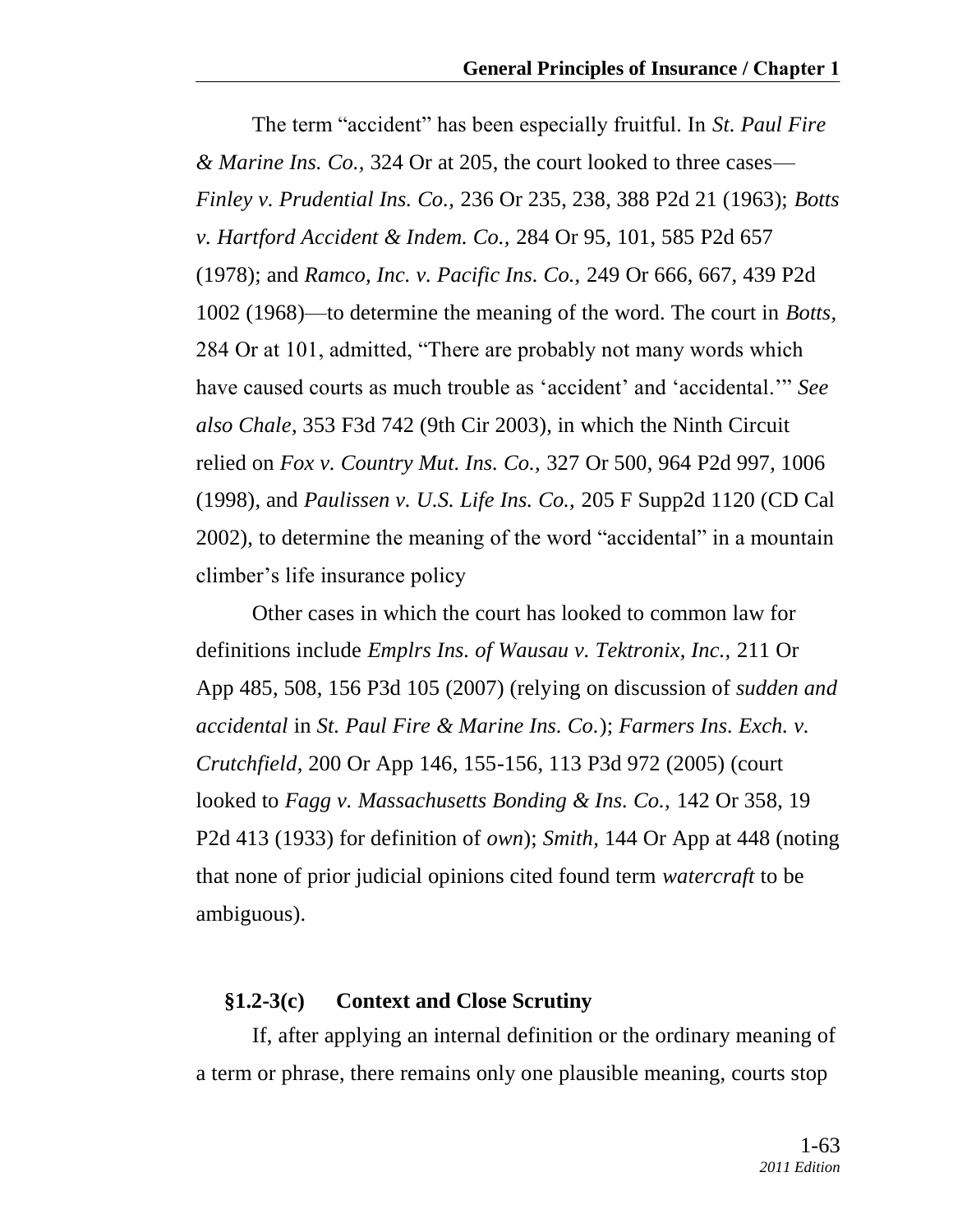the analysis and apply that meaning. However, if the term or phrase continues to have more than one plausible meaning, courts examine the particular context in which the term is used within the policy and the broader context of the policy as a whole. *Hoffman Constr. Co. v. Fred S. James & Co.,* 313 Or 464, 470, 836 P2d 703 (1992). Thus, it takes more than an initial showing of multiple plausible interpretations for a term in an insurance policy to be ambiguous. This extra step is done in consideration of the "breadth and flexibility of the English language." *Hoffman,* 313 Or at 470. "[W]hen two or more competing, plausible interpretations prove to be reasonable after all other methods for resolving the dispute over the meaning of particular words fail, then the rule of interpretation against the drafter of the language becomes applicable, because the ambiguity cannot be permitted to survive. It must be resolved.‖ *Hoffman,* 313 Or at 470-471.

If a general term or phrase follows or is part of a list of specific things, courts construe the term or phrase to align with other items in that list. *Groshong v. Mutual of Enumclaw Ins. Co.,* 329 Or 303, 313, 985 P2d 1284 (1999) ("this court has stated that 'the rule of *ejusdem generis* in contracts is peculiarly applicable where specific enumeration precedes the word 'other' followed by general words'" (quoting *McGrath v. Electrical Constr. Co.,* 230 Or 295, 307, 364 P2d 604 (1961))). In *Groshong,* 329 Or 306, the court analyzed an insurance policy that covered a business owner who was sued for housing discrimination. The court held that the discrimination was not a covered act of the policy. The court held that the phrase *other invasion of the right of private occupancy* alone may not imply a possessory interest.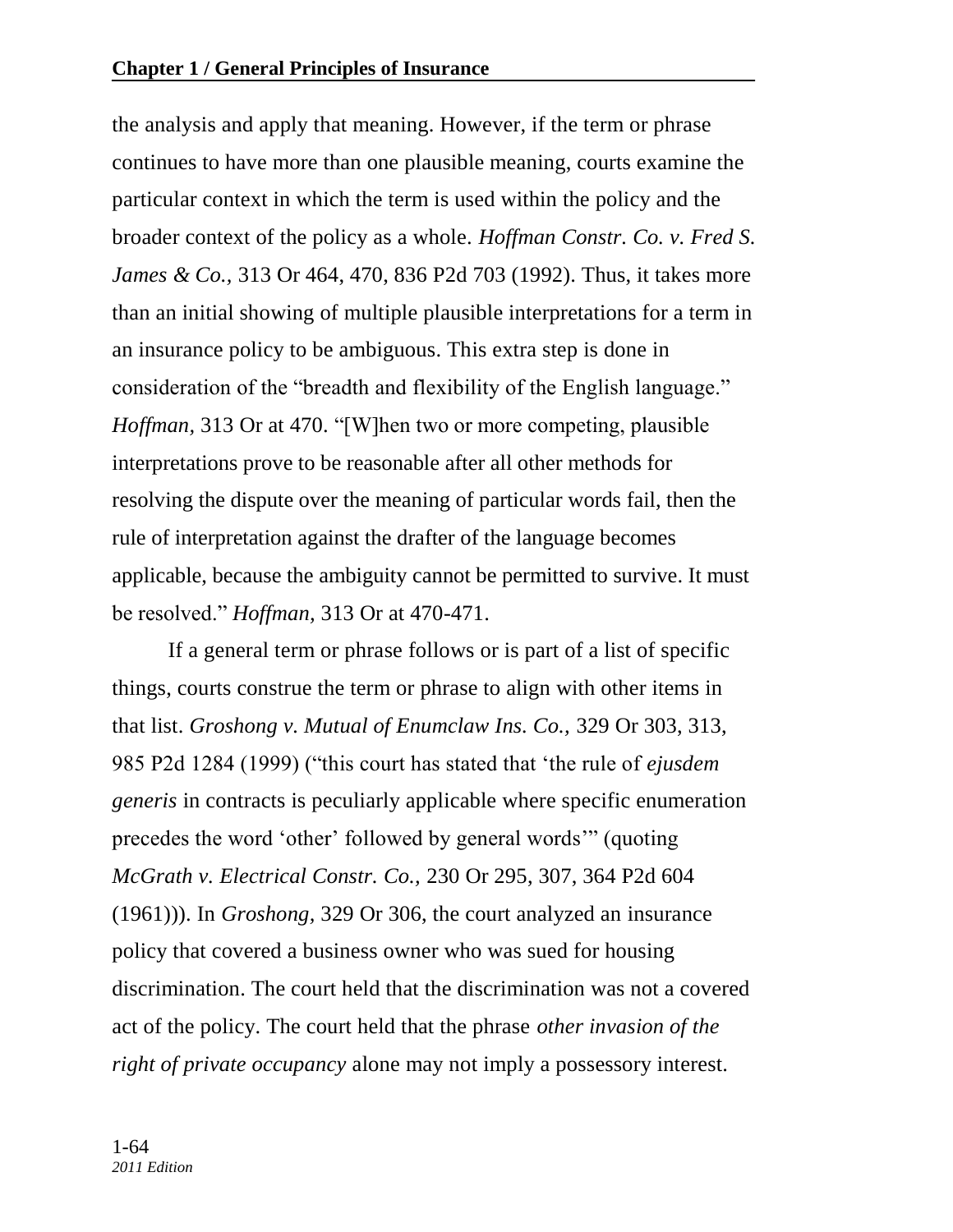However, since a person could not suffer a *wrongful entry or eviction* unless that person occupies or has a possessory interest in the premises, the court held that the parties intended such a similar requirement by the phrase *other invasion of intentional housing discrimination*. Since the original claimant against the insured did not have a possessory interest, the insured was not covered for the housing discrimination claim. *Groshong,* 329 Or 313–314.

Even when ambiguity of a phrase or term may be found in other jurisdictions, the Oregon court may ignore conflicting common-law definitions if it determines that the term or phrase can be deciphered by analyzing the context in which it was used. *Cimarron Ins. Co. v. Travelers Ins. Co.,* 224 Or 57, 66, 355 P2d 742 (1960) (regarding split of authority on the definition of *the insured*, the court agreed with a California opinion: "[w]e feel, however, that it is not necessary to rely on the authority of any of those cases in determining the question, as it can be decided by an examination of the exclusion clause itself under general principles of insurance law‖); *Hoffman Constr. Co,* 313 Or at 475–477 (rejecting use of cases from other jurisdictions as evidence of ambiguity when phrase had only one plausible interpretation within context of contract as a whole).

Similarly, in *Holloway v. Republic Indem. Co. of Am.,* 341 Or 642, 652–653, 147 P3d 329 (2006), the court was not persuaded by opinions from other jurisdictions that did not follow the *Hoffman* analysis. Furthermore, the anti-assignment clause at issue, when considered in the context of the policy as a whole, was not ambiguous. *Holloway,* 341 Or at 653. In *Andres v. Am. Standard Ins. Co.,* 205 Or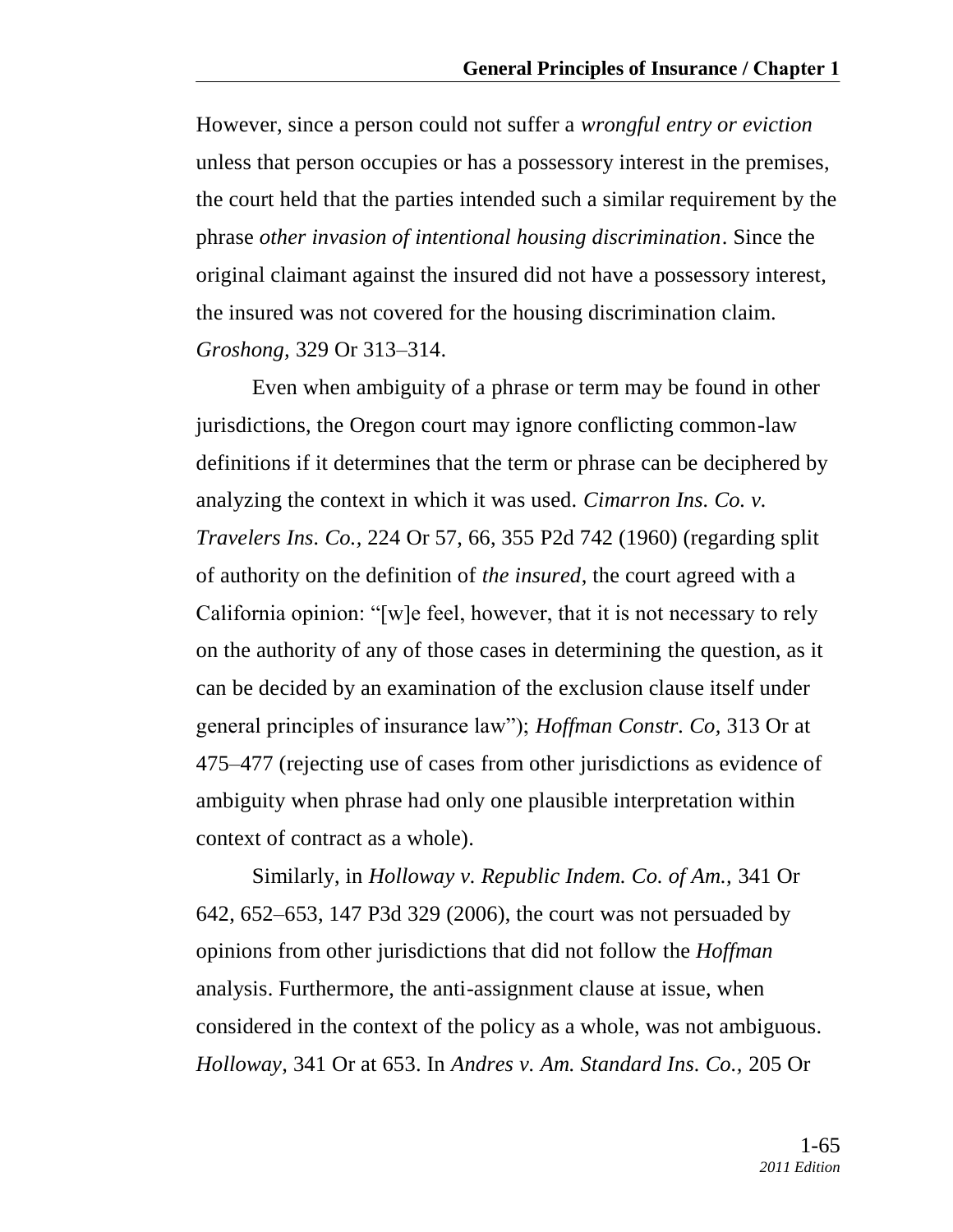App 419, 426, 134 P3d 1061 (2006), the court refused to adopt definitions of *pickup truck* and *car* from other jurisdictions because none of those definitions "is based on the precise language at issue in this case. And none applies the interpretive principles that we are required to apply under [Hoffman.](http://www.lexis.com/research/buttonTFLink?_m=304c8d8fda9321c895db8ceee5a20070&_xfercite=%3ccite%20cc%3d%22USA%22%3e%3c%21%5bCDATA%5b205%20Ore.%20App.%20419%5d%5d%3e%3c%2fcite%3e&_butType=3&_butStat=2&_butNum=25&_butInline=1&_butinfo=%3ccite%20cc%3d%22USA%22%3e%3c%21%5bCDATA%5b313%20Ore.%20464%5d%5d%3e%3c%2fcite%3e&_fmtstr=FULL&docnum=1&_startdoc=1&wchp=dGLzVzk-zSkAl&_md5=05106dd2d00b3fd4b054a3e3e533e9fd)"

Courts may also turn to the broader context of the term or phrase within the policy before finding an ambiguity. In *Sackos v. Great-West Life Assurance Co.,* 213 Or App 298, 160 P3d 1026 (2007)*,* the court analyzed the phrase *A recorded change of beneficiary will take effect as of the date the notice was signed*. The court stated that the phrase itself was not ambiguous, but then looked to the rest of the policy to determine the enforceability of an unrecorded change of beneficiary. In the context of the policy as a whole, the court held that recording the change was intended by the parties to be a condition of enforceability. *Sackos,* 213 Or App at 300, 303–305. *See also Cain Petroleum Inc v. Zurich Am. Ins. Co.,* 224 Or App 235, 242–243, 197 P3d 596 (2008) (rejecting proposed definition that was directly contradicted by express wording of policy).

# **§1.2-3(d) If Ambiguity Persists, Construe Against the Drafter (Insurer)**

Courts construe a policy for the insured and against the drafter only if a term remains ambiguous after close scrutiny. *Hoffman Constr. Co. v. Fred S. James & Co.,* 313 Or 464, 470, 836 P2d 703 (1992); *Holloway v. Republic Indem. Co. of Am.,* 341 Or 642, 650, 147 P3d 329 (2006); *Ledford v. Gutoski,* 319 Or 397, 399–400, 877 P2d 80 (1994)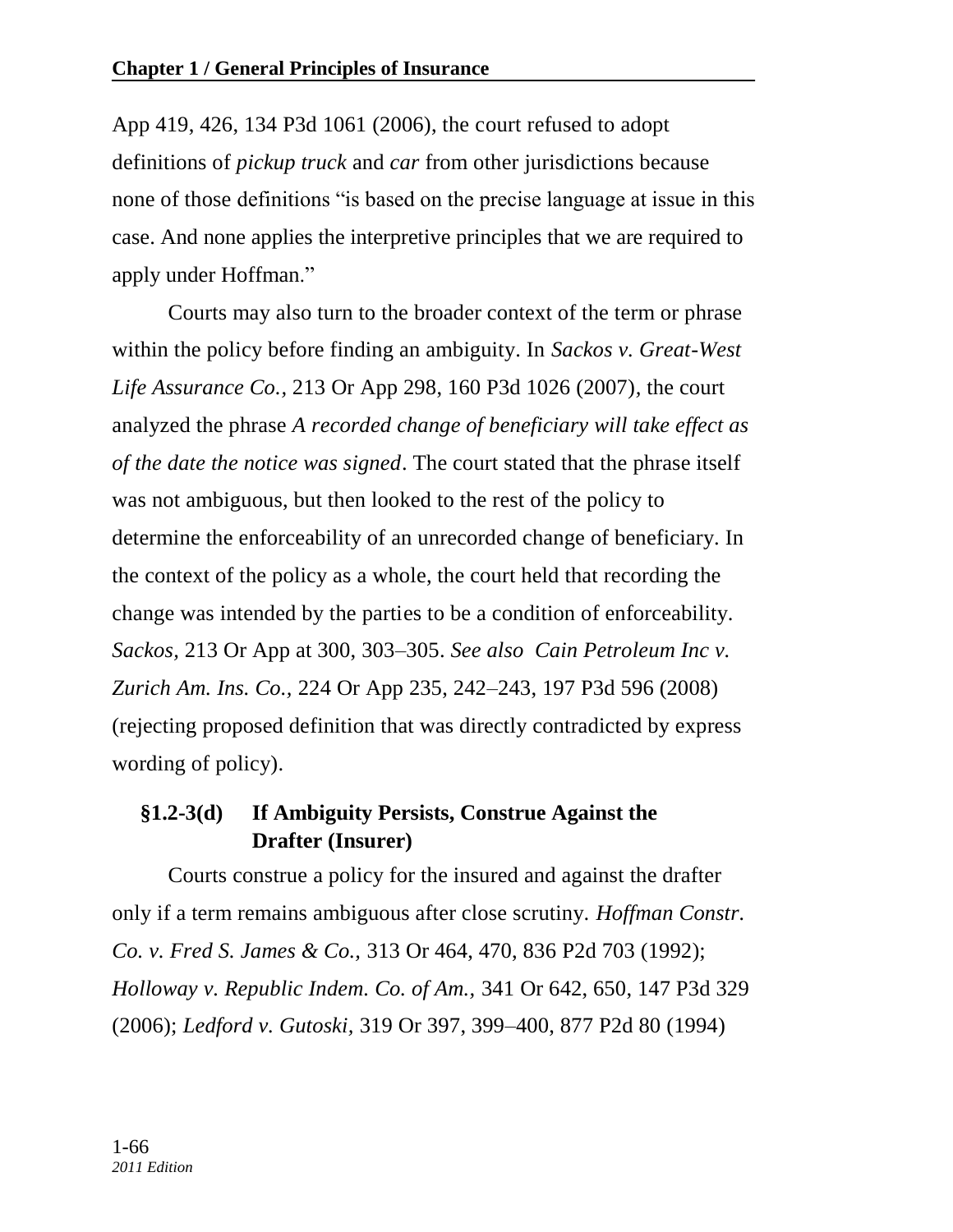(―Any ambiguity in the complaint with respect to whether the allegations could be covered is resolved in favor of the insured".

In *N. Pac. Ins. Co. v. Hamilton,* 332 Or 20, 26, 22 P3d 739  $(2001)$ , the court pointed out that "a term also can be considered 'ambiguous' if its meaning is not comprehensible for some reason, such as indefiniteness, erroneous usage, or form of expression. In such a case, … the court does not permit the party who drafted the term or phrase to benefit from the obscurity."

[A] true ambiguity supporting the application of the ‗construe against the drafter' maxim exists ‗*only* if two or more plausible interpretations of that term withstand scrutiny, i.e., continues to be reasonable, after the interpretations are examined in the light of, among other things, the particular context in which that term is used in the policy and the broader context of the policy as a whole."

*Gonzales v. Farmers Ins. Co. of Or.,* 210 Or App 54, 64, 150 P3d 20 (2006) (quoting *Hoffman,* 313 Or at 470 (emphasis in original), *affirmed on other grounds,* 345 Or 382 (2008).) *See also Red Lion Hotels, Inc. v. Commonwealth Ins. Co. of Am.,* 177 Or App 58, 65, 33 P3d 358 (2001) (ambiguity in terms involving riprap); *American Hardware Ins. Group v. West One Auto. Group, Inc.,* 167 Or App 244, 248, 2 P3d 413 (2000) (―eviction‖ as used in policy was not ambiguous); *North Clackamas Sch. Dist. No. 12 v. Oregon Sch. Bds. Ass'n Prop & Cas. Trust,* 164 Or App 339, 344–345, 991 P2d 1089 (1999) (summarizing *Hoffman* analysis).

In Oregon, the standard of interpretation required by the rule is that ambiguous language is viewed "in the sense in which the insured had reason to suppose it was understood." *Borglund v. World Ins. Co.*,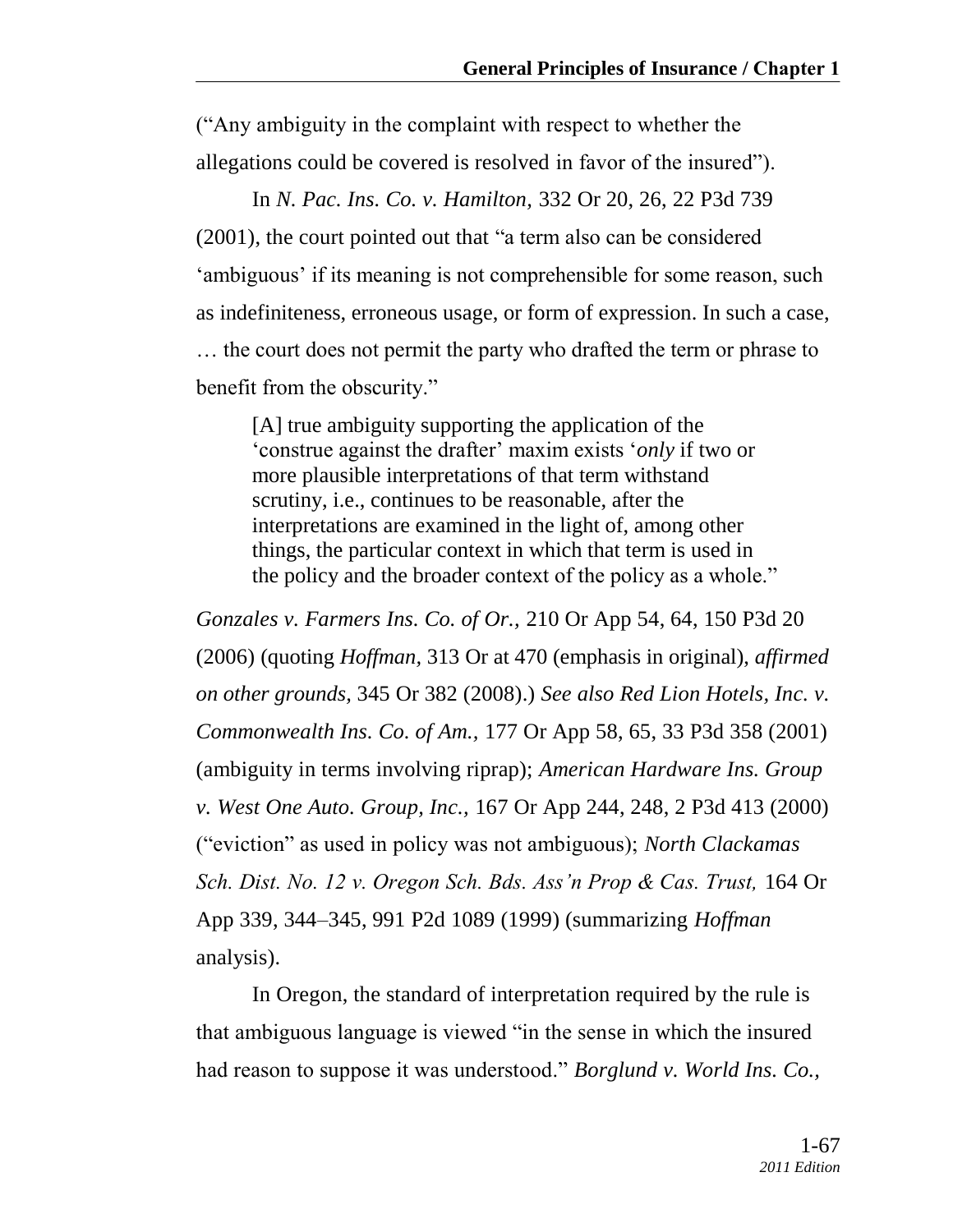211 Or 175, 181, 315 P2d 158 (1957). *See also Sch. Dist. v. Mission Ins. Co.,* 58 Or App 692, 698, 650 P2d 929 (1982) (no evidence that school district intended or understood narrow interpretation of errors and omissions policy); *Shadbolt v. Farmers Ins. Exchange,* 275 Or 407, 411, 557 P2d 478 (1976) (insurance policy should be construed "according to its character and its beneficent purposes, and in the sense that the insured had reason to suppose that it was understood") (citations omitted); *Chalmers v. Or. Auto. Ins. Co.,* 262 Or 504, 509, 500 P2d 258 (1972); *Growers Refrigerating Co. v. American Motorists Ins. Co.,* 260 Or 207, 215, 488 P2d 1358 (1971). The determination of what an insured had reason to understand is a question of law. *May v. Chicago Ins. Co.,* 260 Or 285, 292, 490 P2d 150 (1971).

Policy language that merely directs the insured to the Oregon Insurance Code may be ambiguous and construed against the drafter. In *Wright v. State Farm Mut. Auto. Ins. Co.,* 332 Or 1, 8, 22 P3d 744 (2001) (citing *Hamilton,* 332 Or 20), the court held:

The reference in the exclusion to "the limits of liability required by law" does not inform a policyholder what limit, if any, is applicable in a given situation and does not even direct the policyholder to a particular body of law to find out what that limit is. Resort to the context in which the phrase is used in the exclusion, as well as to other provisions of the policy, does not clarify the matter. The exclusion remains inherently ambiguous, if not incomprehensible.

When the court construes policy language against the drafter, the court may extend insurance coverage. "The familiar rule that ambiguities in an insurance contract will be resolved in favor of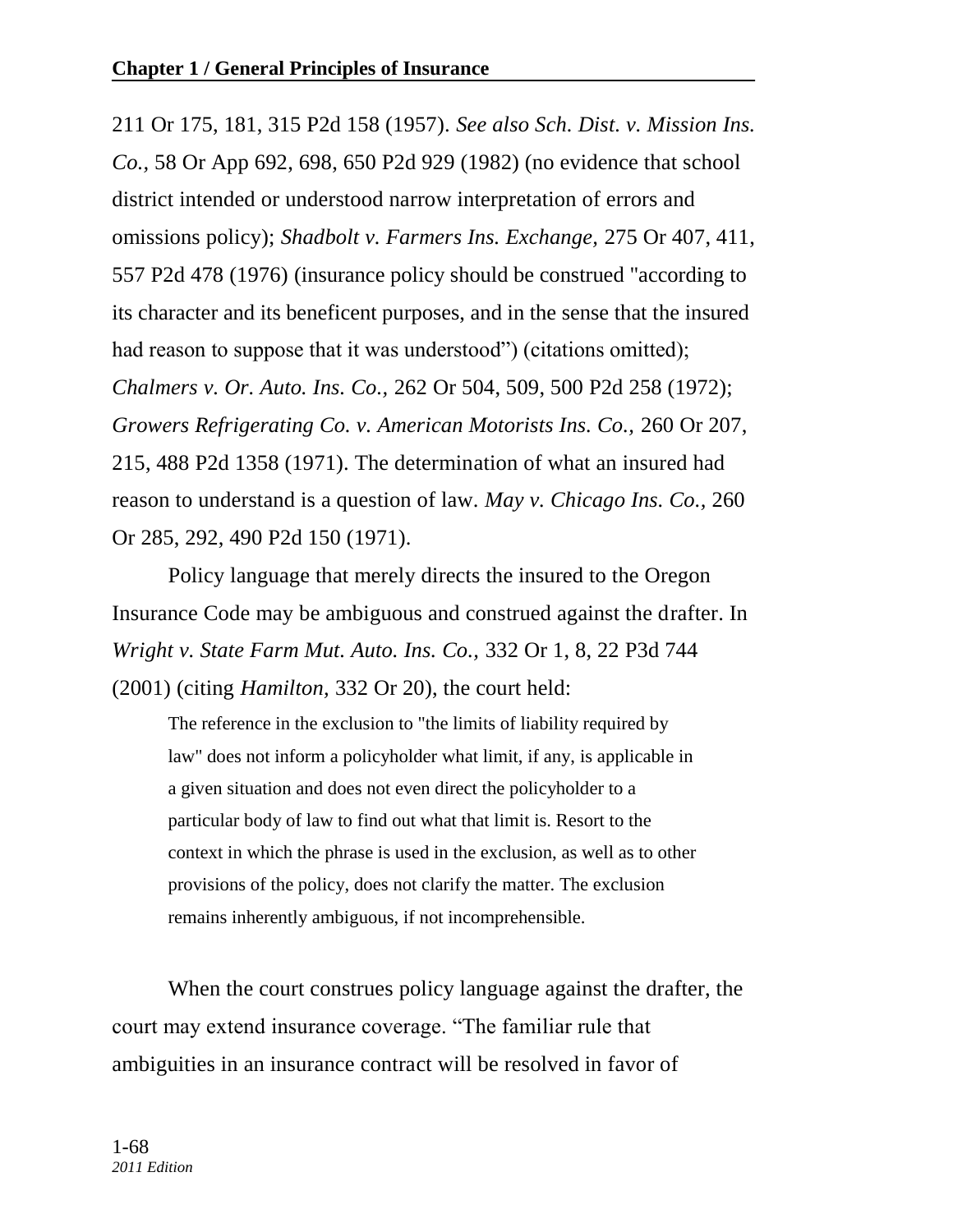extending coverage . . . is a particular application of the general rule of construction that ambiguous terms in a written instrument will be resolved against the party that chose them." Perez v. State Farm Mut. *Auto Ins. Co.,* 289 Or 295, 299 n 2, 613 P2d 32 (1980); *First Far West Transp., Inc. v. Carolina Casualty Ins. Co.,* 47 Or App 339, 344, 614 P2d 1187 (1980) ("a concession by the court that policy language is ambiguous does not require it to adopt the construction urged by the insured").

In *Hennessy v. Mut. of Enumclaw Ins. Co.,* 228 Or App 186, 193, 206 P3d 1184 (2009), the policy was held to be ambiguous because of two plausible interpretations of the word *collapse.* Thus, part of the policy was construed against the drafter. *See also Chale v. Allstate Life Ins. Co.,* 353 F3d 742 (9th Cir 2003) (court construed *accident* and *disease* narrowly to favor insured); *ZRZ Realty Co. v. Beneficial Fire and Cas. Ins. Co.*, 349 Or 117, 241 P3d 710 (2010) (construing the phrase "fixed or moveable things whatsoever" against the drafter and to include a riverbed).

NOTE: Some insurance policies are drafted jointly by industry groups and insurance groups that have equal bargaining power, and many courts hold that in those circumstances ambiguous terms will not be construed against the insurer. For example, some financial institution bonds are drafted jointly by the banking industry and the insurance industry. Although the Oregon courts have not issued opinions on point, many courts hold that ambiguities in financial institution bonds should not be construed against the insurer. *See* 11 COUCH ON INSURANCE §167:44 (1995 &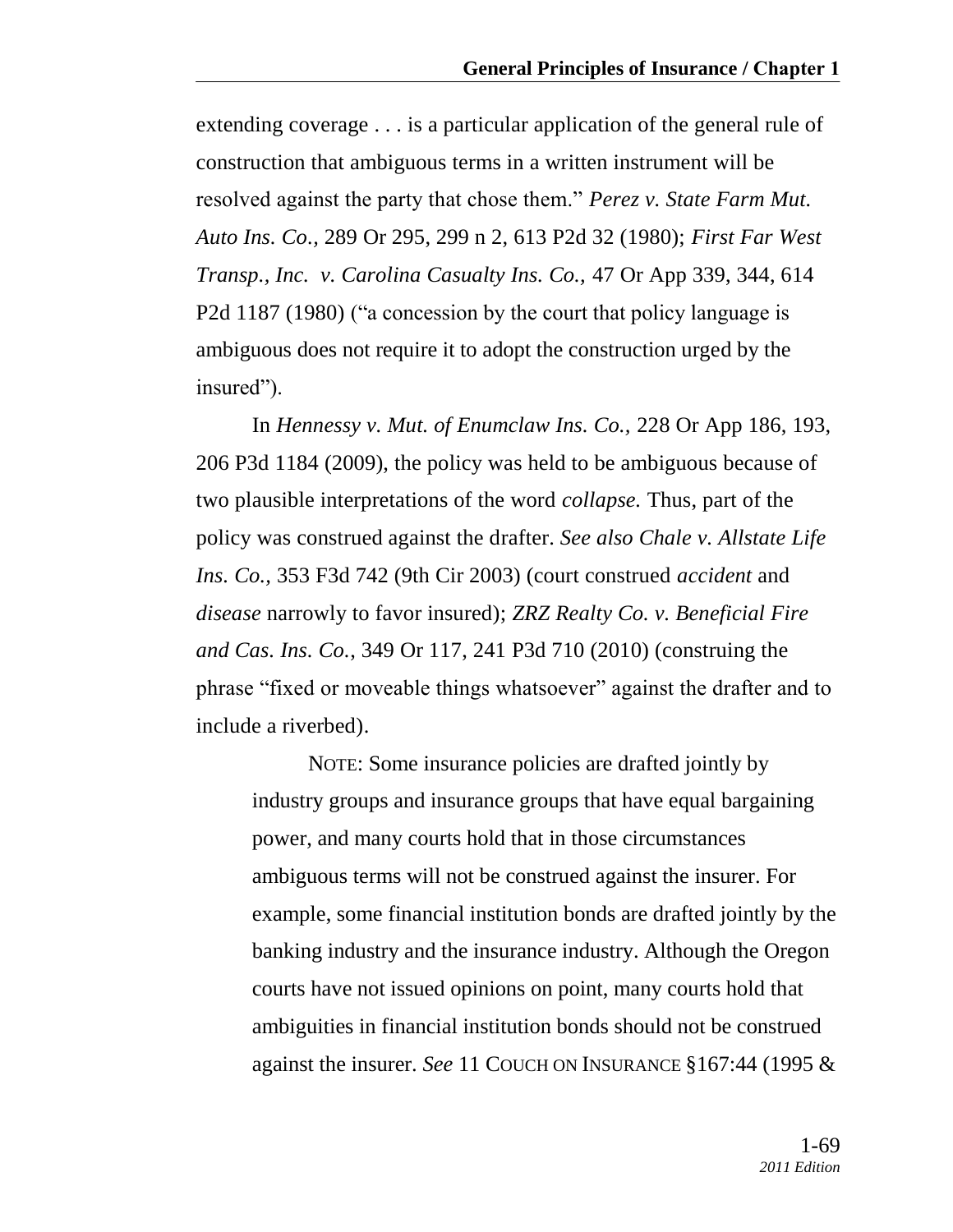Supp 2011) ( $\degree$ [d]ue to the fact that a financial institution bond is an industry-standard policy, negotiated between parties of relatively equal bargaining power, the normal rules of insurance contract interpretation do not apply. Consequently, if the terms of the policy are determined to be ambiguous, such terms are to be construed without a presumption in favor of either party," *citing, Tri City Nat'l Bank v. Fed. Ins. Co.,* 674 NW2d 617 (Wis App 2003)); HOLMES'S APPLEMAN ON INSURANCE, §4.23 (2d ed 1996).

# **§1.2-3(d)(1) Exception for Ambiguities in Statutorily Required Language**

The rule that requires ambiguous policy language to be construed in favor of an insured does not apply to language prescribed by statute. The ambiguity then becomes "a problem of statutory construction." *Perez v. State Farm Mut. Ins. Co.,* 289 Or 295, 299, 613 P2d 32 (1980). *See also Ivanov v. Farmers Ins. Co,* 344 Or 421, 442, 185 P3d 417 (2008) (relying on *Perez* to avoid construing policy to provide broader coverage than statute provides); *To v. State Farm Mut. Ins.,* 123 Or App 404, 408, 860 P2d 294 (1993), *reversed in part on other grounds,* 319 Or 93 (1994) ("Nothing in the record suggests that the policy was intended to provide broader coverage than the statute requires. Therefore, the trial court was correct in resolving the motion by construing the statute"); *N. Pacific Ins. Co. v. Anderson*, 110 Or App 269, 821 P2d 444 (1991) (without indication that parties intended broader coverage than statute required, court construed *furnished for regular use* narrowly). Although the purpose of the statute may call for a liberal construction, the rule requiring construction in favor of an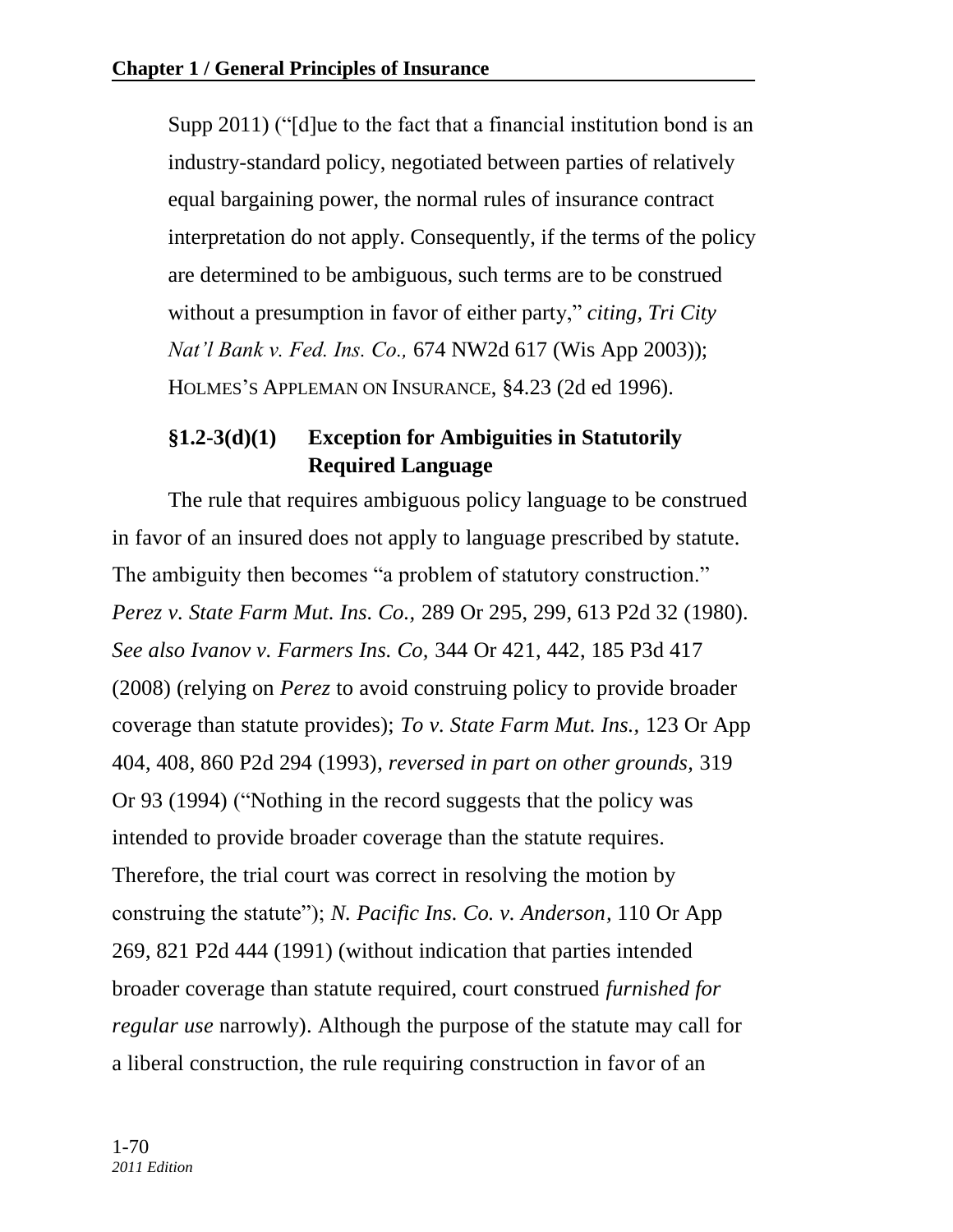insured should not be applied. *P.O.P. Constr. Co. v. State Farm Fire & Cas. Co.*, 328 So 2d 105, 107 (La 1976) ("the phrase should not be construed liberally in favor of the insured, but must be interpreted according to the principles of statutory construction, without leaning toward one side or the other".

For more on the construction of insurance policies containing statutorily required provisions, see §1.2-3(e).

### **§1.2-3(d)(2) Strangers to the Contract**

Generally, the benefit of the rule of construction in favor of an insured can be claimed only by someone who qualifies as an insured under the policy. For example, the rule does not apply in actions between insurers to determine which policy provides coverage. *New Amsterdam Casualty Co. v. Fidelity & Casualty Co. of N.Y.,* 400 F2d 237, 239 (9th Cir 1968) ("there being no contest between insured and insurer, the rule of liberal construction in favor of an insured is not germane").

There are no Oregon state court cases on point, but see 2 COUCH ON INSURANCE §22:23 for more on this topic.

# **§1.2-3(e) Interpreting Statutorily Required Provisions and Terms**

The rules of statutory construction, rather than the rules of contract interpretation, apply to the construction of a statutory term or phrase appearing in a policy. *Moore v. Mutual of Enumclaw,* 317 Or 235, 244–245, 855 P2d 626 (1993) (when provision in insurance contract is required by legislature, intent of legislature controls, not intent of parties). Examples of statutory construction include *Fox v.*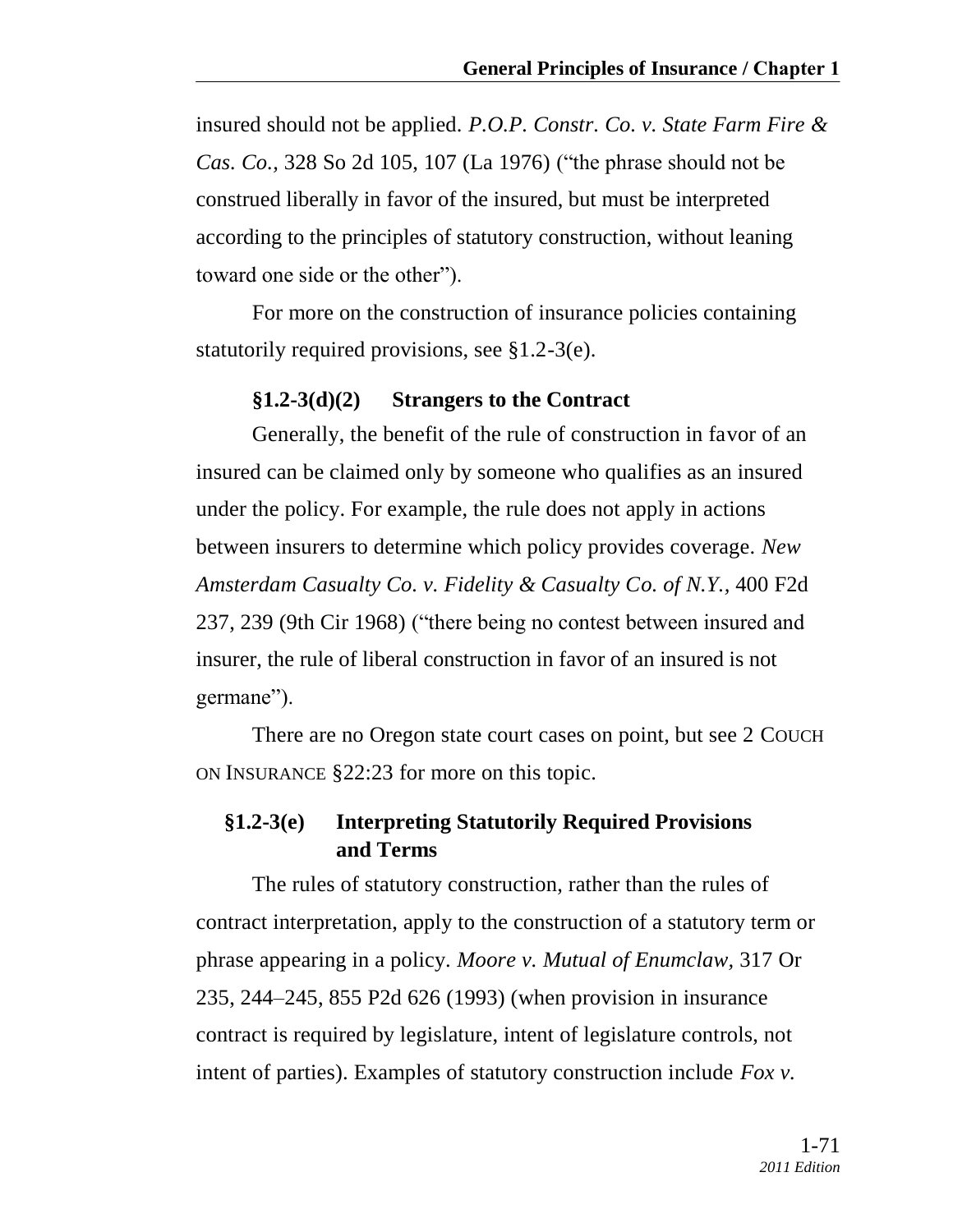*Country Mut. Ins. Co.,* 327 Or 500, 506, 964 P2d 997 (1998) (construing underinsured and uninsured motorist statutes); *Carrigan v. State Farm Mut. Auto. Ins. Co.,* 326 Or 97, 104, 949 P2d 705 (1997) (construing PIP statute); *To v. State Farm Mut. Ins.,* 319 Or 93, 873 P2d 1072 (1994) (construing "phantom vehicle" statute).

The rules of statutory construction and of contract interpretation may overlap. In *Trus Joist MacMillan v. John Deere Ins. Co.,* 171 Or App 476, 488, 15 P3d 995 (2000), the dissenting judges noted:

We interpret words of common usage found in insurance statutes in accordance with their ordinary meaning. The term "use" is one of common understanding and, when not otherwise defined in an insurance statute, should be given its ordinary meaning. The majority purports to follow these principles, but it overlooks a fundamental synergy between the construction of statutes and insurance policies. At the first levels of statutory construction and insurance policy construction our missions are comparable: We seek to ascertain the ordinary meaning of words. Loading a motor vehicle is a "use" in the ordinary sense contemplated by the omnibus provision of John Deere's policy.

The basic methodology for interpreting a statute is set forth in *Portland Gen. Elec. Co. v. Bureau of Labor & Indus.,* 317 Or 606, 611- 612), 859 P2d 1143 (1993). In interpreting statutes, courts will consider legislative history. ORS 174.020; *State v. Gaines,* 346 Or 160, 171–172, 206 P3d 1042 (2009) (refining methodology set forth in *Portland Gen. Elec. Co.*). *See also Certain Underwriters at Lloyd's London v. Mass. Bonding & Ins. Co.,* 235 Or App 99, 230 P3d 103 (2010) (determining legislative intent of phrase *is liable or potentially liable* in ORS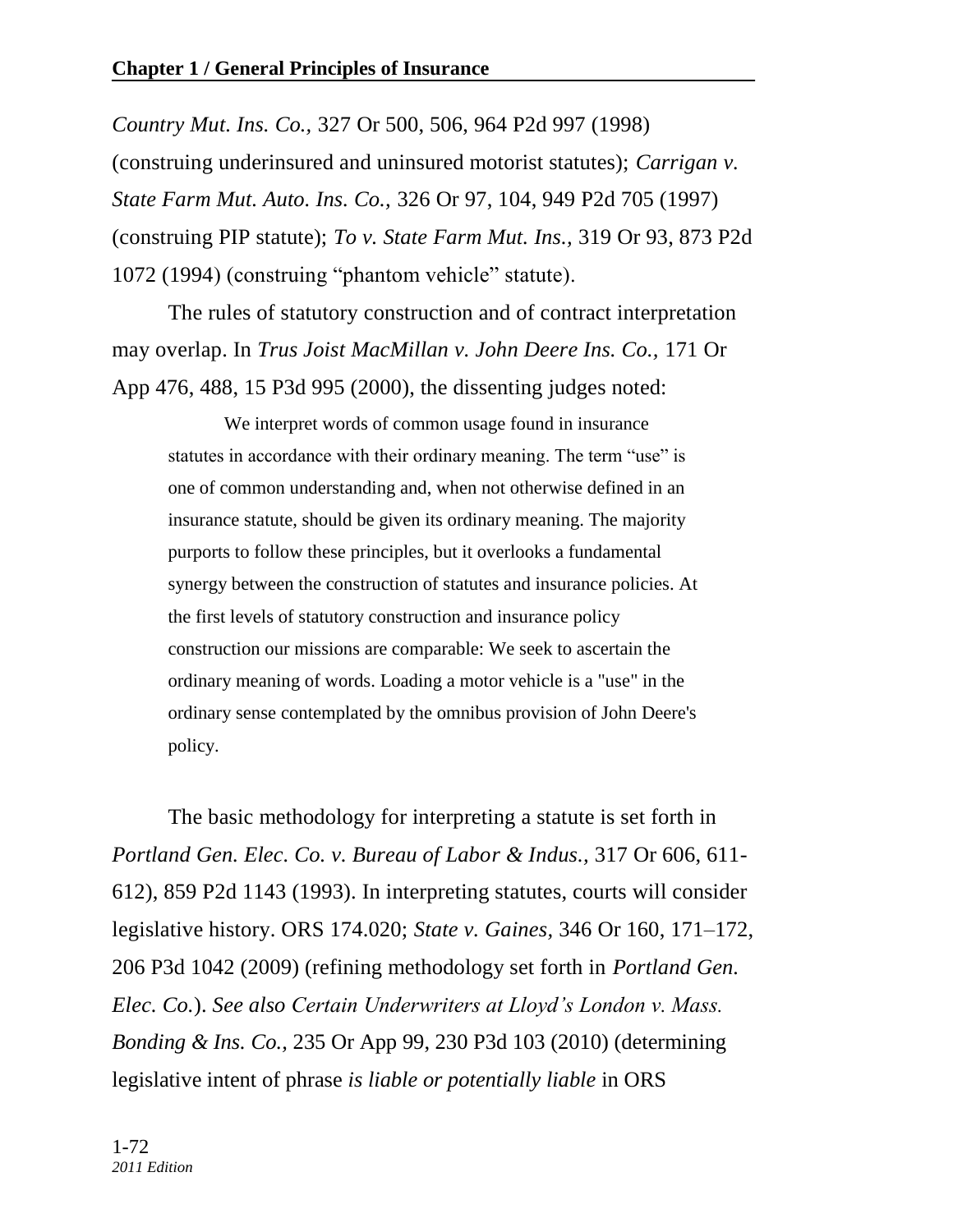465.480(4)); *Progressive Ins. v. Nat'l Am. Ins. Co.,* 201 Or App 301, 305, 118 P3d 836 (2005) (citing *Portland Gen. Elec. Co.,* ―we first consider the statute's text in context and, if necessary, its legislative history and other interpretive aids").

To resolve an ambiguity in policy language prescribed by statute, the court applies general principles of statutory construction to ascertain and give effect to the intent of the legislature. *Perez v. State Farm Mut. Ins. Co.,* 289 Or 295, 613 P2d 32 (1980) (inability to work due to death differs from "disability"); *see also Ivanov v. Farmers Ins. Co.*, 344 Or 421, 442, 185 P3d 417 (2008) (PIP statutes); *Marcilionis v. Farmers Ins. Co.,* 318 Or 640, 871 P2d 470 (1994) (construing *occupying* in ORS 742.504).

Deciphering the ambiguity may involve determining which statute controls when more than one statute may apply to the insurance policy. *Vogelin v. Am. Family Mut. Ins. Co.,* 346 Or 490, 213 P3d 1216  $(2009)$  (ORS 742.502 $(2)$ (a) and ORS 742.504 $(7)$ (c)). As with general statutory construction, courts use legislative history to determine which statute controls. *Vogelin,* 346 Or at 493.

Examples of statutes prescribing policy language are ORS 742.504 (uninsured motorist coverage) and ORS 742.524 (PIP benefits). Most insurance policy forms and provisions to be delivered or to be issued for delivery in Oregon must be approved by the Director of the Department of Consumer and Business Services. ORS 742.003. This requirement alone does not exempt approved forms and provisions from application of the rule of construction in favor of an insured. *C & J Fertilizer, Inc. v. Allied Mut. Ins. Co.,* 227 NW2d 169, 175 (Iowa 1975);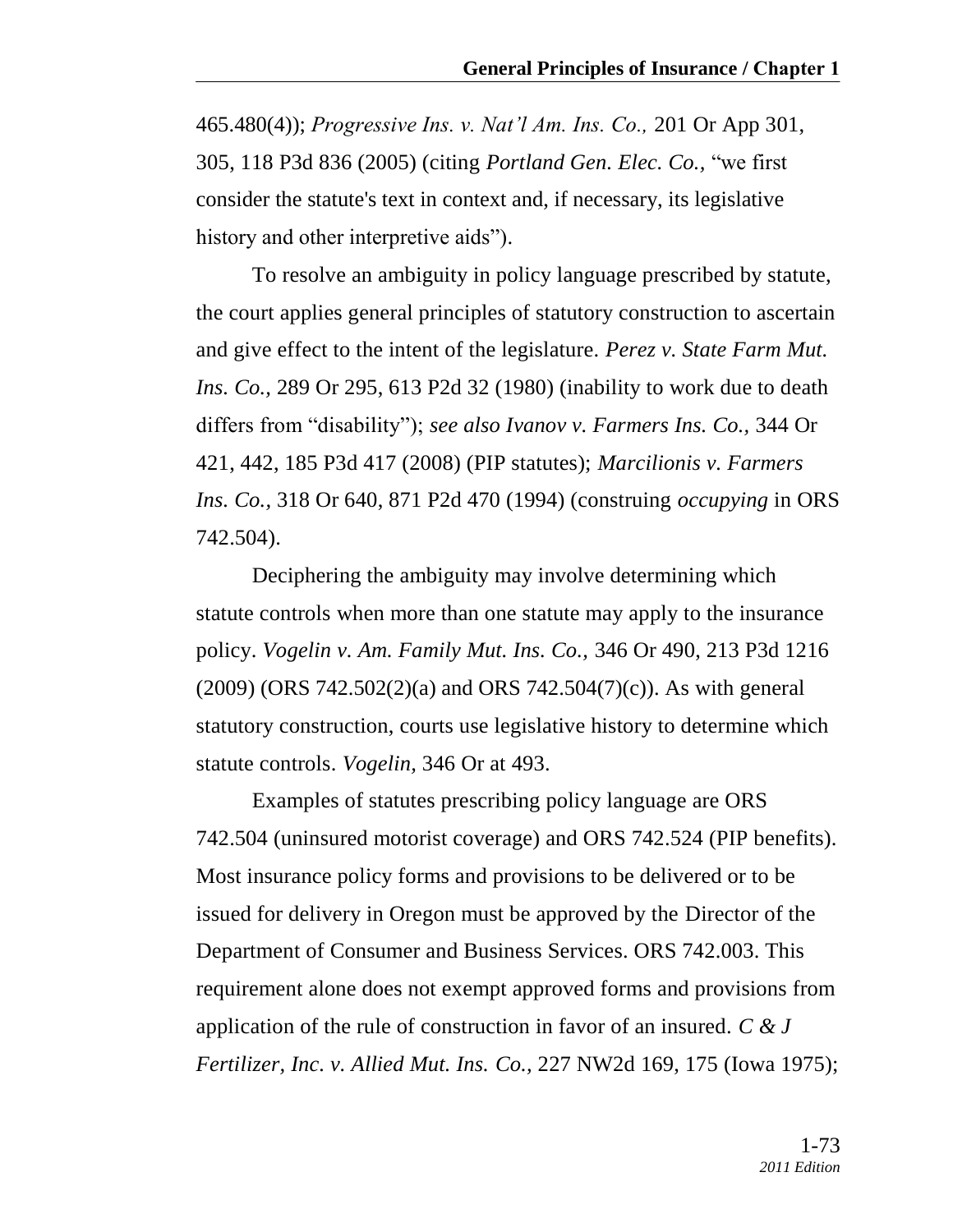*see also Hall v. Metropolitan Life Ins. Co.,* 146 Or 32, 28 P 875 (1934); *Gifford v. W. Aviation Ins. Group,* 77 Or App 645, 713 P2d 1085 (1986). Nor does director approval ensure that the policy will comply with the statutes. *Fleming v. United Servs. Auto. Ass'n,* 330 Or 62, 66, 996 P2d 501 (2000).

#### **§1.2-3(f) Rules Regarding Inconsistencies**

Rules of construction have been developed to resolve inconsistencies between printed policy language and other provisions of the insurance contract. For the most part, these rules do not assume that ambiguities will be resolved in favor of an insured. Rather, by means of arbitrary selection, the rules resolve the conflict ab initio and thereby avoid the ambiguity. These inconsistencies may be treated as ambiguities or may call for rescission of the policy in part or in its entirety. For more information on rescission, see §§1.4-3 to 1.4-3(h).

#### **§1.2-3(f)(1) Inconsistency with Binder**

The "clear and express terms" of an oral or written binder control over any inconsistent language in either "the usual terms" of the policy contemplated by the binder or the policy actually issued. ORS 742.043(1)–(2). Generally, policy terms that are inconsistent with binder coverage are not enforceable against an insured. *See Stuart v. Pittman,* 350 Or 410, 419, <u>\_\_\_</u> P3d \_\_\_ (2011) ("as used in the statute, the term 'clear' means 'easily understood' and the term 'express' means 'directly and distinctly stated, rather than implied or left to inference'''); *Gifford v. Western Aviation Ins. Group,* 77 Or App 645, 650, 713 P2d 1085 (1986); *Avemco Ins. Co. v. Hill,* 76 Or App 185, 188–189, 708 P2d 640 (1985).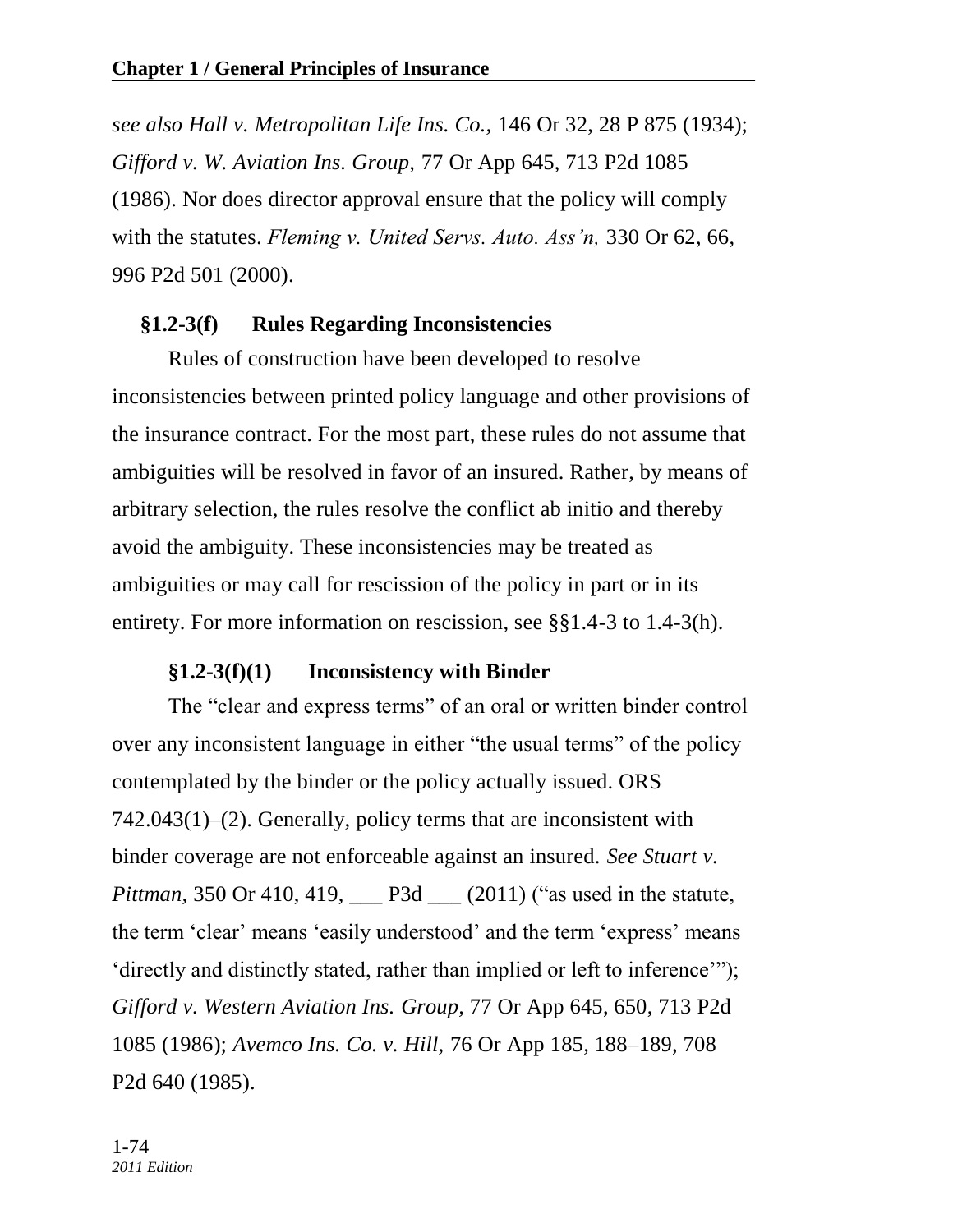For more information on binders, see, §I.1-3 to 1.1-3(c).

### **§1.2-3(f)(2) Inconsistency with Application**

Generally, policy language governs over inconsistent terms of an application. For more information on applications, see §1.1-1(a) to 1.1-  $1(a)(3)$ .

### **§1.2-3(f)(3) Inconsistency with Endorsement**

―To the extent of any conflict between the policy and endorsement, the endorsement controls." *First Far West Transp., Inc. v. Carolina Casualty Ins. Co.,* 47 Or App 339, 344, 614 P2d 1187 (1980); *Waller v. Auto-Owners Ins. Co.,* 174 Or App 471, 476, 26 P3d 845 (2001) (citing *First Far West Transp., Inc.*). The statutory definition of insurance *policy* implies that a single policy may include multiple endorsements. *Pierce v. Allstate Ins. Co.,* 316 Or 31, 36, 848 P2d 1197 (1993) (construing ORS 731.122); *see also Close-Smith v. Conley,* 230 F Supp 411, 417–418 (D Or 1964) (discussing ambiguity created by placement of multiple endorsements).

An insurer's failure to file an endorsement pursuant to ORS 742.003 (*former* ORS 743.006) does not render the entire policy void. *Gifford Western Aviation Ins. Group,* 77 Or App 645, 649, 713 P2d 1085 (1986) (relying on *Hall v. Metropolitan Life Ins. Co.,* 746 Or 32, 28 P 875 (1934) (refusing to void annuity contract for failure to file)). In *Gifford,* 77 Or App at 649–650, the insured argued that because the insurer had never filed an endorsement that excluded a certain type of loss, the exclusion did not apply. The court reasoned that because Oregon courts have long held that failure to file with the director is not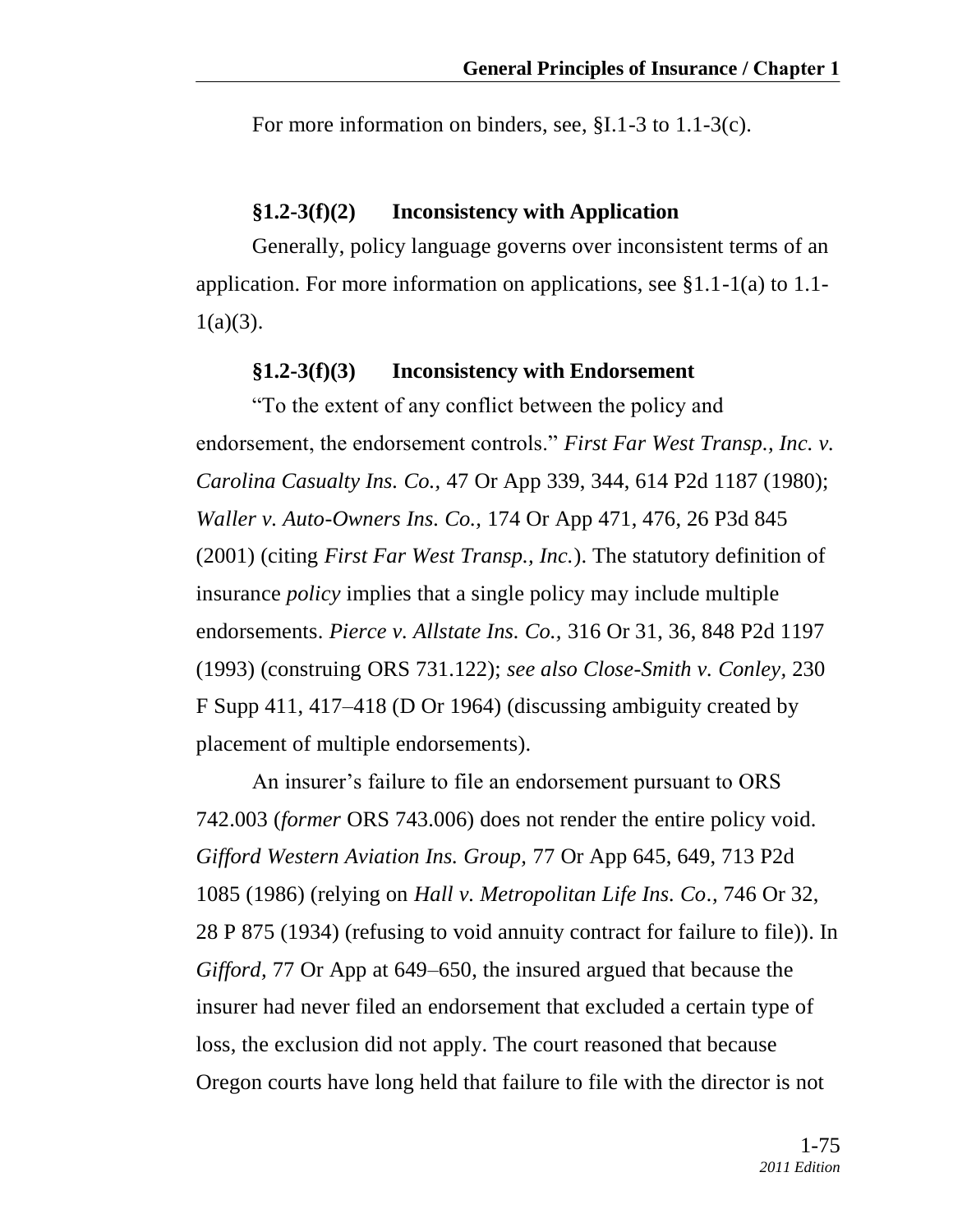a ground for voiding a policy, the insurer's failure to file an endorsement that contains a particular exclusion should not disallow application of that exclusion. *See also Baylor v. Cont'l Cas. Co.,* 190 Or App 25, 78 P3d 108 (2003) (discussing the *Gifford* holding on effect of failure to file, but distinguishing between legal effect of binder and certificate of insurance); *Mountain Fir Lumber Co. v. Employee Ben. Ins. Co.,* 296 Or 639, 645-646, 679 P2d 296 (1984) (court refused to enforce oral promise for rebate of premiums); *Progressive Ins. v. Nat'l Am. Ins. Co.,* 201 Or App 301, 303–304, 118 P3d 836 (2005) (unsigned endorsement)*; Marsh v. Am. Family Mut. Ins. Co.,* 231 Or App 332, 339–340, 218 P3d 573 (2009) (implying that when endorsement provided that specific exclusion did not apply, then other exclusions did apply).

# **§1.2-3(f)(4) Inconsistency Between Printed and Typed Language**

Generally, nonprinted policy language controls over inconsistent printed language found in the policy. *Close-Smith v. Conley,* 230 F Supp 411, 420 (D Or 1964). Nonprinted language includes typewritten, handwritten, and stamped terms and provisions. Generally, typewritten language controls over printed, and handwritten language controls over both typewritten and printed language). *Davis v. Dunigan,* 186 Or 147, 152–153, 205 P2d 839 (1949) (writing prevails over printed language). *See also Ives v. INA Life Ins. Co.,* 101 Or App 429, 790 P2d 1206 (1990) (typewritten copy of application did not vary materially from original handwritten application and constituted a *copy* as required by statute).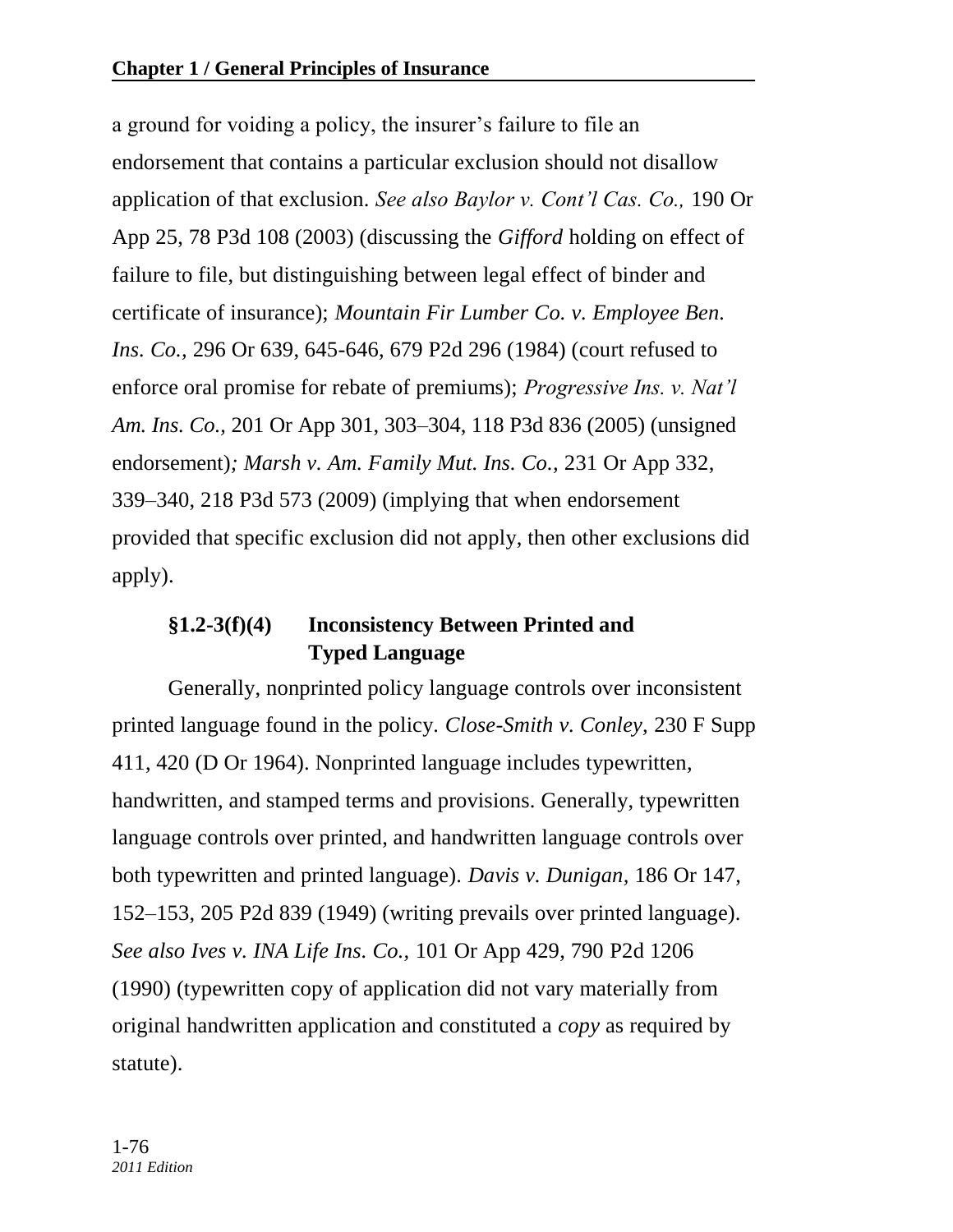### **§1.2-3(f)(5) Inconsistency with Statutes**

An insurer may substitute "corresponding provisions of different wording" in place of standard or uniform provisions required by statute if the substitute provisions "are in each instance not less favorable in any respect to the insured." ORS  $742.021(1)$ . The language of acceptable substitute provisions supersedes any inconsistent standard or uniform provisions otherwise required by statute. ORS 742.021(2).

Policy provisions that impose on the insurer a lesser obligation than that required by statute are unenforceable. *Fleming v. United Servs. Auto. Ass'n,* 329 Or 449, 459–460, 988 P2d 378 (1999) (court construed policy as though it did not contain offending clause); *Dowdy v. Allstate Ins. Co.,* 68 Or App 709, 716–717, 685 P2d 444 (1984) (exclusions are unenforceable if they attempt to eliminate coverage required by statute). In such cases, the policy is to be construed and applied according to the conditions and provisions that would have appeared "had such policy" been in full compliance with the Insurance Code." ORS 742.038(2); *Garrow v. Pennsylvania General Ins. Co.,* 40 Or App 23, 25, 594 P2d 415, *aff'd*, 288 Or 215 (1979) ("the extent of personal injury protection coverage is controlled by statute and the policy may not provide lesser coverage than that required by the statute"). The director's approval of policy forms and provisions pursuant to ORS 742.003 does not cure noncompliance with a statute; the statute controls. *Fleming*, 330 Or at 66 (citing to *Utah Home Fire Ins. Co. v. Colonial Ins. Co.*, 300 Or 564, 573 n 6, 715 P2d 1112 (1986)).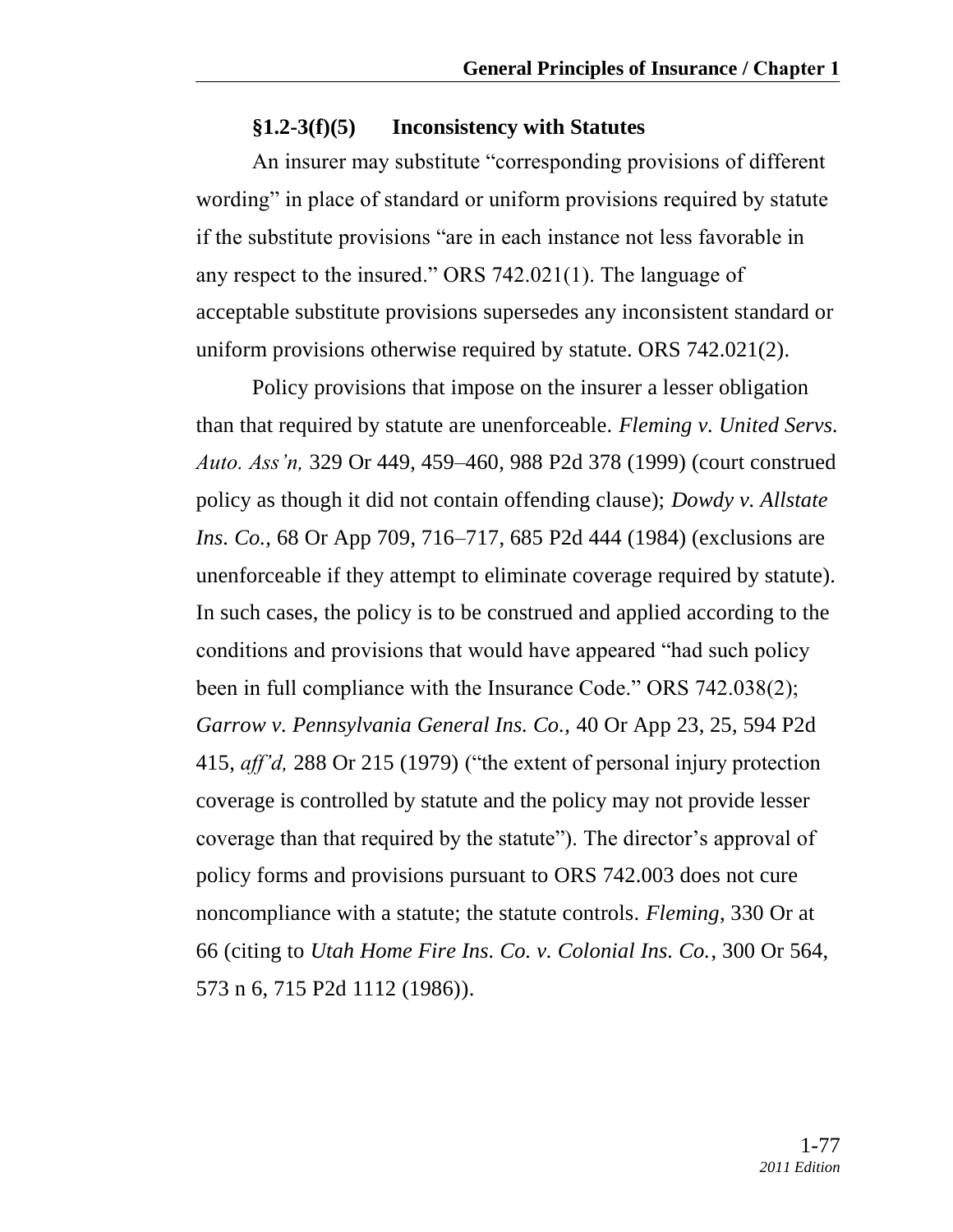# **§1.2-3(g) Sufficiency and Admissibility of Extrinsic Evidence**

As discussed in §§1.2-3(b)(1) to 1.2-3(b)(2), several court of appeals cases have explicitly stated that extrinsic evidence is inadmissible to create or construe an ambiguity in an insurance policy. The Oregon Supreme Court has not been so overt, instead repeating that to construe insurance policies is a matter of law (*Hoffman Constr. Co. v. Fred S. James & Co.,* 313 Or 464, 836 P2d 703 (1992)), without actual mention of the possibility that extrinsic evidence may be admissible. The court may address the issue in *Bresee Homes, Inc. v. Farmers Ins. Exch.,* 227 Or App 587, 206 P3d 1091 (2009), *rev. allowed,* 347 Or 533, 225 P3d 43 (Jan 21, 2010). Since the *Hoffman* opinion did not overrule prior insurance policy construction cases, many pre-*Hoffman* cases regarding extrinsic evidence may still be good law. Sections  $1.2\n-3(g)(1)$ to 1.2-3(g) (5) outline some areas in which Oregon courts traditionally allowed the admission of extrinsic evidence in insurance policy cases.

NOTE: But attorneys should pay close attention to the court's ruling in *Bresee,* because it may explain how Oregon courts must address some of these extrinsic evidence issues in the future.

### **§1.2-3(g)(1) Evidence of Purpose of Policy**

Evidence of the purpose of policy language may be considered in determining the intent of the parties. *A-1 Sandblasting & Steamcleaning Co. v. Baiden,* 293 Or 17, 20, 643 P2d 1260 (1982) (issue of fact remained whether parties intended a list of acids, liquids, and other chemicals to include paint sprayed by insured); *Timberline Equipment Co. v. St. Paul Fire & Marine Ins. Co.,* 281 Or 639, 643, 576 P2d 1244 (1978) (stating similar in dicta); *Insurance Co. of Pennsylvania v. A.J.*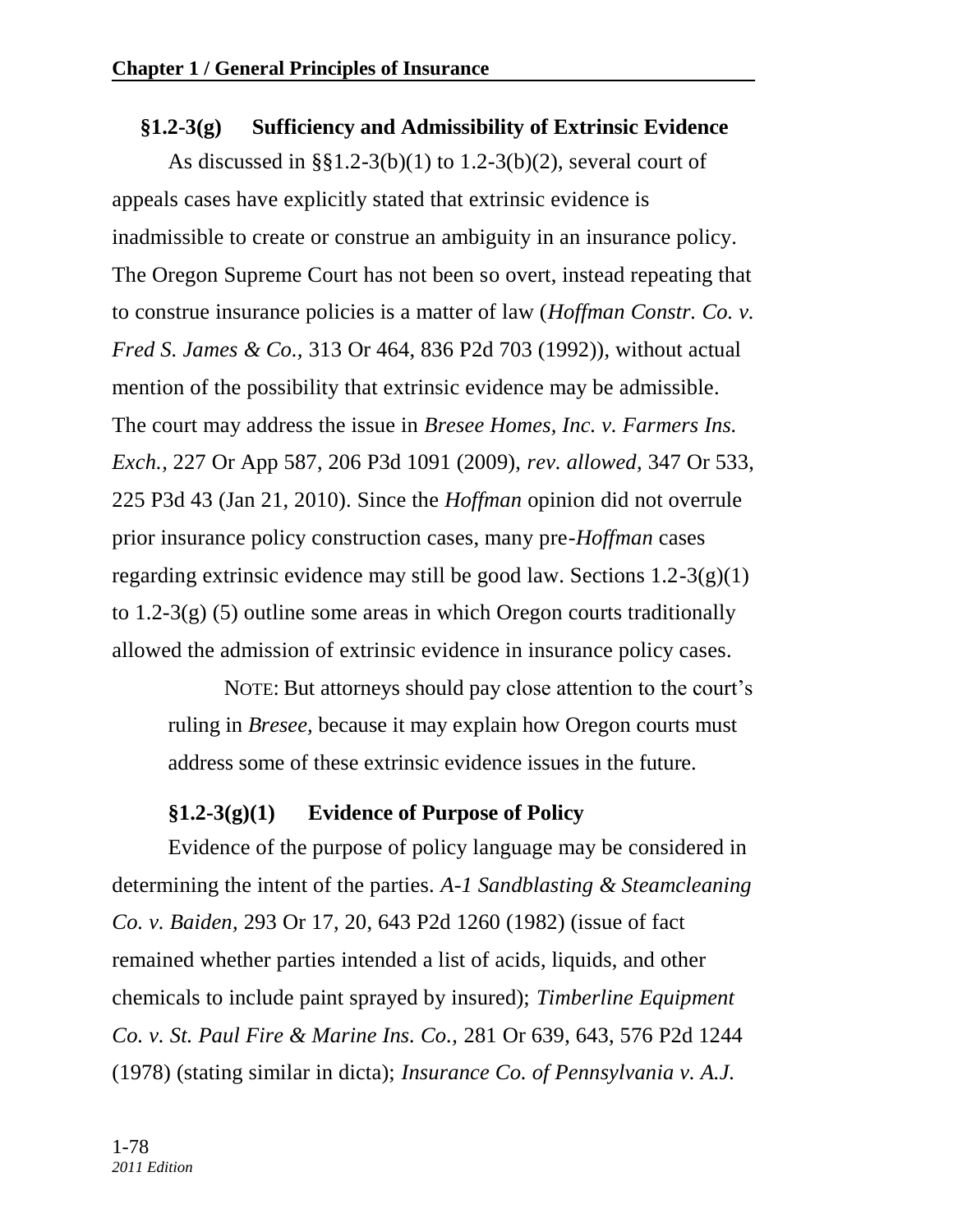*Zinda Co.,* 49 Or App 589, 598, 620 P2d 504 (1980) (court is not required to interpret policy language to produce nonsense). For example, in *Wyoming Sawmills, Inc. v. Transportation Ins. Co.,* 282 Or 401, 578 P2d 1253 (1978), the purpose of the "injury to products" exclusion found in comprehensive general liability policies was to prevent the insurer from having to pay for repair or replacement of an insured's defective product, an ordinary business risk more properly retained by the insured. The exclusion did not, however, extend to bodily injury or other property damage caused by the defective product. *See also National Chiropractic Mut. Ins. Co. v. Morgan,* 116 Or App 196, 201, 840 P2d 732 (1992) ("As we have already said, the policy terms are susceptible to alternative reasonable interpretations. Even if we were to consider extrinsic evidence as suggested by the *dictum* in *Timberline Equipment v. St. Paul Fire and Marine Insurance Co.,* . . . there is no relevant evidence to consider" (citations omitted)).

#### **§1.2-3(g)(2) Evidence of Construction by Parties**

In cases decided before *Hoffman Constr. Co. v. Fred S. James & Co.,* 313 Or 464, 836 P2d 703 (1992), evidence showing that the parties reasonably contemplated that certain risks would be covered by an insurance policy was admissible to establish intent. *First Far West Transp., Inc. v. Carolina Casualty Ins.,* 47 Or App 339, 346–347, 614 P2d 1187 (1980). Such evidence may concern the nature and risks of an insured's activities. *Ramco, Inc. v. Pacific Ins.,* 249 Or 666, 439 P2d 1002 (1968) (whether loss caused by faulty product was covered ―accident‖; *A-1 Sandblasting & Steamcleaning Co. v. Baiden,* 53 Or App 890, 632 P2d 1377 (1981), *aff'd,* 293 Or 17 (1982) (whether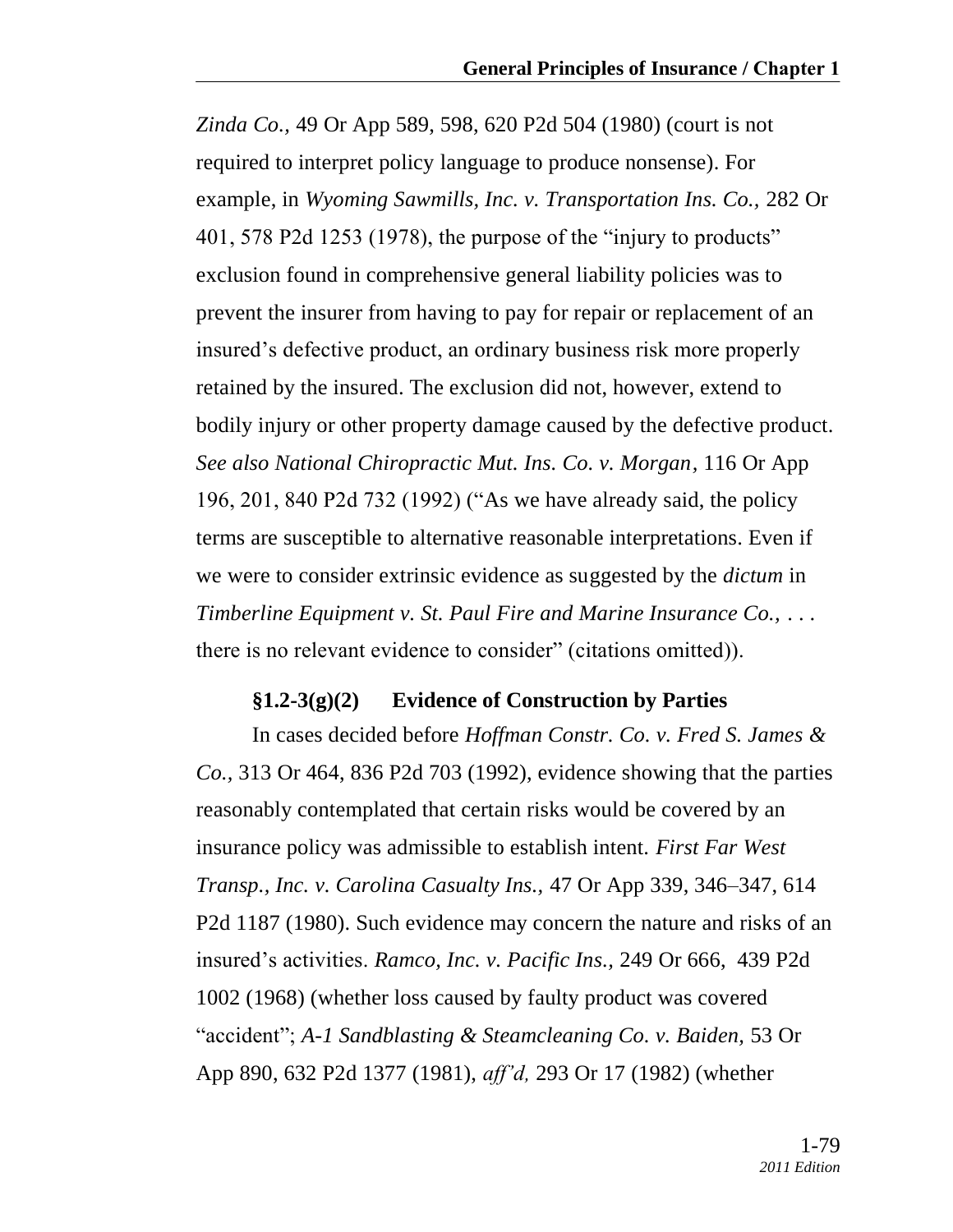overspray damage was covered by policy) . Evidence of an insured's communications with an insurance agent was also admissible under this rule. *A-1 Sandblasting & Steamcleaning Co.,* 53 Or App at 896 (―Defendants were aware from plaintiff's application for the policy of insurance that plaintiff was in the business of bridge sandblasting and painting and that previous overspray claims had been made against  $plaintextff$ <sup>"</sup>).

### **§1.2-3(g)(3) Evidence of Meaning of Technical Terms**

Courts have suggested over the years that if technical words, terms of art, or local phrases appear in an insurance policy, evidence of the acquired meaning of that language may be considered in determining the intent of the parties. *Timberline Equipment Co. v. St. Paul Fire & Marine Ins. Co.,* 281 Or 639, 643, 576 P2d 1244 (1978) (construing contract is a question of law; but "if the language of the contract is ambiguous, or if technical words, local phrases or terms of art are used and evidence is properly admitted showing meaning, the question becomes one of fact"); *Boyer Metal Fab, Inc. v. Maryland Casualty Co.,* 90 Or App 103, 750 P2d 1195 (1988) ("The interpretation of an insurance contract is a question of law, unless the language of the contract is ambiguous or technical words or terms of art are used and evidence has been admitted to show meaning"); *see also Farmers Ins. Exch. v. Crutchfield,* 200 Or App 146, 113 P3d 972 (2005) (quoting prior cases on this point).

### **§1.2-3(g)(4) Evidence of Custom and Trade**

To ascertain intent, courts have allowed parties to show that in the custom and trade of the insurance industry, certain policy words and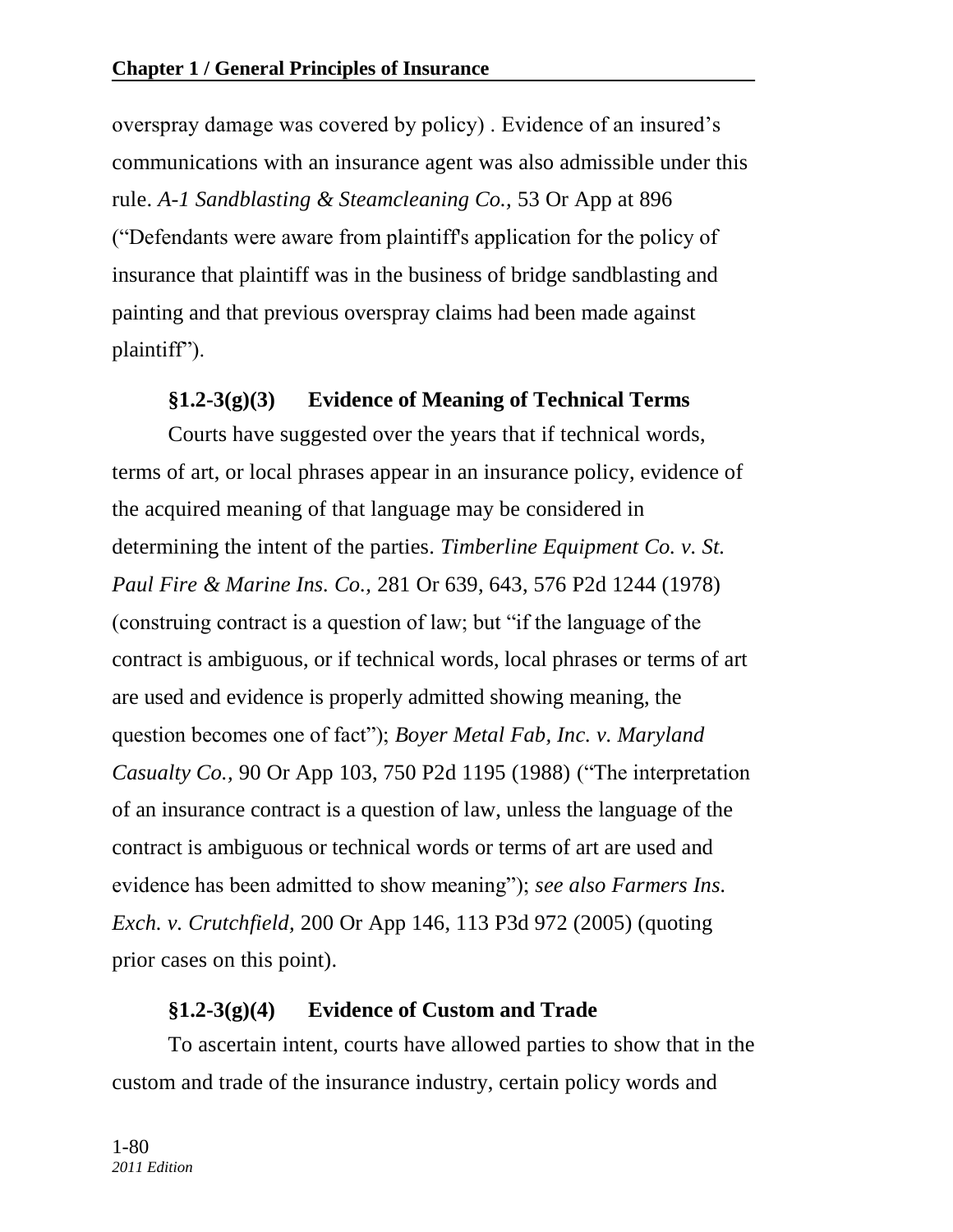terms are understood to limit or extend coverage in particular situations. *Fireguard Sprinkler Systems, Inc. v. Scottsdale Ins. Co.,* 864 F2d 648, 653 (9th Cir 1988) (applying Oregon law, industry's interpretation of standard form exclusions is "strong evidence of the intent of the parties"); *see also First Far West Transp., Inc. v. Carolina Casualty Ins.,* 47 Or App 339, 344, 614 P2d 1187 (1980) (court may consider situation of parties and circumstances surrounding making of contract); *Hamacher v. Tumy,* 222 Or 341, 358, 352 P2d 493 (1960) ("The implication [of policy terms] would be aided by proof that in the trade certain terms not expressly agreed upon were deemed applicable in the absence of evidence of a contrary intent").

# **§1.2-3(g)(5) Evidence of Other Coverages and Additional Premium**

An insured sometimes purchases some but not all of the liability coverages offered by the standard policies. The coverages purchased are designated in the declarations page. Evidence that coverages not purchased provide the protection later sought by the insured may be considered on the issue of intent. *Fisher v. California Ins. Co.,* 236 Or 376, 388 P2d 441 (1964) (policy issued clearly indicated which coverage was purchased and which was not); *Saul v. St. Paul Mercury Indem. Co.,* 250 P2d 819, 824 (Kan 1952) (when insured did not purchase insurance for vehicle loss caused by flood, he was not protected from "collision" with rising water). However, strict parol evidence laws govern the admissibility of such evidence if the evidence is contained in an unattached application. *Progressive Ins. v. Nat'l Am. Ins. Co.,* 201 Or App 301, 118 P3d 836 (2005) (because of strict parol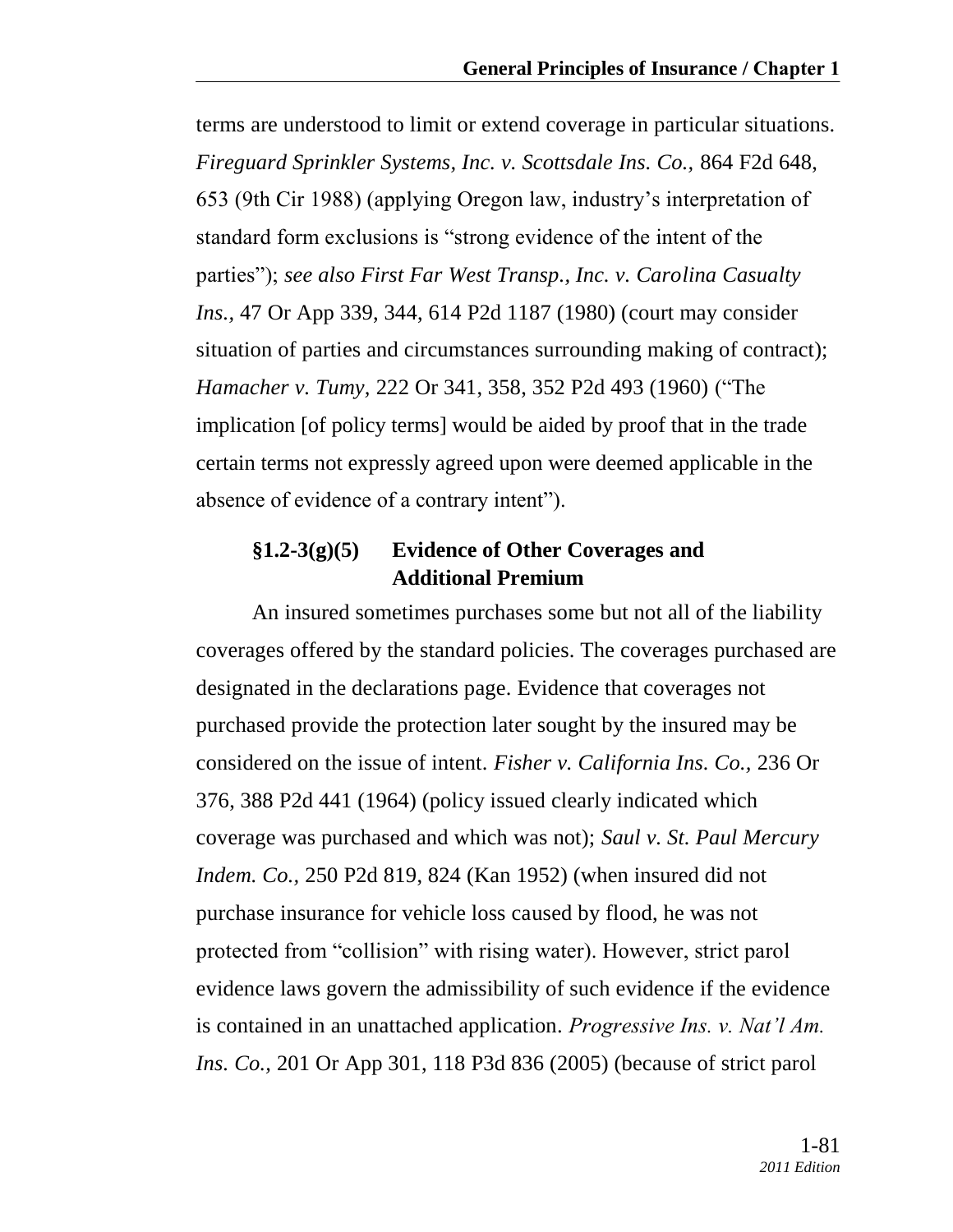evidence statute, party could not offer as evidence an application that could prove insured had duplicative coverage because insurer did not attach application to policy when issued).

An insurer's failure to include certain available exclusions in the policy may be relevant to the parties' intent to insure against the risks described in the exclusions. *Ranger Ins. Co. v. Culberson,* 454 F2d 857, 861 (5th Cir 1971) ("In viewing the totality of the policy, we observe that omitted form paragraphs are parts of a written document. They serve to explain the intent of the parties"); *contra Parma Seed v. General Ins. Co.,* 496 P2d 281, 285-285 (Idaho 1972) (insured agreed to pay reduced premium for reduced scope of coverage, and thus was not covered for accident). In contrast, evidence that certain coverage was available for an additional premium weighs against a contention that such coverage was intended to be included within the protection purchased by an insured. *First Far West Transp., Inc. v. Carolina Casualty Ins. Co.,* 47 Or App 339, 346, 614 P2d 1187 (1980) ("It is unlikely that defendant intended to expand the coverage of the policy to the extent urged by plaintiff for no extra charge or that plaintiff reasonably expected such wider coverage").

# **§1.2-4 Other Issues in Policy Interpretation**

# **§1.2-4(a) Statutory Restrictions**

Certain considerations of public policy govern enforceability of insurance contracts, regardless of the intent of the parties in entering into the contract. Although public policy issues often arise from judicial pronouncements, statutory law may also dictate public policy. For example, an insurance policy that covers property that might be used in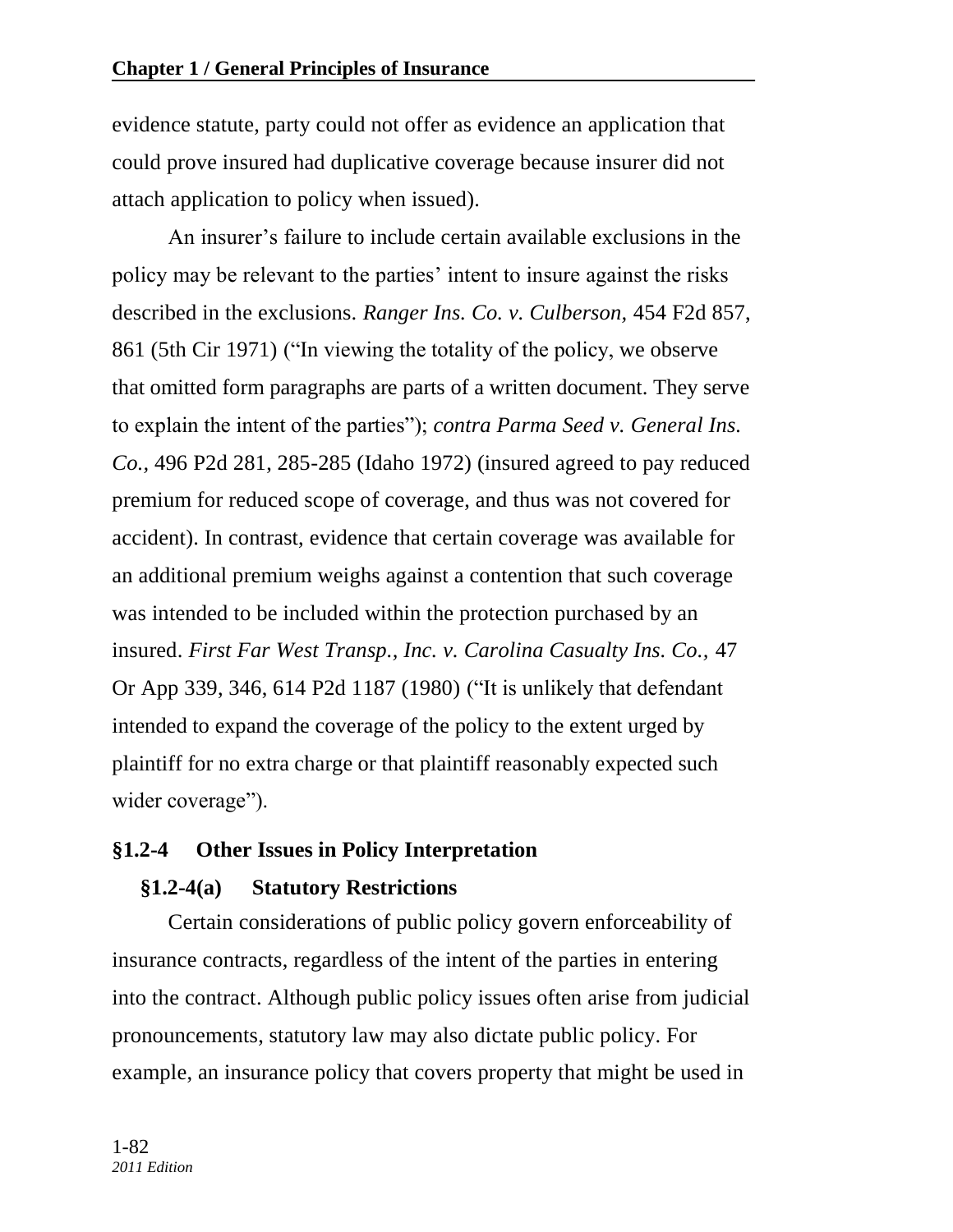violation of a statute may be enforced as long as possession of the covered property is not itself illegal. It is apparently irrelevant that there may be few or no legal uses for the property. *Brown v. New Jersey Ins. Co.,* 140 Or 547, 14 P2d 272 (1932) (fire insurance policy covered "moonshine" paraphernalia sold during Prohibition). In contrast, a policy is void or unenforceable when the ownership of the insured property is itself illegal. *Northwest Amusement Co. v. Aetna Casualty & Surety Co.,* 165 Or 284, 107 P2d 110 (1940) (burglary policy did not cover the theft of slot machines, which were prohibited by city ordinance). *But see Fenter v. General Acci. Fire & Life Assurance Corp.,* 258 Or 545, 550, 484 P2d 310 (1971) (Oregon courts have never held that an interest in property must be legally enforceable to be insurable).

NOTE: The holding in *Fenter* was superseded by statute, as noted in *Avrit v. Forest Industries Ins. Exchange,* 72 Or App 571, 574 n 1, 696 P2d 583 1985). That statute, ORS 743.033, was renumbered ORS 742.011. See §3.2-1(a) for further discussion of ORS 742.011.

Another example of statutory public policy involves required policy terms. A provision of an insurance policy that is contrary to the statutory requirements mandating certain coverages is void and unenforceable. *See* §§1.1-1(b) to 1.1-1(b)(5).

In 2003, the Oregon Supreme Court cited *Martin v. Ore. Ins. Co.,* 232 Or 197, 206, 375 P2d 75 (1962), *overruled on other grounds by Bunn v. Monarch Life Ins. Co.,* 257 Or 409, 478 P2d 363 (1970), for the proposition that a party to a contract cannot waive benefits of law that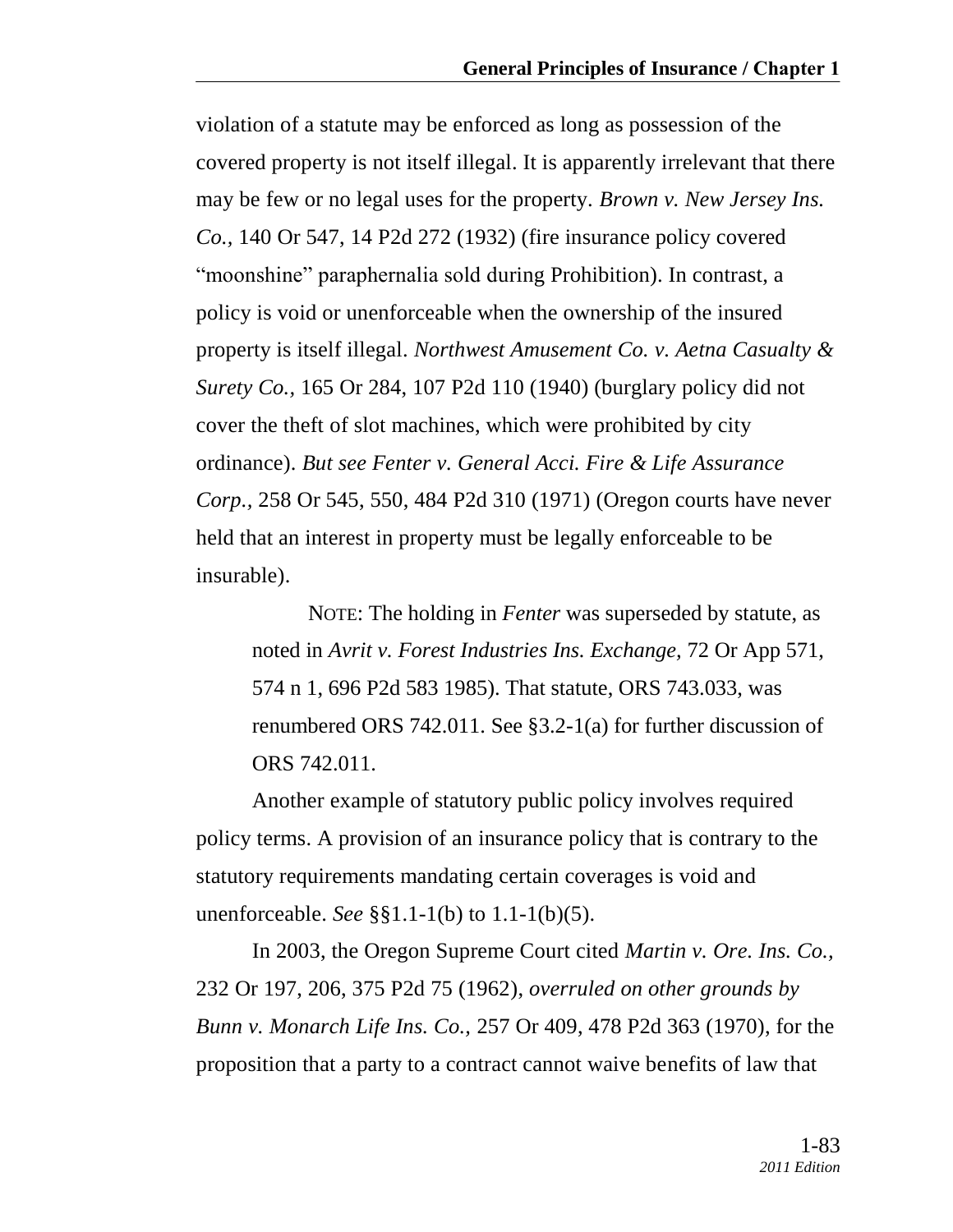seek to protect the public as well as the individual who purports to waive the benefits. *In re Leisure,* 336 Or 244, 253 n 6, 82 P3d 144 (2003).

### **§1.2-4(b) Public Policy Issues**

Public policy prohibits the enforcement of insurance contracts that constitute "wagers," when the insured has no legitimate interest in the person or property insured at the time the policy is issued. This rule exists because an insured who has no interest at risk may be inclined toward fraudulent or deceptive conduct. *See* §3.2-1 for further discussion.

"Valued policies," in which the parties have made the actual value in case of loss irrelevant by agreeing on the value of the property insured, are also prohibited under the common law on public policy grounds. Ordinarily, policies obligate the insurer to pay only the actual cash value at the time of loss; the property value stated in the policy simply establishes a maximum.

Oregon statutes specifically prohibit the issuance of fire insurance policies for an amount greater than "the fair value of the risk insured or of the interest of the insured therein." ORS  $742.200(1)$ .

### **§1.2-4(b)(1) Intentional Torts**

Public policy prohibits insurance coverage for damages that arise from intentionally inflicted injuries. *Eberdt v. St. Paul Fire & Marine Ins. Co.,* 36 Or App 679, 585 P2d 711 (1978) (alienation of affection); *Snyder v. Nelson,* 278 Or 409, 564 P2d 681 (1977) (ramming vehicle into another vehicle); *Isenhart v. General Casualty Co.,* 233 Or 49, 377 P2d 26 (1962) (assault and battery); *Ledford v. Gutoski,* 319 Or 397,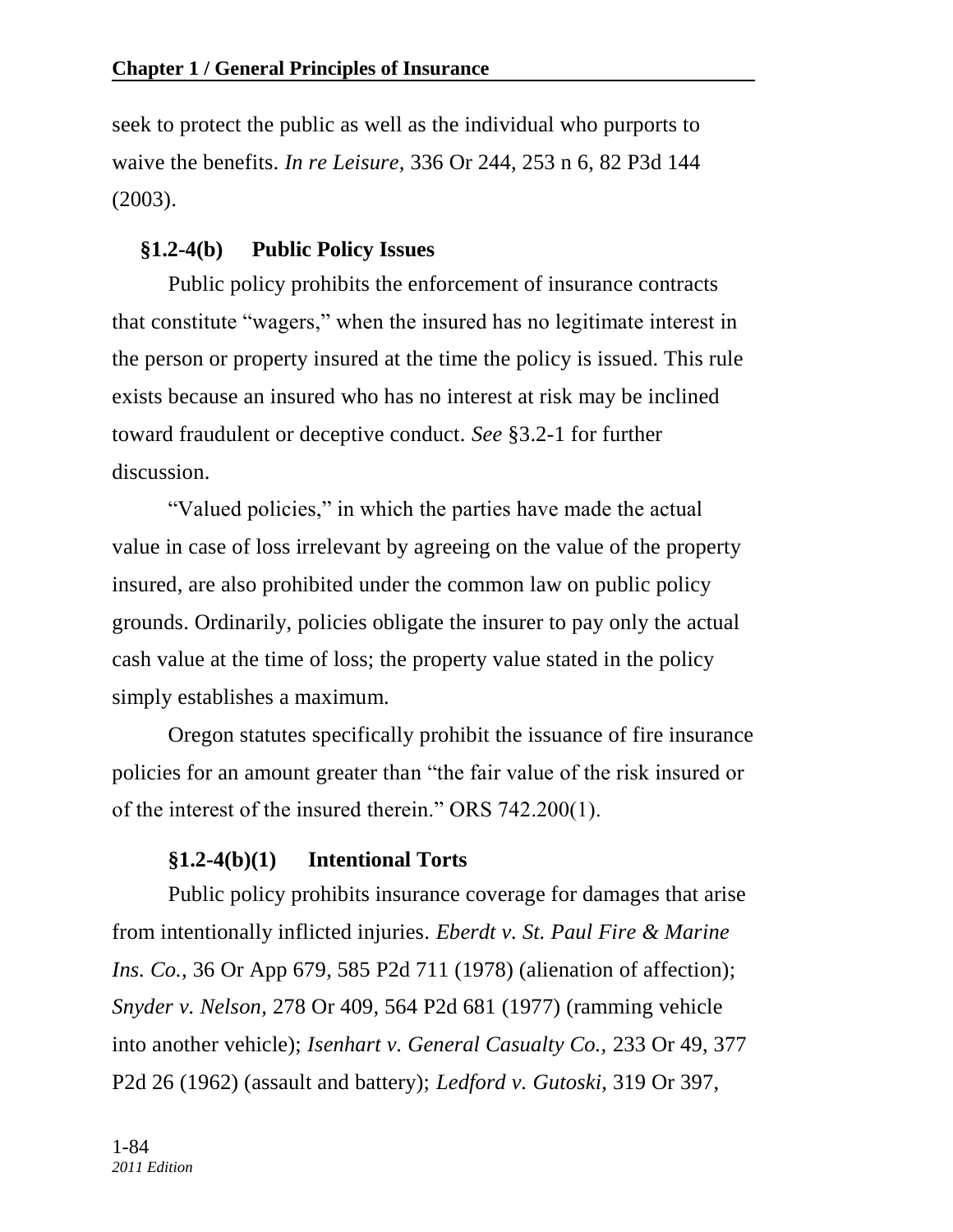877 P2d 80 (1994) (malicious prosecution). Thus, if from the allegations of the complaint it appears that the plaintiff's claim is based solely on intentional harm, the carrier is relieved of its obligation to defend as well as its liability for any judgment. An intended act that results in an unintended harm is insurable; the harm itself must be intended before coverage may be denied. *Nielsen v. St. Paul Cos.,* 283 Or 277, 282, 583 P2d 545 (1978). Furthermore, coverage for a partnership for the intentional tort of its servant does not violate public policy unless the acts were committed at the direction of the partners. *Farris v. United States Fidelity & Guaranty,* 273 Or 628, 636–637, 542 P2d 1031 (1975).

The subjective intent of an insured to inflict harm may be established as a matter of law if the insured "engaged in an act so certain to cause a particular kind of harm that the court will say that the insured intended the harm.‖ *Fox v. Country Mut. Ins. Co.,* 327 Or 500, 514, 964 P2d 997 (1998) (citing *Snyder,* 278 Or at 413,). The question the court asks is whether "the insured intended to cause the particular injury or harm, as opposed to merely intending the act." *Ledford*, 319 Or at 401.

If the complaint against an insured includes both covered and excluded conduct, the insurer has a duty to defend. In *Abrams v. General Star Indem. Co.,* 335 Or 392, 399-400, 67 P3d 931 (2003), the insurance company unsuccessfully argued that it had no duty to defend because although the complaint stated a claim for conversion, it also included allegations that the insured had converted property with the intent to cause harm to a third party. The court held that *Ferguson v.*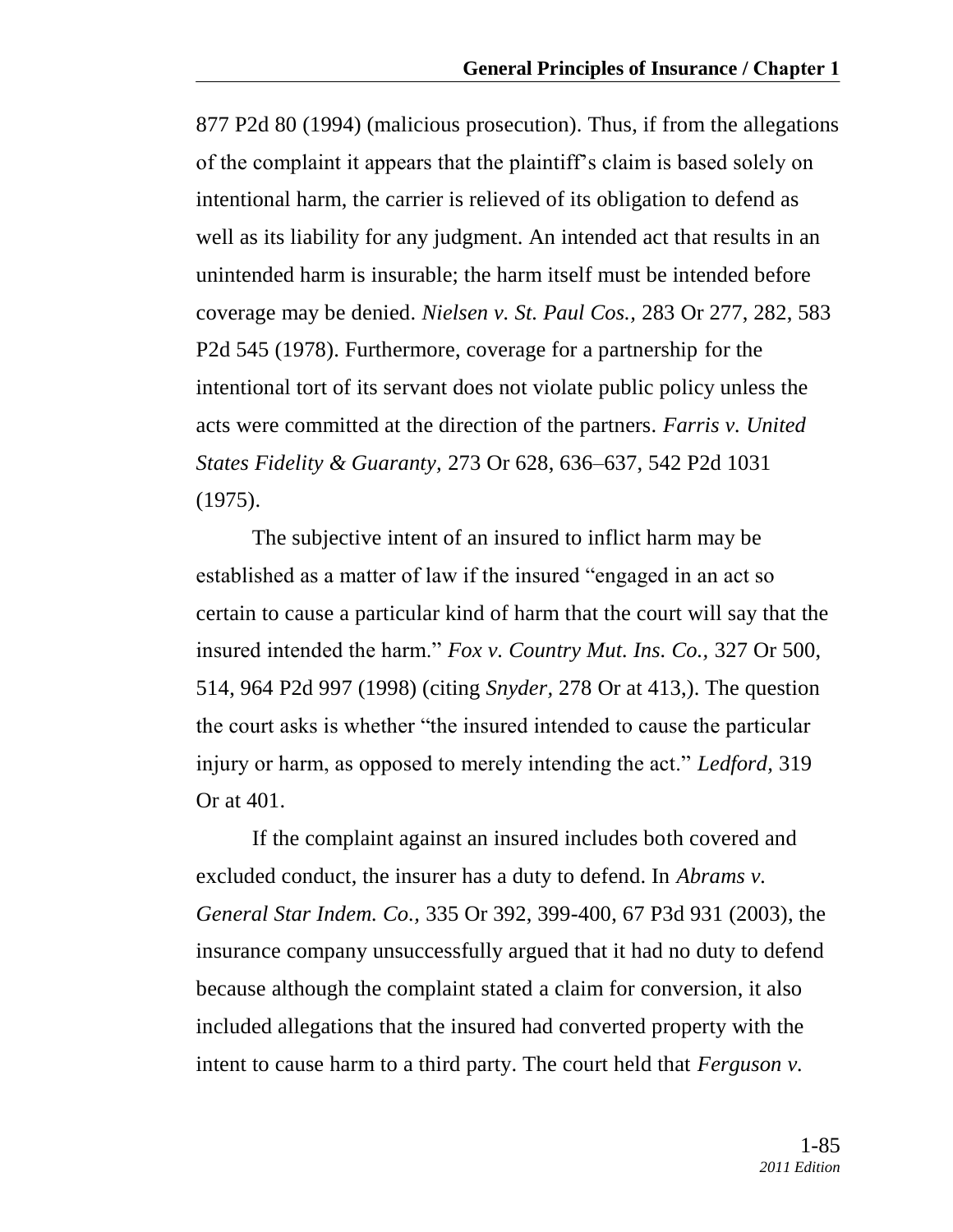*Birmingham Fire Ins.,* 254 Or 496, 460 P2d 342 (1969), and *Ledford,* 319 Or 397, suggest the following approach to answer any duty-todefend question when the complaint contains allegations of conduct excluded under the insurance policy:

First, the court must determine whether the complaint contains allegations of *covered* conduct. If it does, as the trespass complaint did in *Ferguson,* then the insurer has a duty to defend, even if the complaint also includes allegations of excluded conduct. If the complaint does not contain allegations of covered conduct, as was the case with the malicious prosecution complaint before the court in *Ledford,* then the insurer has no duty to defend. Accordingly, in [*Abrams*]*,* because the allegations of intentional conversion included allegations of ordinary conversion, a tortious act that is covered under the policy, [the insurance company] had a duty to defend.

*Abrams,* 335 Or at 399–400.

The financial responsibility law "was not intended to require coverage for intentionally inflicted personal injuries or property damages.‖ *Snyder,* 278 Or at 415 (construing *former* ORS 486.011 (current ORS chapter 806)); *see also Klamath Pac. Corp. v. Reliance Ins. Co.,* 151 Or App 405, 950 P2d 909 (1997), *aff'd as modified,* 152 Or App 738 (1998) (allegations of injury from intentional infliction of emotional distress covered under policy's definition of *bodily injury*; employers' exclusion not applicable to president of corporate employer); *McLeod v. Tecorp Int'l,* 318 Or 208, 865 P2d 1283 (1993) (employer not covered for employee's claims for wrongful discharge and intentional infliction of emotional distress).

Because liability policies frequently contain an exclusion for ―bodily injury that is either expected or intended from the standpoint of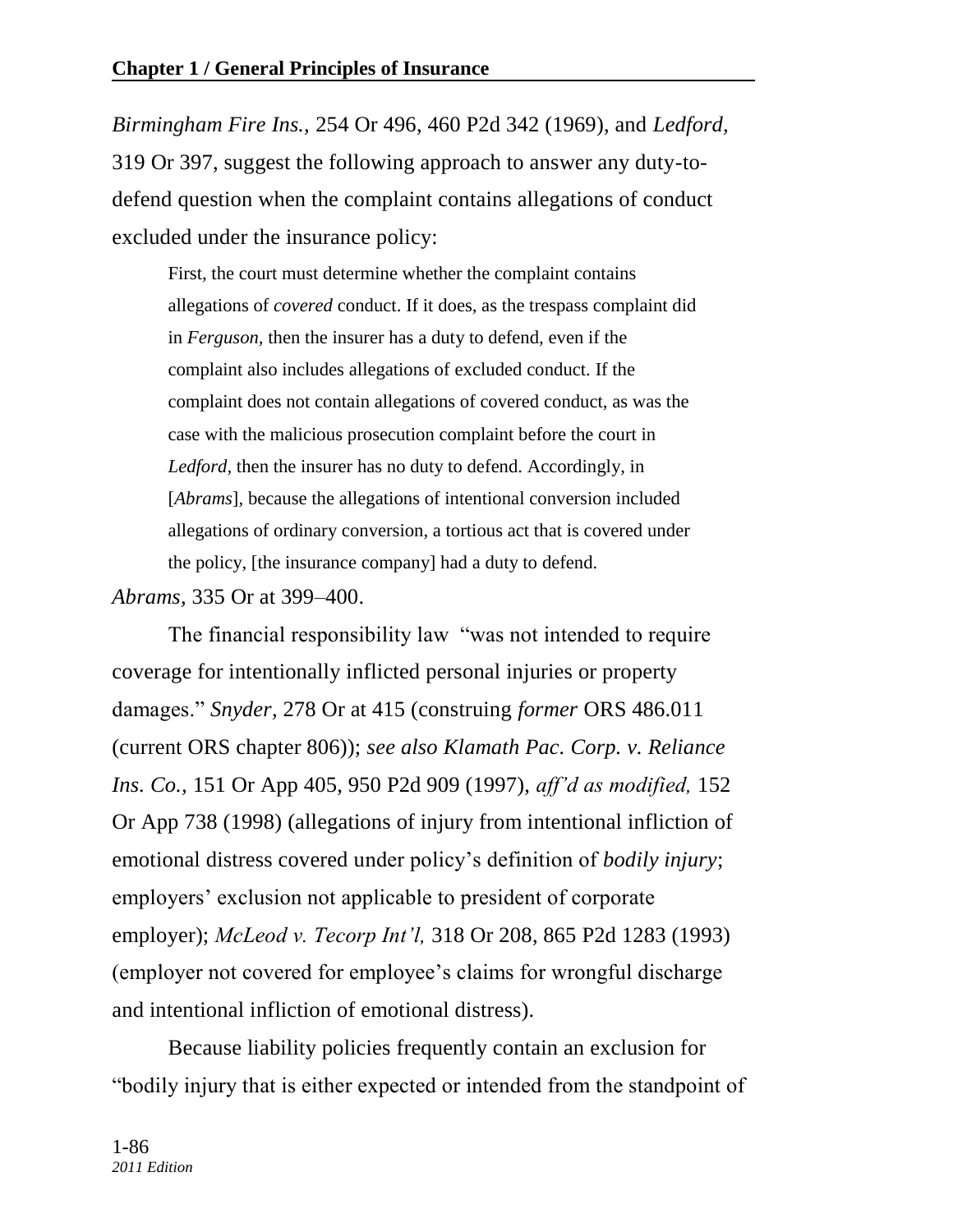the insured" or similar language, many cases that involve coverage for intentional torts treat the issue as one of interpretation of the insurance policy rather than as a question of public policy. *See, e.g., Mutual of Enumclaw v. Merrill,* 102 Or App 408, 412, 794 P2d 818 (1990) (in sex abuse of child, injurious intent is "necessarily inferred"); Snyder, 278 Or at 416 (in vehicle- ramming case, "there is a legitimate question of fact as to whether [the defendant] intended the injuries and damage").

The court's application of public policy considerations that preclude coverage for intentional acts often invokes fine distinctions between intentional conduct and unintended consequences. In *Groshong v. Mutual of Enumclaw Ins. Co.,* 143 Or App 450, 923 P2d 1280 (1996), *aff'd on other grounds,* 329 Or 303 (1999), a landlord, as a matter of policy, refused to rent second-floor apartments to people with small children. When a prospective renter filed suit for housing discrimination, the landlord's insurer denied coverage. The landlord then sued the insurer. The court held that public policy precluded insurance coverage of claims that alleged disparate treatment discrimination. The court distinguished the renter's "disparate" treatment" claim from a "disparate impact" claim, "which asserts that the application of a facially neutral practice or policy has resulted in some discriminatory effect.‖ *Groshong,* 143 Or App at 461. In *Fox,* 327 Or at 516, the court found that coverage existed based on the premise that determination of whether the consequences of the conduct are intended or unintended was made from the injured person's point of view. There was no doubt that the driver of the car intended to wreck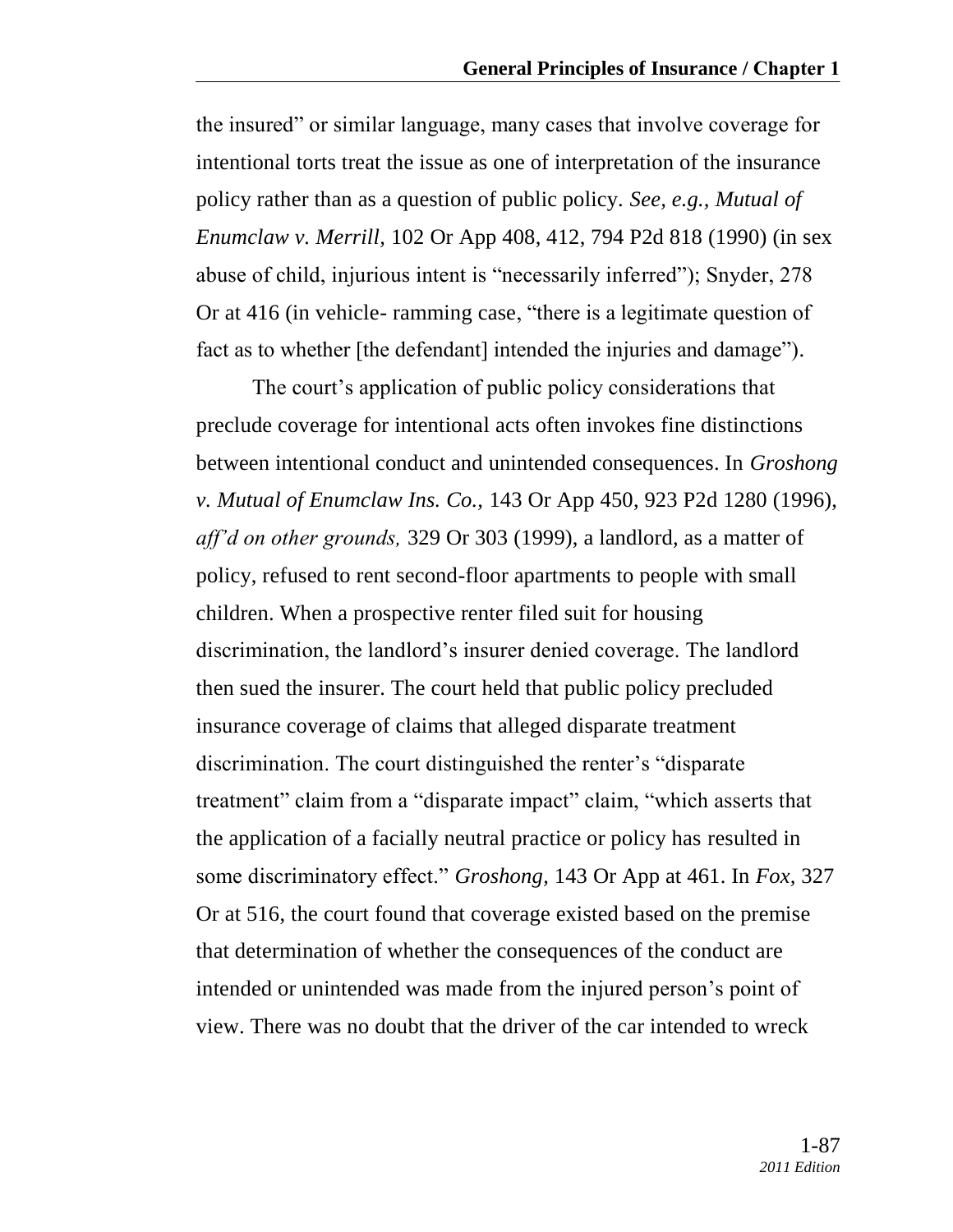his vehicle, but substantial doubt existed that the injured person intended to suffer his injuries.

For a discussion of cases that decide whether the insured acted intentionally as a matter of law, s*ee ZRZ Realty Co. v. Beneficial Fire & Cas. Ins. Co.,* 222 Or App 453, 478–480, 194 P3d 167 (2008) (*ZRZ I*), *modified on reconsideration,* 225 Or App 247, 201 P3d 912 (2009) (*ZRZ II*), *adhered to as modified,* 349 Or 657 (2011). In *ZRZ I,* 222 Or App at 478-480, the court initially held that the insured's behavior was not purposeful enough that the *only* inference one could draw was that the insured purposefully caused harm. But on reconsideration, the court stated that given its alternative and independent reason for rejecting the insurer's assignment of error, it did not need to reach that issue. *ZRZ II,* 225 Or App at 262–263. *See also Drake v. Mutual of Enumclaw Ins. Co.,* 167 Or App 475, 483, 1 P3d 1065 (2000) (whether harm is caused intentionally).

# **§1.2-4(c) Unconstitutionality**

Courts construe clauses to avoid unconstitutionality. In *Molodyh v. Truck Ins. Exchange,* 304 Or 290, 744 P2d 994 (1987)*,* a statute required all fire insurance policies to contain a clause that set forth a permissive appraisal process in the event of a dispute over damages. The Oregon Court of Appeals held that the statute ran afoul of Oregon Constitution article I, §17, because, once the appraisal process was invoked by the demanding party, it became mandatory and deprived the insured of the right to a jury trial. The Oregon Supreme Court affirmed, but did not reach the constitutionality of the statute. Instead it construed the statute as non-binding on the non-demanding party. In *Foltz v. State*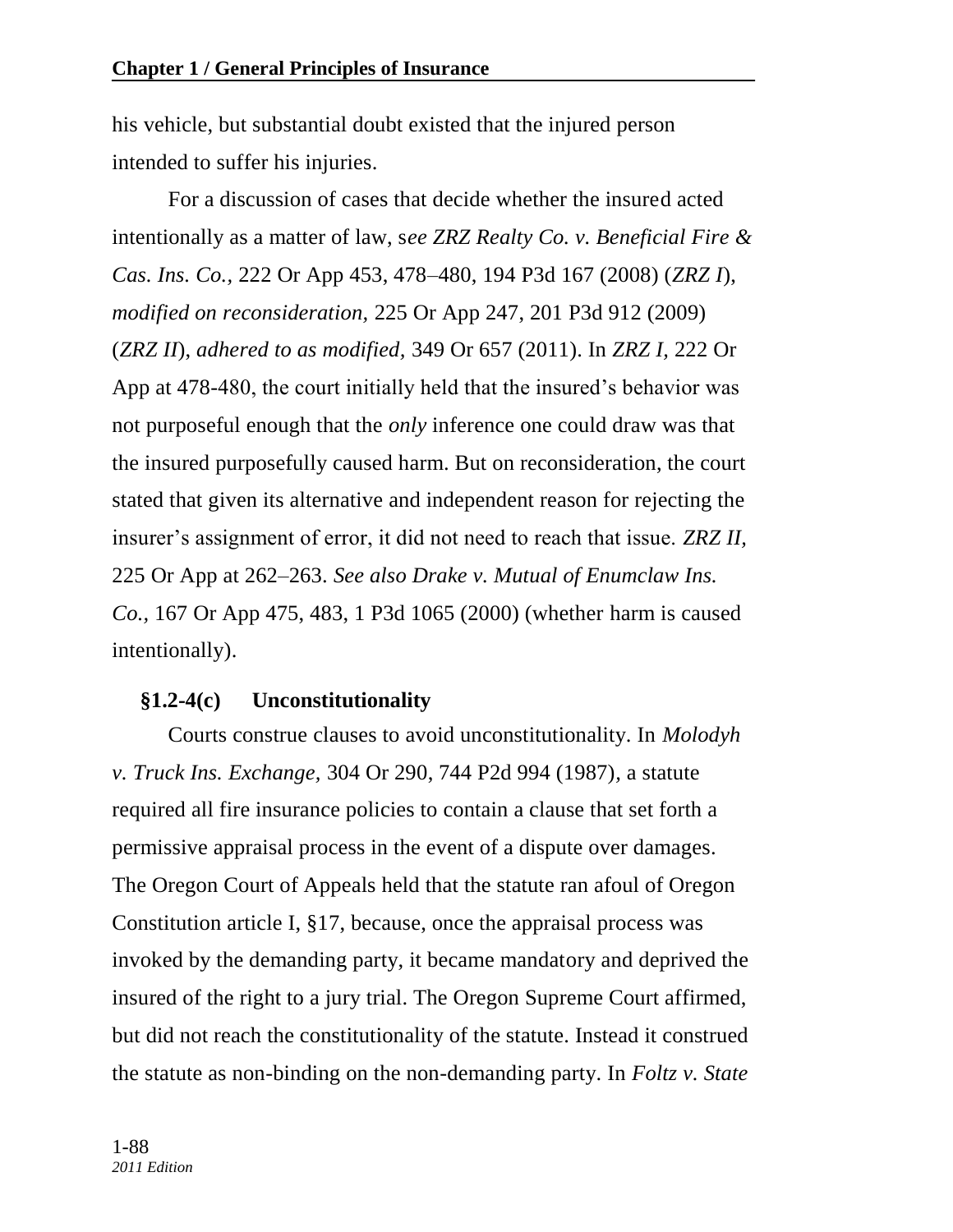*Farm Mut. Auto. Ins. Co.,* 326 Or 294, 952 P2d 1012 (1998)*,* the court addressed arbitration mandated by a prior version of ORS 742.520(6). Instead of holding that the statute and insurance policy was unconstitutional, the court held that the insured was required to arbitrate pursuant to the statute, but that any resulting award that followed arbitration was non-binding. Otherwise, the insured's right to a jury trial would be violated.

### **§1.3 PROVING EXISTENCE OF POLICIES AND COVERAGE**

Sections 1.3-1 to 1.3-2(c) outline the burdens to prove coverage, applicable standards of proof, and what is required to obtain coverage on a policy that has been lost. Other chapters cover in greater detail the burdens of proof in various types of proceedings, such as actions against insurance agents. *See, e.g.,* §3.3-7 (burden of proof with property insurance); §3.3-22(b) (proof of loss on fire insurance policies); §4.7-1(b) (defense of proof of loss).

NOTE: When discussing burden of proof, the attorney should be aware that the phrase is often used ambiguously and may actually refer to more the precise concepts of "burden of persuasion" or "burden of production." Since 1923, the United States Supreme Court has consistently distinguished between the "burden of proof," which it defined as the burden of persuasion, and a concept increasingly referred to as the "burden of" production," meaning "the burden of going forward with the evidence.‖ *See Dir. v. Greenwich Collieries,* 512 US 267, 274, 114 S Ct 2251, 129 L Ed 2d 221 (1994); *see also* OEC 305, 307 (ORS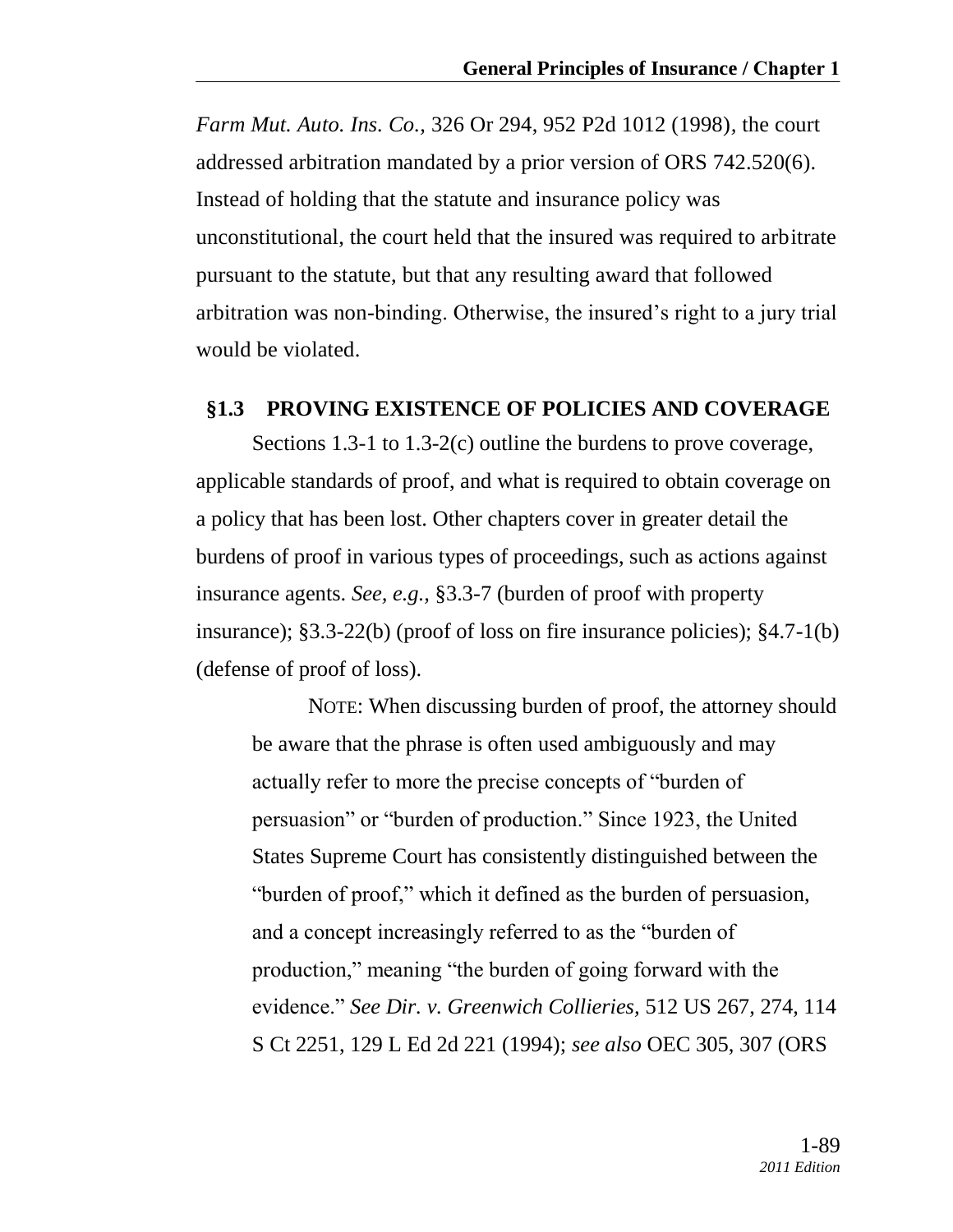40.105 and 40.115) (allocation of burden of persuasion and burden of producing evidence).

In *State v. Rainey,* 298 Or 459, 464 n 6, 693 P2d 635 (1985), the court noted, "[b]ecause this opinion spans the transitional period of pre-Oregon Evidence Code and post-Oregon Evidence Code, for clarity we continue to use the now outdated term 'burden' of proof." In 2005, the court stated it will use the more precise terms to avoid confusion in future cases. *State v. James,* 339 Or 476, 486, 123 P3d 251 (2005). However, when the parties and prior case law have used the term "burden of proof," the courts may address the issue with the less precise phrase for convenience. *See Emplrs Ins. of Wausau v. Tektronix, Inc.,* 211 Or App 485, 509 n 10, 156 P3d 105 (2007); *ZRZ Realty Co. v. Beneficial Fire & Cas. Ins. Co.,* 222 Or App 453, 461 n 5, 194 P3d 167 (2008).

This chapter uses the more general phrase, burden of proof, for convenience.

### **§1.3-1 Establishing Existence and Terms of Lost Policies**

Sometimes an insurance coverage lawsuit is commenced years after the policy at issue has been terminated. In such cases, the policy may have been lost or destroyed. Establishing the existence and terms of the policy then becomes the first issue. Many lost policy cases, however, turn on other issues and the courts only note in passing that some of the policies were missing. *See, e.g., St. Paul Fire & Marine Ins. Co. v. McCormick & Baxter Creosoting Co.,* 126 Or App 689, 698 n 5, 870 P2d 260 (1994), *reversed in part on other grounds,* 324 Or 194 (1996). There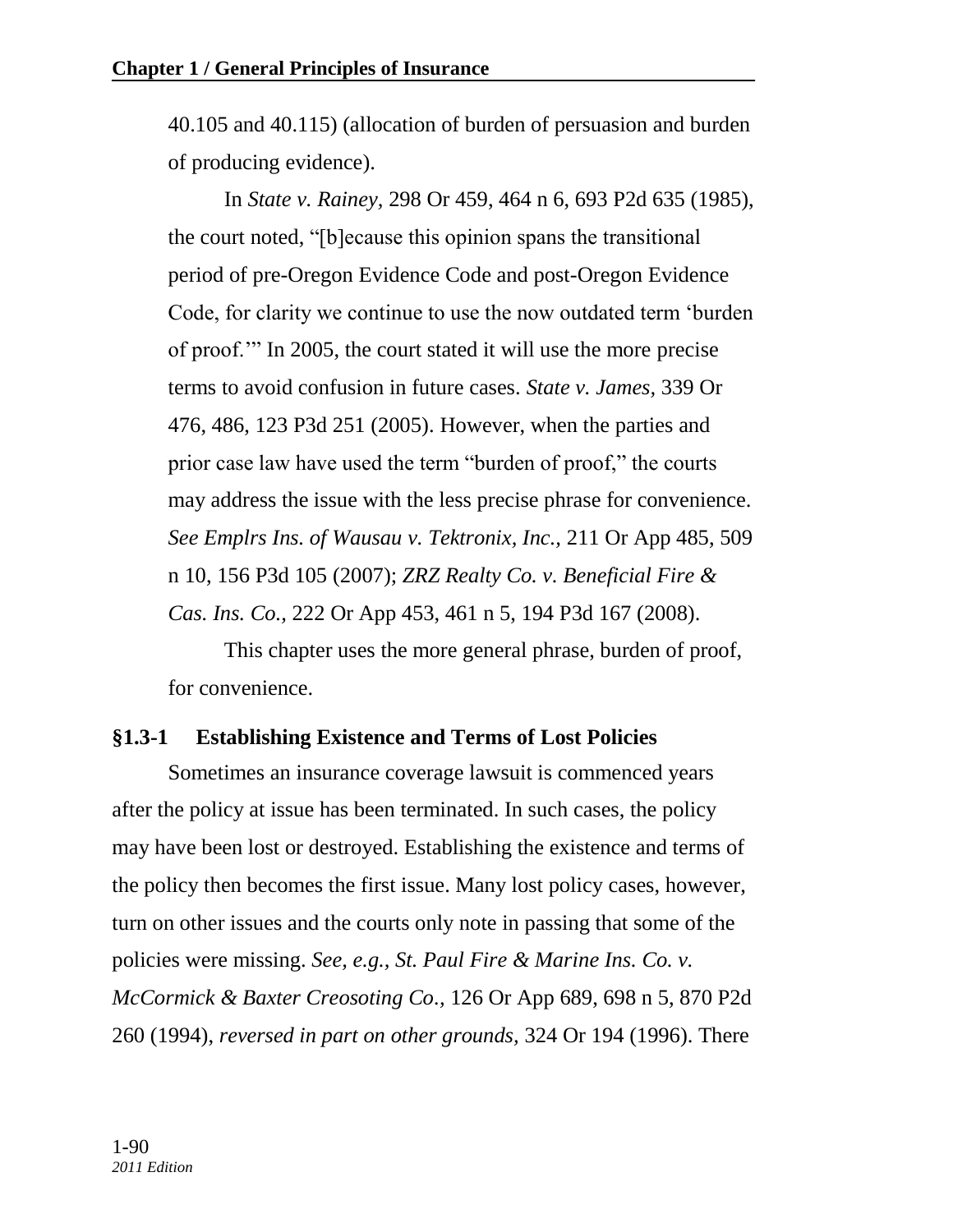are not many cases in Oregon dealing with lost policies, so it is helpful to turn to other jurisdictions.

Generally, courts permit evidence to prove the existence and terms of a lost policy, provided that the policy was not lost or destroyed in bad faith and the party that seeks to introduce the evidence exercised due diligence in searching for the lost policy. *See* FRE 1004 (original document required); OEC 1002 (ORS 40.555) (same); ORS 465.479 (environmental claims on lost policies). To trigger coverage, the burden to prove the material terms of the policy falls on the insured. In *Dart Indus., Inc. v. Commercial Union Ins. Co.,* 52 P3d 79, 88 (Cal 2002), the court held that "the claimant has the burden of proving  $(1)$  the fact that he or she was insured under the lost policy during the period in issue, and (2) the substance of each policy provision essential to the claim for relief, i.e., essential to the particular coverage that the insured claims."

Typically when the policy has been lost or misplaced, evidence presented must show a substantial part of the policy. *See* 17A COUCH ON INSURANCE §§255.8–255.10 (3d ed 1995 & Supp 2011). However, the insured is not required to prove the specific language of the policy:

Although it is a truism that we look to the language of a contract to ascertain its meaning, it is equally true that when a contract has been lost in good faith, and the actual language is unavailable, the law does not require proof of such language. Rather, …, the proponent of the lost document need only prove the relevant substance of the document.

*Dart Indus., Inc.,* 52 P3d at 89. Detailed testimony by a policyholder's former risk manager regarding the terms of the policies and the period in which the policies were issued has been held to be sufficient to uphold a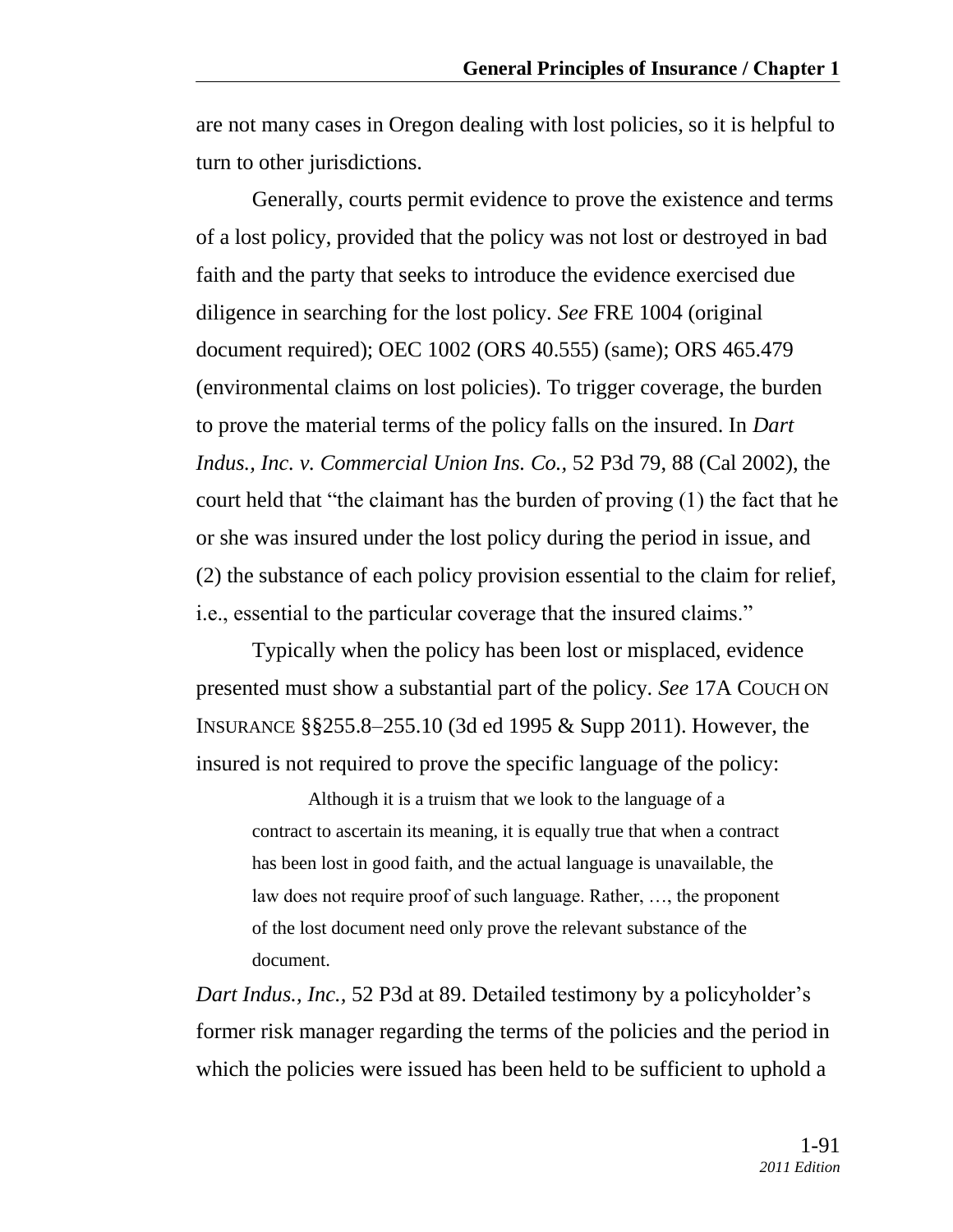jury verdict. *Boston Gas Co. v. Century Indem. Co.,* 529 F3d 8, 37-38 (1st Cir 2008). Evidence concerning coverage may be obtained from custom and practice. *City of Tacoma v. Great Am. Ins. Co.,* 897 F Supp 486, 488 (WD Wash 1995); *see also Savoy v. Harris,* 20 So 3d 1075, 1080 (La Ct App 2009) (insurer failed to produce evidence of nonrenewal); 17A COUCH ON INSURANCE §255.7 (listing factors that influence effect given to evidence of lost policy, the most important of which is how much time has passed since policy was issued).

PRACTICE TIP: In addition to the insured and the insurer, possible sources of information regarding a particular insurance policy include insurance agents, insurance brokers, insurers with related policies, insurance archivists, insurance archaeologists, accountants, lawyers, entities or persons for whom the insured has performed work, the state insurance commissioner, the National Archives, and the Insurance Services Office.

Although the standard of proof in civil cases is typically a preponderance of the evidence, courts have varied widely on the proper standard for lost insurance policies. Some courts require the insured to "prove [the policy's] former existence, execution, delivery and contents by clear, satisfactory and convincing evidence.‖ *Boyce Thompson Inst. For Plant Research v. Insurance Co. of North America,* 751 F Supp 1137, 1140 (SDNY 1990). However, other courts have criticized this "heightened standard of proof" and require only that the insured prove the policy's existence and material terms by a preponderance of the evidence. *Remington Arms Co. v. Liberty Mut. Ins. Co.,* 810 F Supp 1420, 1423 (D Del 1992); *Gold Fields Am. Corp. v. Aetna Cas. & Sur.*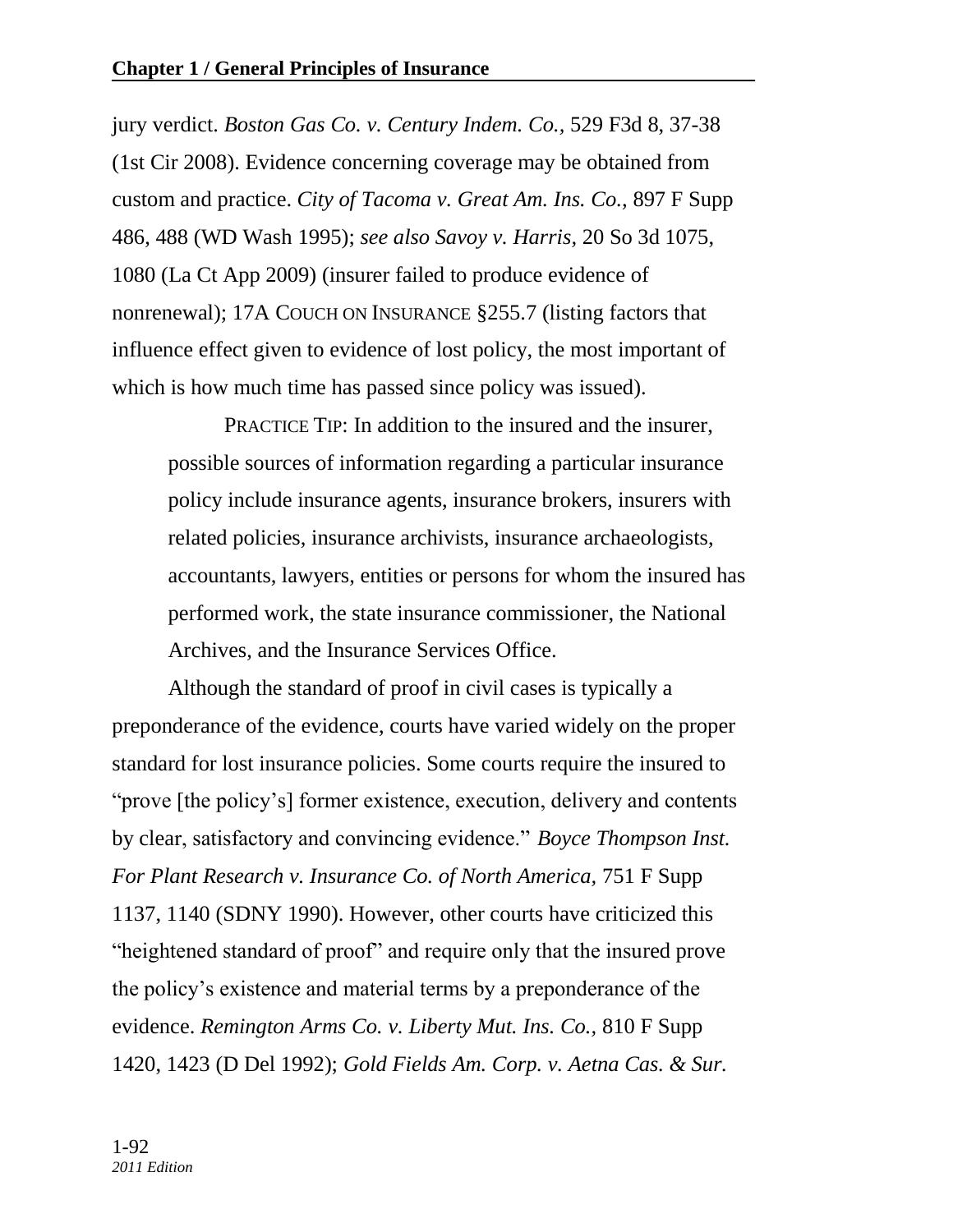*Co.,* 661 NYS2d 948, 950 (NY Sup Ct 1997) (stating that correct standard in New York is by preponderance of evidence). At least one court has said a "more likely than not" standard is appropriate. *Employers Ins of Wausau v. Duplan Corp,* 1999 US Dist LEXIS 15368, \*79 (SDNY Oct 20 1999). For a discussion of this debate, see *Dart Indus., Inc.,* 52 P3d at 79.

Once the insured proves the existence and material terms of the policy, the burden then shifts to the insurer to prove any applicable exclusions. *See State Farm Fire & Casualty Co. v. Reuter,* 299 Or 155, 159 n 3, 700 P2d 236 (1985); *Paxton-Mitchell Co. v. Royal Indem. Co.,* 279 Or 607, 614, 569 P2d 581 (1977).

### **§1.3-1(a) Environmental Cleanup Assistance Act and Lost Policies**

In 2003, the Oregon Legislature amended the Environmental Cleanup Assistance Act (ECAA) by enacting ORS 465.479, which imposes on insureds and insurers an obligation to search for lost policies. Under the statute, after the policyholder has performed a diligent search of its own records to determine the existence of a policy, the policyholder may provide the insurer with a lost-policy notice, which triggers the insurer's duty to investigate. The statute provides in part:

If, based on the information discovered in an investigation of a lost policy, the insured can show by a *preponderance of the evidence* that a general liability insurance policy was issued to the insured by the insurer, then if:

(a) The insured cannot produce evidence that tends to show the policy limits applicable to the policy, it shall be assumed that the minimum limits of coverage, including any exclusions to coverage,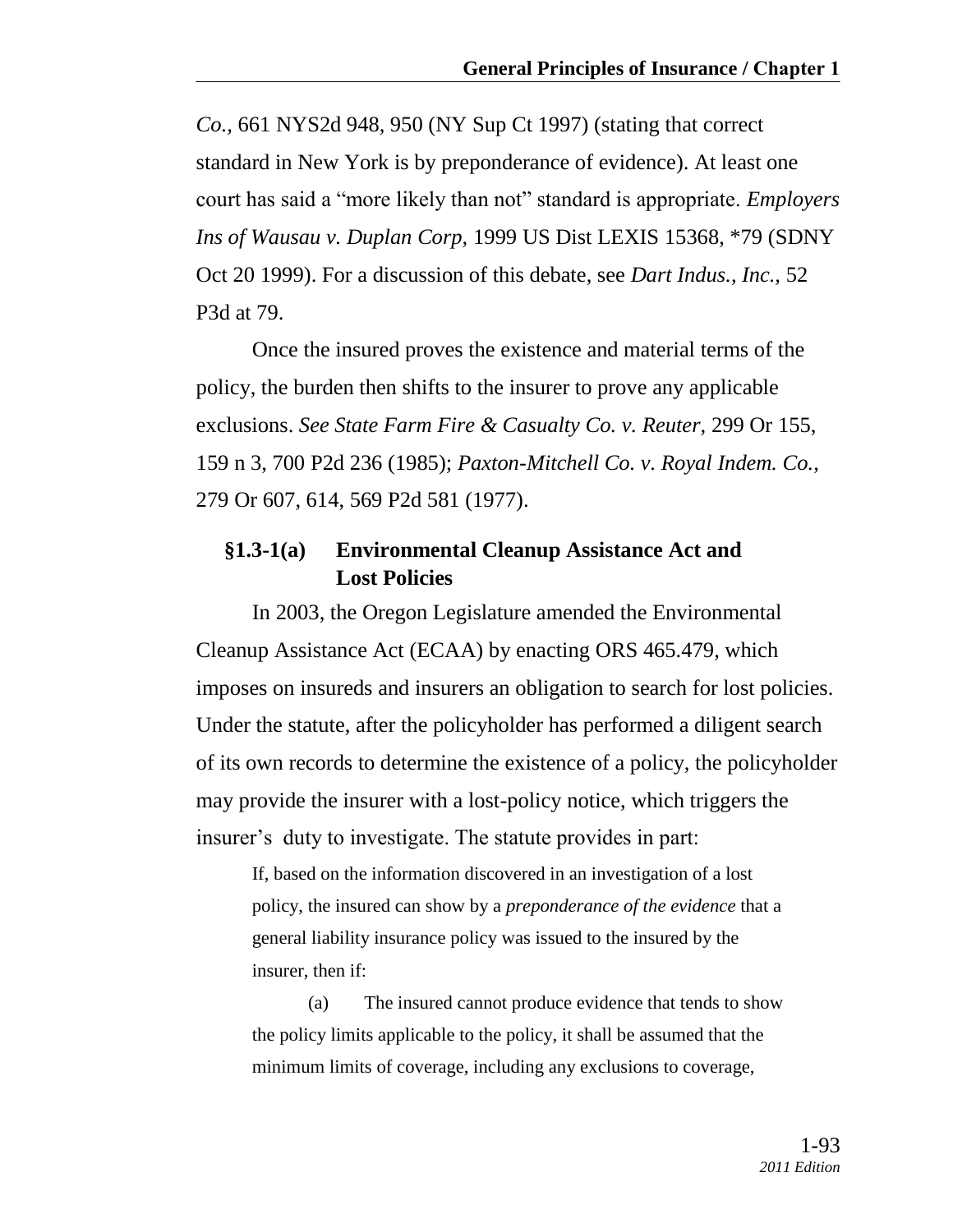offered by the insurer during the period in question were purchased by the insured.

(b) The insured can produce evidence that tends to show the policy limits applicable to the policy, then the insurer has the burden of proof to show that a different policy limit, including any exclusions to coverage, should apply.

ORS 465.479(6) (emphasis added). *See also Fireman's Fund Ins. Co. v. Ed Niemi Oil Co., Inc.,* 436 F Supp2d 1174, 1181 (D Or 2006), *rev'd on other grounds,* 317 Fed Appx 623 (9th Cir 2008) (citing ECAA and noting parties' settlement was not unreasonable in light of fact that policies had been lost),

The ECAA governs environmental claims under general liability insurance policies and specifically excludes motor vehicle and homeowner policies. ORS 465.475(2). It is unclear to what extent Oregon courts may apply the specific statutory requirements and standard of proof for lost policies under the ECAA to other types of insurance.

When the question concerns which defendant pays the plaintiff's defense cost, the issue of a lost policy is for the defendant to raise, not the plaintiff, unless the plaintiff is able to show that existing coverage is insufficient. *Schnitzer Inv. Corp. v. Certain Underwriters at Lloyd's of London,* 341 Or 128, 139, 137 P3d 1282 (2006) (see also court of appeals decision for discussion of genuine issue of material fact concerning lost policies, *Schnitzer,* 197 Or App 147, 161-163 (2005)).

For more discussion of lost policies and burdens of proof, see Tod Zuckerman & Mark Raskoff, ENVTL INS LITIG L AND PRAC §34:2 (2010).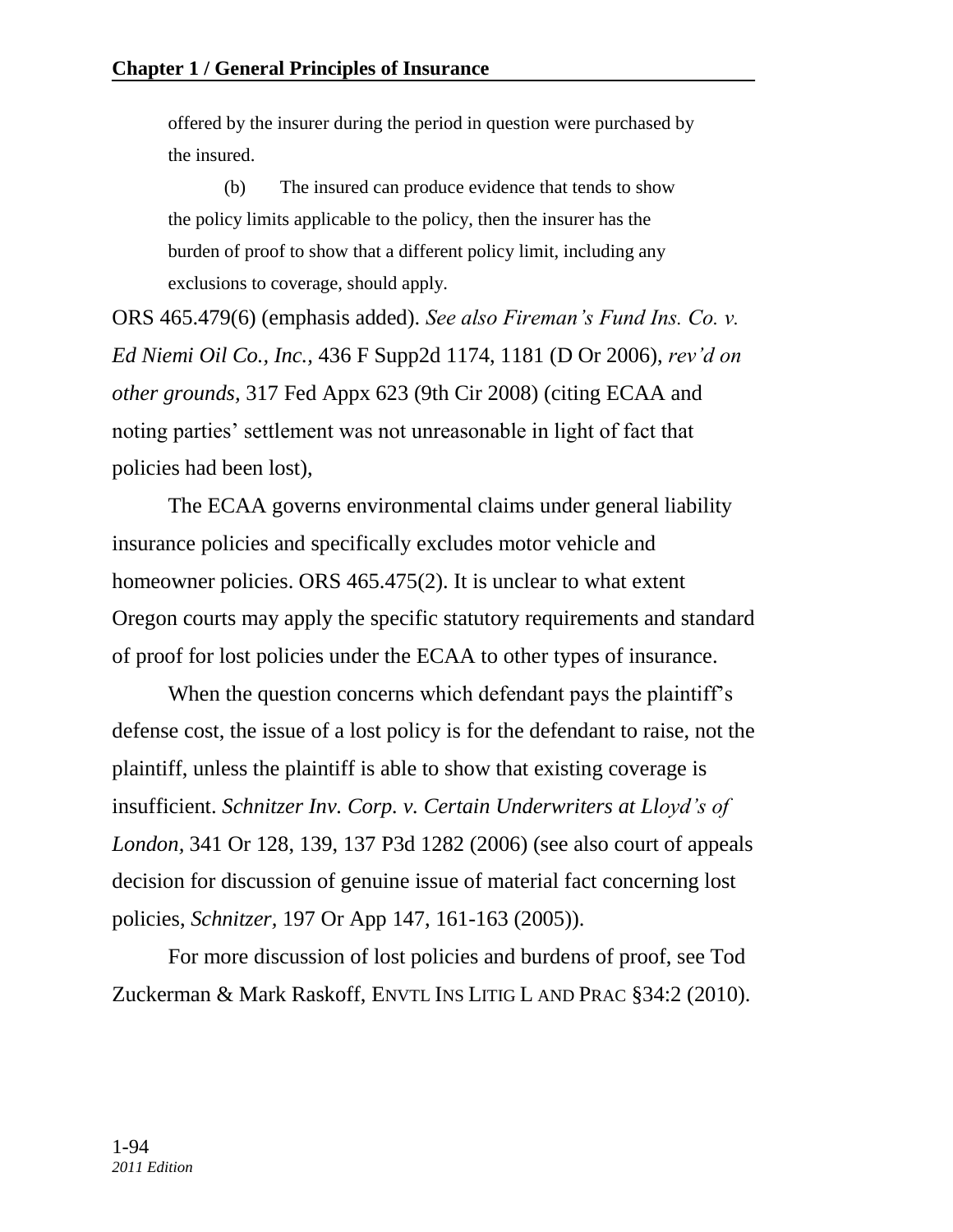#### **§1.3-2 Burden of Proof**

The initial burden of proving coverage is on the insured. *Lewis v. Aetna Ins. Co.,* 264 Or 314, 316, 505 P2d 914 (1973). For example, the beneficiary of a life insurance policy has the burden of establishing that the death resulted from an accident within the meaning of the policy. *In Stuart v. Occidental Life Ins. Co.,* 156 Or 522, 527–528, 68 P2d 1037 (1937), for example, the beneficiary had the burden to establish that her husband's death resulted from an accidental injury. *See also Coburn v. Utah Home Fire Ins. Co.,* 233 Or 20, 375 P2d 1022 (1962) (insured required to prove that boat's sinking while moored was caused by "peril" of the sea‖); *La Barge v. United Ins. Co.,* 209 Or 282, 300, 306 P2d 380 (1957), *overruled on other grounds in Perry v. Hartford Acci. & Indem. Co.,* 256 Or 73, 82 (1970) (insured proved that arthritis was not cause of accident).

The insured's duty of proving that the cause of the loss was an insured peril also extends to proving that the policy was in effect when the loss occurred. *American Federal Sav. & Loan Asso. v. Rice,* 76 Or App 635, 639–640, 711 P2d 150 (1985); *see also Kalgin Packing Co. v. Fire Asso. of Philadelphia,* 67 F2d 569 (9th Cir 1933); *Heipershausen Bros., Inc. v. Continental Ins. Co.,* 25 F Supp 1010 (SDNY 1938).

When the insured brings a claim against agents of an insurer, the insured has the burden to show that the agents were authorized to act as such. *Williams v. International Harvester Co.,* 172 Or 270, 141 P2d 837 (1943), *overruled on other grounds, Rogue Valley Mem'l Hosp. v. Salem Ins. Agency, Inc.,* 265 Or 603, 510 P2d 845 (1973).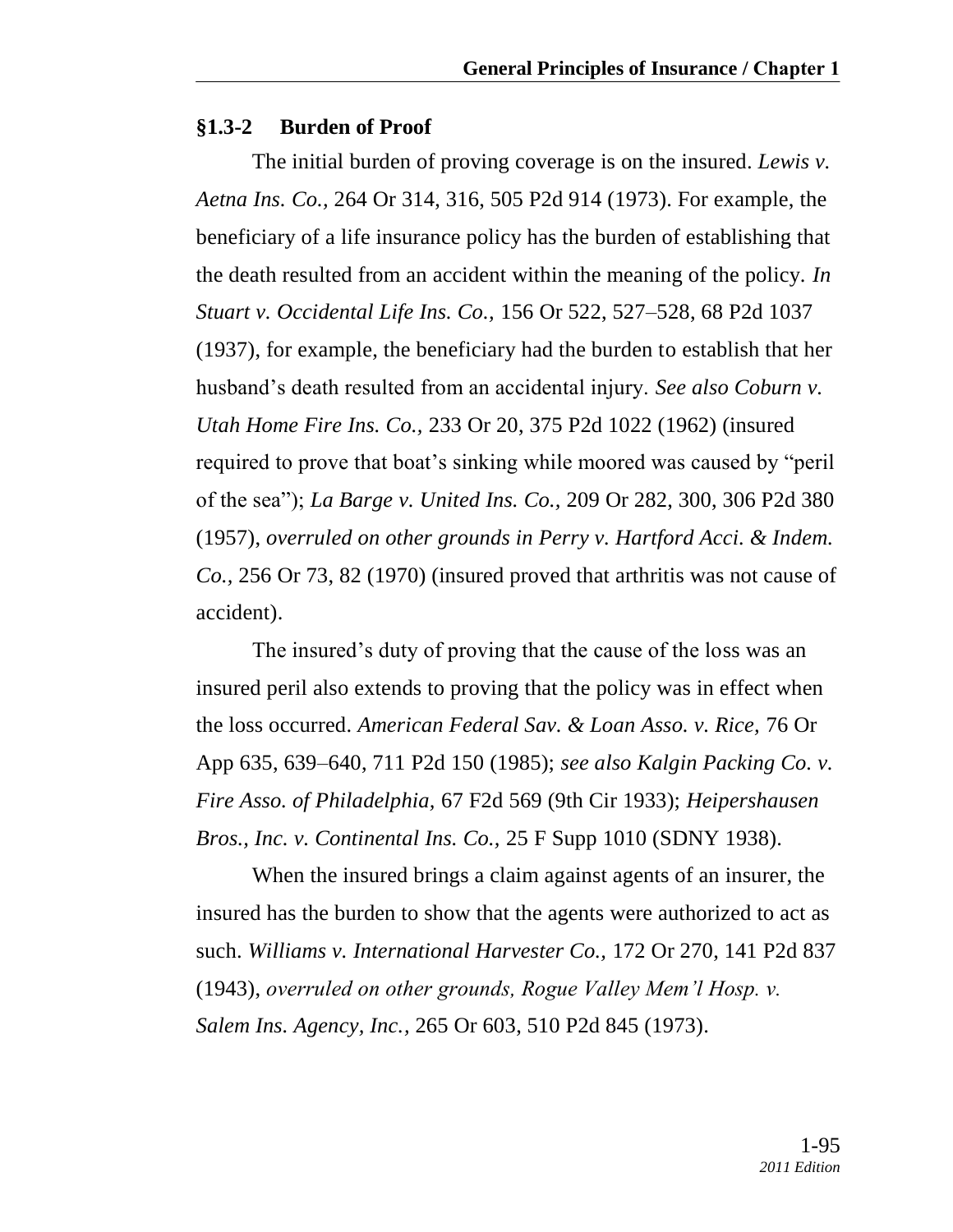# **§1.3-2(a) Proving Applicable Exclusions**

Once the insured proves the existence and material terms of the policy, the burden then shifts to the insurer to prove that the policy excludes coverage. *See State Farm Fire & Casualty Co. v. Reuter,* 299 Or 155, 159 n 3, 700 P2d 236 (1985); *Stanford v. American Guaranty Life Ins. Co.,* 280 Or 525, 527, 571 P2d 909 (1977), *appeal after remand,* 281 Or 325 (1978); *Paxton-Mitchell Co. v. Royal Indem. Co.,* 279 Or 607, 614, 569 P2d 581 (1977); *see also Royal Indem. Co. v. John F. Cawrse Lumber Co.,* 245 F Supp 707, 709–710 (D Or 1965) (applying Oregon law).

For example, after the insured presents prima facie evidence of ownership of an automobile for purposes of auto insurance, that evidence may be rebutted with the insurer's evidence of another person's control over the vehicle. *Barber v. George,* 144 Or App 370, 372–373, 927 P2d 140 (1996) (plaintiffs failed to show that defendants, not their son, owned vehicle). Evidence of another person's control may indicate that someone other than the titled owner has an ownership interest in a vehicle. *See Weber v. State Farm Mut. Auto. Ins. Co.,* 216 Or App 253, 258–259, 172 P3d 660 (2007) (partial payment of the purchase price, possession and control of car, and purchase of insurance may create issue of fact regarding ownership).

In the case of a life insurance policy, the insurer carries the burden of proving suicide. *Hildebrand v. United Artisans,* 50 Or 159, 162, 91 P 542 (1907). However, when an action is brought on the double indemnity provisions of an insurance policy that provides recovery for death by accident, the plaintiff has the burden of proving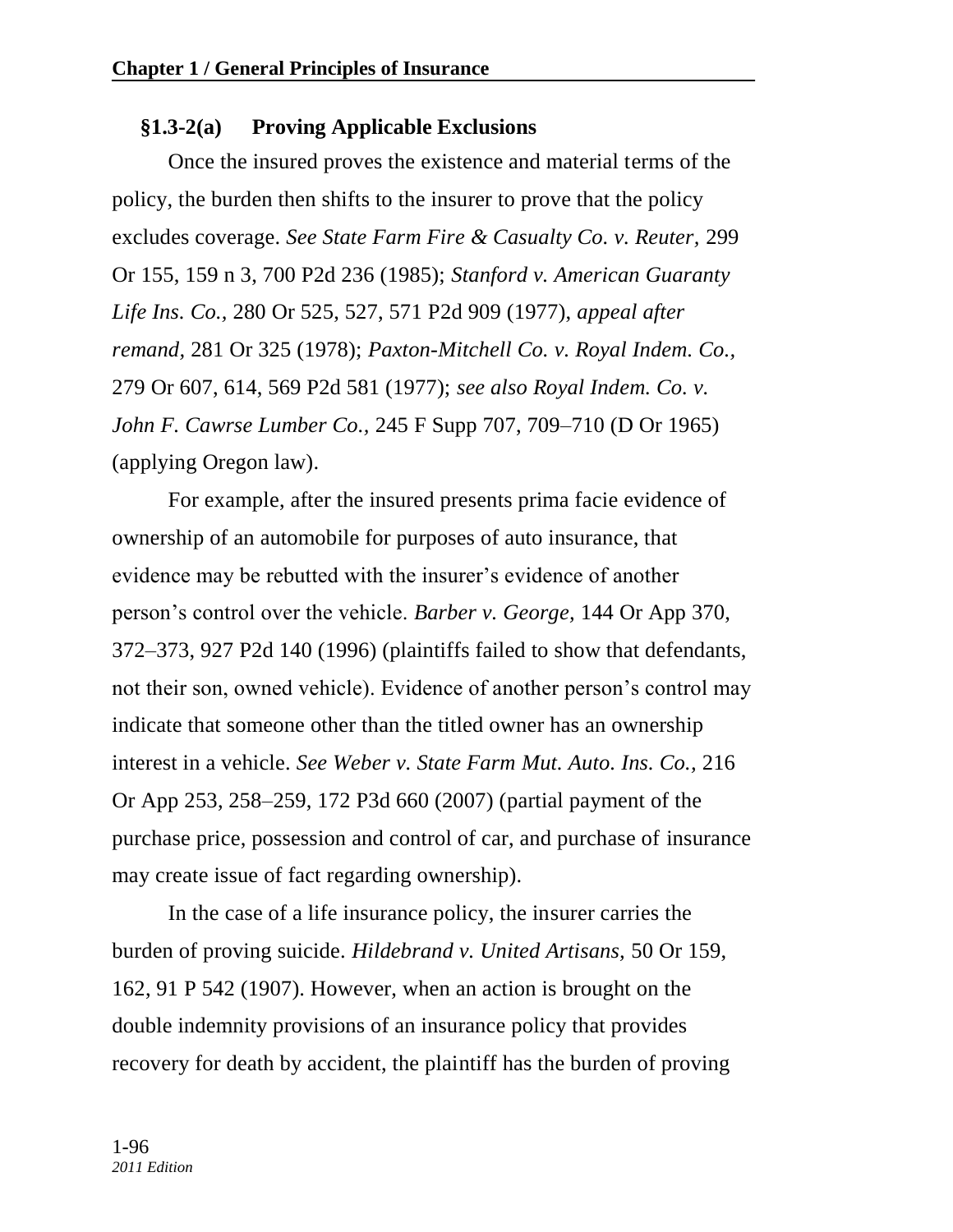that the insured's death was by accident. *United States Nat'l Bank v. Underwriters at Lloyd's, London,* 239 Or 298, 323, 382 P2d 851, 396 P2d 765 (1964).

In a class action suit, in order to establish a factual issue for a jury regarding whether the insured was injured by the insurer's denial, the plaintiffs were not required to prove that they actually paid the medical expenses that the insurer had denied as unreasonable. *Strawn v. Farmers Ins. Co. of Or.,* 228 Or App 454, 467, 209 P3d 357 (2009), *reversed on other grounds,* 2011 Ore LEXIS 444 (May 19, 2011).

#### **§1.3-2(a)(1) Misrepresentations**

When an insurer seeks relief from its responsibilities under an insurance contract, it has the burden to prove the elements necessary for rescission or avoidance. *Santilli v. State Farm Life Ins. Co.,* 278 Or 53, 57, 562 P2d 965, (1977) (burden on insurer to prove materiality of misrepresentations); *Crawford v. Standard Ins. Co.,* 49 Or App 731, 735, 621 P2d 583 (1980) (burden on insurer to prove reliance on insured's fraud).

For fire insurance, "In order to use any representation by or on behalf of the insured in defense of a claim under the policy, the insurer must show that the representations are material and that the insurer relied on them." ORS 742.208(3).

An insurer makes out a prima facie case of reasonable reliance on a misrepresentation if the insurer shows that it approved the policy in the ordinary course of business, it would not have issued the policy but for the false representations, and it had a right to rely on the application. *Story v. Safeco Life Ins. Co.,* 179 Or App 688, 694, 40 P3d 1112 (2002);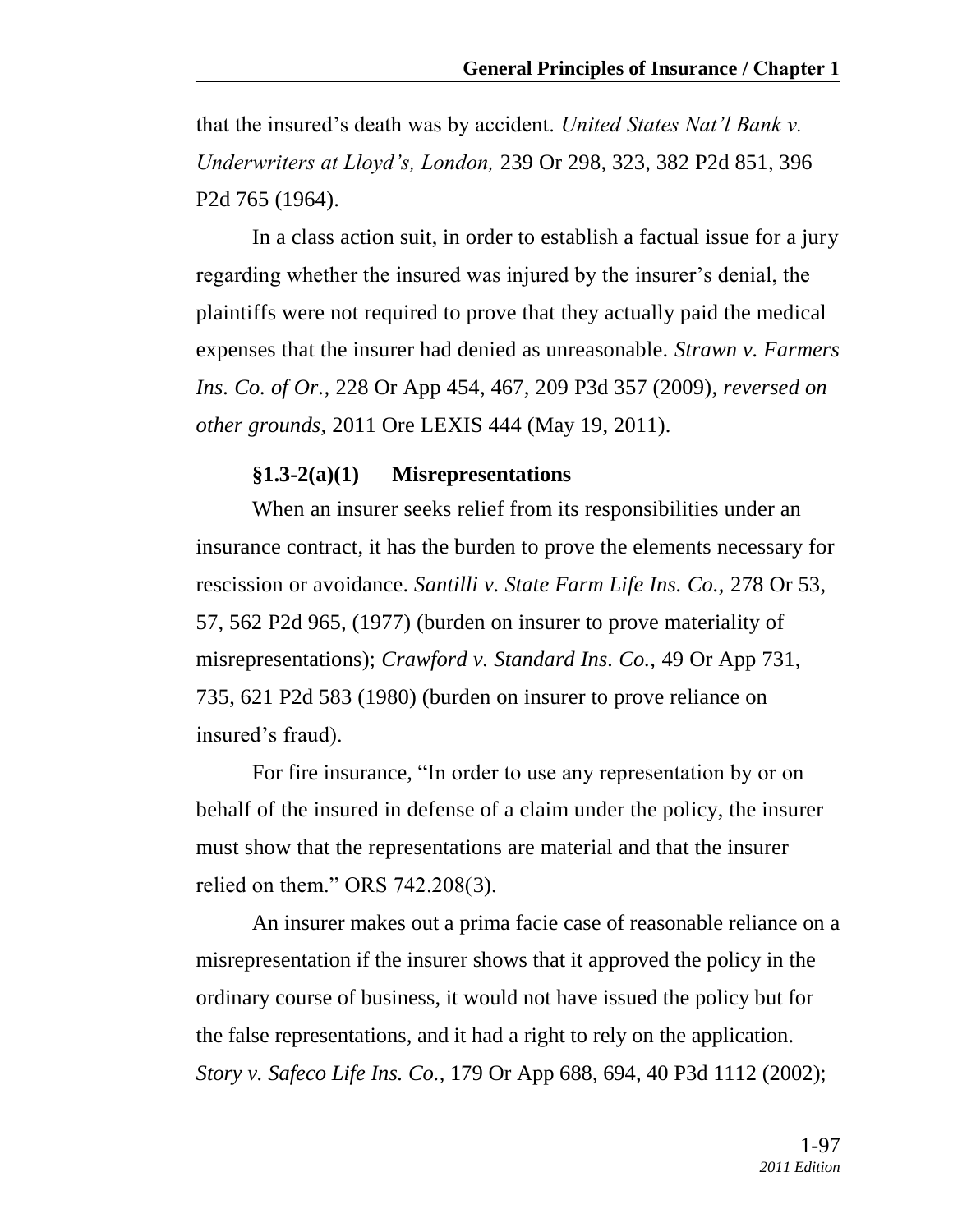*see also Mutual Life Ins. Co. v. Muckler,* 143 Or 327, 331, 21 P2d 804 (1933) (reliance requires insurer to prove that insured knowingly made false statements in application for life insurance policy); *Progressive Specialty Ins. Co. v. Carter,* 126 Or App 236, 241, 868 P2d 32 (1994) (insurer failed to prove reliance on insured's false representations, which were material to decision to insure); *Mutual of Enumclaw Ins. v. McBride,* 295 Or 398, 400, 667 P2d 494 (1983) (measure of proof is preponderance of evidence).

An insured's misrepresentation on an application for health insurance could be material even if not related to the condition for which a claim was later made. In *Reisen v. Blue Cross Blue Shield,* 115 Or App 396, 402, 839 P2d 729 (1992), the court held that a misrepresentation is material as a matter of law if its disclosure would have made the insurer unwilling to accept the risk.

For more on rescission, material misrepresentation, and reliance, see §§1.4-3 to 1.4-3(h).

# **§1.3-2(a)(2) Noncooperation**

For an insurer to argue noncooperation as a defense, "the insurance company has the burden to plead and prove that it has suffered prejudice as a result" of the insured's noncooperation. *Bailey v. Universal Underwriters Ins. Co.,* 258 Or 201, 219, 474 P2d 746 (1970).

In *Ivanov v. Farmers Ins. Co. of Or.,* 344 Or 421, 185 P3d 417 (2008), the court construed ORS 742.524(1)(a), the statute governing PIP claims. "Claims for those statutorily mandated benefits are presumed to be reasonable and necessary" at the time they are submitted to an insurer. *Ivanov,* 344 Or at 428. Once the presumption is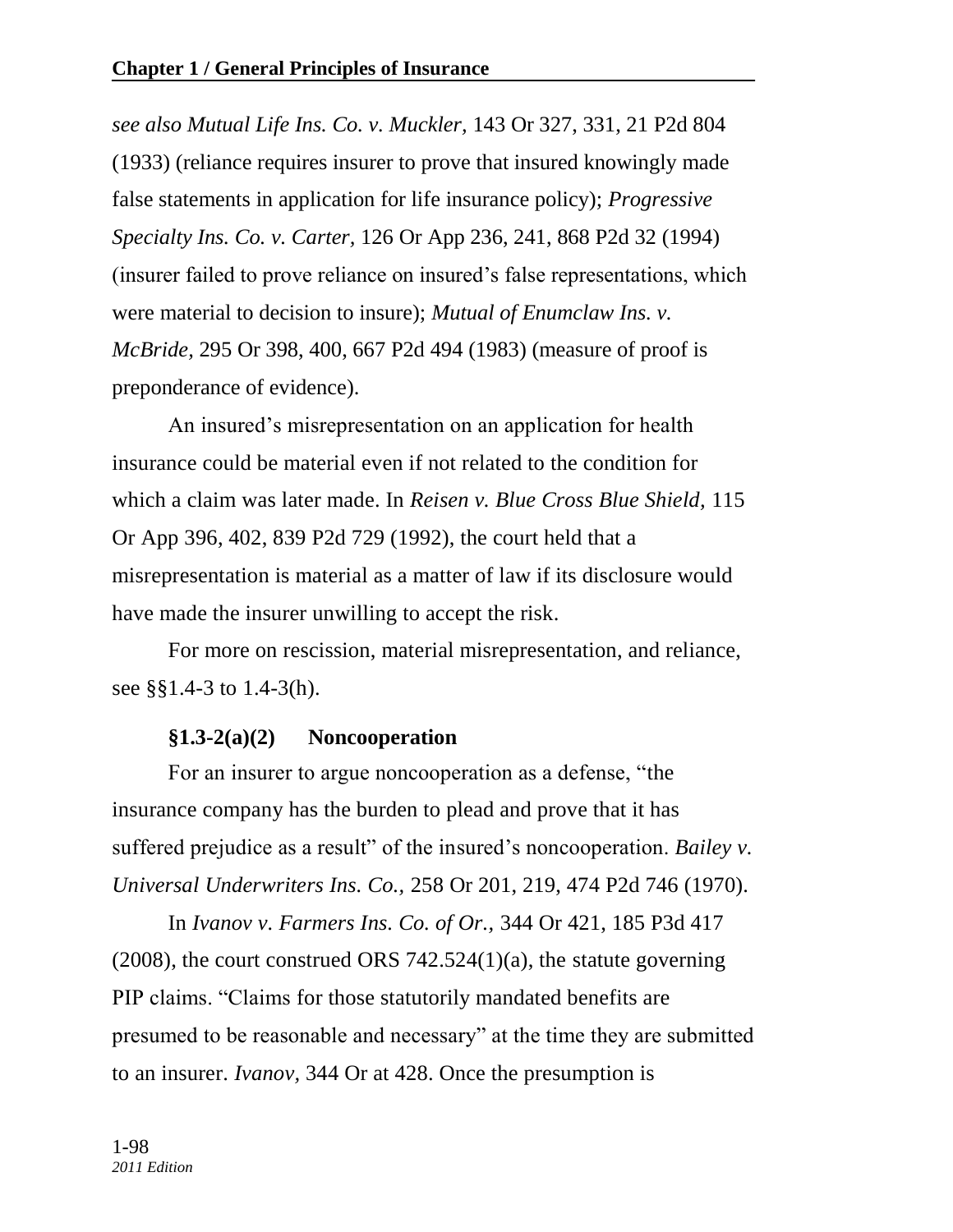established, the burden shifts to the insurer to challenge the validity of the claims. Furthermore, an insurer that denies PIP claims must establish that its denials were based on reasonable investigations "sufficient to support a decision to deny a medical expense claim" that meets the statutory presumption. *Ivanov,* 344 Or 421..

An insurer that denies a claim based on an insured's failure to give immediate notice of a possible claim has the burden to show prejudice. *Lusch v. Aetna Casualty & Surety Co.,* 272 Or 593, 597, 538 P2d 902 (1975); *Carl v. Oregon Auto. Ins. Company/North Pac. Ins. Co.,* 141 Or App 515, 520-521, 918 P2d 861 (1996); *but see United Pacific Ins. Co. v. Mazama Timber Products, Inc.,* 270 Or 242, 527 P2d 259 (1974) (when insured claimed oral notice was given to agent that later died, insurer was not required to negate all other possibilities of notice and did not have to prove that no notice of any kind had been given).

Whether the insurer suffered prejudice may be a matter of law or a question of fact. *See Emplrs Ins. of Wausau v. Tektronix, Inc.,* 211 Or App 485, 494-501, 156 P3d 105 (2007) (discussing cases on this issue). An insurer may not be entitled to judgment as a matter of law if a reasonable juror could find from the evidence that the insurer has not been prejudiced because the insurer had access to information that would have allowed it to conduct an adequate investigation or protect its and the insured's interest. *North Pac. Ins. Co. v. United Chrome Prods., Inc.,* 122 Or App 77, 81-82, 857 P2d 158, *modified on reconsideration on other grounds,* 123 Or App 536 (1993). Likewise, if a reasonable juror could conclude that the insurer would not have taken advantage of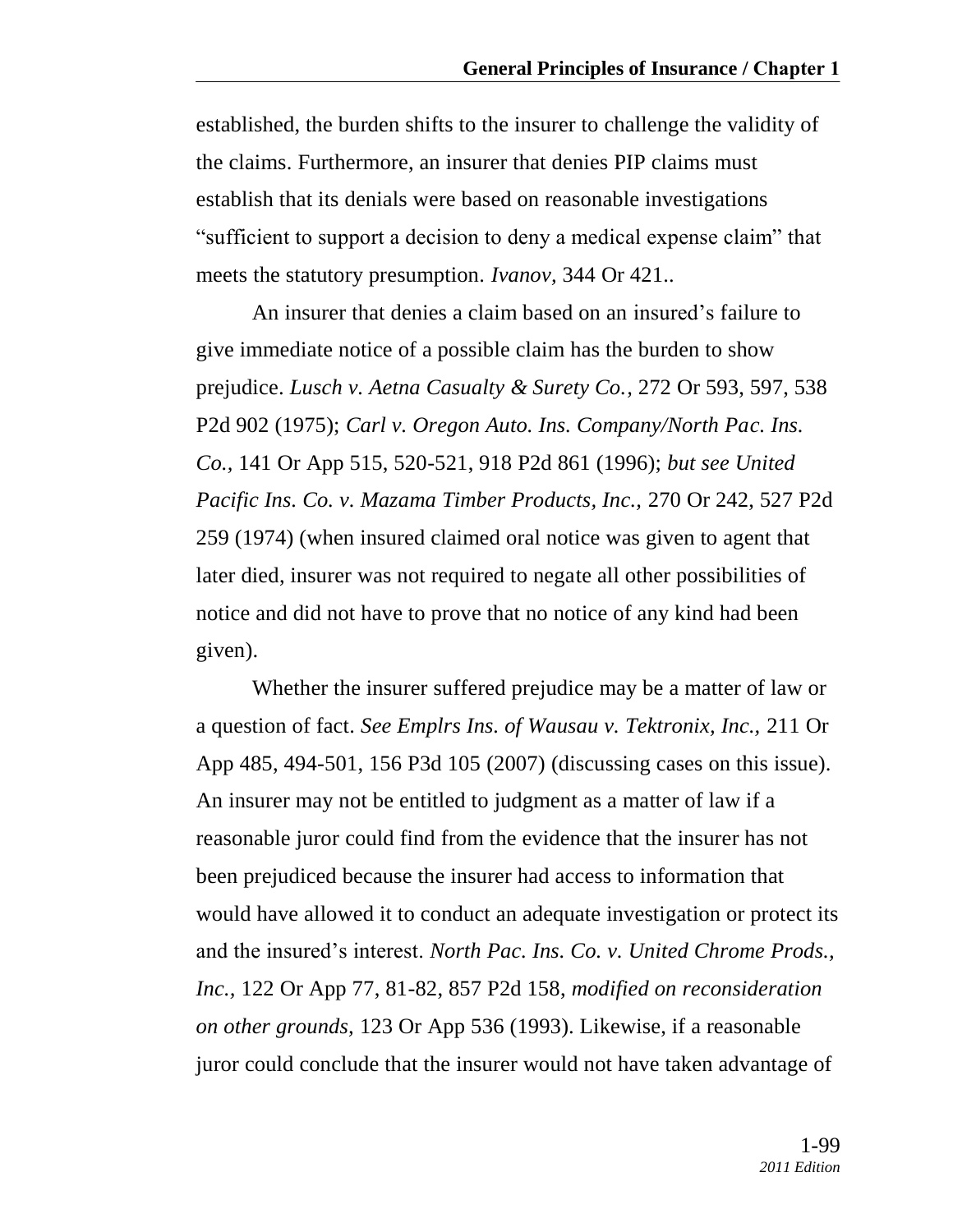any additional opportunities to investigate or otherwise protect its interest and that of the insured, the insurer is not entitled to judgment as a matter of law. *Halsey v. Fireman's Fund Ins. Co.,* 68 Or App 349, 354, 681 P2d 168 (1984).

The insurer also has the burden to show that the insured either knew or had reason to know, a substantial period of time before giving notice, that there was a likelihood that the tort-feasor lacked coverage. *General Acci. Fire & Life Assurance Corp. v. Shasky,* 266 Or 312, 319- 322, 512 P2d 987 (1973).

For more on notice and proof of loss, see §§4. 7-1(a) to 4.7-1(b).

# **§1.3-2(b) Proving Exceptions to Exclusions**

Analytically, an exception to an exclusion has the effect of providing coverage that otherwise would not exist under the exclusion. Thus, the burden of proof returns to the insured to establish an exception to a standard exclusion. *Emplrs Ins. of Wausau v. Tektronix, Inc.*, 211 Or App 485, 514, 156 P3d 105 (2007) ("Tektronix seeks the benefit of the exception to the pollution exclusion. For that reason, it is appropriate that Tektronix bear the burden of proving that the exception is applicable").

# **§1.3-2(c) Standard of Proof**

Many lawyers and scholars confuse the term "standard of proof" with "burden of proof." The standard of proof is the measure of conviction that a party must achieve in the mind of the trier of fact in order to meet the burden of persuasion. *State v. James,* 339 Or 476, 485, 123 P3d 251 (2005). In *Addington v. Tex.,* 441 US 418, 423, 99 S Ct 1804, 60 L Ed 2d 323 (1979), the court said that the standard of proof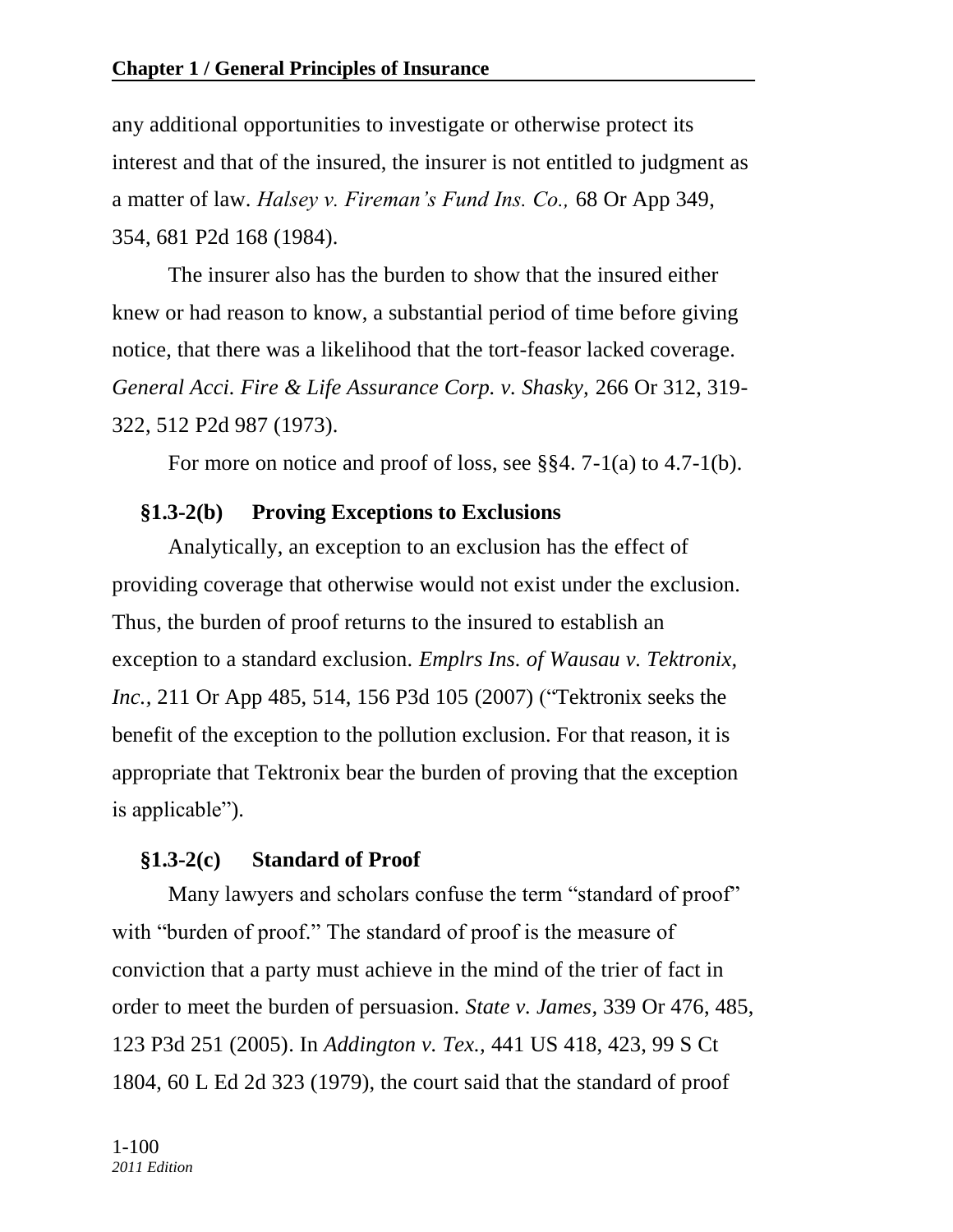operates to "instruct the factfinder concerning the degree of confidence" our society thinks he should have in the correctness of factual conclusions for a particular type of adjudication."

In *Mutual of Enumclaw Ins. v. McBride,* 295 Or 398, 667 P2d 494 (1983) the court enunciated a test for determining when a statutory action, although characterized as civil, requires proof by the higher clear and convincing standard rather than the preponderance of the evidence standard. When a statute creates a civil cause of action and is silent as to the degree of proof required, the civil preponderance standard normally applies. When the consequences of fraud or misrepresentation are solely the forfeiture of a contractual benefit, the stakes are financial. "While the loss of anticipated insurance benefits may be a severe blow, it is no more severe than the consequences attaching to many disputes in tort or contract. For those reasons, insurance fraud or false swearing is a purely civil dispute‖ and the preponderance standard applies. *McBride,* 295 Or at 407. However, "[t]here are occasions where a statutory cause of action, although characterized as civil, requires proof by the higher clear and convincing standard," because of the quasi-criminal sanctions attached. *McBride,* 295 Or at 405. *See also Mut. Life Ins. Co. v. Muckler,* 143 Or 327, 331, 21 P2d 804 (1933) (applying preponderance of evidence standard to whether insured made false statements in application for life insurance policy).

The court in *McBride* construed ORS 743.612 governing fire insurance policies, and did not explicitly resolve whether the same rule applies to statutes that govern other kinds of insurance policies. Therefore, it is unsettled to what degree courts will apply the *McBride*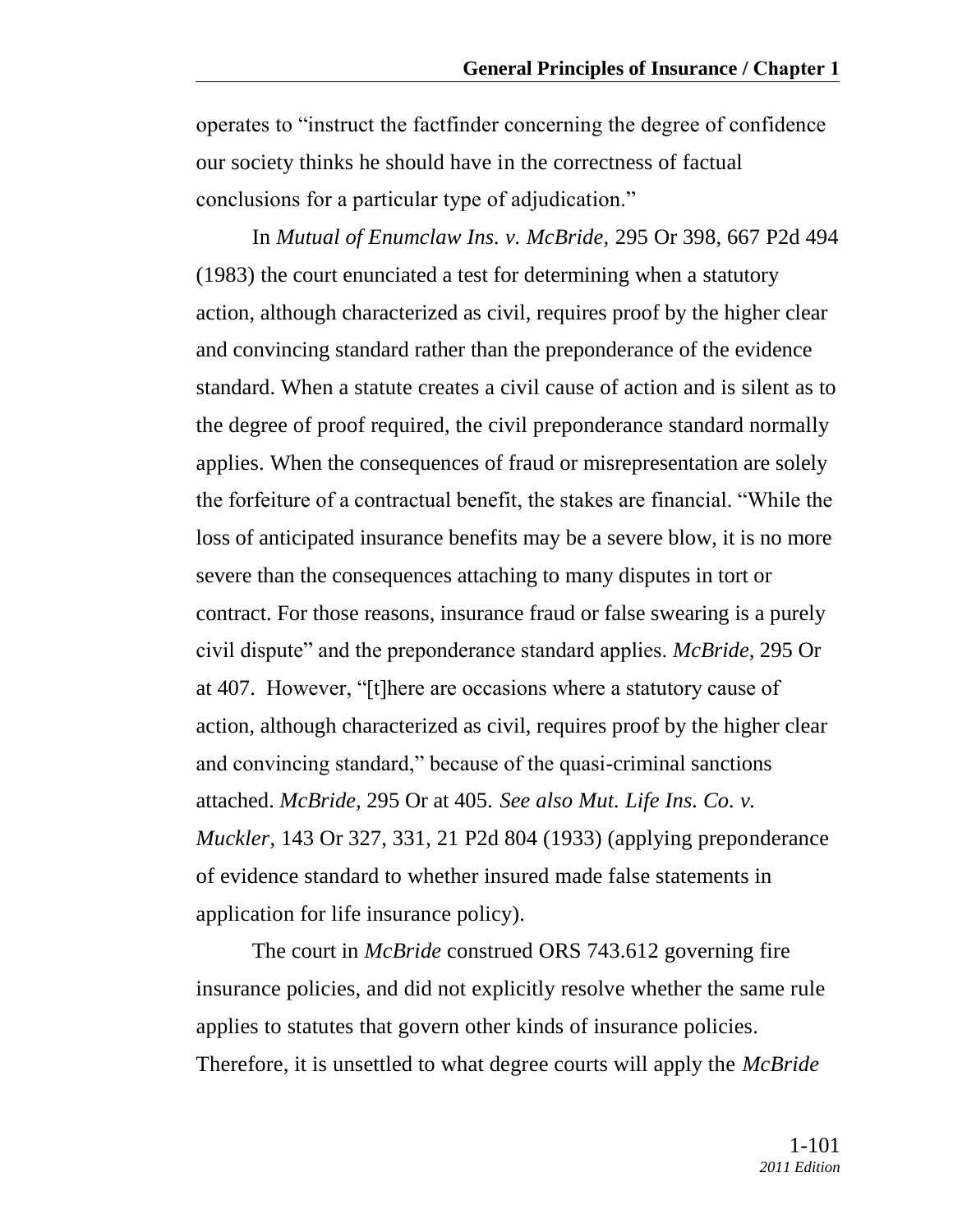test to various insurance policy cases. In *Stuart v. Pittman,* 350 Or 410, 416 n 4,  $\_\_$  P3d  $\_\_$  (2011) for example, which was a dispute concerning an oral binder as governed by ORS 742.043, the court noted that ―[t]he Court of Appeals' disposition of the case did not require that it reach the issue [of standard of proof]. Because defendant conceded the existence of the oral binder, we need not address whether the trial court erred in failing to instruct the jury regarding the heightened standard of proof."

In rescission cases, the Oregon Court of Appeals has applied the preponderance of the evidence standard to cases that involve motor vehicle and life insurance policies. *See Progressive Specialty Ins. Co. v. Carter,* 126 Or App 236, 868 P2d 32 (1994) (insurer had to prove by preponderance of evidence that it issued motor vehicle policy in reliance on insured's false representations, which were material to decision to insure).; *Story v. Safeco Life Ins. Co.,* 179 Or App 688, 694, 40 P3d 1112 (2002). (in life insurance case, " $[t]$ o meet its burden of persuasion, the insurer must . . . establish by a preponderance of the evidence that it had no such knowledge or at least that its failure to discover the true facts was attributable to mere negligence".

But when the parties seek reformation, equity will not reform an insurance policy unless the alleged mistake is established by clear and satisfactory evidence. In *Boardman v. Insurance Co. of Pennsylvania,* 84 Or 60, 164 P 558 (1917)*,* the partnership of Boardman & Bartle brought suit to reform an insurance policy after striking the words "Boardman & Miller" and inserting "Boardman & Bartle" as the name of the insured. The supreme court held that "the testimony as to the real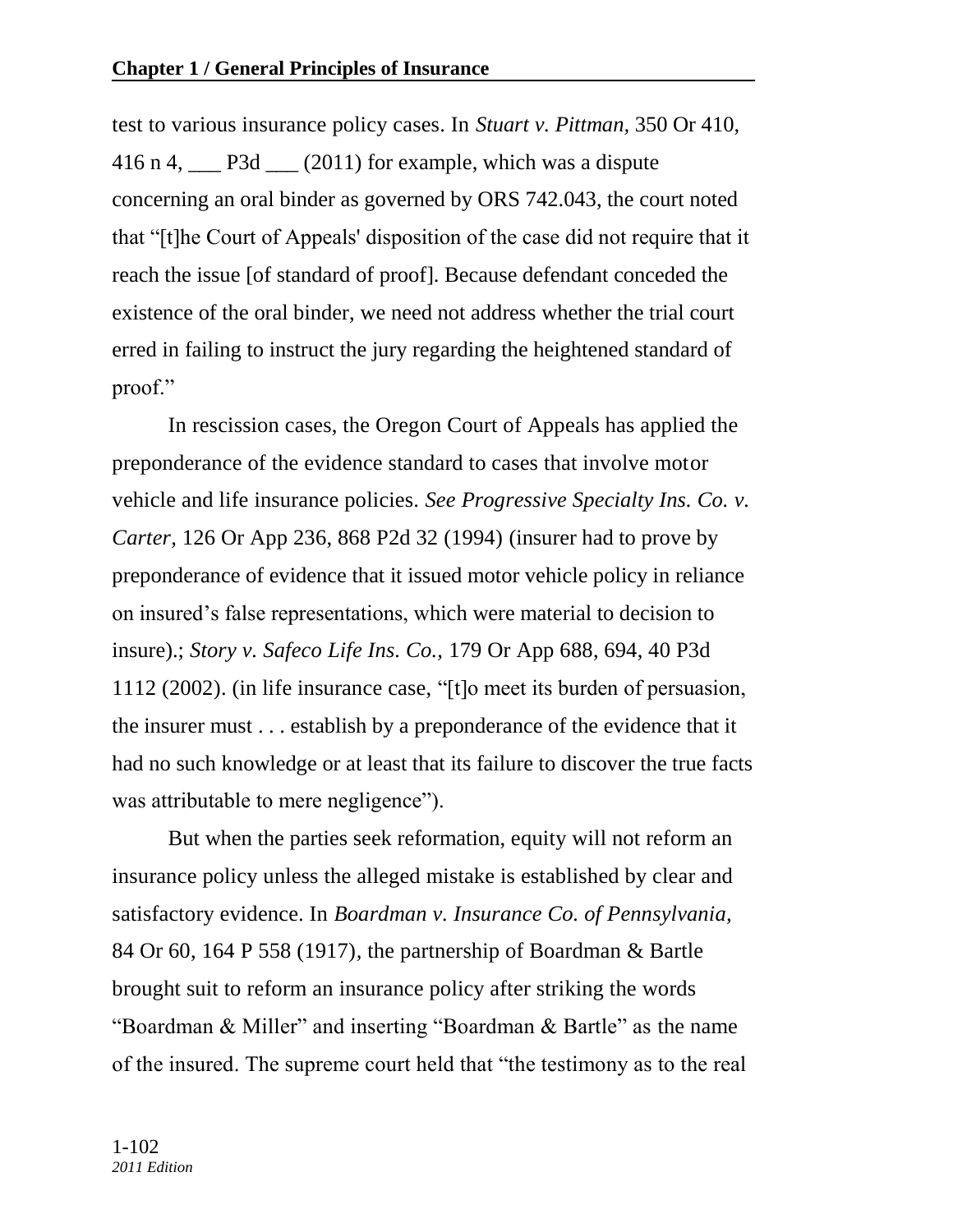contract intended by the parties must be clear and convincing," and "if it is at an equal balance either as to what the agreement was or as to the mutuality of the mistake," reformation would not be allowed. *Boardman,* 84 Or at 69. *See also Epstein v. State Ins. Co.,* 21 Or 179, 181, 27 P 1045 (1891) (in addition to ordinary burden of proof, there is, in reformation cases, additional burden of overcoming presumption created by the contract itself).

The presumption that a binder includes the terms of the policy must be overcome by the clear and express terms of the binder. In *Stuart,* 350 Or at 418, an oral binder to provide a "safety net" of coverage "in all instances that something goes wrong" and provide some type of coverage for "faulty work" was not vague or obscure. "Rather, those terms, in the context in which they were used, were easily understood and were not implied or left to inference, and thus were sufficient under the 'clear and express' requirement in ORS  $742.043(1)$ " to provide coverage under the insurance binder. *Stuart,* 350 Or at 420.

The insured makes out a case if the factfinder finds that the preponderance of the evidence favors any one of the causes insured against, even though it may be impossible to say which of the several causes alleged was the actual or "proximate" cause of the loss. *See, e.g., Automobile Ins. Co. v. Central Nat'l Bank, Sav. & Trust Co.,* 20 F2d 619, 620-621 (6th Cir 1927).

If, however, the factfinder can only speculate whether the loss was caused by an insured peril or some other cause not covered by the policy, or the evidence is in equipoise, the insured has failed to sustain the burden of proof, and recovery on the policy must be denied. *Coburn*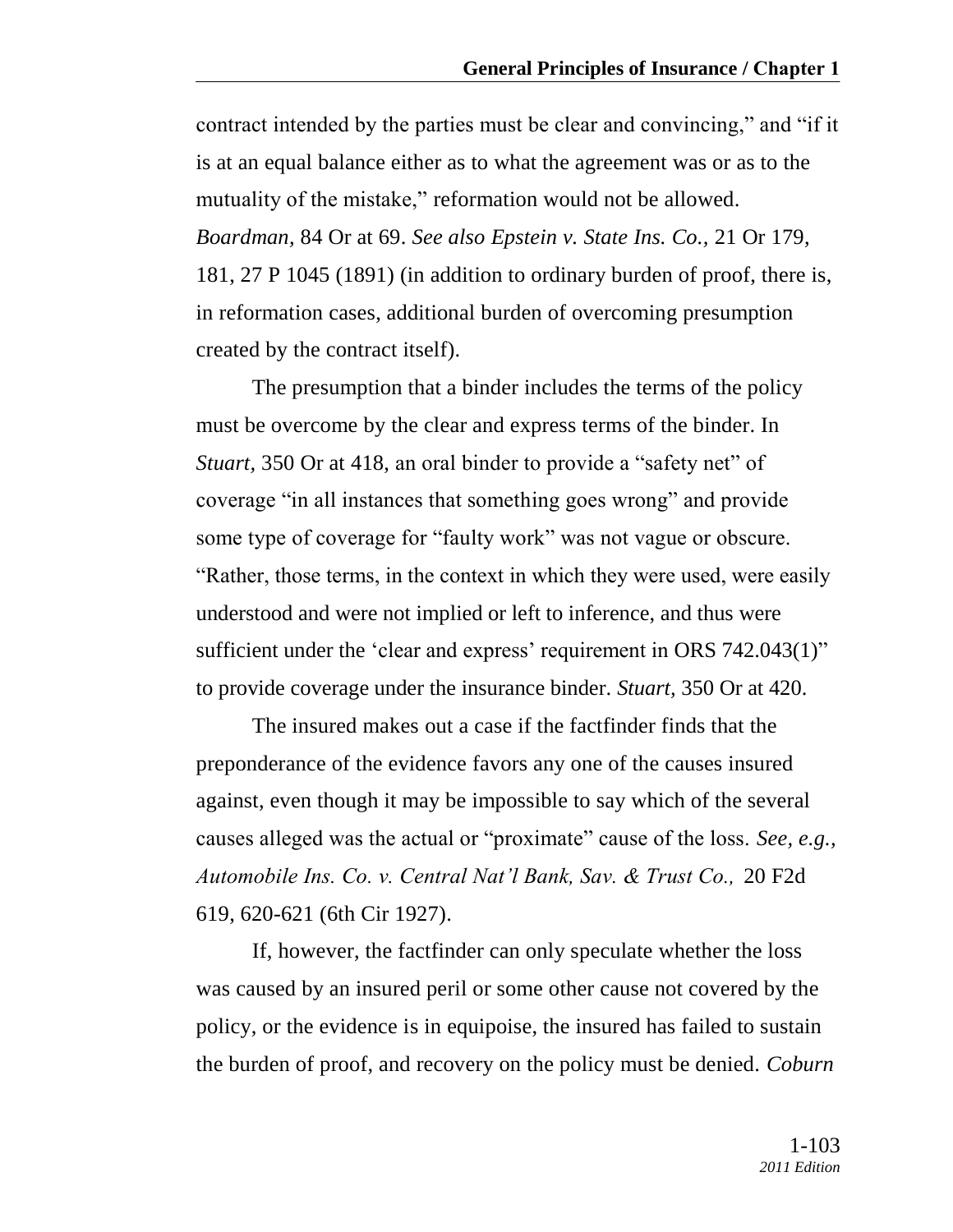*v. Utah Home Fire Ins. Co.,* 233 Or 20, 375 P2d 1022 (1962); *Wood v. Great America Insurance Co.,* 289 F Supp 1014 (ED Wis 1968); *Northwestern Mut. Life Ins. Co. v. Linard,* 498 F2d 556, 561 (2d Cir 1974).

### **§1.4 TERMINATION OF POLICIES**

The right to abort an insurance contract—whether by termination, cancellation, rescission, reformation, or an abandonment in some other form—has several sources. These sources include state statutes, federal statutes, judicial doctrines, policy provisions, and other agreements between the insured and insurer. Attorneys should take care to look beyond the Oregon insurance statutes, especially when an insurance policy has been issued in connection with a government benefit or other statutory scheme, or when the insured whose coverage is being terminated is a member of a statutorily protected class.

Sections 1.4-1 to 1.5-6 focus on terminations of insurance policies. Sections1.4-1 to 1.4-3(h) outline judicial doctrines and generally applicable Oregon statutes, briefly detailing some basic principles of termination. The specific doctrines of cancellation (§§1.4-2 to 1.4-2(e)), rescission ( $\S$ §1.4-3 to 1.4-3(h)), and reformation ( $\S$ §1.5 to 1.5-6) are covered. Treatise authors agree that there is some misuse and confusion with these terms. *See* 2 COUCH ON INSURANCE §30.3 (3d ed 1995 & Supp 2011). These terms may invoke different sets of doctrines and procedures, and the practicing attorney should use and understand the correct terminology.

The attorney should be aware that many types of insurance have their own section in the ORS, which often contain unique provisions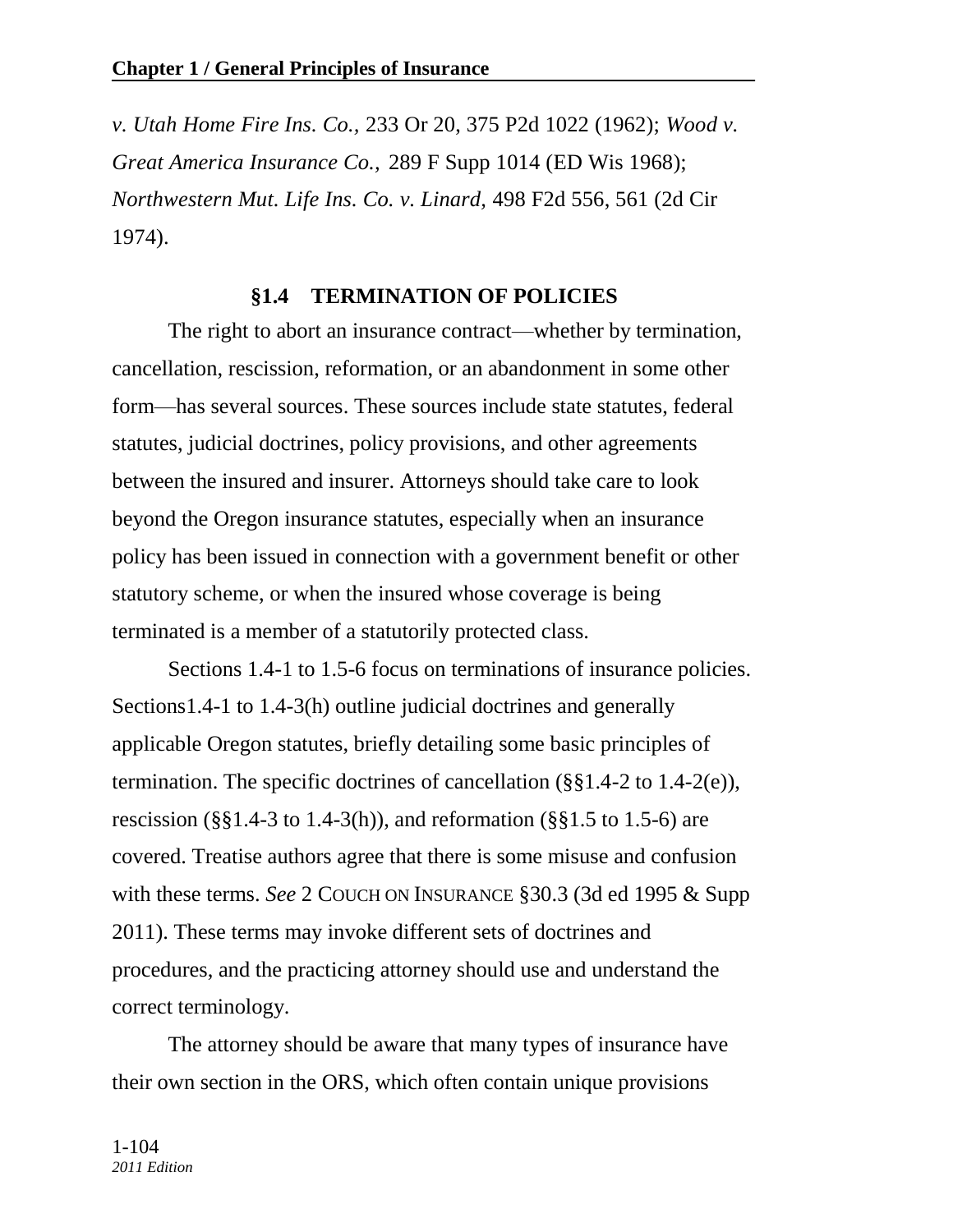governing the rights and procedures of cancellation. For example, fire insurance policies must contain provisions detailing that the policy terminates at 12:01 a.m. on a specific day (ORS 742.206), but other types of insurance have no such requirement regarding the precise minute of cancellation.

Because statutes often add detail or limitations to court decisions, some sections in this chapter overlap. For example, the statutes governing termination of motor vehicle insurance policies for misrepresentation, ORS 742.560–742.57, overlap with the judicial doctrine of rescission.

#### **§1.4-1 Introduction**

Cancellation and termination are distinct terms, but sometimes the demarcation is not clear. Cancellation is the termination of a policy before its expiration, and a party to an insurance contract has the right to cancel when it has the "right to terminate a policy prior to its expiration." 2 COUCH ON INSURANCE §30.1 (3d ed 1995 & Supp 2011). Termination, however, is ending a policy through the lapse of the policy period. When terms of the policy specify that coverage terminates on the occurrence of specified events, "the termination of coverage is not a matter of cancellation but is merely a question of the duration of the risk provided by the policy."  $2$  COUCH ON INSURANCE § 30.2.

The Oregon Insurance Code, however, does not always use these definitions uniformly and sometimes applies slightly different definitions of cancellation. For example, "cancellation" as used in motor vehicle insurance policies is "termination of coverage by an insurer, other than termination at the request of the insured, during a policy period." ORS 742.560 This means that an insured cannot "cancel" a motor vehicle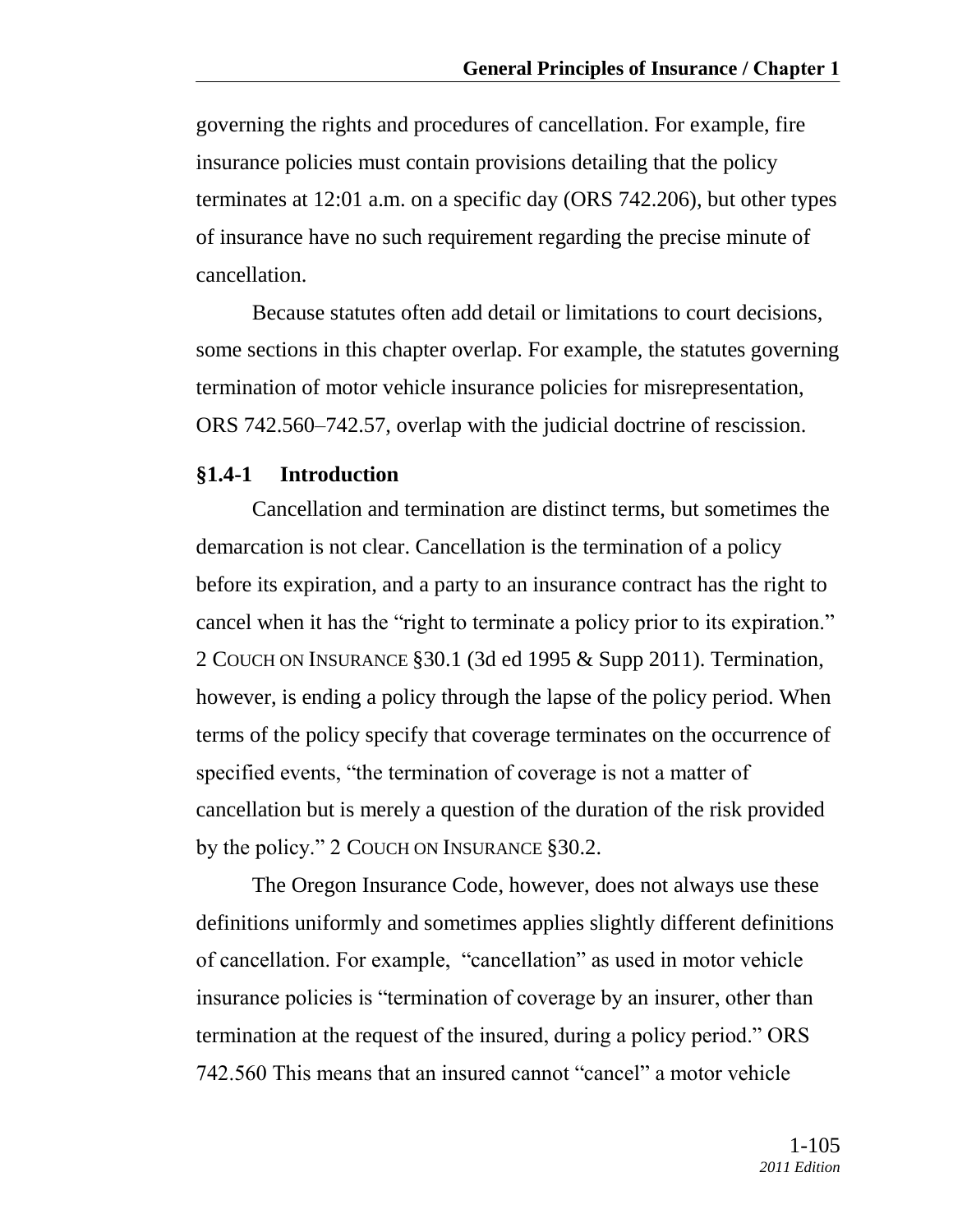insurance policy, but may "terminate" it on request. On the other hand, although "cancellation" is not defined as used in fire insurance policies, an insured with a fire insurance policy may "cancel" the policy at any time. ORS 742.224(1).

It may be helpful to think of cancellation as a type of termination, usually induced by one or both of the parties before the expiration date of the policy, while a termination is not always a cancellation. When a party cancels a policy, the policy is terminated; when a policy lapses at its expiration date or because of its own terms, it is terminated but not necessarily canceled. For the purpose of this chapter, termination refers to the general ending of an insurance contract, whether from lapse of its original term, cancellation, rescission, or some other method. Cancellation is used when referring to the ending of a contract prior to its own terms, usually due to the action of one of the parties.

Ultimately, this distinction is not frequently litigated in Oregon and, when it is, it usually involves issues of notice. *See* §1.4-2(b); *Nelson v. Oregon Ins. Guaranty Ass'n,* 102 Or App 125, 794 P2d 1 (1990) (notice not required when policy is cancelled at insured's request) ; 2 COUCH ON INSURANCE §§ 30.1, et seq. for more on the distinction.

However, the demarcation between cancellation and rescission has much greater legal ramifications. Although the terms will be explored more fully in the following sections, it is important to note initially that the primary distinction between the two is that rescission avoids the policy ab initio, whereas cancellation terminates the policy at the time the cancellation becomes effective. 2 COUCH ON INSURANCE §30.3.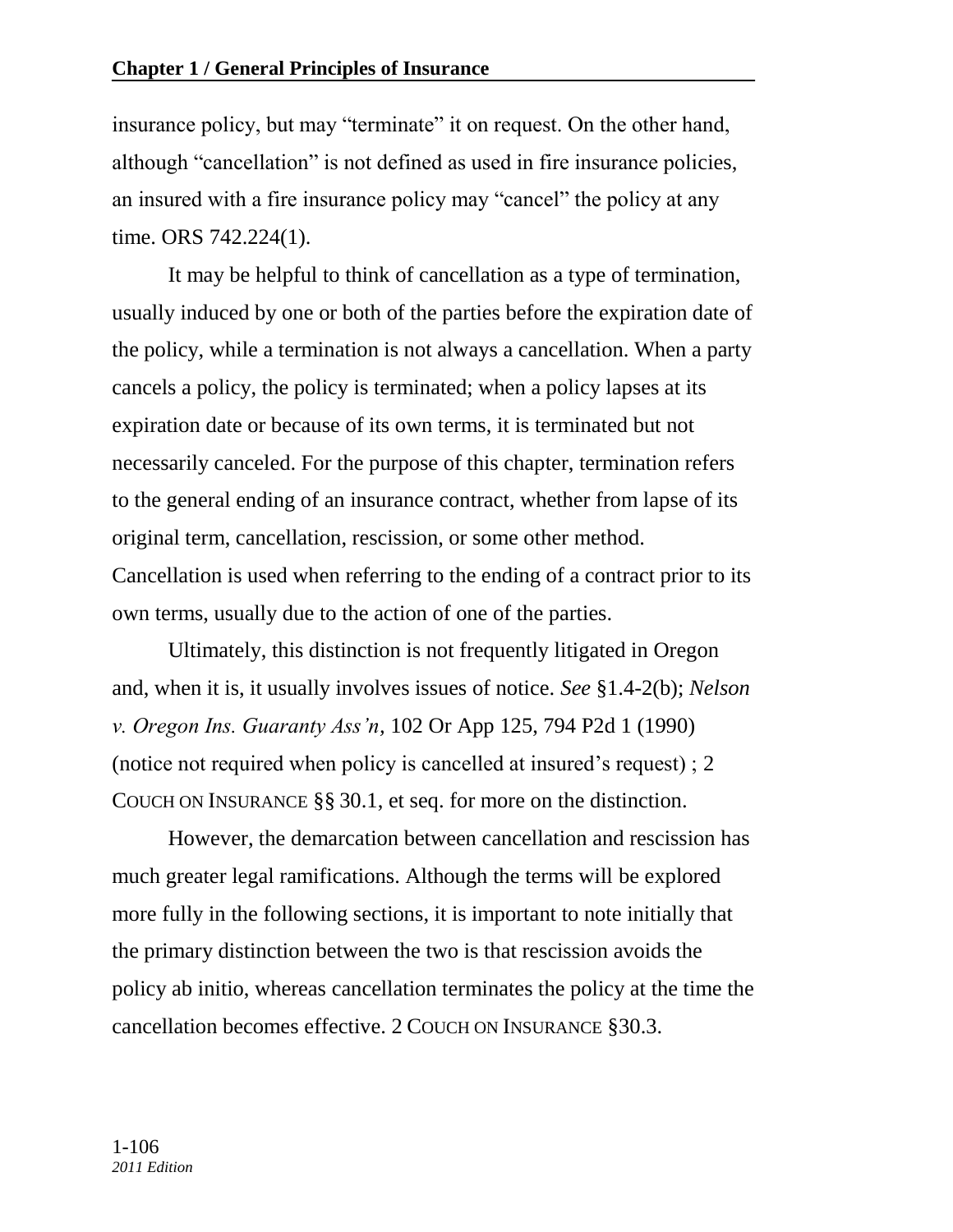Reformation, on the other hand, is an equitable remedy that permits a court to correct a written instrument to conform to the original agreement that the parties intended and desired to put into writing. In the insurance context, a suit to reform the policy is usually brought by the insured on the ground that the written policy issued by the insurer did not conform to the agreement reached between the two parties due to either a mutual mistake or fraud by the defendant. Unlike with termination, cancellation, and rescission, an insurance contract continues to exist after reformation. Reformation is discussed in greater detail in §§1.5 to 1.5-6.

Over the past several decades, termination of insurance policies has become increasingly governed by Oregon statutes, particularly for types of insurance that protect individuals or implicate public interests, such as motor vehicle insurance, fire insurance, health insurance, and life insurance. As with the general principle of the supremacy of statutes over contracts, a policy provision is void when it is contrary to a statutory provision. 2 COUCH ON INSURANCE §30.6.

#### **§1.4-2 Cancellation of Policies**

Both cancellation and rescission are methods of ending an insurance policy before it expires. Cancellation and rescission cut off all rights of the insured and rule out recovery on the policy for any future event. Rescission avoids the policy ab initio, usually because of a material misrepresentation by the insured, and places the parties in the position as if a contract was never formed. Cancellation terminates the policy at the time the cancellation becomes effective. 2 COUCH ON INSURANCE §30.3 (3d ed 1995 & Supp 2011). Under an occurrence-based policy, the insurer should still provide coverage for a loss that occurred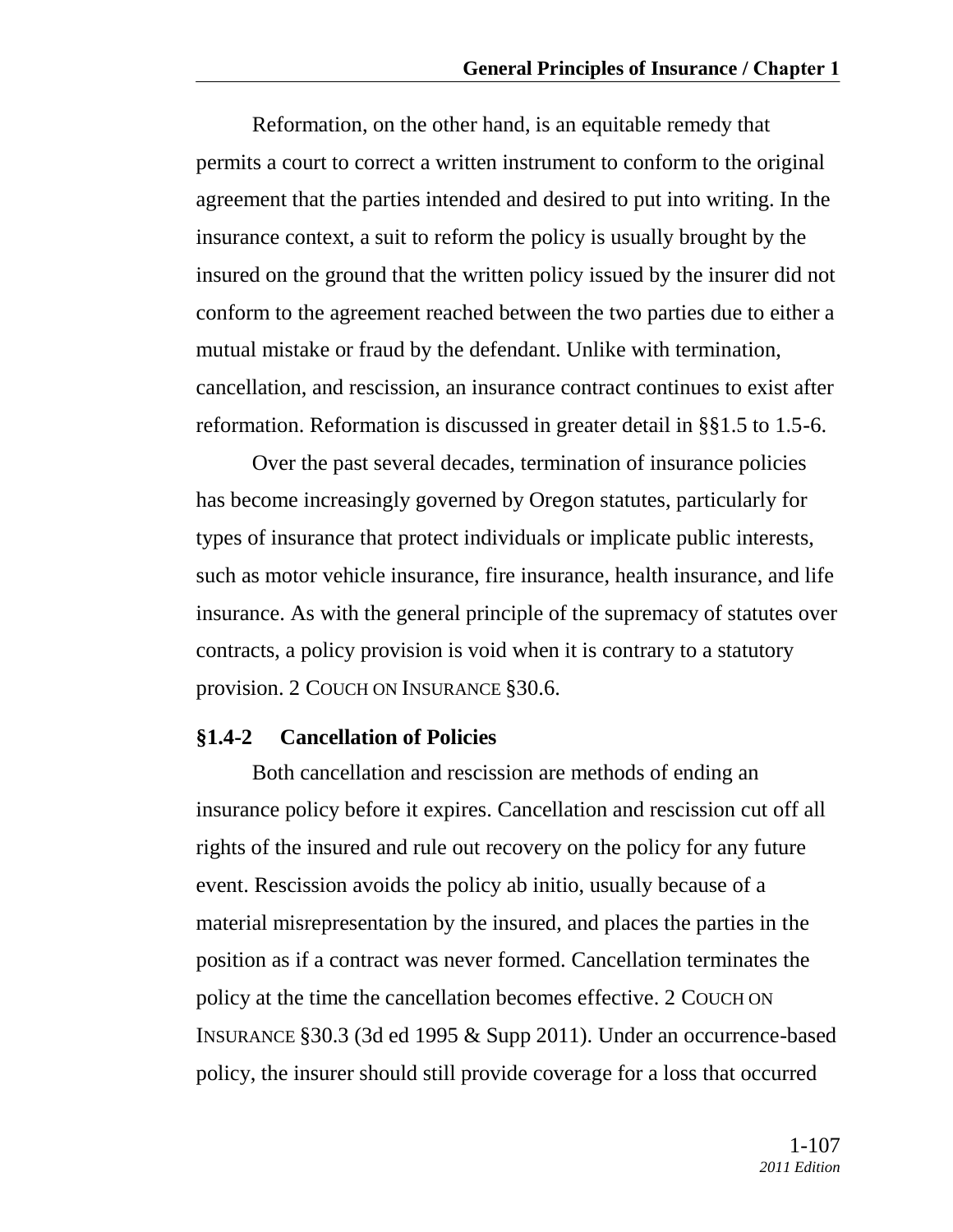during the term of the policy even if the claim is brought after the cancellation of the policy became effective.

Statutes governing grounds and procedures for "cancellation" of insurance contracts, although ambiguous as to whether they encompass unilateral "rescission," may be interpreted to regulate both. 2 COUCH ON INSURANCE §30.3. Motor vehicle insurance may be cancelled for fraud or material misrepresentation (ORS 742.562(2)), both of which have been held to be grounds for rescission. *See, e.g., Ives v. INA Life Ins. Co.,* 101 Or App 429, 790 P2d 1206 (1990) (insurer denied claim on life insurance policy because of insured's misrepresentation on application).

Cancellation and rescission are closely related matters and a fair degree of overlap exists between the two topics. Sections 1.4-2(a) to 1.4- 2(e) on cancellation cover some general cancellation concepts, statutory authority, and case law. Some of the discussion must include rescission since the concepts are so intertwined. Sections 1.4-3 to 1.4-3(h) on rescission, however, focus the elements of rescission and the courts' interpretation of those elements.

### **§1.4-2(a) Rights of Cancellation**

The insurer's right to cancel an insurance policy is the "right to" terminate a policy prior to its expiration." 2 COUCH ON INSURANCE §30.1 (3d ed 1995 & Supp 2011). Cancellation should be distinguished from the lapse of a policy, the expiration of the policy according to its terms, and the failure of negotiations to establish the insurance contract in the first place. 2 COUCH ON INSURANCE §30.1. Once the insurer begins cancellation proceedings, it cannot deny the existence of a valid policy. 2 COUCH ON INSURANCE §30.1. Likewise, if an insurer intends to rescind a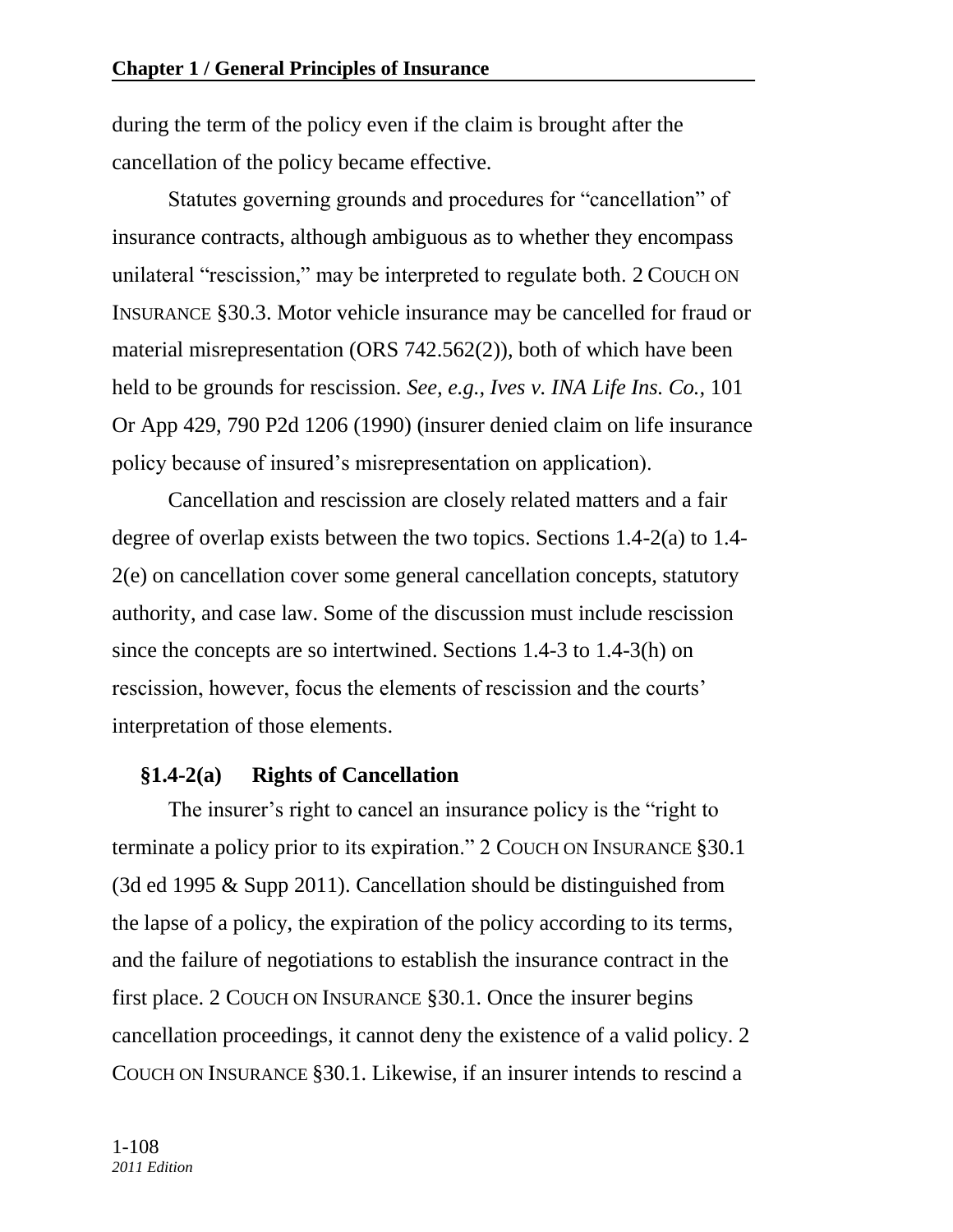contract, due to some fraudulent statement for example, but terms its actions as a cancellation, the insurer may be liable for a specific claim made on the policy. 2 COUCH ON INSURANCE §30.22. Furthermore, an insurer may be estopped from denying the existence of a policy and should make a determination early on whether it intends to terminate the policy going forward, deny coverage for a previous loss based on a policy provision, or deny the very existence of a policy. For more on this distinction, see §1.4-3(h).

The right to cancel must arise from statutory authority, the terms of the contract, mutual consent, or by some breach that justifies the cancellation. 2 COUCH ON INSURANCE §30.1. Statutory language is especially important when a party seeks to unilaterally effect cancellation of a policy, in which case "strict compliance by insurer with the policy's cancellation provisions is necessary." 2 COUCH ON INSURANCE §30.17. When the party is a listed driver but is not a named insured or policyholder, it follows that the party would not ordinarily have authority to amend or cancel the policy. *Laird v. Allstate Ins. Co.,* 232 Or App 162,  $170-171$ ,  $221$  P3d  $780$   $(2009)$  ("policyholder" referred to named insureds, not listed drivers, because ordinary purchaser of insurance would not interpret listed driver as having authority to amend or cancel the policy).

The Oregon Insurance Code provides unique grounds for cancellation of certain types of insurance. For example, an insurer may cancel a motor vehicle insurance policy if the insured's license becomes suspended at any time during the term of the policy. ORS 742.562(1)(c). An insurer may also cancel an individual health insurance policy for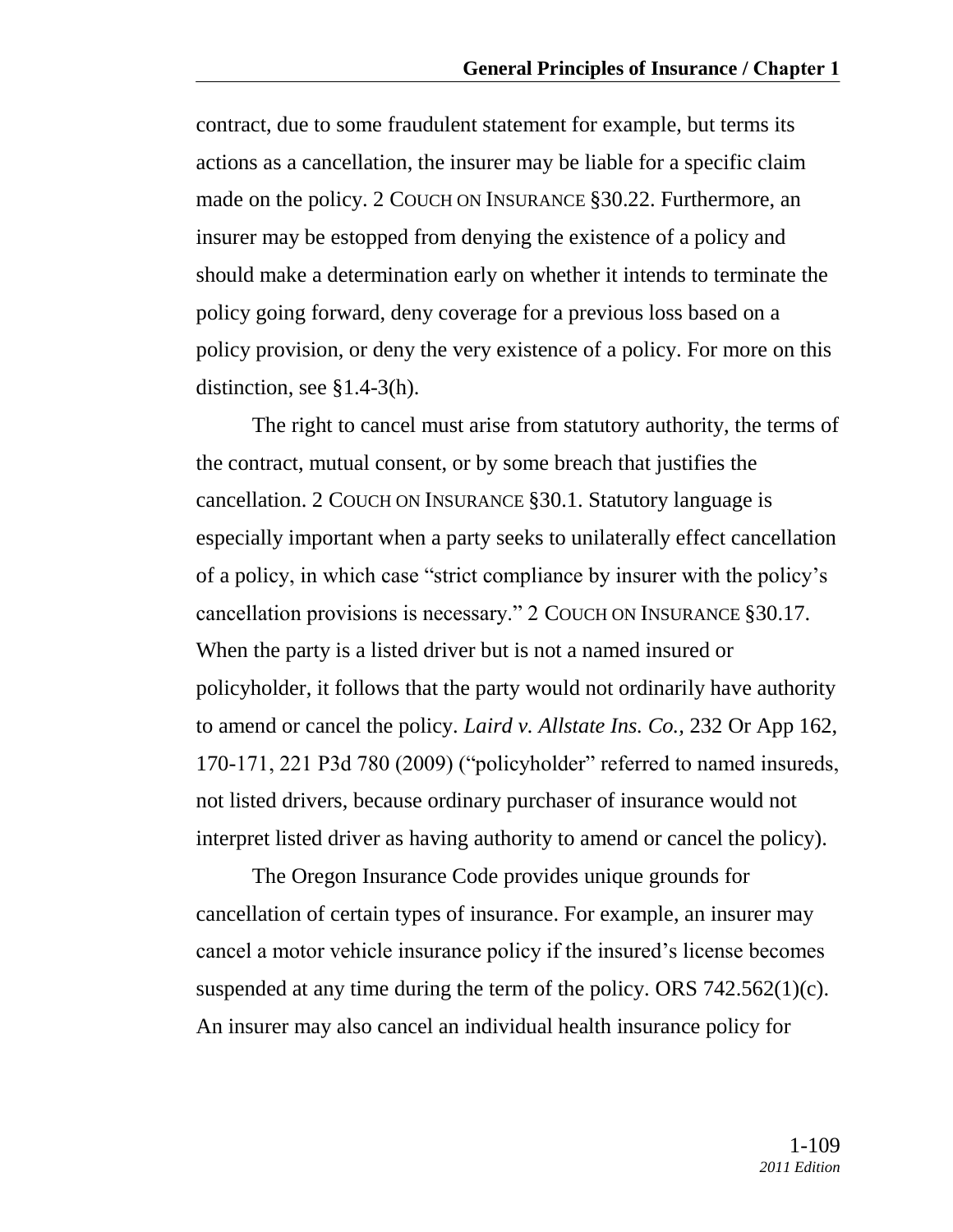excessive coverage if the insured has duplicative health coverage by the same insurer. ORS 743.472(2).

Some types of policies typically contain provisions relating to rescission and cancellation by either party, such as property and liability insurance contracts. However, life insurance policies rarely do and instead rely on the insured's ability to stop or neglect payment, which effectively cancels or abrogates the policy. 2 COUCH ON INSURANCE §30.1.

Consistent with basic contract principles, the parties to an insurance contract have the right to cancel by mutual agreement or consent, even if the policy does not contain such cancellation provisions. 2 COUCH ON INSURANCE §§31.47, 31.51. A failure to pay premiums is generally interpreted as consent to cancellation. 2 COUCH ON INSURANCE §31.56. However, courts may be more lenient in interpreting reinstatement provisions following a cancellation for nonpayment. In *SAIF Corp. v. Bowers,* 215 Or App 30, 168 P3d 263 (2007), for example, the insurer negotiated the insured's check for overdue premiums and the agent represented that workers' compensation coverage would be reinstated. The court held that those actions were sufficient to reinstate coverage after cancellation for overdue payment.

In Oregon, most insurance policies must provide that the policy may be canceled for nonpayment of premiums after a grace period, fraud or misrepresentation, or some other violation of the terms and conditions. The Oregon Insurance Code contains many statutes that require that the policy itself include specific terms of cancellation. *See, e.g.,* ORS 742.560 (motor vehicle insurance); ORS 742.702 (commercial liability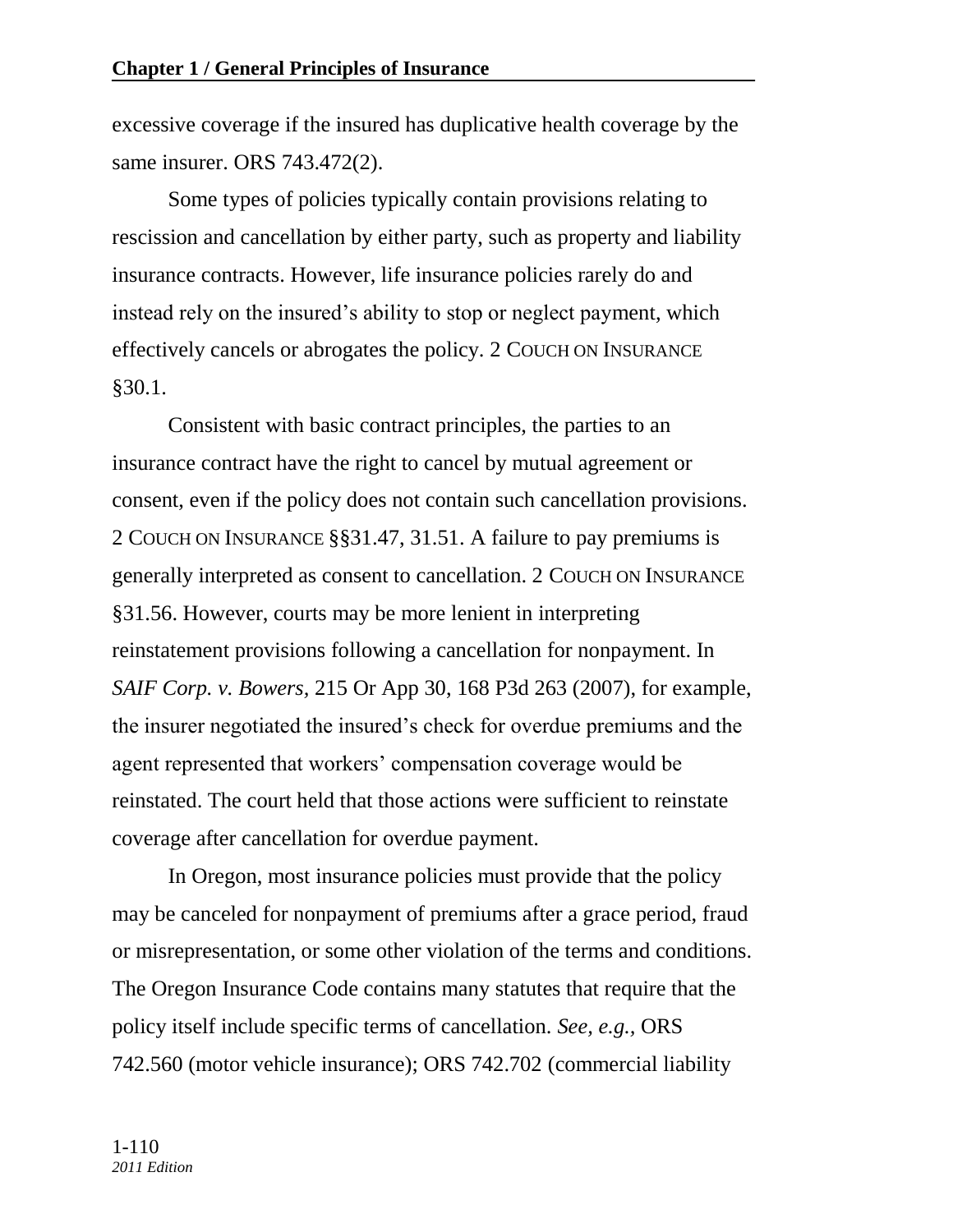insurance). The language of these provisions is crucial and may vary based on insurance type. When statutes prescribe particular language, the policy should conform. For example, in *Traders & Gen. Ins. Co. v. Freeman,* 81 F Supp2d 1070, 1078–1079 (D Or 2000), a provision in a property insurance policy voided coverage if "any insured" intentionally concealed or misrepresented a material fact. The court held that this provision conflicted with the fraud clause in the Oregon standard fire policy specified by ORS 742.208, which uses "the insured." The policy had to be rewritten to conform to the statute to carry out the legislature's ―intent to establish a public policy that an innocent co-insured should not be denied coverage for the bad acts of someone else, even another named insured." *Freeman*, 81 F Supp2d at 1079. The court, however, refused to extend this holding to the policy's intentional-act exclusion because other statutes do not prescribe any particular intentional-loss language.

#### **§1.4-2(b) Notice**

The insurer must provide notice to the insured of cancellation. In cases involving mutual consent, however, relevant notice requirements are often not applicable. 2 COUCH ON INSURANCE §31.52 (3d ed 1995 & Supp 2011). For most types of insurance, 30 days' notice is required; but only 10 days' notice if cancellation is due to nonpayment of premiums. Failure to provide notice may result in the continuation of the policy. *See, e.g.,* ORS 743.560(5) (group health insurance).

If the policy provides notice provisions that are more favorable to the insured, courts enforce the stricter requirements as provided in the policy. In *Chrysler Credit Corp. v. Mid-Century Ins.Co.,* 110 Or App 343, 346-347, 822 P2d 744 (1991), the court held that, when the loss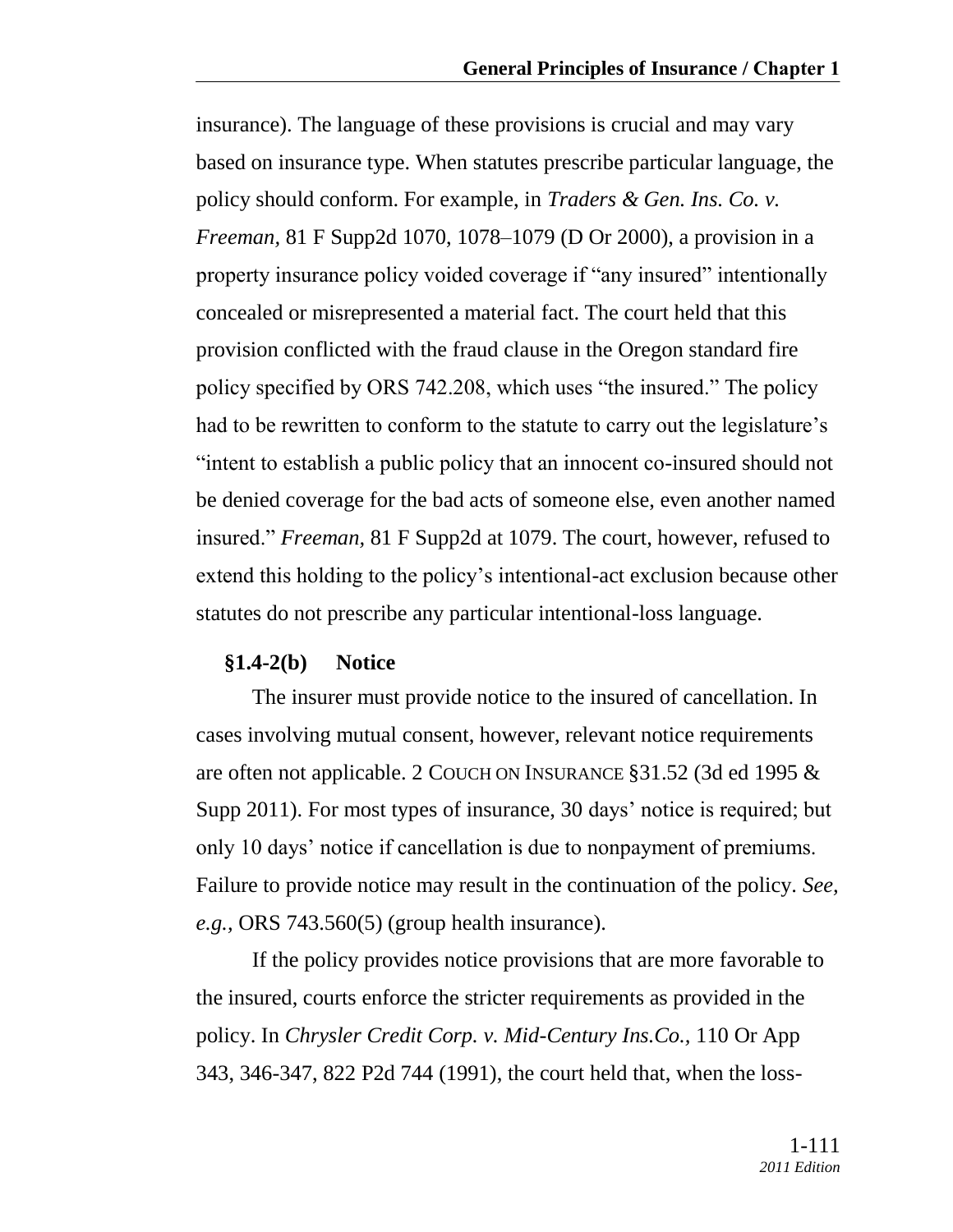payable provision of an automobile insurance policy promised to "give" the lienholder advance notice" of the insurer's cancellation of the policy, cancellation was not effective as to the lienholder until the lienholder actually received the notice.

When a policy makes no provision for a change of address, an insurer may comply literally with the terms of the contract by providing notice to the insured's address as written in the policy. In *Morrow v. Red Shield Ins. Co.,* 212 Or App 653, 662, 159 P3d 384 (2007), the court held that the duty of good faith and fair dealing, applicable to all contracts, imposed an obligation on the insurer to take action or to follow up on a change of address notice because it was within the parties' reasonable expectations to do so. However, an obligation to process an address change form is not necessarily implied from the terms of the policy because an address change form concerns an entirely new policy, while courts cannot impose entirely new provisions into a policy that fall outside the scope of the policy. *Morrow,* 212 Or App at 660–662.

For additional discussion of the duty of good faith and fair dealing, see §1.4-2(e).

## **§1.4-2(c) Effect of Cancellation**

Once a policy is canceled, the cancellation cuts off all rights of the insured and duties to pay premiums, and bars recovery for any subsequent accidents. 2 COUCH ON INSURANCE §§30.22-30.23 (3d ed 1995 & Supp 2011). Cancellation does not act retroactively; the insurer may still be liable for claims on losses that occurred during the term of the policy. 2 COUCH ON INSURANCE §30.25. *See Progressive Ins. v. Nat'l Am. Ins. Co. of Cal.,* 201 Or App 301, 118 P3d 836 (2005) (insurer could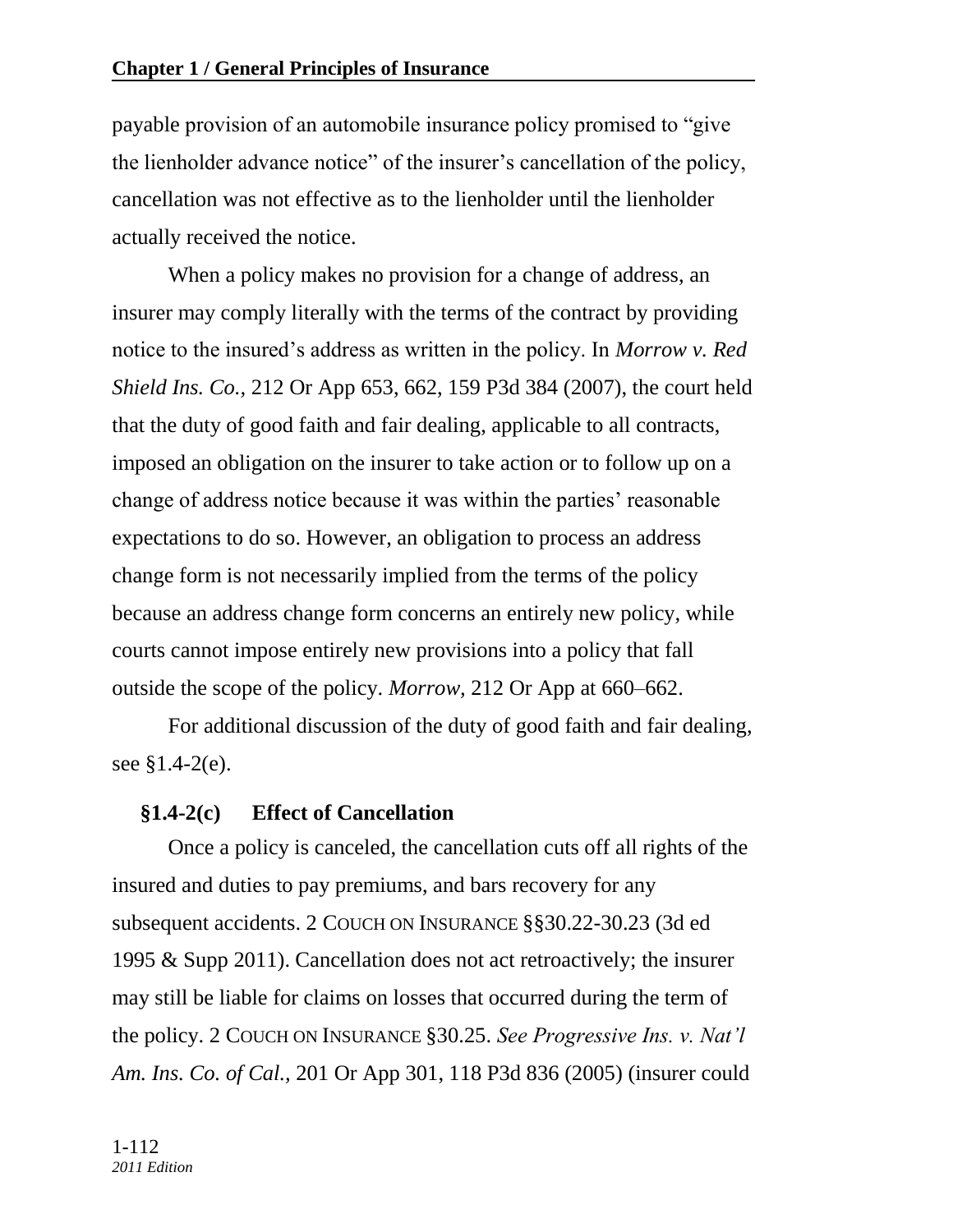not retroactively cancel coverage and avoid loss, even though insured had duplicative vehicle insurance).

It may be unclear at what point the policy is canceled. For example, in *Eifert v. Fortis Benefits Ins. Co.,* 128 Or App 359, 361, 876 P2d 343 (1994), the insured requested a "cash surrender request form" from the insurer under his whole-life policy, and then completed and mailed the form back to the insurer. The form provided that, in exchange for the cash surrender value, the insured "relinquishes all right, title, interest and claim in or under the policy." *Eifert*, 128 Or App at 361. Three weeks later, the insured was killed in a trucking accident before receipt of the check for the cash surrender value that the insurer had deposited in the mail the previous day. In the personal representative's action to recover benefits under the policy, the trial court entered summary judgment for the insurer. The court of appeals affirmed. The insured's request for the cash surrender value was not an offer to rescind the policy, but was an assertion of his right to that value in exchange for relinquishing his remaining rights under the policy, and had the effect of canceling the policy when the insurer received the request. *Eifert,* 128 Or App at 361–364.

However, an important distinction should be made between the effects of cancellation on "occurrence" and "claims-made" policies. For an occurrence policy, the insured is covered for losses that occur during the policy period, even if the claim is made after the termination of the policy. For a claims-made policy, coverage is provided only if the claim is made during the term of the policy. Thus, if a claims-made policy is terminated and replaced by an occurrence policy, there may exist a risk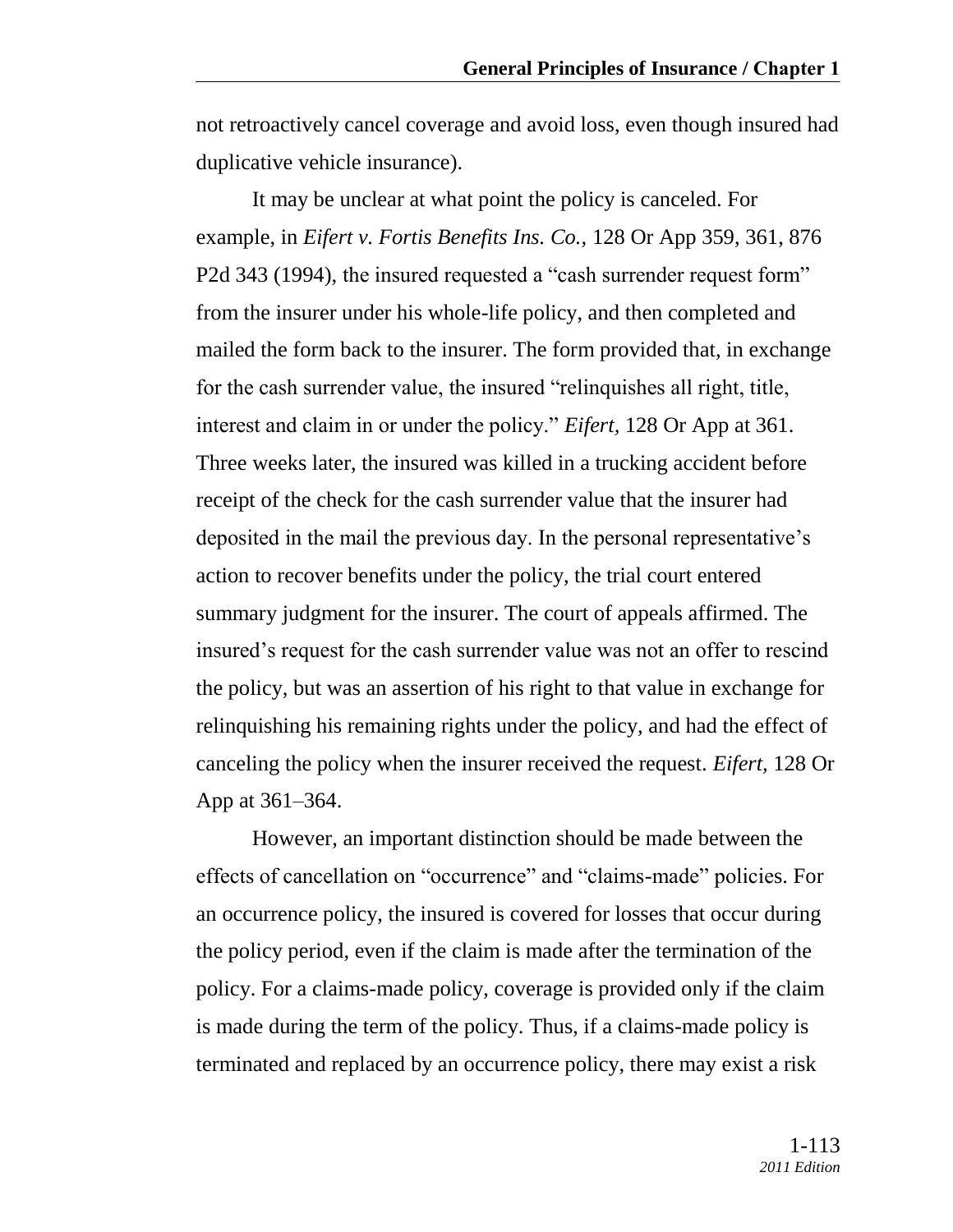period when the insured will not be covered for a claim brought after the termination of the claims-made policy on a loss that occurred before the commencement of the occurrence policy. Attorneys should advise clients on this risk and negotiate special provisions to cover such claims.

Cancellation also terminates an insurer's liability to potential third parties, who are creditors of the insured and who may bring attachment or garnishment proceedings. A third party may be entitled to notice of cancellation, and failure to do so may lead to problems for the insurer. 2 COUCH ON INSURANCE §30.24.

## **§1.4-2(d) Modifications**

Both insureds and insurers should be careful when negotiating policy modifications. Modifications to an insurance policy may be deemed a cancellation of a previous policy, followed by the establishment of a new policy, which may have undesirable results for the insured. In *Pierce v. Allstate Ins. Co.,* 316 Or 31, 36–37, 848 P2d 1197 (1993), the Oregon Supreme Court held that the issuance of a renewal for an additional period or to modify a policy by adding or deleting vehicles covered under the policy does not create a separate, new policy and does not trigger the statutory requirement that requires insurers to offer uninsured motorist coverage to all new policies. But the court of appeals has held that when an insured requested that a term life policy be converted to a whole life policy, the conversion had the effect of canceling the term life policy. *Nolan v. Jackson Nat'l Life Ins. Co.,* 155 Or App 420, 429–430, 963 P2d 162 (1998).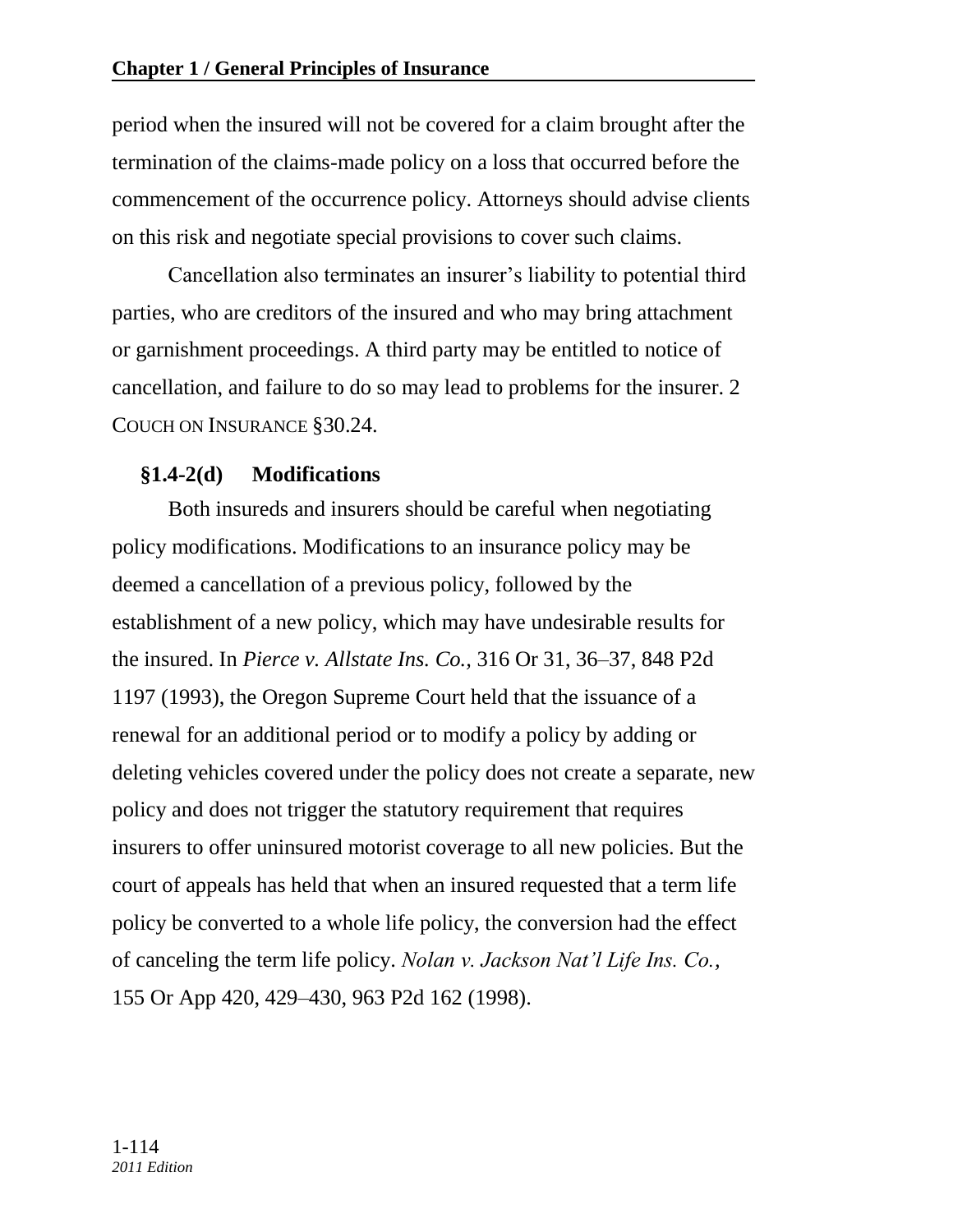### **§1.4-2(e) Duty of Good Faith and Fair Dealing**

The duty of good faith and fair dealing is implied by law into insurance contracts, regardless of whether one party has some discretion in the performance of the provision at issue, and breach of the implied duty may be the basis for a claim. *McKenzie v. Pacific Health & Life Ins. Co.,* 118 Or App 377, 380–381, 847 P2d 879 (1993); *Eggiman v. Mid-Century Ins. Co.,* 134 Or App 381, 895 P2d 333 (1995). Presumably, this implied duty also applies to unilateral decisions to terminate insurance contracts, at least when the decision to terminate is not supported by the express terms of the insurance contract. *See Uptown Heights Assocs. Ltd. v. Seafirst Corp.,* 320 Or 638, 644–648, 891 P2d 639 (1995) (foreclosure of construction loan).

In *Richardson v. Guardian Life Ins. Co. of Am.,* 161 Or App 615, 624, 984 P2d 917 (1999), the court held that any implied covenant of good faith and fair dealing must be consistent with the terms of a contract. *But see Morrow v. Red Shield Ins. Co.,* 212 Or App 653, 159 P3d 384 (2007) (discussed in §1.4-2(b)).

#### **§1.4-3 Rescission of Policies**

Rescission is sought in order to cancel out an insurance policy ab initio and to place the parties in the position as if the contract had never been made. 2 COUCH ON INSURANCE §30.3 (3d ed 1995 & Supp 2011).

In line with the basic principles of contract law, the parties to an insurance contract have the right to cancel or rescind by mutual agreement or consent, as long as the rights of a third party are not injured by the agreement, even if no such right is expressly reserved in the contract. 2 COUCH ON INSURANCE §31.47. It should be noted that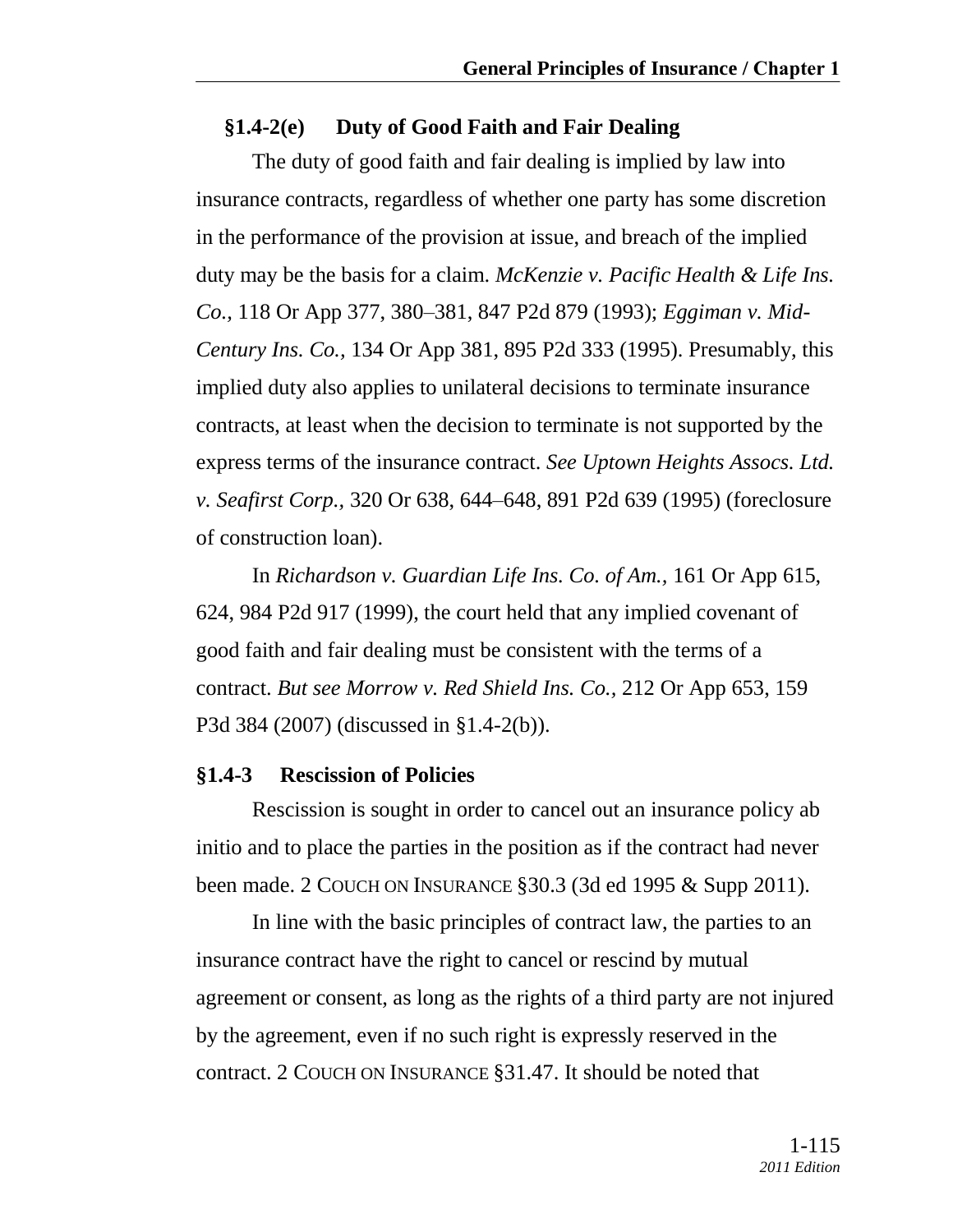although a unilateral act to repudiate a contract does not automatically trigger a mutual rescission or cancellation, it may be interpreted as an offer, which can place the power to accept a mutual rescission or cancellation in the hands of the other party. 2 COUCH ON INSURANCE §31.47.

More frequently, however, rescission cases are brought by a party claiming the other party misrepresented a material fact. These misrepresentations may provide grounds for an insurer to deny coverage and rescind the entire policy (or, in the rare case, for an insured to rescind). Rescission is generally allowed when there has been a misrepresentation of a material fact, the misrepresentation was made to be relied on, and has in fact been relied on. 2 COUCH ON INSURANCE §31.81. Accordingly, the misrepresentation must be material to the risk to constitute the basis for avoidance of the policy. And if it is material, the fact that the misrepresentation was made innocently and in good faith is irrelevant. 2 COUCH ON INSURANCE §31.81.

Rescission may be either affirmatively brought in order to cancel the policy or argued as a defense or counterclaim. 2 COUCH ON INSURANCE §31.66. As long as the contract for insurance is not entire and indivisible, rescission may be partial. 2 COUCH ON INSURANCE §31.69. Because rescission is a drastic remedy, courts often are reluctant to grant it. 2 COUCH ON INSURANCE §31.70. But it is important to distinguish from the outset whether a party seeks denial of coverage based on a policy provision of forfeiture, or denies the existence of policy coverage in the first place.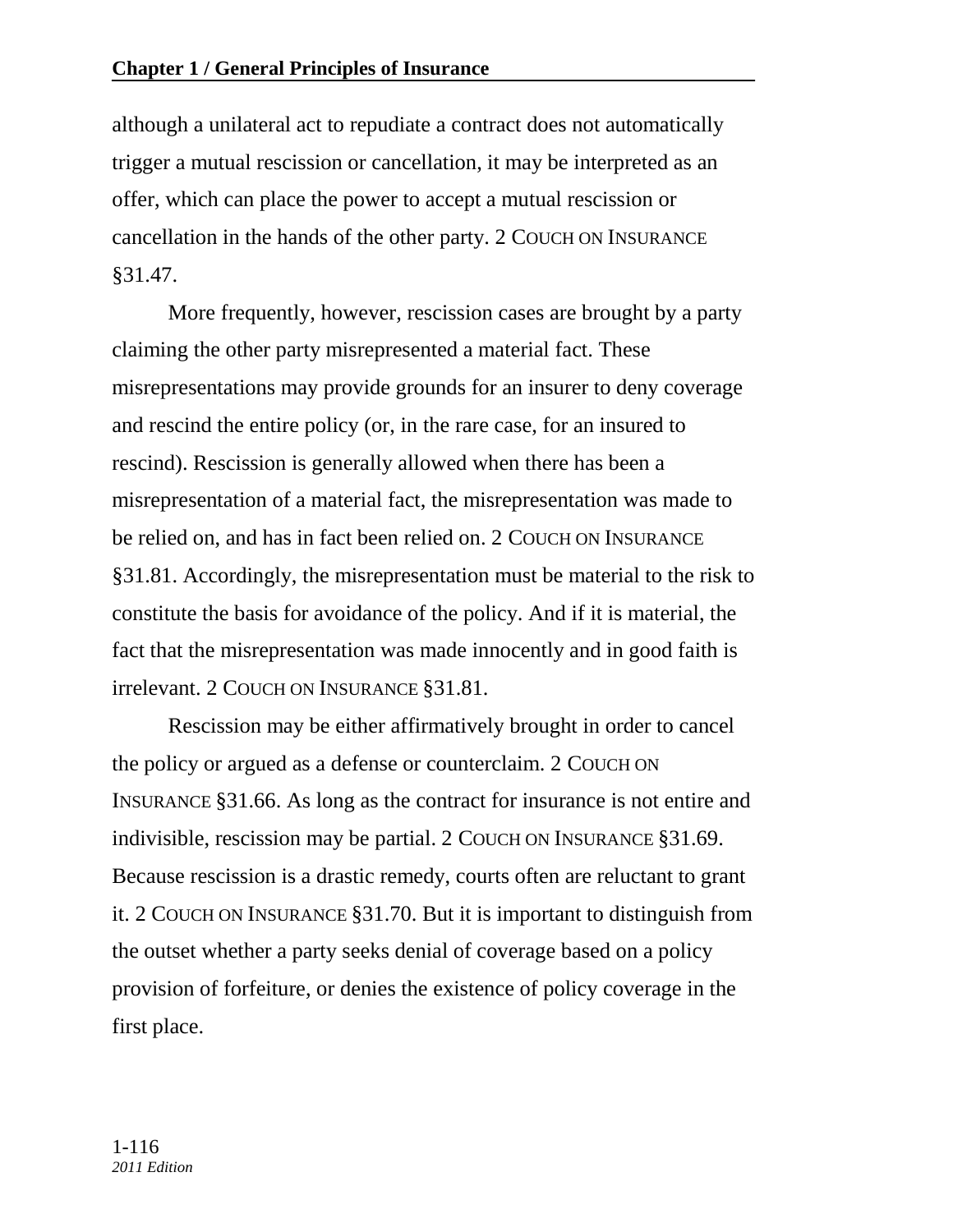The Oregon statute that provides the general basis for rescission claims on insurance policies is ORS 742.013, which provides in its entirety:

(1) All statements and descriptions in any application for an insurance policy by or in behalf of the insured, shall be deemed to be representations and not warranties. Misrepresentations, omissions, concealments of facts and incorrect statements shall not prevent a recovery under the policy unless the misrepresentations, omissions, concealments of fact and incorrect statements:

(a) Are contained in a written application for the insurance policy, and a copy of the application is indorsed upon or attached to the insurance policy when issued;

(b) Are shown by the insurer to be material, and the insurer also shows reliance thereon; and

(c) Are either:

(A) Fraudulent; or

(B) Material either to the acceptance of the risk or to the hazard assumed by the insurer.

(2) This section does not apply to surety insurance.

Because the Oregon Insurance Code defines statements in any insurance application or claim as representations and not warranties, a misrepresentation or omission is generally not a ground for cancellation unless it meets the above requirements. This statute applies to all insurance policies except for wet marine and transportation, reinsurance, and surplus line insurance policies, ORS 742.001, and surety insurance, ORS 742.013(2). However, the Oregon Legislature has enacted many similar provisions specific to particular types of insurance, and attorneys should read the language of these provisions carefully as some may differ from ORS 742.013.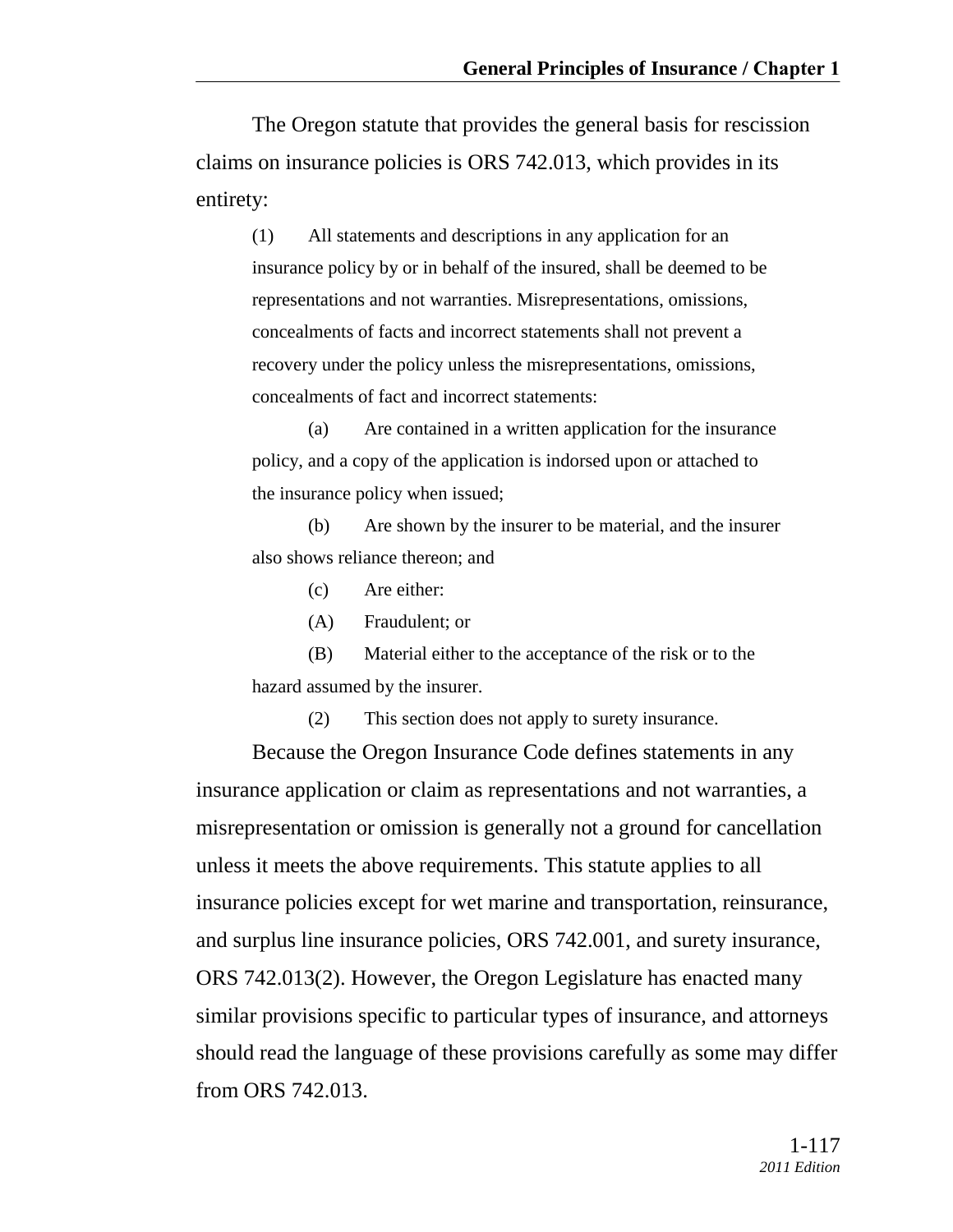# **§1.4-3(a) Copy of Written Application**

Misrepresentations, omissions, concealments of fact, or incorrect statements will not prevent recovery unless they "[a]re contained in a written application for the insurance policy, and a copy of the application is indorsed upon or attached to the insurance policy when issued." ORS 742.013(1)(a). The purpose of the writing requirement is to prevent proof problems that may arise if an insurer were permitted to deny a claim based on an alleged oral misrepresentation. In *Ives v. INA Life Ins.Co.,*  101 Or App 429, 433, 790 P2d 1206 (1990), the court explained that the statutory requirement that a "copy" of the application be attached provides the insured with the entire agreement of the parties; a signed, typewritten copy that does not differ materially from the original, signed handwritten copy of the original application complies with the statute. *Ives,* 101 Or App at 433.

A signed application not attached to the policy does not satisfy the statutory requirements. In *Brock v. State Farm Mut. Auto. Ins.,* 195 Or App 519, 98 P3d 759 (2004), the court held that an unattached, signed application that contained omissions of the insured's driving history was not sufficient. The court went on to say that a copy of the application is "indorsed upon" the policy when it is recreated in a memorandum or an explanation inscribed on the policy. *Brock,* 195 Or App at 524–529.

CAVEAT: Attorneys should be cautious when they rely on *Brock* for anything more than the premise that an unattached, signed application is not enough to satisfy the statute. At least one trial court has noted that the court in *Brock* decided only whether an unattached, signed application satisfied the statutory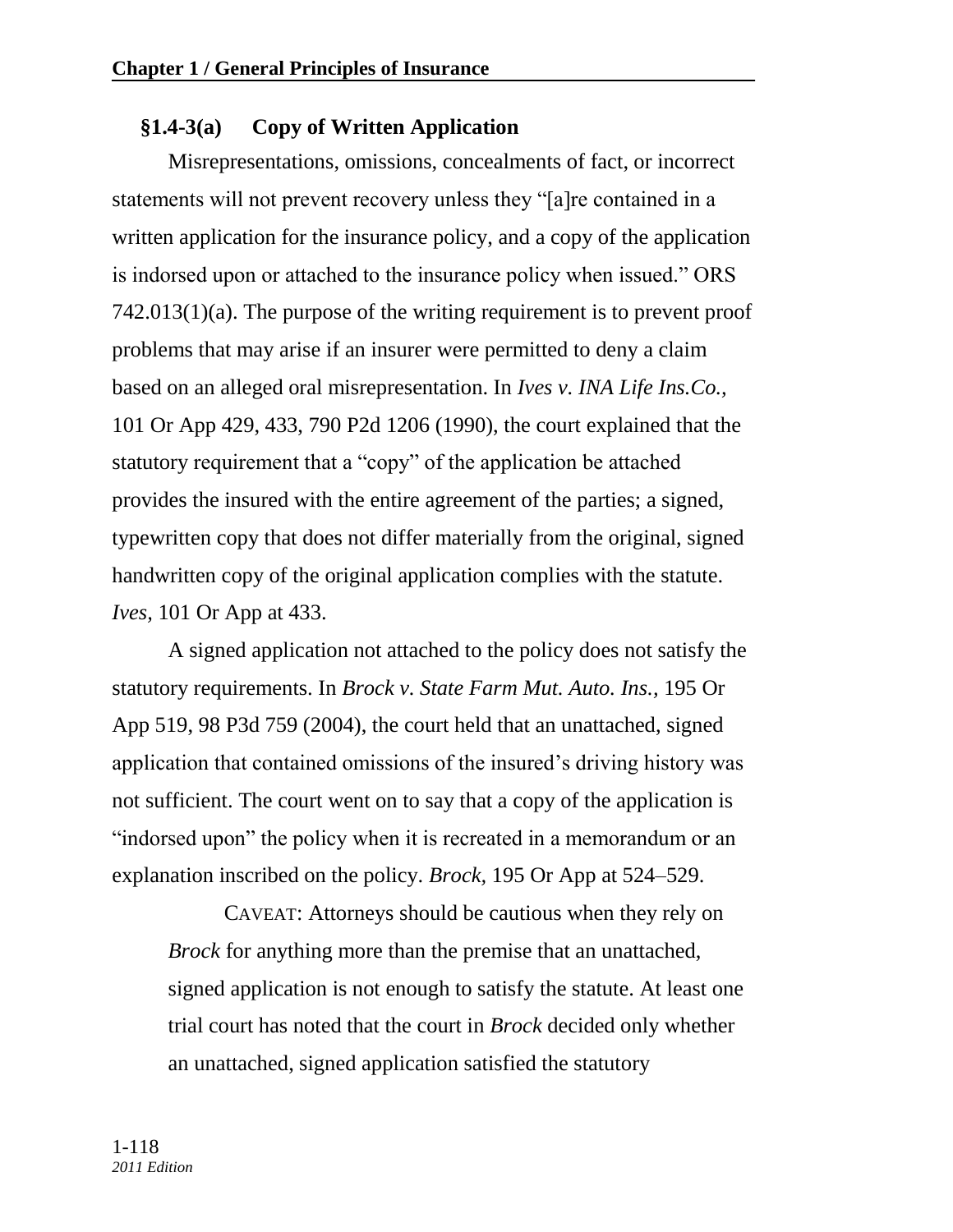requirement of ORS 742.013, not what may constitute a copy of the application. In *James River Ins. Co. v. Breitenbush Hot Springs & Conf. Ctr.,* 2005 WL 1278942 (D Or May 25, 2005), the court denied declaratory judgment for the insurer when the defendant's application was not attached to the policy when issued. The signed application included the words "HOTELS/MOTELS-NO-POOLS-LESS 4 STORIES", and a box for "no" was checked next to the question "Is there a swimming pool on the premises?" The policy, however, merely contained the classification information "Hotels" and Motels-Without Pools or Beaches Less Than Four Stories."

#### **§1.4-3(b) Materiality**

To prevail on a rescission claim, an insurer must establish that the insured made a misrepresentation or omission that was material to the insurer's decision to issue the policy. ORS 742.013(1); *Seidel v. Time Ins. Co.,* 157 Or App 556, 561–562, 970 P2d 255 (1998) (health insurance). A false answer in an application for an insurance policy is material when "the insurer would not have accepted the application had a truthful answer been given.‖ *Bunn v. Monarch Life Ins. Co.,* 257 Or 409, 412, 478 P2d 363 (1971). Similarly, other jurisdictions essentially ask whether the insurer would have issued the policy "but for" the fraud and, when the mistake is not material, rescission is not an available remedy. 2 COUCH ON INSURANCE §§31.74, 31.77 (3d ed 1995 & Supp 2011).

Separate rules often apply to avoiding insurance on the basis of misrepresentations in policy applications, as distinguished from misrepresentations in making claims. When the misrepresentation is made in the context of an investigation of a claim, the misrepresentation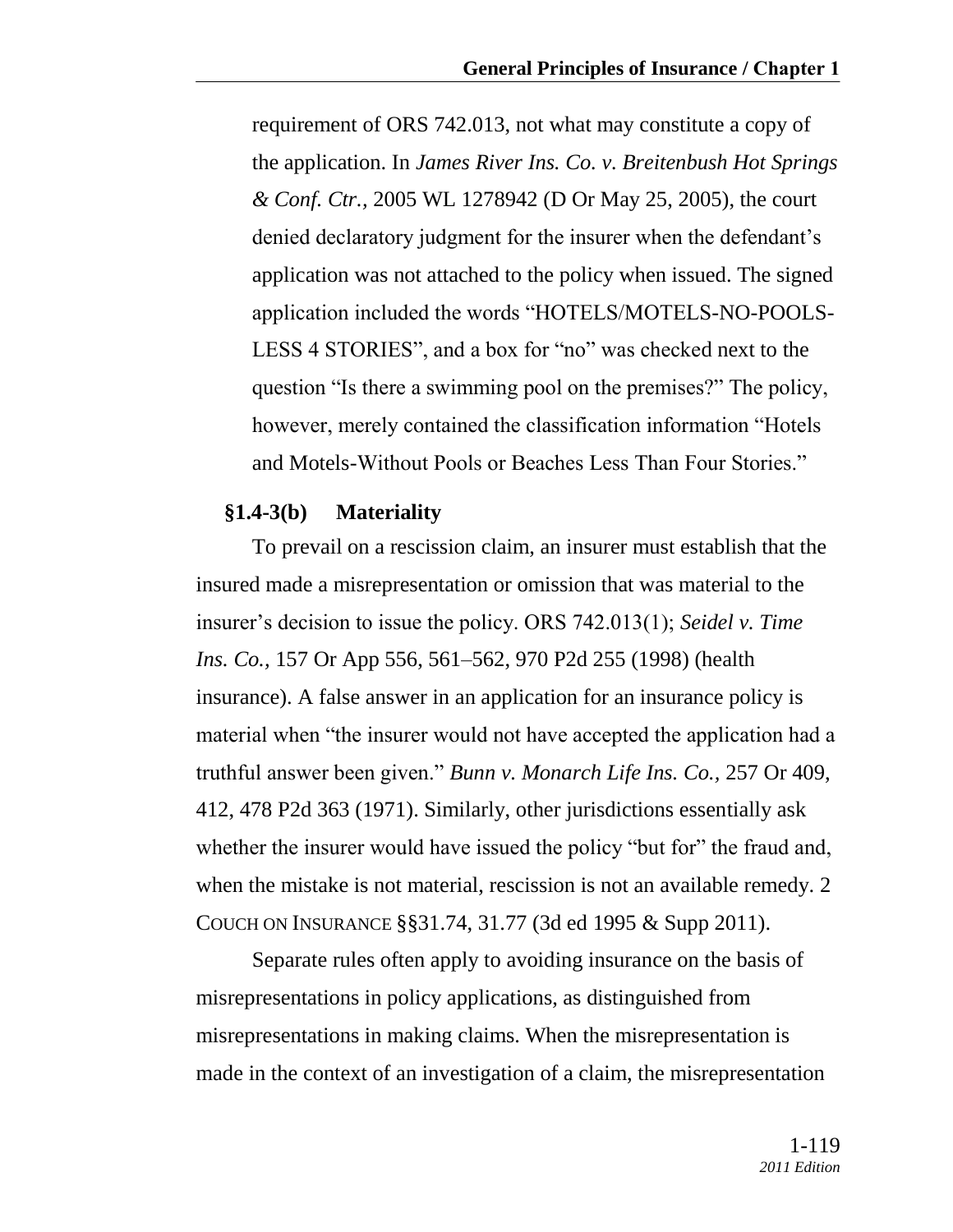is material if it is "relevant and germane to the insurer's investigation as it was then proceeding.‖ *Callaway v. Sublimity Ins. Co.,* 123 Or App 18, 23, 858 P2d 888 (1993), quoting *Fine v. Bellefonte Underwriters Ins. Co.,* 725 F2d 179, 183 (2d Cir 1984). The materiality of an overvaluation is a fact-sensitive issue, however, and only a slight increase of the claimed value over the actual value of the lost property may not be relevant and germane to the insurer's investigation. In *Allstate Ins. Co. v. Breeden,* 216 Fed Appx 655 (9th Cir 2007), the court construed a fire insurance statute, ORS 742.208(3), which is similar to ORS 742.013, to require the insurer to show that the insured's representations were material. In *Breeden*, the insured "bumped up" the claimed values of property lost during a fire, but questions of fact remained as to the degree of misrepresentation. Uncontested "bumping up" is not enough. The court stated that if the insured's "couch were worth \$5,000 and he had claimed a value of \$5,001," that misrepresentation probably would not have been material. *Breeden,* 216 Fed Appx at 659.

The insurer has the burden of proving the materiality and the falseness of the insured's answer. *Bunn,* 257 Or at 412. Although materiality is normally a question of fact, sometimes the court may find the misrepresentations to be material as a matter of law. *Santilli v. State Farm Life Ins. Co.,* 278 Or 53, 57, 562 P2d 965 (1977) (backdated life insurance policy). Materiality is "a question for the jury when reasonable minds can differ as to its existence." *Mayflower Ins. Exchange v. Gilmont,* 280 F2d 13, 17 (9th Cir 1960).

To prevail on a directed verdict regarding a rescission claim, an insurer must show that there was no evidence from which a jury could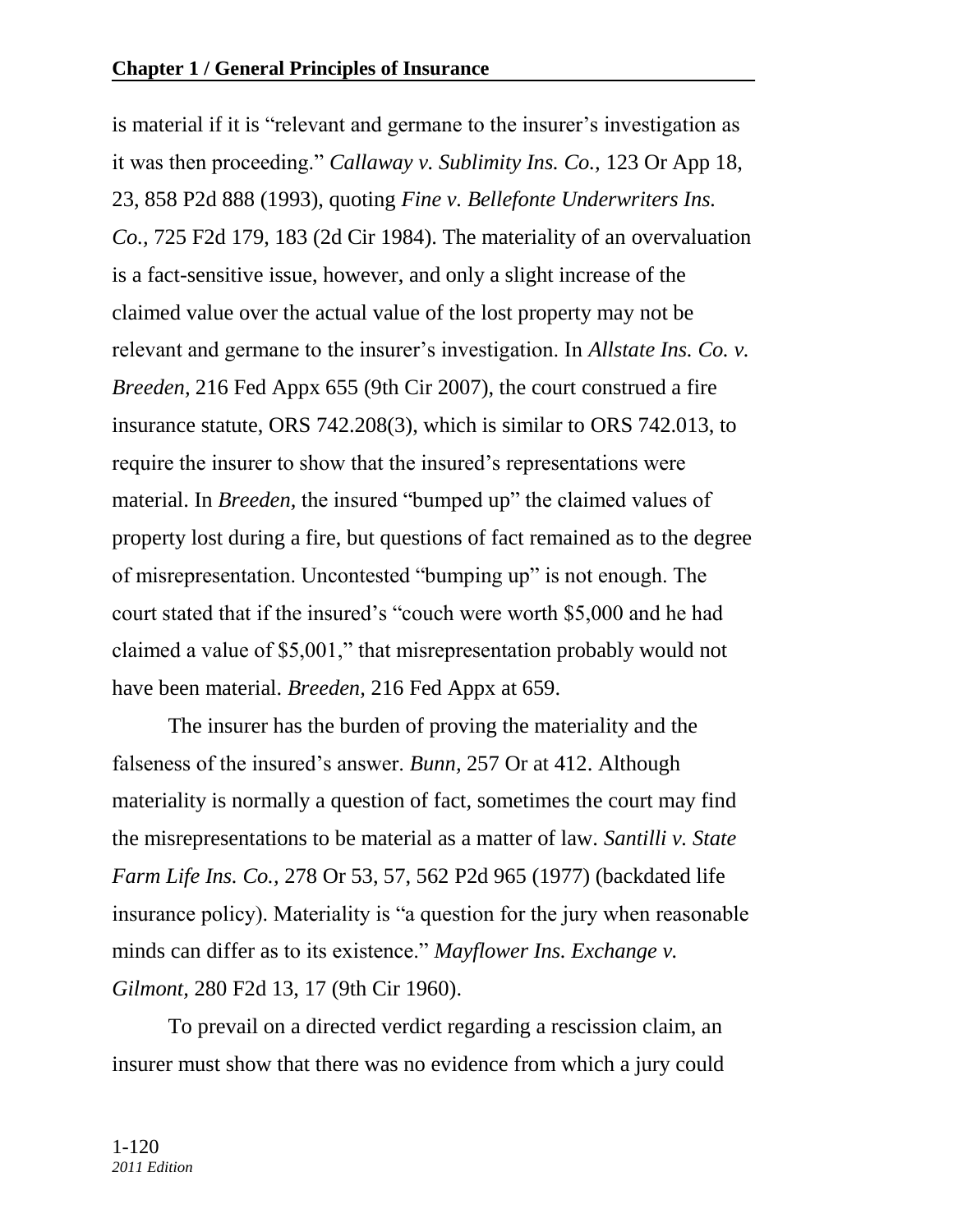conclude either (1) that the insured did not make any misrepresentations or omissions or (2) that any misrepresentations or omissions made were not material. *Seidel,* 157 Or App at 562.

#### **§1.4-3(c) Reliance**

To prevail on a rescission claim, the insurer must show that it relied on the representations or omissions made by the insured. ORS  $742.013(1)(b)$ . Reliance in the insurance context requires "some evidence" of detrimental action or change in position" by the insurer, such as calculating risk, offering coverage, or incurring additional investigation expenses. *Eslamizar v. American States Ins. Co.,* 134 Or App 138, 146, 894 P2d 1195 (1995) (insurer offered no evidence that it changed its position in any way, offered coverage, calculated its risk, or incurred additional expenses in conducting its investigation because of plaintiff's misrepresentations).

To prove reliance, the insurer must show (1) reliance in fact, (2) reliance that was justified in light of the facts known to the insurer at the time, and (3) the right to rely on the representations. *Crawford v. Standard Ins. Co.,* 49 Or App 731, 735, 621 P2d 583 (1980) (discussing burden of establishing insured's fraud in life insurance application pursuant to *former* ORS 743.042(1)(a) (current ORS 742.013(1)(a)). Reliance in fact and justified reliance are questions of fact; right to rely is a question of law. *Crawford,* 49 Or App at 736.

When the insurer did not change its position or it acted independently of, or in contradiction to, the insured's factual assertions, the insurer did not rely. In *Leavenworth v. State Farm Fire & Cas. Co.,*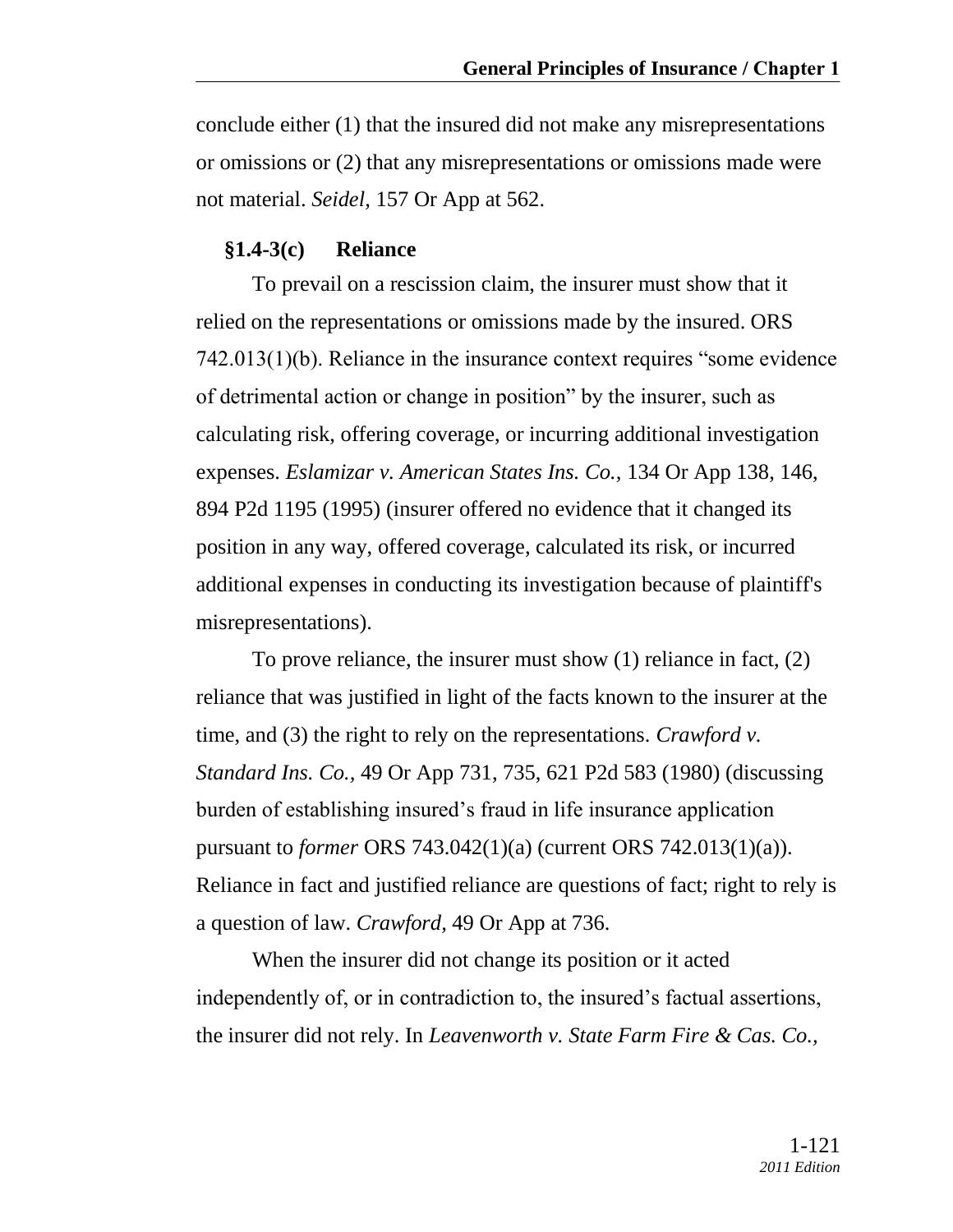297 Fed Appx 602 (9th Cir 2008), the court applied Oregon fire insurance law and concluded that the insurer did not prove reliance.

The insurer is not obligated to investigate an insurance applicant's representations before relying on those representations. (See the discussion of justifiable reliance in §1.4-3(c)(2)). In *Story v. Safeco Life Ins. Co.,* 179 Or App 688, 40 P3d 1112 (2002), the insurer claimed that, had it known of the insured's treatment for coronary artery disease, it would have issued the insured's life insurance policy at a higher premium. The insured contended that it was not reasonable for the insurer to rely on the insured's misrepresentations of good health in his application for life insurance because the insurer could have only come to one plausible conclusion—coronary artery disease-- with all the accurate information provided to the insurer, such as the insured's age, weight, cholesterol level, and family history for heart disease. The court held that although the information put the insurer on notice that the insured had many risk factors associated with coronary artery disease, that information did not put the insurer on notice that the insured actually had coronary artery disease. In the absence of information that gives an insurer notice that an applicant has misrepresented facts, the insurer has no obligation to investigate an applicant's representations. *Story,* 179 Or App at 696.

# **§1.4-3(c)(1) Reliance in Fact**

Reliance in fact is a question of fact. *Crawford v. Standard Ins. Co.,* 49 Or App 731, 735-736, 621 P2d 583 (1980). That is, the insurer must prove actual reliance on the insured's misrepresentations. *Eslamizar v. American States Ins. Co.,* 134 Or App 138, 143, 894 P2d 1195 (1995)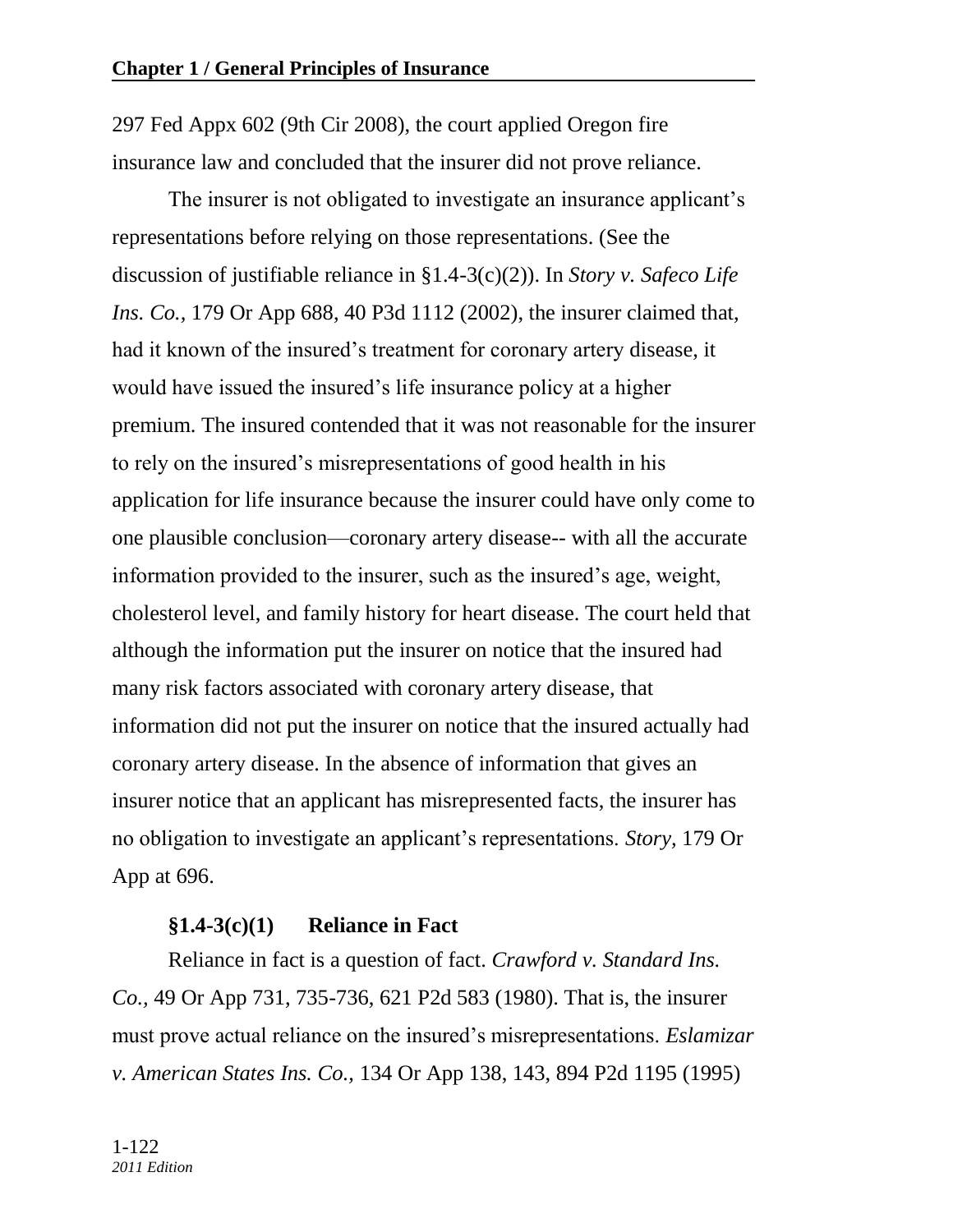(ORS 742.208(3), which governs standard fire insurance policies and is similar to ORS 742.013, requires that insurer show insured's representations are material and that insurer relied on them). The term *reliance* means ordinary reliance requiring "some evidence of a detrimental action or change in position." *Eslamizar*, 134 Or App at 146.

An insurer may meet the burden of showing reliance in fact by presenting evidence that, had the insured not misrepresented the facts, the insurer would have issued the policy at higher premiums or not issued it at all. *Story v. Safeco Life Ins.,* 179 Or App 688, 694, 40 P3d 1112 (2002) (discussed in  $\S1.4-3(c)$ ).

Merely fulfilling a duty to investigate is not sufficient to satisfy reliance in fact. *See Allstate Ins. Co. v. Breeden,* 216 Fed Appx 655, 659- 660 (9th Cir 2007) (when insurer submitted no evidence to show that it incurred greater investigative costs than it would have absent the misrepresentations, insurer had not met its burden to establish reliance as a matter of law).

### **§1.4-3(c)(2) Justifiable Reliance**

Whether the insurer justifiably relied on the insured's alleged misstatements is a question of fact. *Crawford v. Standard Ins. Co.,* 49 Or App 731, 736, 621 P2d 583 (1980). (construing life insurance under mortgage insurance policy).

The insurer can make out a prima facie case for the element of justified reliance on misinformation in an application by showing (1) that it approved the policy in the ordinary course of business; (2) that the application contained misrepresentations "but for which the insurer would not have issued the policy"; and (3) that the insurer had a legal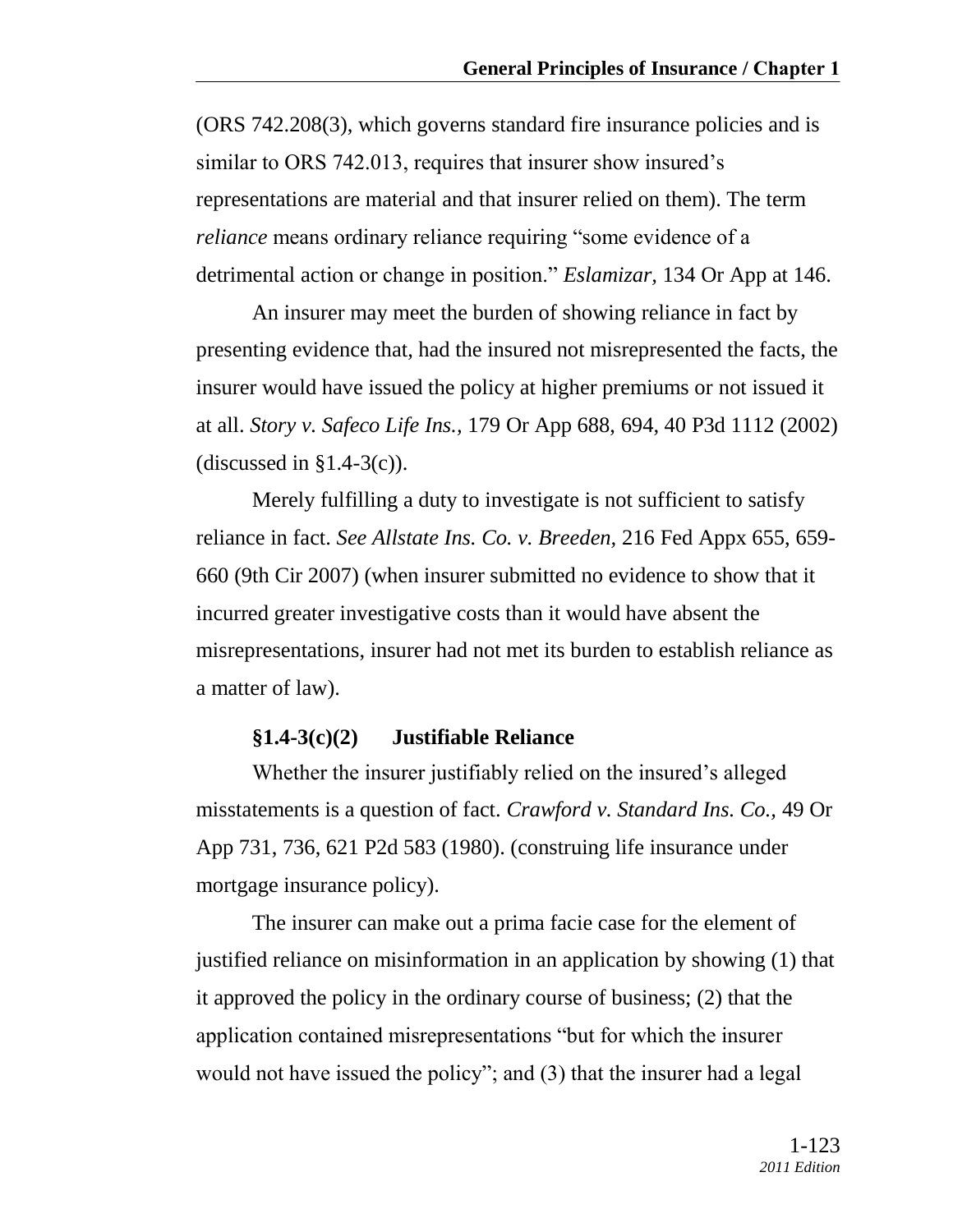right to rely on the application information. The insured then must establish that the insurer had, or was chargeable with, knowledge of facts that revealed the falsity of the representations before the insurer's reliance. *Crawford,* 49 Or App at 736.

Putting the insurer on notice of risk factors does not equate to putting the insurer on notice of the falsity of the representations and does not preclude justifiable reliance. *Story v. Safeco Life Ins. Co.,* 179 Or App 688, 696, 40 P3d 1112 (2002) (discussed in §1.4-3(c)).

After the insurer presents prima facie evidence of reasonable reliance, the burden shifts to the plaintiff to show that defendant "knew" facts that revealed the falsity of the insured's representations or that should have led it to learn that the representations were false." *Story*, 179 Or App at 696.

QUERY: In the *Story* case, the insured applied for life insurance and died less than one year later. What if the policy is in effect for many years? See 2 COUCH ON INSURANCE §31.79 (3d ed 1995 & Supp 2011), which discusses the courts' willingness to analyze the degree of fault of the mistaken party in failing to ascertain the truth and suggests that, at a certain point, the law of equity will not decree the rescission of the insurance contract, especially when the policy has been in effect for so long due largely to the insurer's failure to investigate.

Mere negligence in failing to ascertain the truth of an insured's representations is not enough to preclude justifiable reliance. *Crawford,* 49 Or App at 736 ("insurer must then establish by a preponderance of the evidence …at least that its failure to discover the true facts was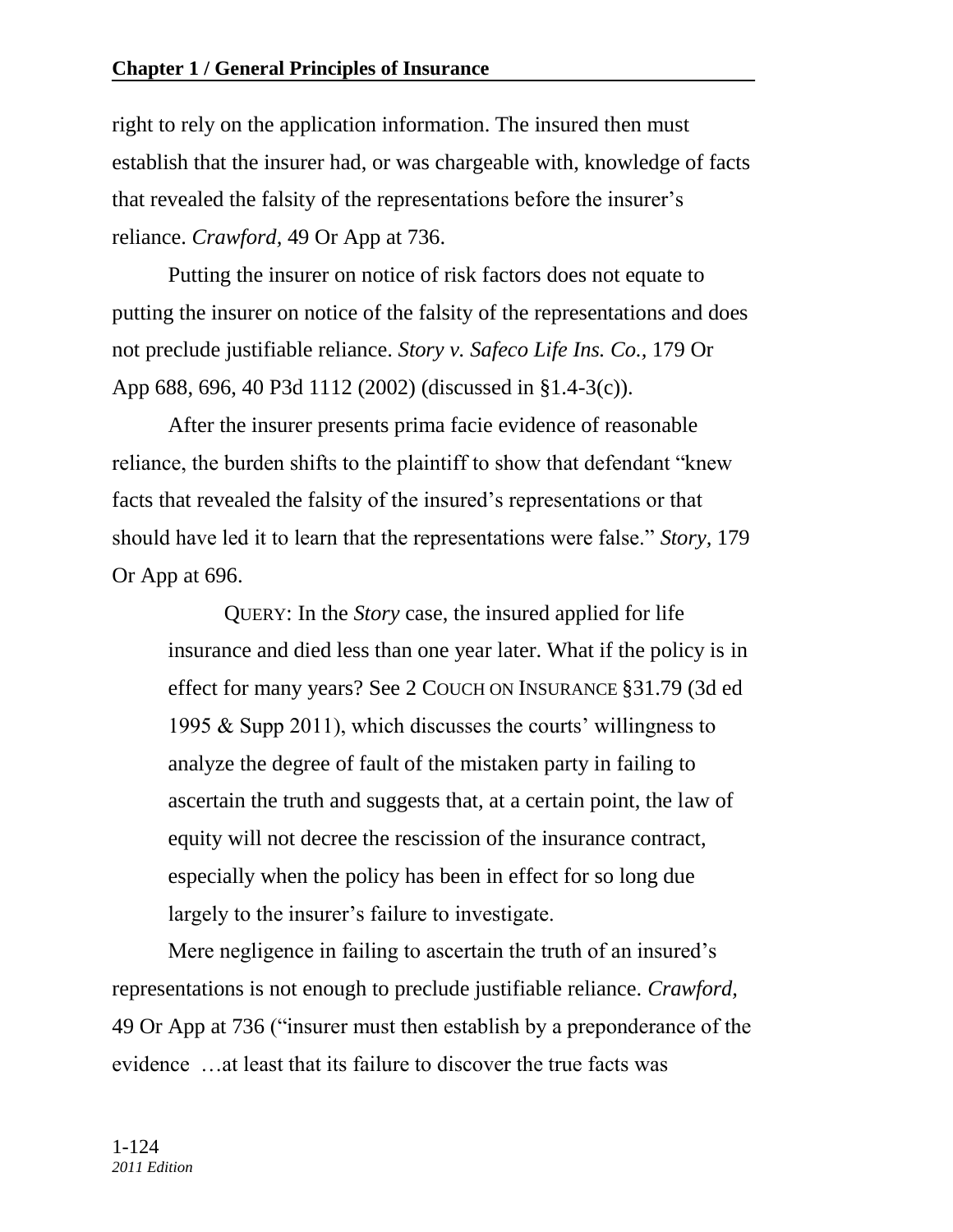attributable to mere negligence") However, for discussion to what degree the insurer must investigate the accuracy of the insured's statement, see §§1.4-3(c)(3) and 1.4-3(c)(f) below.

### **§1.4-3(c)(3) Right to Rely**

Only "reliance where there is a right to rely will relieve a contracting party from the fraud of another." *Kubeck v. Consolidated Underwriters,* 267 Or 548, 554–555, 517 P2d 1039 (1974) (construing *former* ORS 743.042(1), current ORS 742.013(1)). The right to rely is a question of law. *Crawford v. Standard Ins. Co.,* 49 Or App 731, 736, 621 P2d 583 (1980) (construing life insurance under mortgage insurance policy). In *Kubeck,* the insured misrepresented on his car insurance policy that his car was a standard Ford, not a high-performance Cobra. The court held that the insurer's failure to check the vehicle serial number, which would have revealed that the vehicle was actually a highperformance model that the insurer would not have insured, was negligent—but not negligent enough to overcome the insured's fraud. Fraud protection laws were designed to favor the vigilant, as well as to provide protection for the "foolishly credulous, as against the machinations of the designedly wicked." *Kubeck*, 267 Or at 555 (*quoting*) *Johnson v. Cofer,* 204 Or 142, 150, 281 P2d 981 (1955)).

However, limitations on the insurer's right to rely depend on the extent to which the insurer must investigate the accuracy of the insured's statements. *Johnson*, 204 Or at 150 ("The rule of law is one of policy. Is it better to encourage negligence in the foolish, or fraud in the deceitful?‖); *Heverly v. Kirkendall,* 257 Or 232, 237, 478 P2d 381, 383  $(1970)$  ("negligence on the part of the party to whom the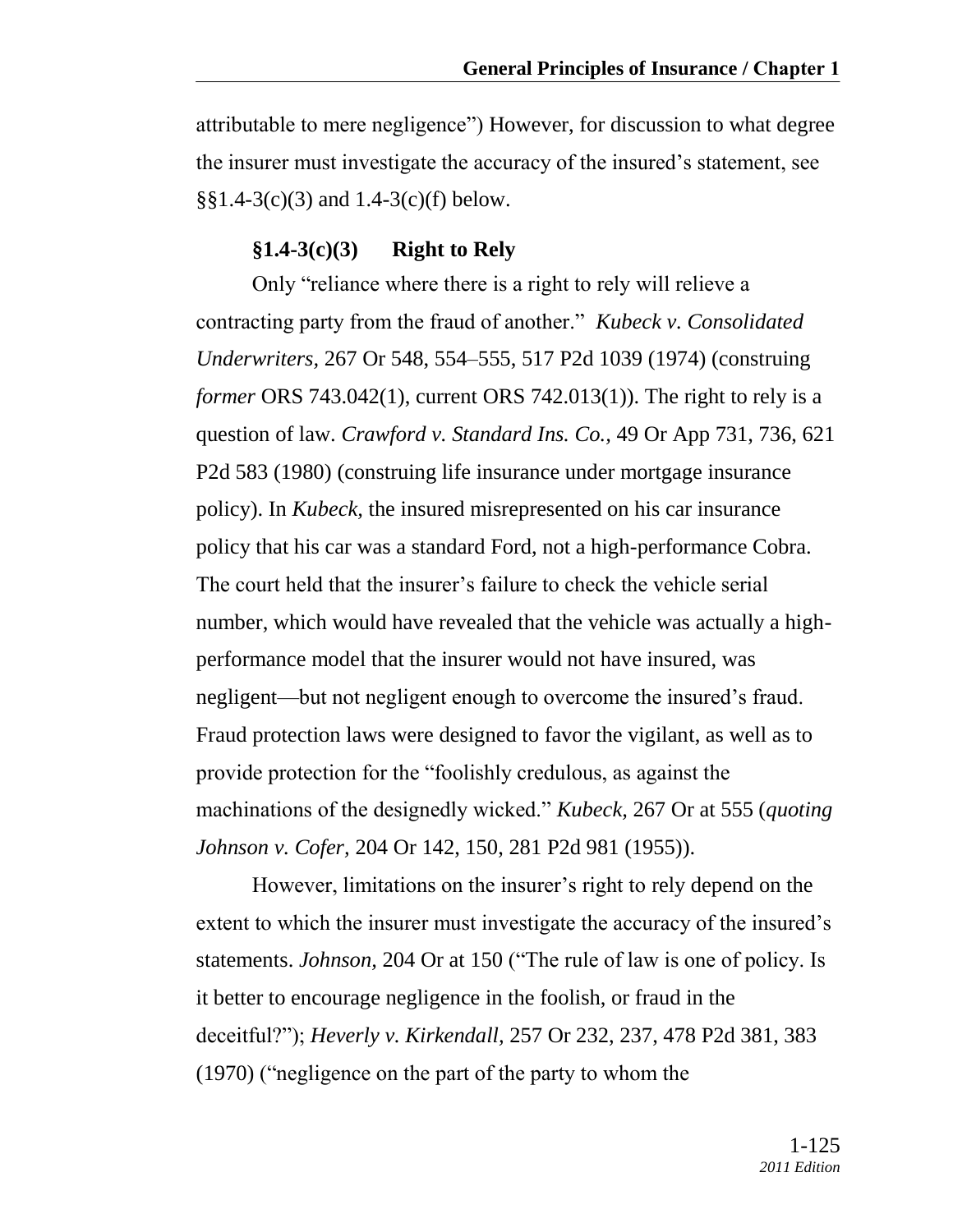misrepresentation was made is not a defense to a claim for rescission"). See 2 TORTS §23.12 (OREGON CLE 2006), discussing the duty to investigate.

### **§1.4-3(d) Either Fraudulent or Material to the Risk**

In addition to materiality and reliance, the insured's misrepresentations in general must be either (1) fraudulent or (2) material either to the insurer's acceptance of the risk or to the hazard assumed by the insurer. ORS 742.013(1)(c). By its terms, ORS 742.013 provides the insurer with the right to rescind a policy if the misrepresentation is found to be either of those. *Kraus v. Prudential Ins. Co.,* 799 F2d 502, 504 (9th Cir 1986) (*former* ORS 743.042(1) (current ORS 742.013(1)) "gives an insurer the right to rescind or avoid a policy where incorrect statements, misrepresentations, omissions or concealments of facts are done fraudulently or are material to the risk"). *See also Knight v. Continental Casualty Co.,* 259 Or 46, 51, 485 P2d 403 (1971) (holding that misrepresentation is "material as matter of law," without mentioning any degree of mens rea, under *former* ORS 741.150 (repealed in 1967)); *Martin v. Pacific Hosp. Ass'n,* 101 Or App 37, 42, 788 P2d 1029 (1990) (insured's failure to disclose breast condition was material to insurer's acceptance of risk of subsequent cancer; fraud was not at issue); *Reisen v. Blue Cross Blue Shield,* 115 Or App 396, 405, 839 P2d 729 (1992) (insured's misrepresentations in health policy application were material as matter of law under ORS 742.013(1); insurer did not contend that insured committed fraud).

These opinions mean, that in a literal interpretation of the statute, an insurer may rescind a policy without having to establish scienter,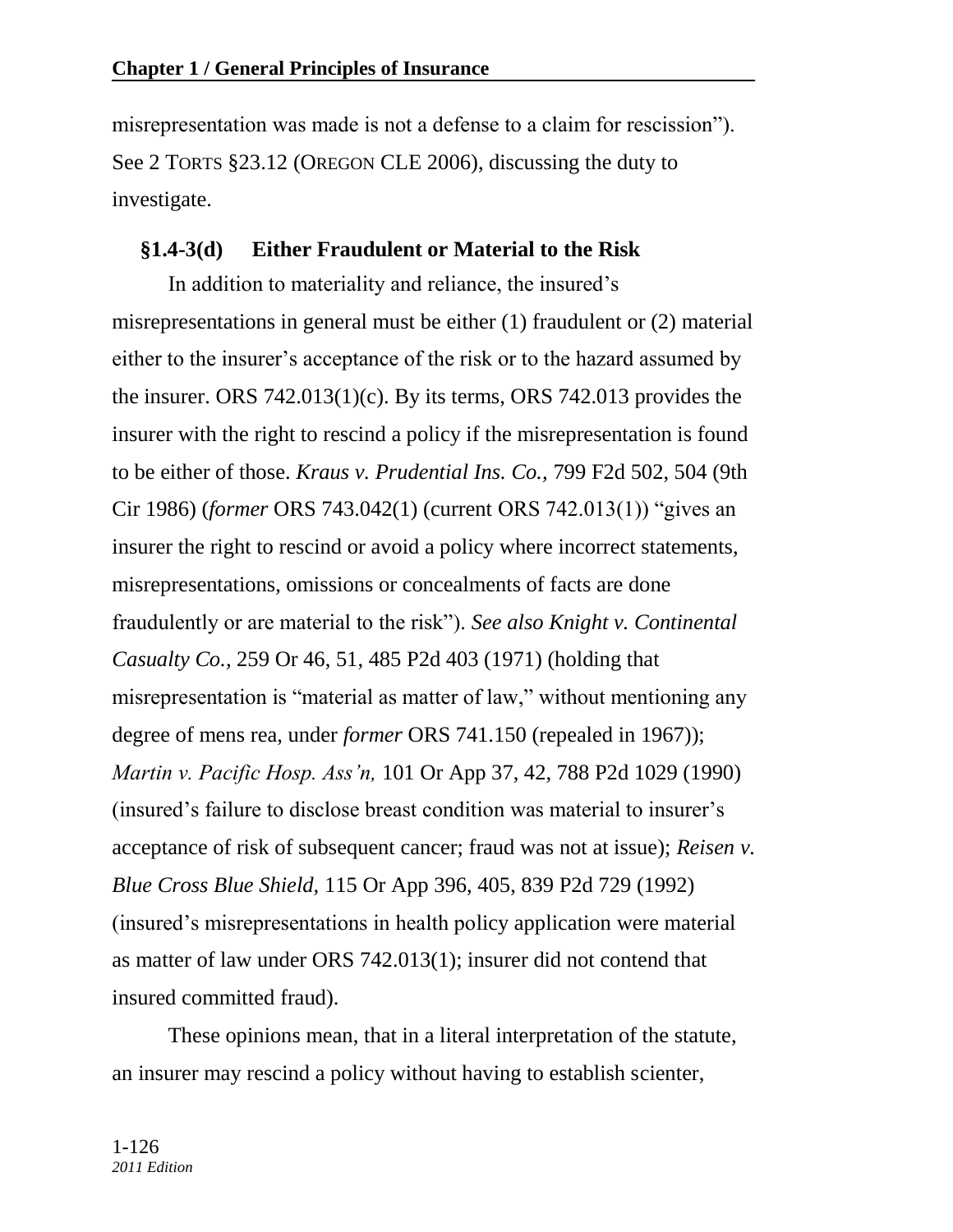which is the speaker's knowledge of the falsity of his or her statements and is an element of common-law fraud. *See* 2 TORTS §§23.2, 23.9 (OREGON CLE 2006); *Conzelmann v. Northwest Poultry & Dairy Products Co.,* 190 Or 332, 350, 225 P2d 757 (1950) (listing elements of "actionable fraud").

However, judicial opinions interpreting ORS 742.013 have held that for rescission, the insurer must show that the false representations were made recklessly without any knowledge of their truth or made knowingly. In *Progressive Specialty Ins. Co. v. Carter,* 126 Or App 236, 868 P2d 32 (1994), the insurer sought to rescind a motor vehicle liability insurance policy on the ground that the insured made material misrepresentations in the policy application. The trial court precluded rescission pursuant to ORS 742.013 because the application containing the alleged misrepresentations was not physically attached to the policy. The appellate court did not address the statutory basis for the trial court decision because it agreed that the insurer failed to prove any misrepresentations under the following test:

To establish a right to rescind its insurance policy, [the insurer] must prove . . . that it issued the policy in reliance on [the insured's] false representations, which were material to the company's decision to accept the risk. *Crawford v. Standard Ins.,* 49 Or App 731, 735–736, 621 P2d 583 (1980), *review denied* 290 Or 652 (1981). Scienter must be proven by evidence that [the insured] either knowingly made false representations, or recklessly made false representations without any knowledge as to whether they were true or false. *Kentner v. Gulf Ins.,* 297 Or 470, 476, 686 P2d 339, *modified* 298 Or 69, 689 P2d [955] (1984) [holding scienter standard applicable to *former* ORS  $743.042(1)$  (current ORS 742.013) for "insurance fraud" is "reckless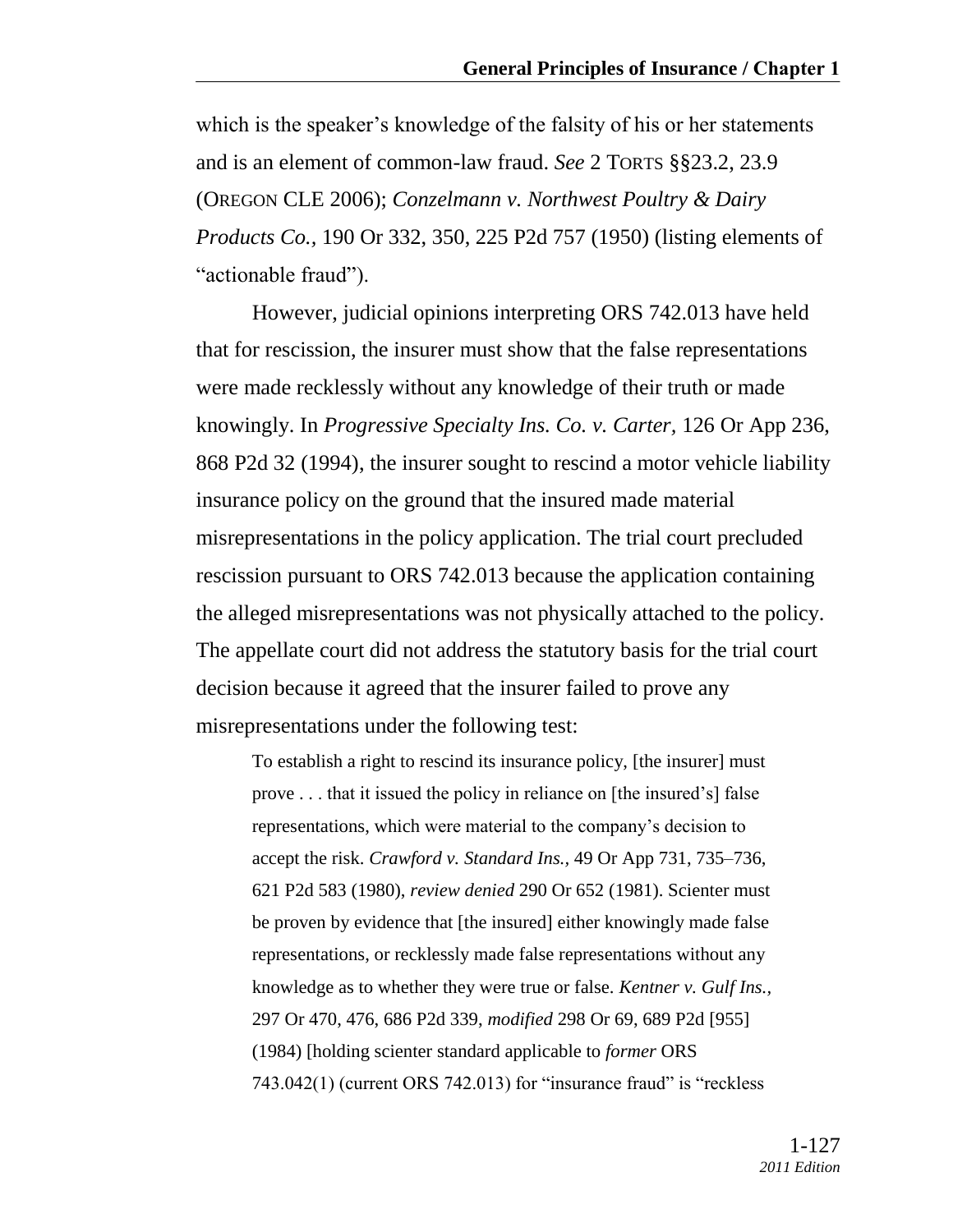indifference," same standard required to establish scienter in commonlaw fraud].

*Progressive Specialty Ins. Co.,* 126 Or App at 241–242.

Thus, the court essentially adopts the same mens rea as for fraud and applies it to actions seeking rescission, even though the statute appears literally to allow for rescission claims against purely innocent misrepresentations that are material to the risk. *See United States Nat'l Bank v. Fought,* 291 Or 201, 220–221, 630 P2d 337 (1981) ("knowledge" of its falsity or ignorance of its truth").

In a footnote in *Holman v. Pacific Health & Life Ins. Co.,* 136 Or App 260, 264 n 2, 902 P2d 106 (1995), the court suggested in dicta that it would follow *Progressive Specialty Ins. Co.* on the scienter issue. *See also Northwestern Mut. Life Ins.Co. v. Wiggins,* 15 F2d 646, 647 (9th Cir 1926) (insured's answers in life insurance application, if true, gave all necessary information required to determine acceptance of risk by insurer; to avoid risk or cancel policy, insurer had to show insured's answers were false and known by insured to be false); *Mutual Life Ins. Co. of N.Y. v. Muckler,* 143 Or 327, 331, 21 P2d 804 (1933) (in action on life insurance policy for false representations, insurer must show not only that insured's statements were false, but also that statements "were made knowingly").

The opinions in *Progressive Specialty Ins. Co.* and *Holman* arguably eliminate the alternatives set forth in ORS 742.013, that a material and relied-on misrepresentation may be either fraudulent, thereby requiring proof of scienter, or material to the risk, which presumably should not require proof of scienter. However, the Oregon Supreme Court finds the term *fraud* confusing: "There has been a good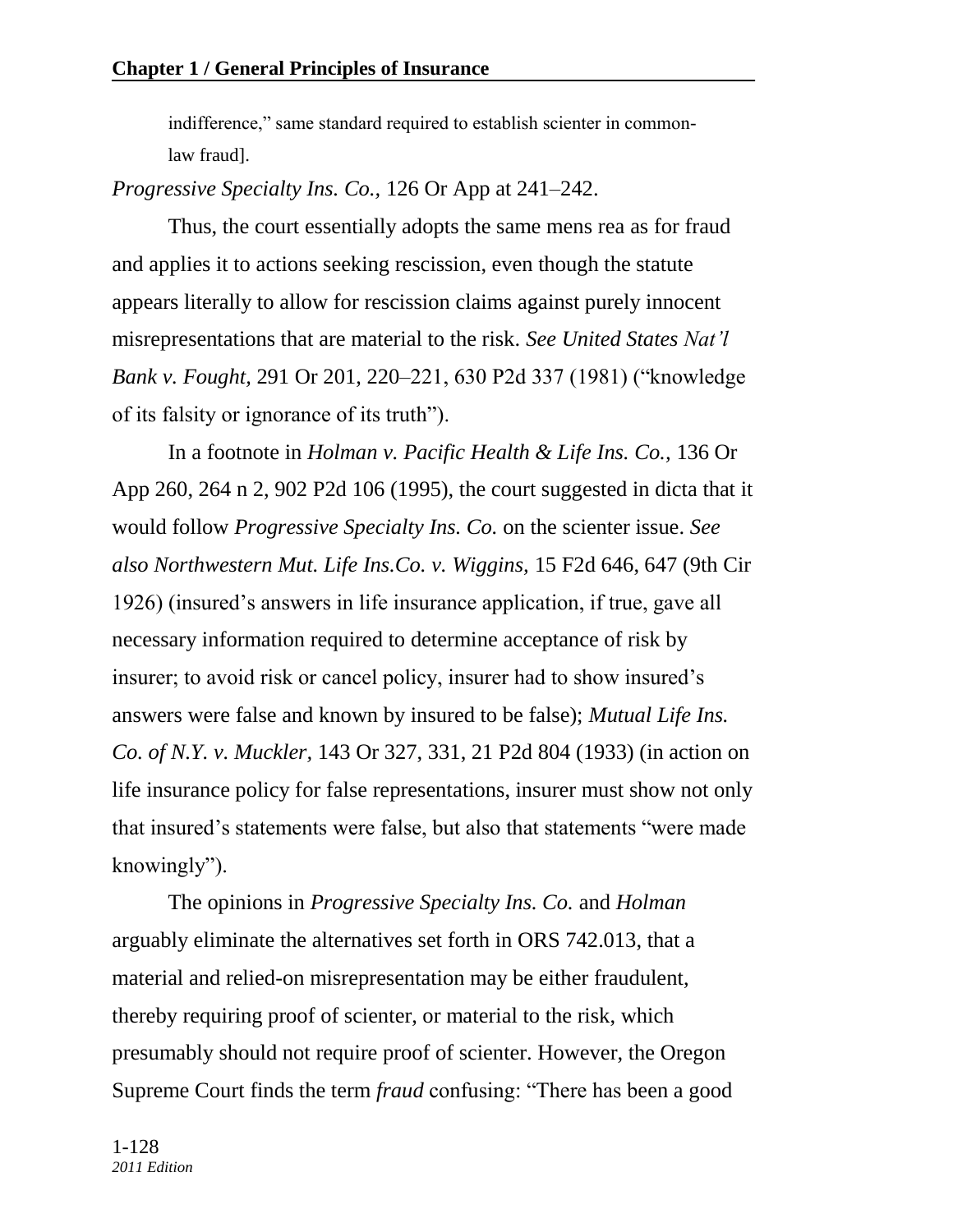deal of overlapping of theories, and no little confusion, which has been increased by the indiscriminate use of the word `fraud,' a term so vague that it requires definition in nearly every case.‖ *Fought,* 291 Or at 213 n 13 (quoting Prosser, LAW OF TORTS 684 (4th ed 1971)). The court concluded: "Our own use of the word 'fraud' in this opinion will disclose that it has been in quotation marks. We do this because we agree with Professor Prosser that the word has no precise referent." *Fought*, 291 Or at 213 n 13.

In the broader contract sense, Oregon recognizes an action for "innocent" misrepresentation, which provides an equitable basis for rescinding a contract. The party seeking to rescind must allege that the representations at issue were false, that they were material, and that they were reasonably relied on. *See* 2 TORTS §§23.33-23.35 (Oregon CLE 2006). In certain situations, Oregon also recognizes the tort of negligent misrepresentation. *See Onita Pac. Corp. v. Trs. of Bronson,* 315 Or 149, 843 P2d 890 (1992).

### **§1.4-3(e) Burden of Proof**

―To meet its burden of persuasion, the insurer must . . . establish by a preponderance of the evidence that it had no such knowledge or at least that its failure to discover the true facts was attributable to mere negligence.‖ *Story v. Safeco Life Ins. Co.,* 179 Or App 688, 694, 40 P3d 1112 (2002) (quoting *Crawford v. Standard Ins. Co.,* 49 Or App 731, 736, 621 P2d 583 (1980) (citations omitted)).

Thus, once an insurer makes a prima facie showing of reasonable reliance, the burden shifts to the insured to present evidence that the insurer either knew or can be charged with knowing that the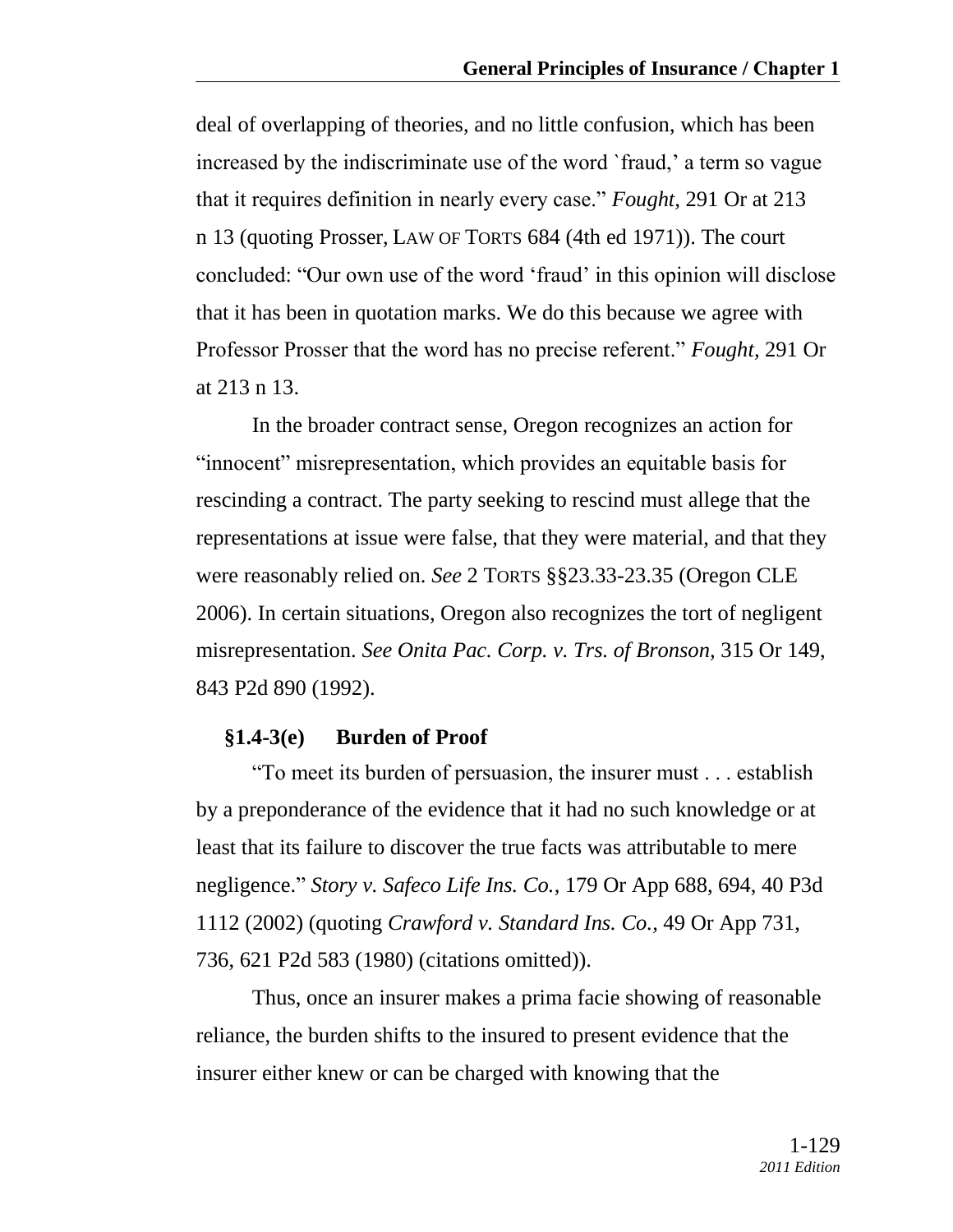representations on which the insurer relied were false. *See, e.g., Progressive Specialty Ins. Co. v. Carter,* 126 Or App 236, 241, 868 P2d 32 (1994) (in rescission of motor vehicle liability insurance policy, insurer had to prove by preponderance of evidence that it issued policy in reliance on insured's false representations, which were material to decision to insure); *Mutual of Enumclaw Ins. Co. v. McBride,* 295 Or 398, 407, 667 P2d 494 (1983) (pursuant to statutory concealment and fraud provision in standard fire policy (*former* ORS 743.612, current ORS 742.208), insured's fraud or misrepresentation need only be shown by preponderance of evidence, not clear and convincing evidence). *See also Mutual Life Ins. Co. v. Muckler,* 143 Or 327, 331, 21 P2d 804 (1933) (applying preponderance of evidence standard to whether insured made false statements in application for life insurance policy).

## **§1.4-3(f) Duty to Investigate Misrepresentations**

Pursuant to ORS 742.013, an insurer generally does not have a duty to investigate possible misrepresentations or omissions on the insured's application for insurance when the application is "incomplete" on its face.‖ *Kraus v. Prudential Ins. Co.,* 799 F2d 502, 505 (9th Cir 1986) (applying Oregon law). *Cf. Verex Assur., Inc. v. John Hanson S&L,* 816 F2d 1296, 1305 (9th Cir 1987) (applying Oregon law) (when mortgage guaranty insurer assumed active role in sale of loans and insurance certificates, extent of insurer's knowledge was question of fact pursuant to claims of negligent failure to inspect correctness of insurance applications) (distinguishing *Kraus*). However, the insurer has a duty to investigate when "the omissions are so obviously material that reliance on the incomplete application would be reckless.‖ *Kraus,* 799 F2d at 505.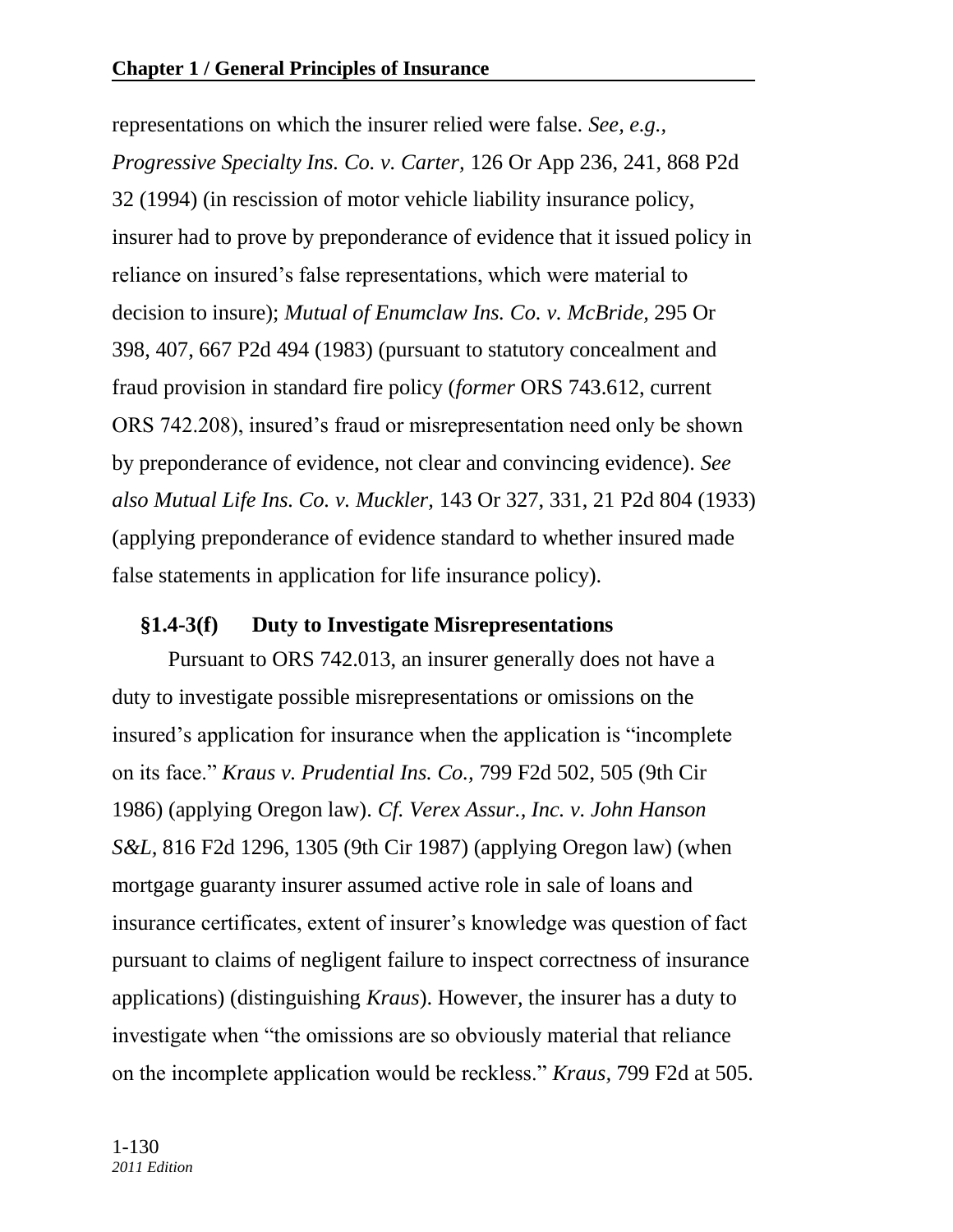The insured, on the other hand, has no duty to read the application and policy when they are returned to him or her and to report to the insurer any material misrepresentations made by the insurer's agent in the application. *Bunn v. Monarch Life Ins. Co.,* 257 Or 409, 419–420, 478 P2d 363 (1971), *overruling Comer v. World Ins. Co.,* 212 Or 105, 318 P2d 916 (1957); *Reserve Life Ins. Co. v. Howell,* 225 Or 71, 357 P2d 400 (1960); *Martin v. Ore. Insurance Co.,* 232 Or 197, 375 P2d 75 (1962). The *Bunn* decision is in accord with the rule prevailing in the majority of jurisdictions. *See* Annot, *Insurance Application-False Answers,* 26 ALR3D 6 (1969 & Supp). *See also Franklin v. Western Pacific Ins. Co.,* 243 Or 448, 453, 414 P2d 343 (1966) (in breach of contract to procure insurance, when insurance agent is also insured's agent, insured has no duty to read policy; insured is entitled to assume agent performed his or her duty). *Compare Martini v. Beaverton Ins. Agency,* 314 Or 200, 207, 838 P2d 1061 (1992) (in action against agent for negligent failure to procure insurance, insurer could raise insured's failure to read policy as specification of comparative fault).

When the insured makes representations of facts that are peculiarly within his or her knowledge, and that may disclose his or her state of health, the insured must make a good-faith full disclosure in answering the insurer's direct questions. *Leigh v. Consumers Nat'l Life Ins. Co.,* 240 Or 290, 293–294, 401 P2d 46 (1965). The law recognizes the insured's failure to answer such questions as fraud, thereby vitiating the policy. *Leigh,* 240 Or at 294.

When an insurance contract is made pursuant to a written application, "if the insurer delivers a copy of such application with the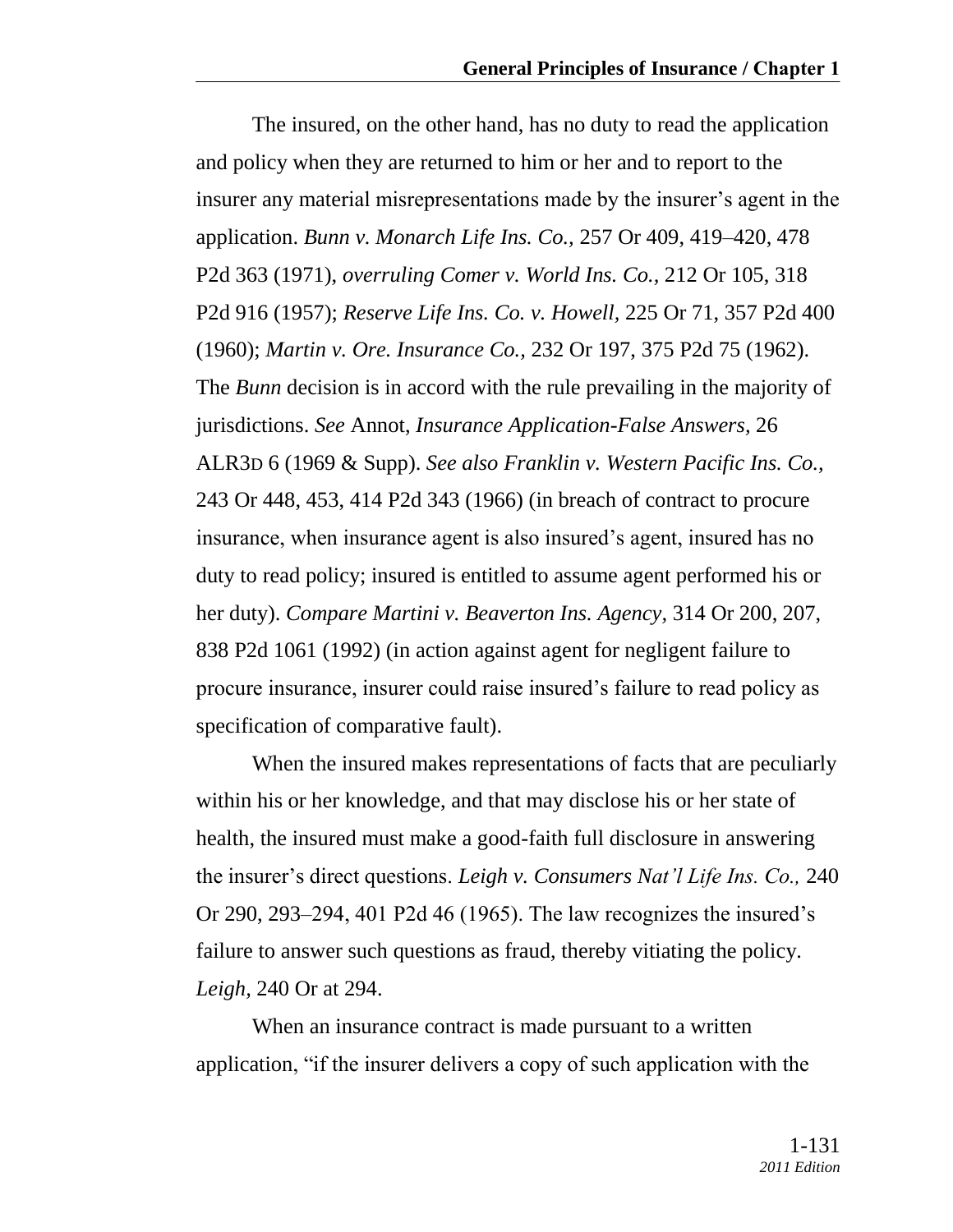policy," the application becomes part of the policy. ORS 742.016(1). Moreover, any application that is not delivered according to the statutory terms "shall not be a part of the insurance policy and the insurer shall be precluded from introducing such application as evidence in any action based upon or involving the policy." ORS  $742.016(1)$ . Thus, the insurer apparently is not required to send to the insured a copy of the application.

However, RCW 48.21.060, which governs every policy of group or blanket disability insurance, mandates that the copy of the application, if any, "shall be attached to the policy when issued." In *Manz v. Cont'l Am. Life Ins.,* 119 Or App 31, 35, 849 P2d 549 (1993), the Oregon Court of Appeals, construing the Washington statute under Washington law, held that "the insured has a duty to read the insurance application when it is received with the policy and to call any inaccuracies to the attention of the insurer….. The statute is intended to facilitate the fulfillment of that obligation."

# **§1.4-3(g) Rescission by Insured**

Although the insured typically is advantaged when the policy is enforced, rarely an insured may use the remedy of rescission when the insurer is guilty of fraud or misrepresentation.

In *Bollenback v. Continental Casualty Co.,* 243 Or 498, 414 P2d 802 (1966), the court held that when the insurer wrongfully repudiated the insured's coverage under a group health and accident policy due to a willful mistake about the status of premium payments, the insured was entitled to rescind the contract and receive a refund of premiums paid, minus the value of coverage received. *See also Albertus v. Icoa Life Ins.*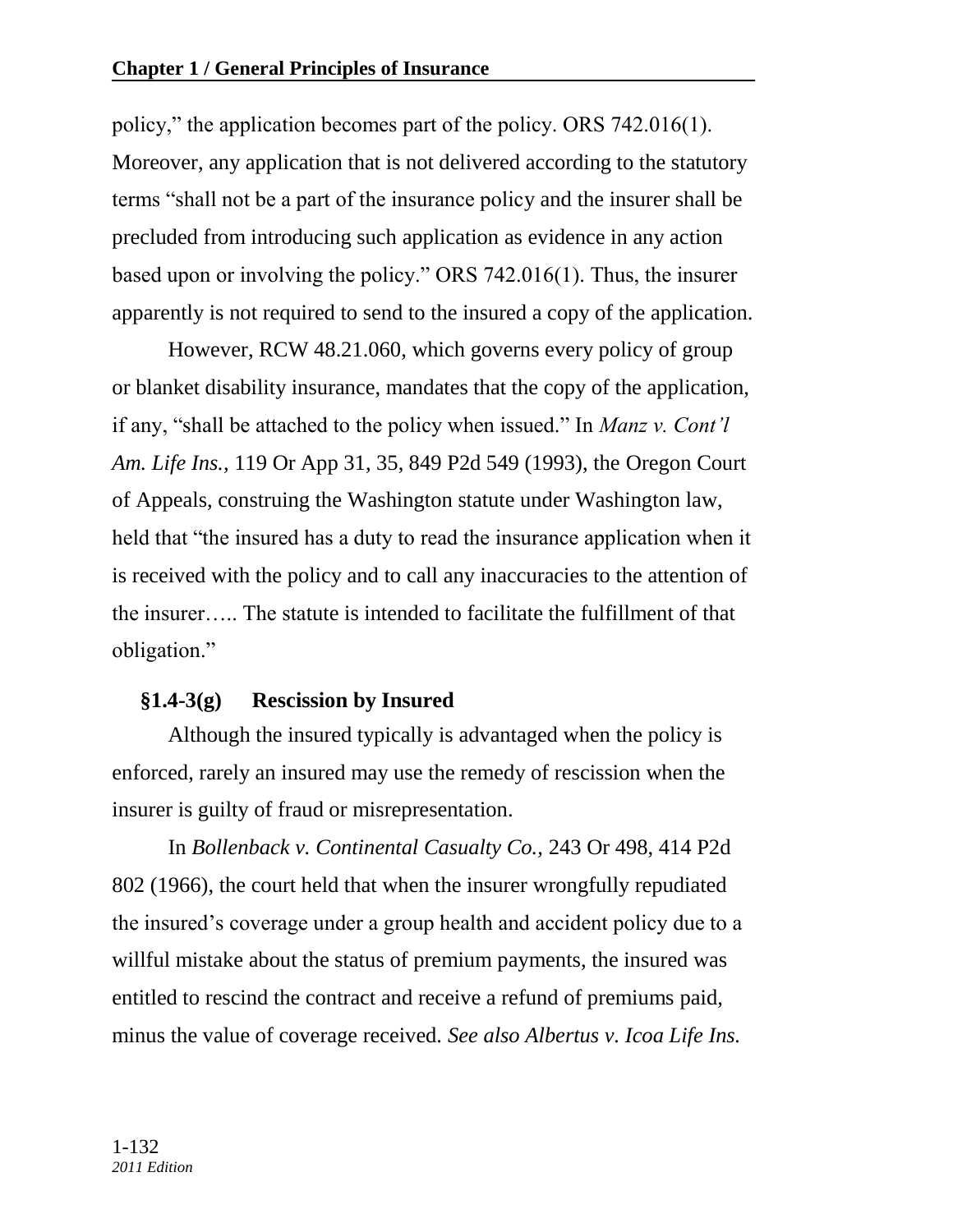*Co.,* 247 Or 618, 431 P2d 264 (1967) (insurer's fraud in inception of life insurance policies).

## **§1.4-3(h) Distinction Between Scope of Coverage and Conditions of Forfeiture**

An important initial question often is whether an insurer has denied coverage based on a policy provision for forfeiture of coverage or because there was no policy coverage in the first place. The topics covered in this section are not exclusively a rescission issue, but are discussed under the rescission heading because many forfeiture-ofcoverage cases are the result of an alleged act by the insured that forfeits either the entire coverage of the policy or coverage for a particular type of loss.

The specific parol evidence rule set forth in ORS 742.016(1) provides that "every contract of insurance shall be construed according to the terms and conditions of the policy.‖ Therefore, the law governing the scope of coverage and conditions of forfeiture in insurance contracts varies significantly from laws governing contracts generally. *See Bennett v. Farmers Ins. Co.,* 332 Or 138, 158, 26 P3d 785 (2001); CONTRACT LAW IN OREGON §12.5 (Oregon CLE 2003 & Supp 2008) (discussing estoppel).

The basic axiom is that an insured cannot expand the scope of coverage of a policy through the argument of estoppel. *ABCD Vision, Inc. v. Fireman's Fund Ins. Cos.,* 304 Or 301, 307, 744 P2d 998 (1987). However, when coverage existed in the first place but an act by the insured forfeits that coverage, the insurer may be estopped from denying coverage if it represents that the insured will be covered for a particular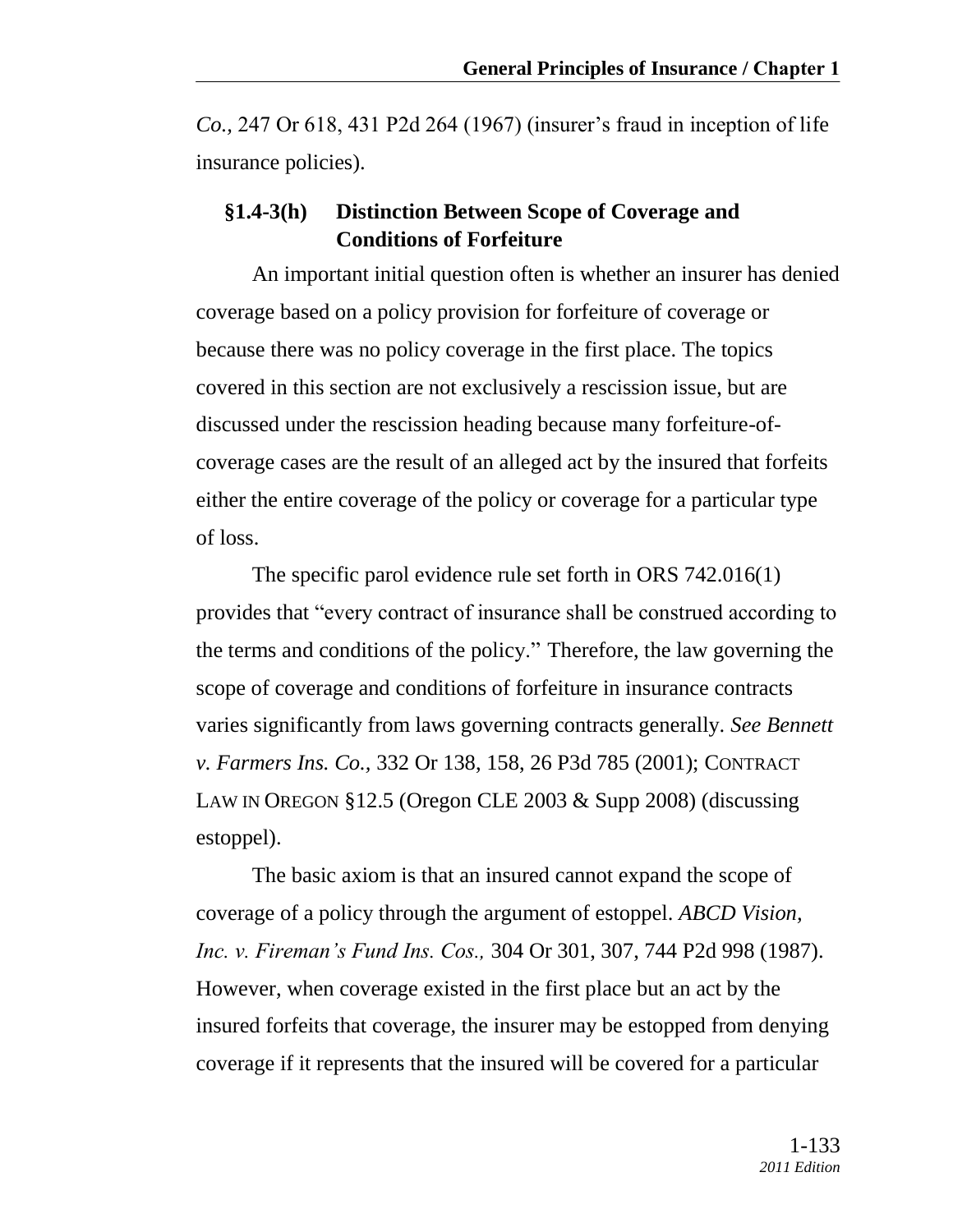loss. *ABCD Vision, Inc.* 304 Or at 306–307; *Day-Towne v. Progressive Halcyon Ins. Co., 214 Or App 372, 381, 164 P3d 1205 (2007)* ("A condition forfeiting coverage exists when there is insurance coverage for the loss in the first place, but acts of the insured work to lose that coverage (e.g., making a false statement, failing to protect the insured property" $)$ ).

In representations to the insured, the insurer does not need to preserve an argument that a particular claim is outside the scope of, or specifically excluded in, the insurance contract. In *ABCD Vision, Inc.,* the insured obtained a commercial property policy that covered physical loss by external causes. The policy contained a condition of forfeiture for failure to safeguard. It also contained several exclusions, two of which became germane to the case: (1) losses due to electrical or mechanical breakdown resulting in fire and (2) losses due to repairing or adjusting equipment. Two instances of arcing and fire damage occurred with the electronic equipment and, after the first incident, the insured adjusted the equipment. In a letter to the insured, the insurer initially denied coverage based on failure to safeguard without mentioning any conditions of exclusion, and the parties agreed to delay appraisal until after litigation of coverage. The trial court held that the insurer was estopped from denying coverage based on the exclusion, but the supreme court reversed. The court held that the policy provisions describing loss caused by mechanical or electrical breakdown or failure and loss resulting from repair and maintenance as "perils excluded" were "exclusions of coverage," which the insurer could not be estopped from later adding as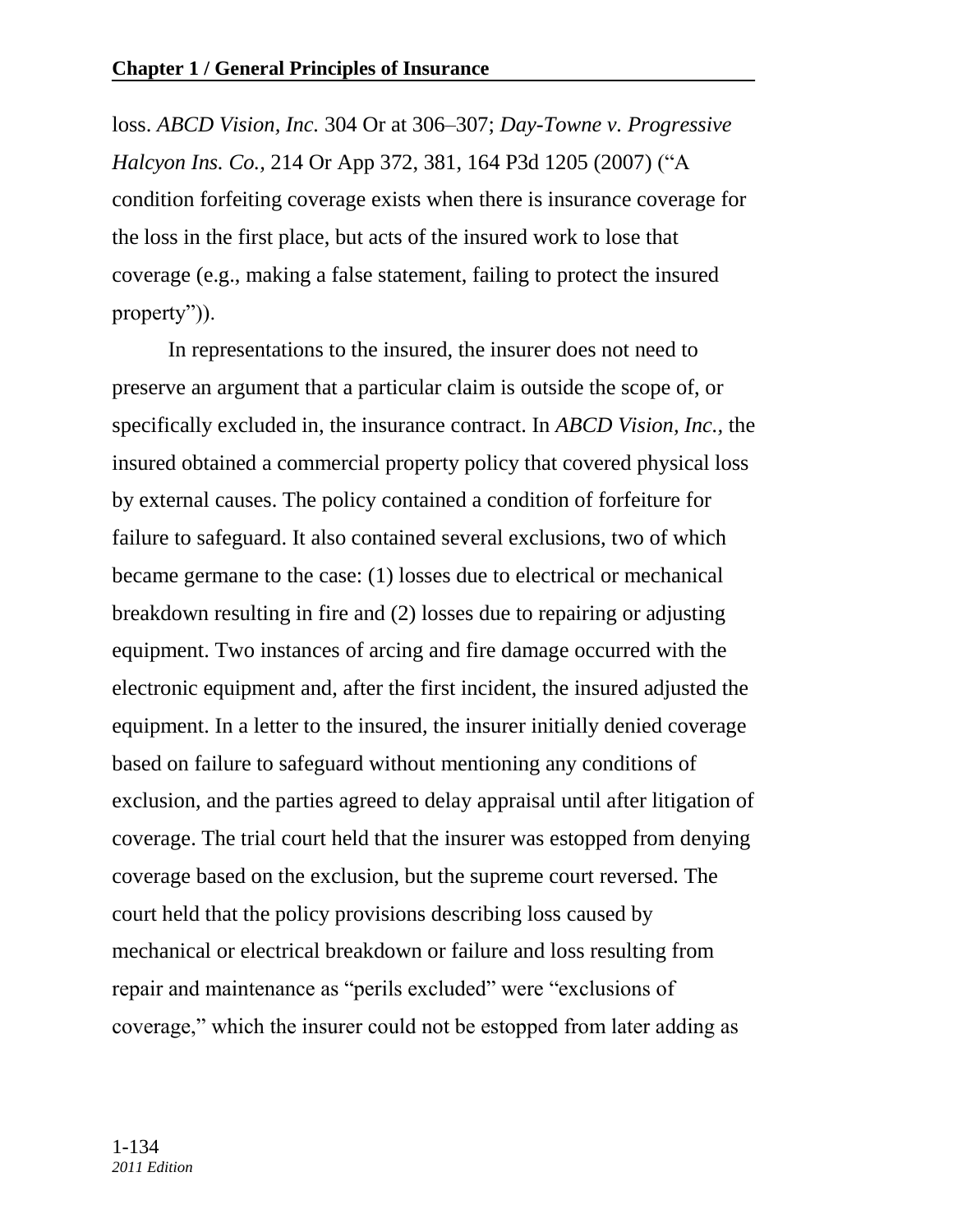additional defenses against coverage. *ABCD Vision, Inc.,* 304 Or at 307. The supreme court reasoned:

When an insurer's assertion of policy defenses is challenged by claiming that policy exclusions have been lost through estoppel, the correct procedure is to determine first whether the provisions upon which the insurer relies are conditions of forfeiture that are subject to estoppel or, instead, are matters relating to the scope of coverage. Estoppel cannot be invoked to expand insurance coverage or the scope of an insurance contract. . . .

When there is forfeiture of coverage being effected, there is insurance coverage for the loss in the first place, but acts of the insured nullify the coverage, such as the filing of a false statement of loss. *ABCD Vision, Inc.,* 304 Or at 307.

In an earlier case, however, the court held that estoppel was available to preclude the insurer from asserting that no coverage was available. In *Paulson v. Western Life Ins. Co.,* 292 Or 38, 636 P2d 935 (1981), an employer, who was also an agent by function and the holder of a group insurance policy, told a new employee that he did not need to apply for medical insurance for six months, when in fact the deadline was 31 days. The employee's daughter incurred medical charges after the 31 day deadline, and the insurer denied benefits. The court held that even though an express provision denied coverage, the doctrine of estoppel applied to grant coverage for losses that occurred essentially before the policy was established. "In this case, the employee clearly met the eligibility requirements, and but for the mistaken representation made by his employer, the plaintiff might have seasonably obtained the coverage, thus avoiding this dispute.‖ *Paulson,* 292 Or at 53.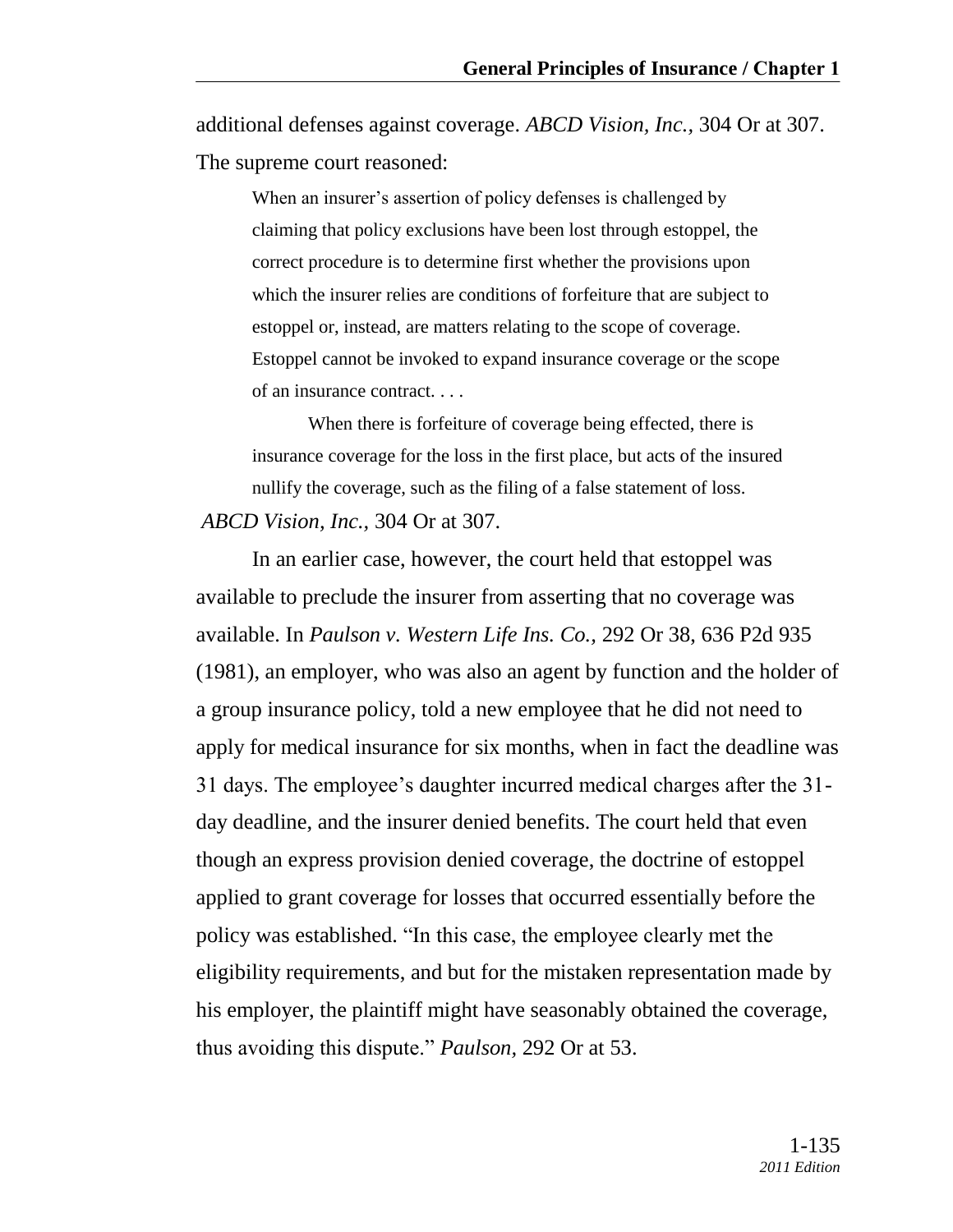Although the Oregon Court of Appeals has discussed the possibility that the estoppel doctrine could be used to expand policy coverage when the insurer's conduct at issue occurs before the loss, *see, e.g., Kabban v. Mackin,* 104 Or App 422, 429–431, 801 P2d 883 (1990), the Oregon Supreme Court has noted it would require "exceptional" circumstances,‖ *DeJonge v. Mutual of Enumclaw,* 315 Or 237, 242–243, 843 P2d 914 (1992).

In *DeJonge,* the insured had orally requested complete coverage for a grocery store and received a written policy. The insured was unaware for three years of coverage of a written provision that excluded bodily injury caused by a sale of alcohol to a minor. When the insured was sued on that ground, the insurer denied coverage. The court held that estoppel could not be used to negate an unambiguous exclusion in a written policy of insurance when the insurer did not dissuade the insured from reading or understanding the exclusion. The court distinguished *Paulson* and *ABCD Vision,* based on whether the oral representations were made pre-policy or post-policy. The court noted that in *Paulson* no policy had issued but that the insured had never received a written policy, and did not have the ability to read the exclusions of coverage. The court ruled that even conduct of the insurer occurring before the loss but after issuing the policy cannot support the use of estoppel to "negate an express exclusion in an insurance policy" and expand coverage beyond the terms of the policy. *DeJonge,* 315 Or at 245.

COMMENT: Three justices dissented in the *DeJonge* case, arguing that the court should draw distinctions between pre-loss and post-loss, not merely pre-policy and post-policy losses. *See*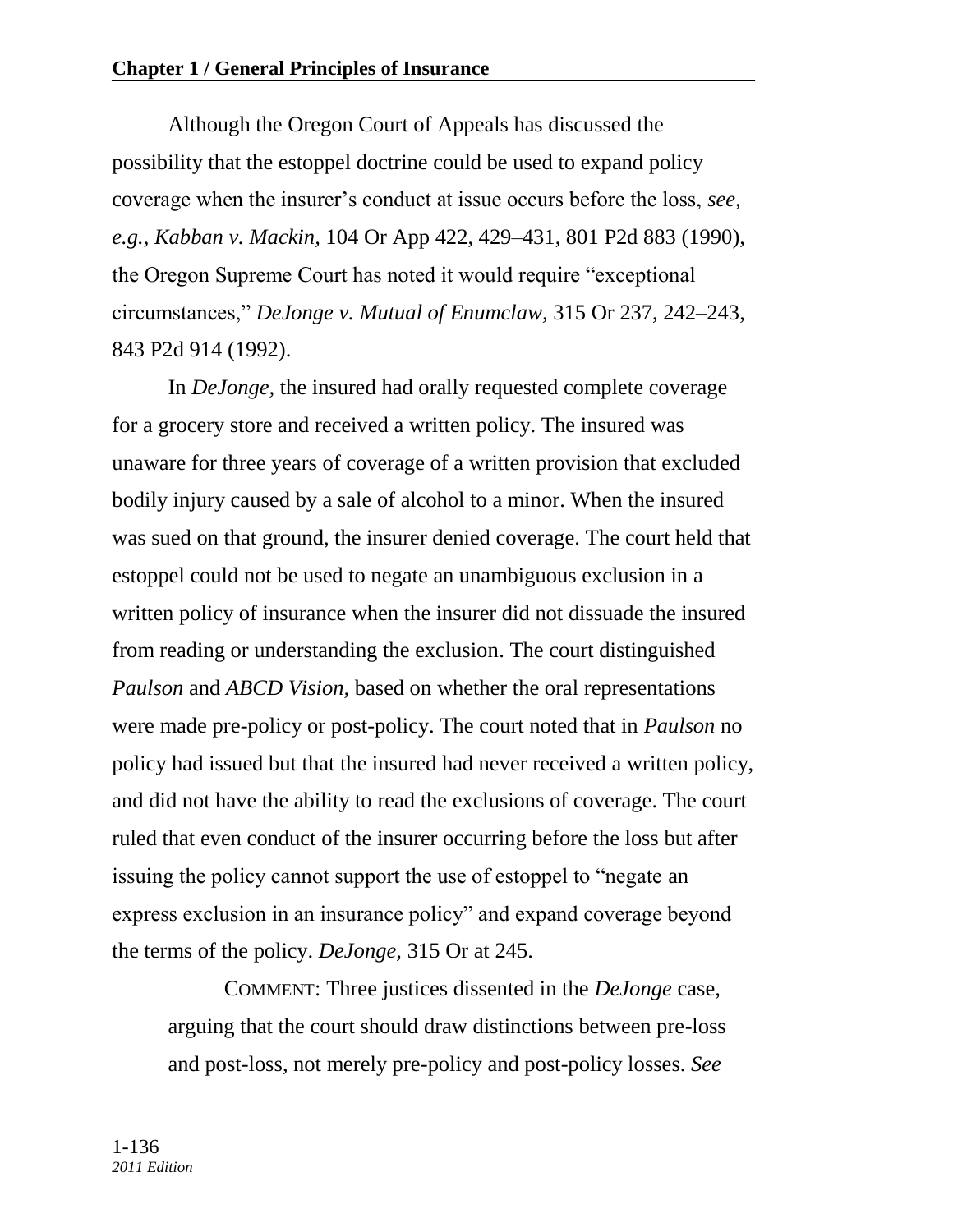*DeJonge,* 315 Or at 246 (dissent). The dissent would bring estoppel doctrine in insurance cases in line with general contract cases. No supreme court cases have expanded on the pre-loss/postloss distinction in insurance cases since *DeJonge,* so it is unclear if the court would consider overturning *DeJonge.* Several court of appeals cases have followed *DeJonge* and *ABCD Vision* in ruling on insurance estoppel cases.

For other cases discussing estoppel, see *Farmers Ins. Co. v. Munson,* 127 Or App 413, 418, 873 P2d 370 (1994) (summarizing these rules); *Richardson v. Guardian Life Ins. Co. of Am.,* 161 Or App 615, 984 P2d 917 (1999) (court rejected insured dentist's contention that "covered expense" provision in business overhead disability policy was condition of forfeiture that could be defeated by estoppel, because expenses incurred after sale of business were not business-continuation expenses); *Strawn v. Farmers Ins. Co.* 228 Or App 454, 473, 209 P3d 357, 370, *reversed in part on other grounds,* 350 Or 336 (2011) (insurer was estopped from raising new ground for denying payment of the benefits at that point in the case); *Or. Schs. Activities Ass'n v. Nat'l Union Fire Ins. Co., 279 Fed Appx 494, 496 (9th Cir 2008) ("notice* under a claims-made-and-reported policy is the very act that triggers coverage‖ and is a defense that cannot be waived); *Day-Towne,* 214 Or App at 381-383 (insurer's letter, which stated that insurer accepted coverage regarding insured's underinsured-motorist claim and consented to submit case to binding arbitration if case could not be resolved, did not expand insurance coverage by estoppel because it would expand scope of insurer's contractual obligations).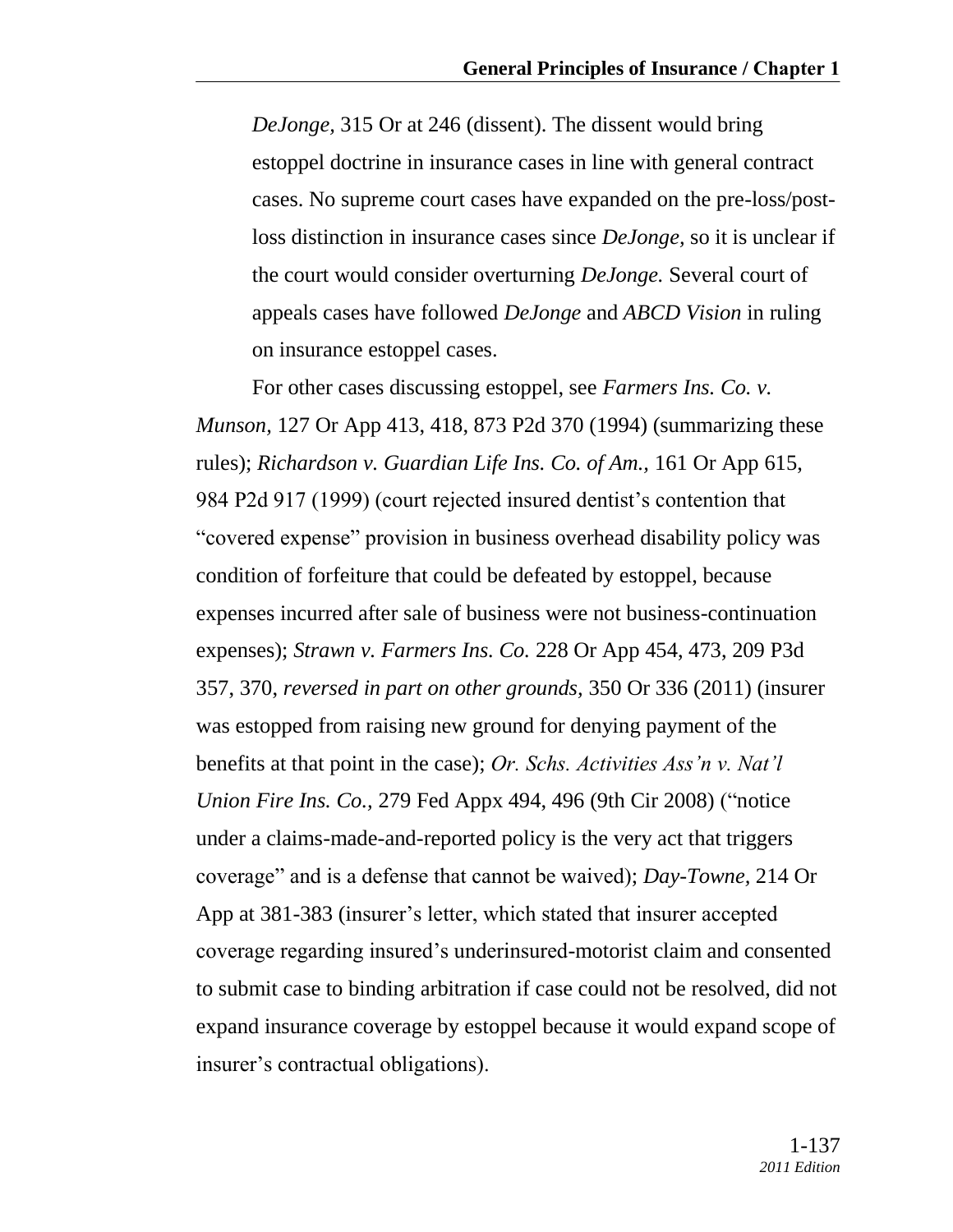―A suit limitation provision… does not nullify insurance coverage. Rather, it precludes an insured from starting an action against its insurer once the limitation period has passed, regardless of the extent of coverage.‖ *Herman v. Valley Ins. Co.,* 145 Or App 124, 131, 928 P2d 985 (1996). When the insurer represents to the insured that a claim was covered, even if the claim is brought after the allotted time in the suitlimitations provision, the insurer may waive the defense (i.e., be estopped from asserting it). In *Wright v. State Farm Mut. Auto. Ins.,* 223 Or App 357, 368-369, 196 P3d 1000 (2008), the court compared waiver and estoppel and held that the insurer may waive a suit-limitation defense when it represented to the insured that a claim was covered even though the claim was brought three years after the allotted time to bring the claim according to the terms of the policy. However, in *Herman,* 145 Or App at 126, the insurer did not receive notice of the insured's action until after the suit-limitations period set forth in the policy. The court refused to estop the insurer from asserting the defense because the insured had not complied with the policy provision.

Estoppel has been used to reach results similar to reformation, discussed in §1.5

## **§1.5 REFORMATION OF POLICIES**

Reformation is an equitable remedy designed to permit a court to correct a written instrument to conform to the original agreement that the parties intended and desired to put into writing. In the insurance context, the insured usually brings a suit to reform the contract of insurance on the ground that the written policy issued by the insurance company did not conform to the agreement reached between the insured and the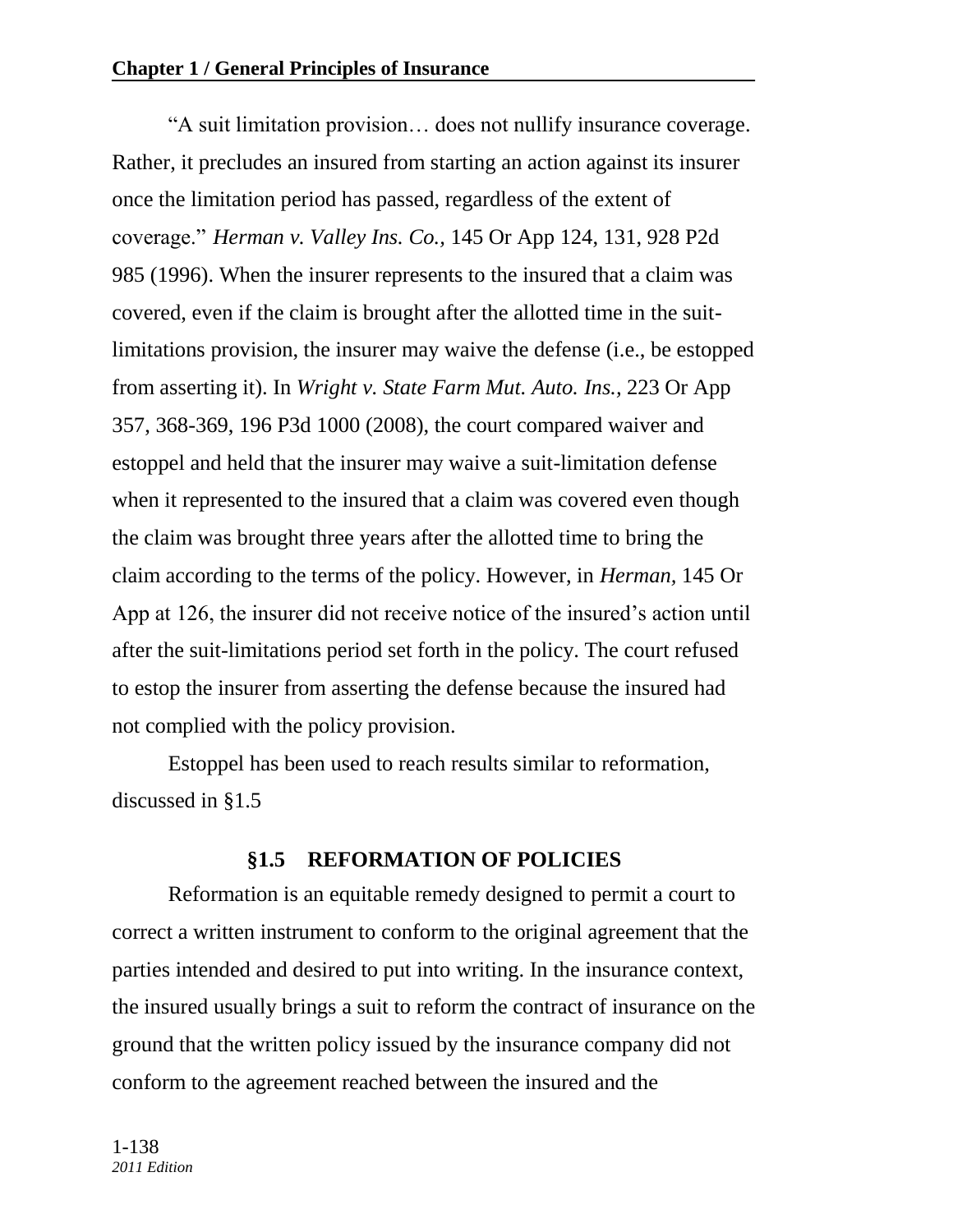company's agent. *See, e.g., Gregan v. Northwestern Nat'l Ins. Co.,* 83 Or 278, 163 P 588 (1917) (discussed in §1.5-1); *Leavens v. Northwestern Mut. Ins. Co.,* 249 Or 418, 439 P2d 17 (1968) (trial court properly reformed policy when plaintiff established that insurance agent and insured intended to insure contents of house).

The complaint in a suit for reformation must (1) clearly state the original agreement of the parties, (2) point out with precision where there was a misunderstanding, and (3) allege that either the mistake was mutual and did not arise from the plaintiff's gross negligence or that the misconception was caused by the defendant's fraud. *Peninsula Lumber Co. v. Royal Indem. Co.,* 93 Or 684, 689, 184 P 562 (1919). When the insured or the insurer seeks to reform the insurance policy as an alternative to an action pursuant to the written policy itself, the elements of reformation must be specifically pleaded and proved. *Avemco Ins. Co. v. Hill,* 76 Or App 185, 190-191, 708 P2d 640 (1985).

For further discussion of reformation, see CONTRACT LAW IN OREGON ch 5 (Oregon CLE 2003 & Supp 2008).

#### **§1.5-1 Mutual Mistake**

A court will reform a contract that, by reason of mutual mistake, does not express the real agreement of the parties, as long as the mistake did not arise from the plaintiff's gross negligence. *Peninsula Lumber Co. v. Royal Indem. Co.,* 93 Or 684, 689, 184 P 562 (1919); *Schaffner v. Oregon Cent. Credit Union,* 63 Or App 118, 124, 663 P2d 1275 (1983) (―Plaintiffs' negotiation of the check [on advice of agent] before the correction of the written agreement may not have been the most prudent action, but their negligence, if any, was not so gross and inexcusable as to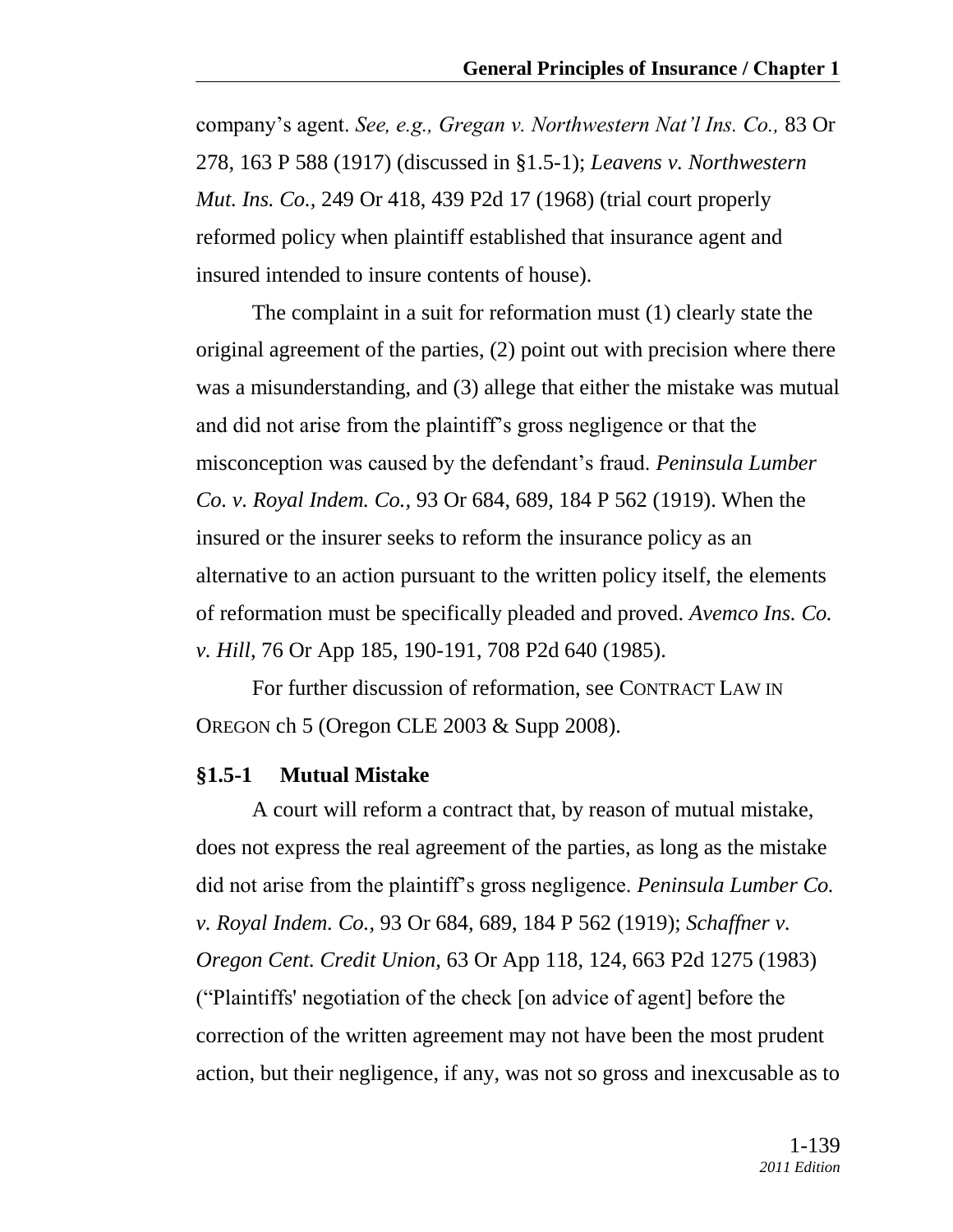justify a denial of reformation"). A showing that the contract does not express the intent of one of the parties, while conforming to that of the other, is not enough. *Boardman v. Insurance Co. of Pennsylvania,* 84 Or 60, 64, 164 P 558 (1917) (lack of mutuality of mistake when insured struck out "Boardman & Miller" on contract and wrote "Boardman  $\&$ Bartle," and insured did not allege, nor did facts support, that insurer originally agreed to enter into contract with Bartle instead of Miller).

To justify reformation after a mutual mistake, it is not enough that the parties would have come to a certain agreement had they been aware of the actual facts; "it is necessary that the parties ... shall have previously reached a complete mutual understanding with respect to all of the essential terms of their agreement, for otherwise there would be no standard by which the writing could be reformed." *Manning Lumber Co. v. Voget,* 188 Or 486, 500, 216 P2d 674 (1950). The mutual mistake ―must have been in the *drafting* of the instrument, not in the *making* of the contract. *Interior Elevator Co. v. Limmeroth,* 278 Or 589, 597, 565 P2d 1074 (1977) (emphasis in original). A contract "will not be reformed because of a mistake of fact which, if known, probably would have induced the making of a different contract." *King v. Talcott*, 80 Or App 701, 704, 723 P2d 1058 (1986).

A court may reform a written agreement based on an earlier oral agreement. In *Mock v. Glens Falls Indem. Co.,* 210 Or 71, 309 P2d 180 (1957), the plaintiff, a used car dealer, contacted an insurance agent and orally requested liability insurance to cover automobiles purchased in other cities and driven to plaintiff's place of business. The defendant's agent advised plaintiff on March 7 that he could obtain such insurance for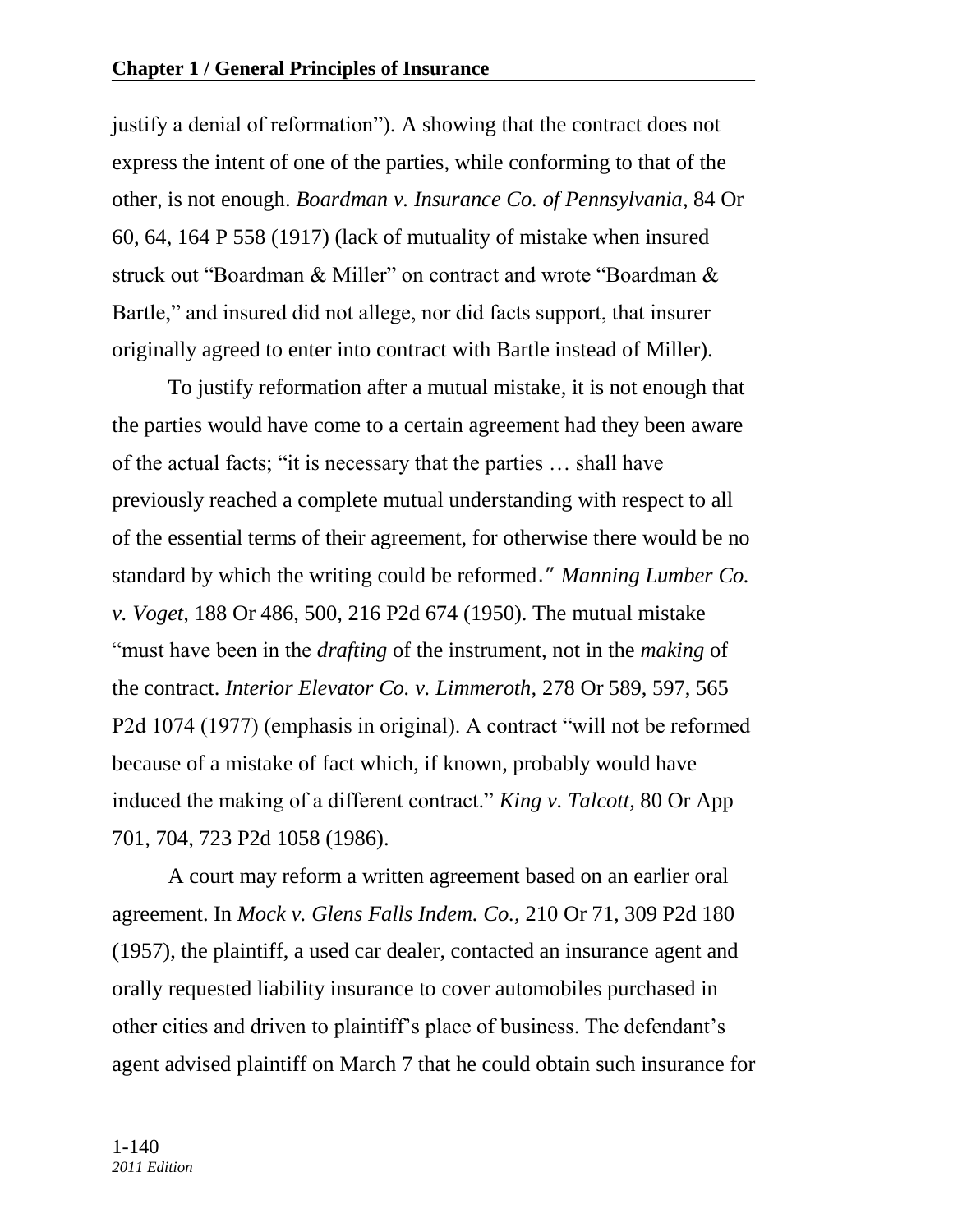plaintiff and from that moment on such risk was covered. After this conversation, the agent had some difficulty placing the policy with the defendant because of the extrahazardous nature of the risk. However, a general comprehensive liability policy was finally written with the defendant and dated July 3. The plaintiff paid no attention to the date of the policy and later was advised of an accident occurring on June 30. The trial court reformed the date of the policy to read March 7. The Oregon Supreme Court affirmed the ruling because the oral agreement with an effective date of March 7 between the plaintiff and the defendant's agent was sufficiently definite to be valid but, through mistake, it was not so written.

The plaintiff's mere failure to read the written policy of insurance does not amount to gross negligence that deprives the plaintiff of the requested equitable relief. In *Gregan v. Northwestern Nat'l Ins. Co.,* 83 Or 278, 282, 163 P 588 (1917), the plaintiff was a contract purchaser, not the sole owner, of certain real property. The defendant's agent agreed to furnish fire insurance. The policy provided that the plaintiff must be the sole owner of the insured property. After a loss by fire, the plaintiff brought suit to reform the policy by eliminating the sole-ownership clause. The trial court reformed the policy, and the supreme court affirmed. The defendant intended to issue a valid policy, and the mistake was therefore mutual. The plaintiff's right to relief was not barred by his failure to read the policy.

That the plaintiff was somewhat careless in not examining the policies issued more carefully is, perhaps, true; but this negligence should not prevent relief. There are few, if any, cases where the aid of equity is asked to reform mistakes in written instruments in which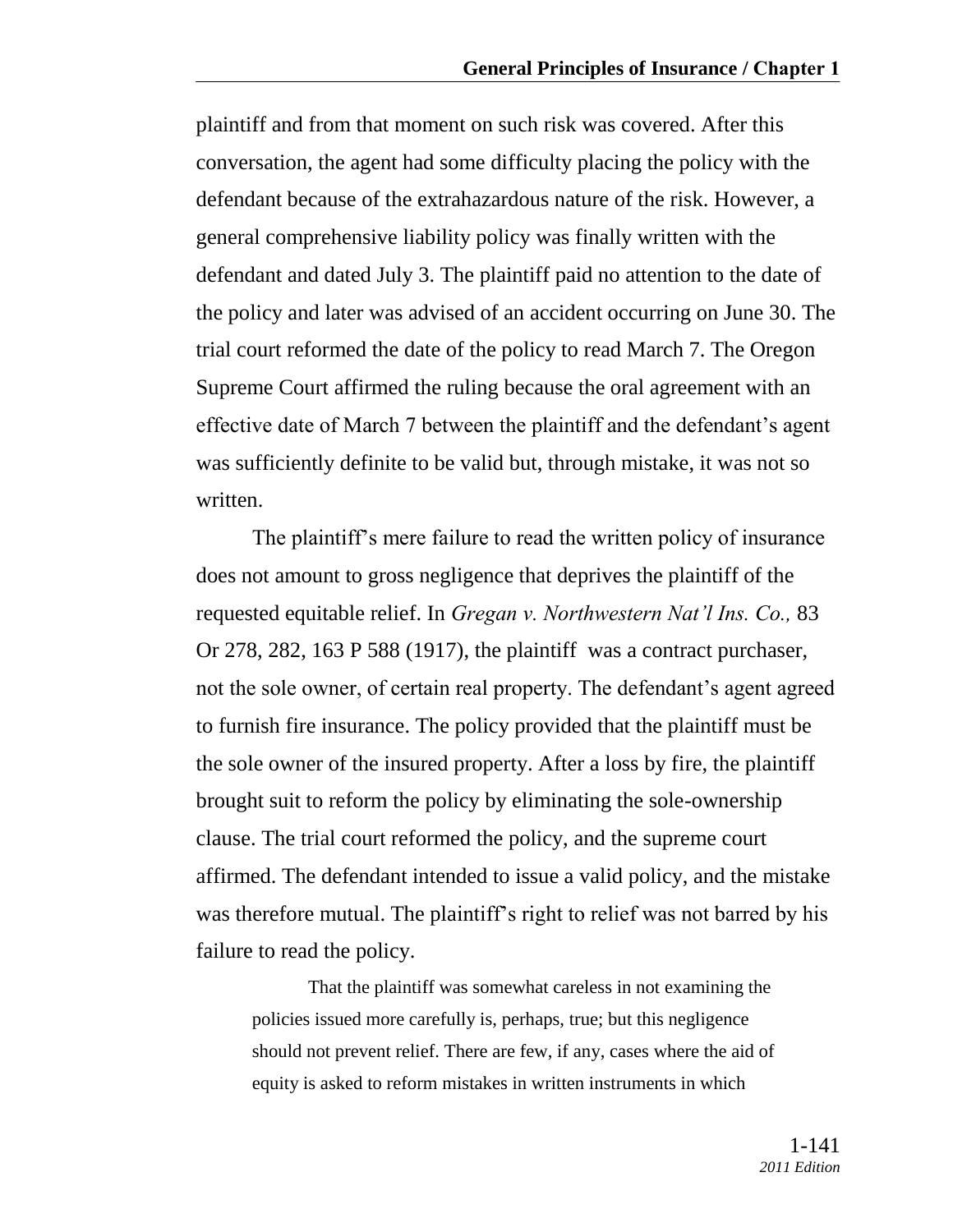there is not disclosed some degree of negligence by the injured party, and this is particularly true as to insurance policies. The average person insured describes his property to the agent, pays his premium, receives his insurance policy, and goes on his way rejoicing, usually not reading it, and not understanding half of it if he does read it.

*Carlton Lumber Co. v. Lumber Ins. Co.,* 81 Or 396, 403–404, 158 P 807, 159 P 969 (1916).

# **§1.5-2 Fraud**

The mistake of one party coupled with fraud on the part of the other party is sufficient to justify reformation. *See Peninsula Lumber Co. v. Royal Indem. Co.,* 93 Or 684, 689, 184 P 562 (1919). However, fraud is never presumed. *Gregan v. Northwestern Nat'l Ins. Co.,* 83 Or 278, 281, 163 P 588 (1917).

# **§1.5-3 Burden of Proof**

Equity will not reform an insurance policy unless the alleged mistake is established by clear and satisfactory evidence. *Boardman v. Ins. Co. State of Pa.,* 84 Or 60, 69, 164 P 558 (1917). In addition to the ordinary burden of proof that rests on every litigant asserting a particular issue, there is, in this class of cases, the additional burden of overcoming the presumption created by the contract itself. *Epstein v. State Ins. Co.,* 21 Or 179, 181, 27 P 1045 (1891).

# **§1.5-4 Defenses**

Because reformation is an equitable doctrine, the full range of equitable defenses is available to the defendant. For example, if the plaintiff has unreasonably delayed in bringing the suit, the defense of laches is available. In *Woodriff v. Ashcraft,* 263 Or 547, 553, 503 P2d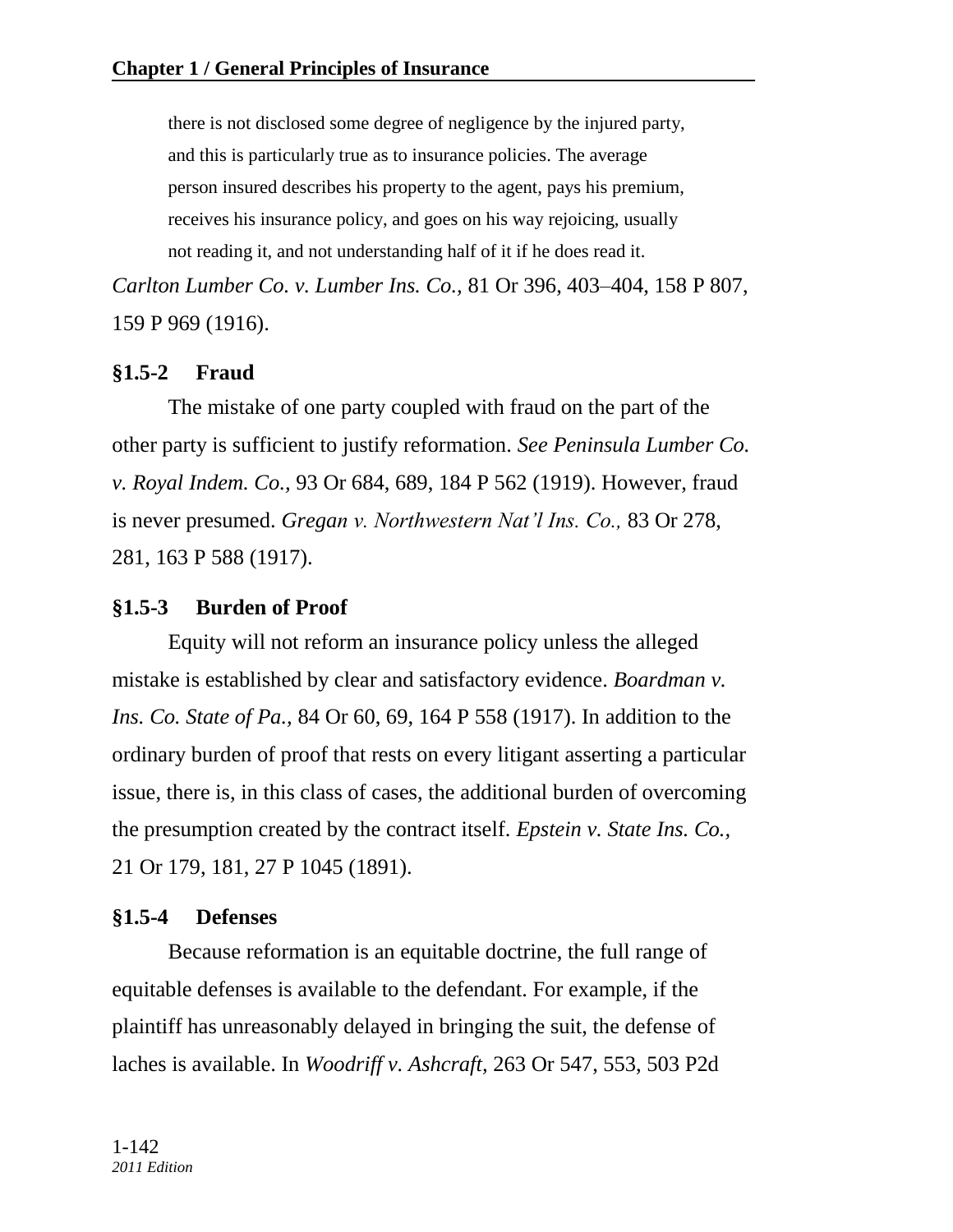472 (1972), the court applied the 10-year limitations period set forth in ORS 12.140—the "catchall" statute of limitations—as a general yardstick for determining the reasonableness of the delay.

### **§1.5-5 Supplemental Relief**

Courts have awarded money judgments in the amount of the loss under the policy should the policy be reformed as requested, as well as additional attorney fees. *See Mock v. Glens Falls Indem. Co.,* 210 Or 71, 309 P2d 180 (1957) (court affirmed money judgment and awarded plaintiffs additional attorney fees on appeal).

### **§1.5-6 Alternative Legal Remedies**

Many reformation cases involve a claim that the written policy of insurance did not conform with the oral agreement between the insured and the insurer's agent. *See Mock v. Glens Falls Indem. Co.,* 210 Or 71, 309 P2d 180 (1957). Accordingly, if the written policy of insurance was not delivered before the loss for which coverage is claimed, the insured can simply bring an action on the oral contract of insurance. *See Frontier Ins. Agency, Inc. v. Hartford Fire Ins. Co.,* 262 Or 470, 477, 499 P2d 1302 (1972) ("In this case the court was asked, in effect, to enforce the written policy of insurance, as amended by oral agreement, to include additional coverage"); *Bird v. Central Mfrs. Mut. Ins. Co.*, 168 Or 1, 7, 120 P2d 753 (1942) (insured had "plain, speedy and adequate remedy at law" to enforce oral contract, and it was unnecessary to seek reformation of policy because there was no mutual mistake).

Equitable estoppel has been used occasionally to reach results similar to the results achieved in a suit for reformation. Although the insurance policy technically remains unchanged under this doctrine, the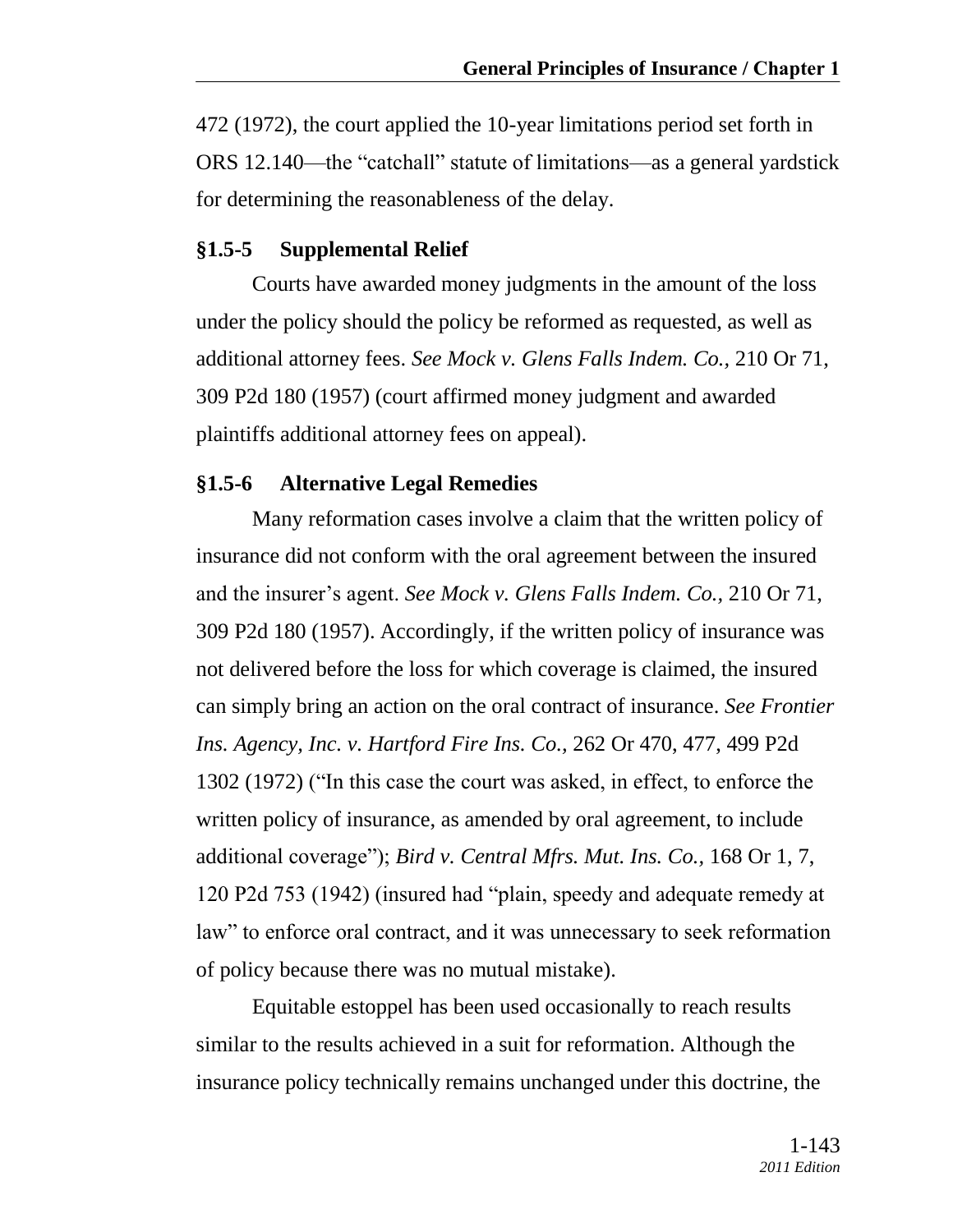insurer is estopped from asserting some particular provision of the policy because it would be inequitable to do so. Although estoppel is largely a creature of equity, the law courts, on adopting it, proceeded to enforce it under the rules that govern legal remedies. *Comer v. World Ins. Co.,* 212 Or 105, 121, 318 P2d 916 (1957), *overruled on other grounds, Bunn v. Monarch Life Ins. Co.,* 257 Or 409, 420, 478 P2d 363 (1971). The question of estoppel is normally an issue of fact for the jury. *Hayes Truck Lines, Inc. v. Investors Ins. Corp.,* 269 Or 565, 572, 525 P2d 1289 (1974).

Equitable estoppel has most often been asserted as a defense to the insurer's claim that the policy should be canceled or voided due to the insured's misstatements or nondisclosures in the policy application process. Estoppel has been successful when the insured could show that the insurer's own agent was responsible for the misstatements on a policy application.

The insurer will not be permitted to avoid the policy by taking advantage of any misstatement, misrepresentation or concealment, of a fact material to the risk, which is due to the mistake, fraud, negligence or other fault of its agent and not to fraud or bad faith on the part of the insured.

*Williams v. Pacific States Fire Ins. Co.,* 120 Or 1, 10, 251 P 258 (1926). *See also Mercer v. Germania Ins.,* 88 Or 410, 171 P 412 (1918) (insurer estopped to assert sole-ownership clause in policy because its agent had represented to insured that both she and former husband were covered by policy).

In *Bunn,* 257 Or at 420, the court overruled its holding in *Comer*  that the insured was under a duty to read his or her own policy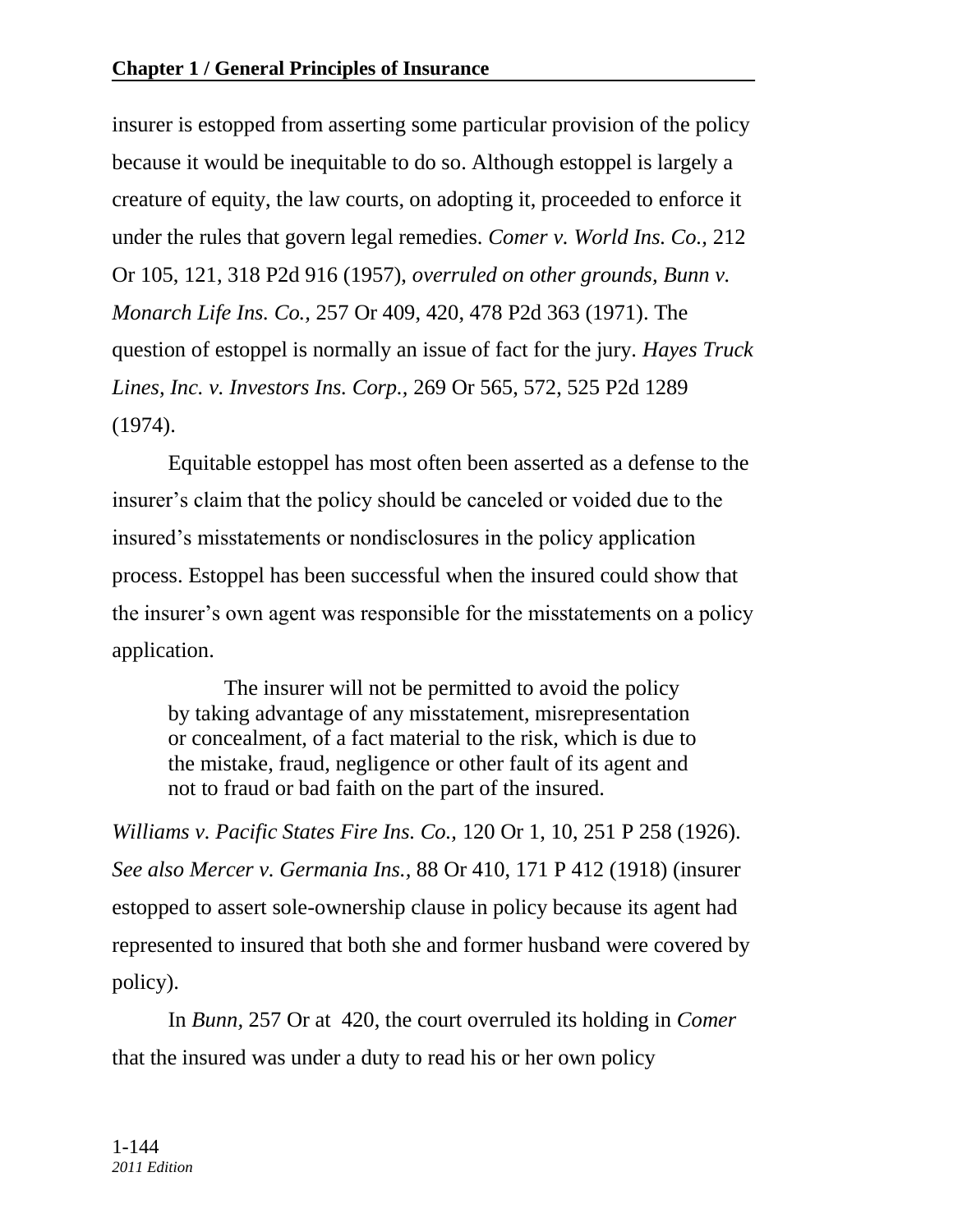application because a copy was required by statute to be attached to the policy sent to the insured. Although the court in *Comer,* 212 Or at 121, criticizes equitable estoppel as a "short cut to equitable reformation," the continuing force of that pronouncement is questionable in light of the *Bunn* court's overruling of the *Comer* holding and subsequent cases applying the equitable estoppel doctrine. *See, e.g., Paulson v. Western Life Ins. Co.,* 292 Or 38, 636 P2d 935 (1981) (estoppel applied to medical insurance claim).

In another context, the Oregon courts have limited the scope of the insured's use of estoppel to recover against the insurer. An insurer may be estopped to assert "conditions of forfeiture," but estoppel cannot be used to expand the essential scope of coverage, whether that coverage is in the basic policy provisions or in exclusions to the policy. See the discussion of conditions of forfeiture in §1.4-3(h).

The scope of equitable estoppel in insurance cases remains unclear. The court attempted to clarify this area of the law in *Bennett v. Farmers Ins. Co.,* 332 Or 138, 26 P3d 785 (2001), which was an employment case brought against an insurance company by one of its district managers. The court specifically rejected the idea that estoppel was not available to the plaintiff to defeat the terms of the written employment agreement. The court limited its holding to the contrary (set forth in *DeJonge v. Mutual of Enumclaw,* 315 Or 237, 843 P2d 914 (1992)), to "disputes in the interpretation of express insurance policies.‖ *Bennett,* 332 Or at 158. The court pointed out that express contracts of insurance are subject to the statutory parol evidence rule set forth in ORS 742.016(1) and concluded that "[i]n the absence of a superseding statute, however,